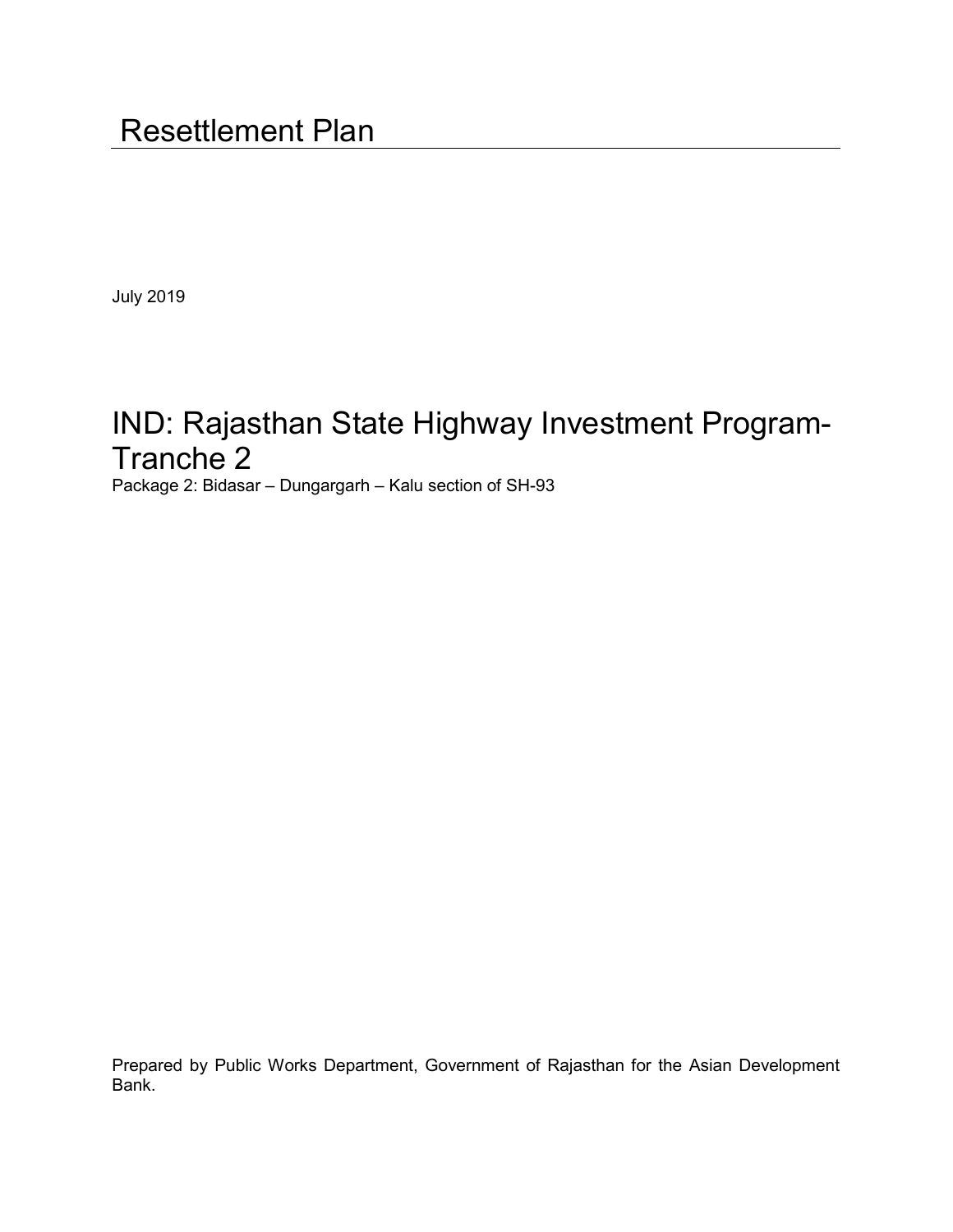# **CURRENCY EQUIVALENTS**

| (as of 10 June 2019) |                          |                         |  |  |
|----------------------|--------------------------|-------------------------|--|--|
| Currency unit        | $\overline{\phantom{0}}$ | Indian rupees (INR/Rs.) |  |  |
| <b>INR 1.00</b>      | $=$                      | \$0.0144                |  |  |
| \$1.00               | $=$                      | INR 69.4071             |  |  |

#### **ABBREVIATIONS**

| <b>ADB</b>      | <b>Asian Development Bank</b>                    |
|-----------------|--------------------------------------------------|
| DC              | <b>District Collector</b>                        |
| <b>GOI</b>      | Government of India                              |
| <b>GRC</b>      | Grievance Redressal Committee                    |
| IAY.            | Indira Awaas Yojana                              |
| <b>RFCTLARR</b> | The Right to Fair Compensation and               |
|                 | Transparency in Land Acquisition, Rehabilitation |
|                 | and Resettlement Act, 2013                       |
| <b>RLAB</b>     | Draft Rajasthan Land Acquisition Bill            |
| <b>NGO</b>      | Nongovernment organization                       |
| PD.             | <b>Project Director</b>                          |
| <b>PIU</b>      | Project implementation Unit                      |
| <b>PRoW</b>     | Proposed Right-of-Way                            |
| <b>PWD</b>      | <b>Public Works Department</b>                   |
| RoW             | Right-of-Way                                     |
| SO              | Safeguards Officer                               |
| SH.             | State Highway                                    |
| <b>SPS</b>      | <b>Safeguard Policy Statement</b>                |
| SoR             | <b>PWD Schedule of Rate</b>                      |

#### **NOTES**

- (i) The fiscal year (FY) of the Government of India and its agencies ends on 31 March. "FY" before a calendar year denotes the year in which the fiscal year ends, e.g., FY2019 ends on 31 March 2019.
- (ii) In this report, "\$" refers to US dollars.

This resettlement plan is a document of the borrower. The views expressed herein do not necessarily represent those of ADB's Board of Directors, Management, or staff, and may be preliminary in nature. Your attention is directed to the "terms of use" section of this website.

In preparing any country program or strategy, financing any project, or by making any designation of or reference to a particular territory or geographic area in this document, the Asian Development Bank does not intend to make any judgments as to the legal or other status of any territory or area.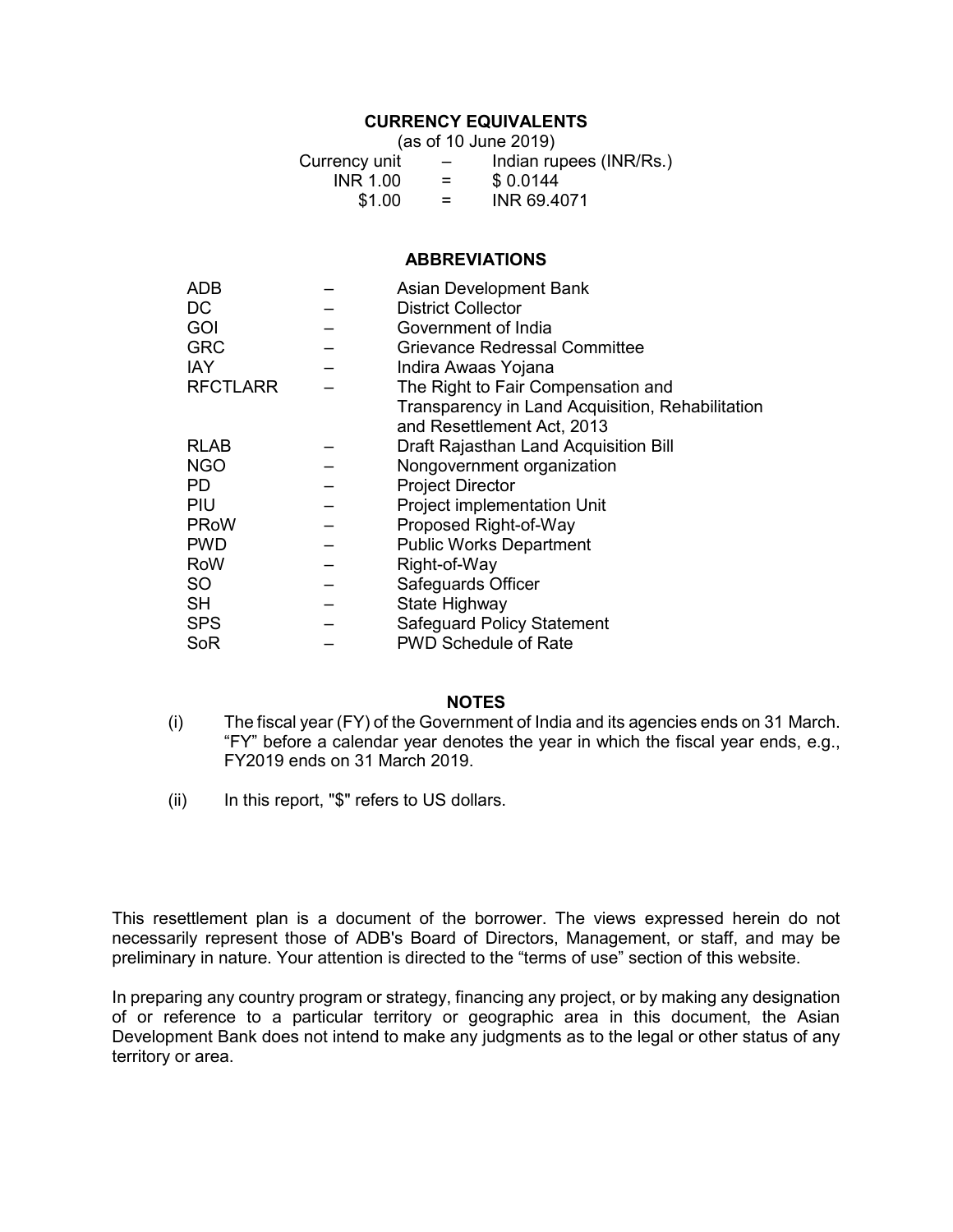# **CONTENTS**

|      |             | <b>EXECUTIVE SUMMARY</b>                                         |  |
|------|-------------|------------------------------------------------------------------|--|
|      |             |                                                                  |  |
|      | А.          |                                                                  |  |
|      | <b>B.</b>   |                                                                  |  |
|      | C.          |                                                                  |  |
|      | D.          |                                                                  |  |
|      | Ε.          |                                                                  |  |
|      | F.          |                                                                  |  |
|      | G.          |                                                                  |  |
| Ш.   |             |                                                                  |  |
|      | Α.          |                                                                  |  |
|      | <b>B.</b>   |                                                                  |  |
|      | C.          |                                                                  |  |
|      | D.          |                                                                  |  |
|      | Ε.          |                                                                  |  |
|      | F.          |                                                                  |  |
|      | G.          |                                                                  |  |
|      | Η.          |                                                                  |  |
| III. |             |                                                                  |  |
|      | А.          |                                                                  |  |
|      | B.          |                                                                  |  |
|      | C.          |                                                                  |  |
|      | D.          |                                                                  |  |
|      | Е.          |                                                                  |  |
|      | $F_{\perp}$ |                                                                  |  |
|      |             |                                                                  |  |
|      | А.          |                                                                  |  |
|      | <b>B.</b>   |                                                                  |  |
|      | C.          |                                                                  |  |
|      | D.          |                                                                  |  |
|      | Ε.          |                                                                  |  |
| V.   |             |                                                                  |  |
|      | А.          |                                                                  |  |
|      | В.          |                                                                  |  |
|      | C.          |                                                                  |  |
|      | D.          |                                                                  |  |
|      | Е.          |                                                                  |  |
|      | F.          | Involuntary Resettlement Safeguard Principles for the Project 22 |  |
|      | G.          |                                                                  |  |
|      |             |                                                                  |  |
|      | А.          |                                                                  |  |
|      | B.          |                                                                  |  |
|      | C.          |                                                                  |  |
|      |             |                                                                  |  |
|      | А.          |                                                                  |  |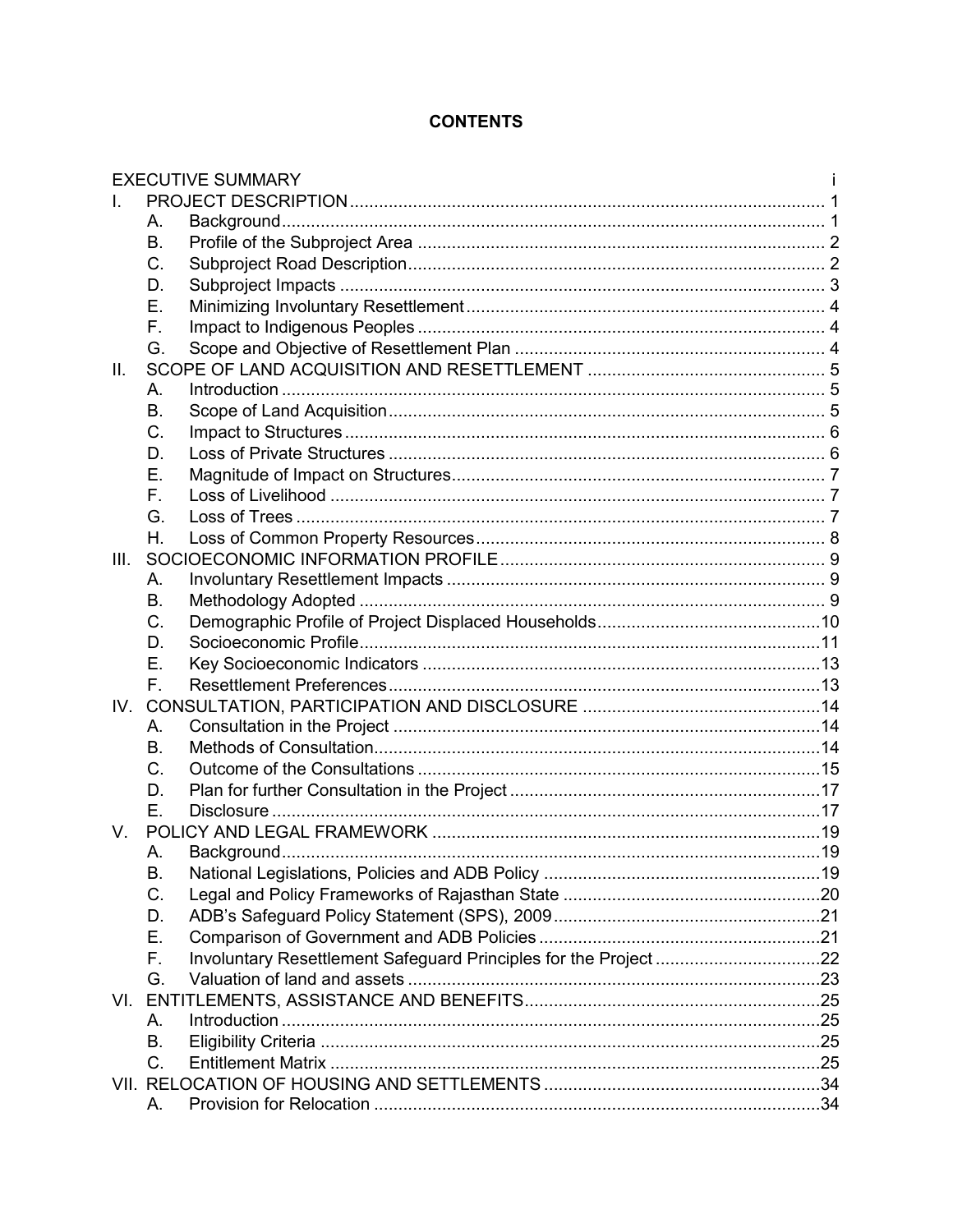|     | <b>B.</b> |                                                               |  |
|-----|-----------|---------------------------------------------------------------|--|
|     | $C_{1}$   |                                                               |  |
|     |           |                                                               |  |
|     | А.        |                                                               |  |
|     | <b>B.</b> |                                                               |  |
|     | $C_{1}$   |                                                               |  |
|     |           |                                                               |  |
|     | А.        |                                                               |  |
|     | B.        |                                                               |  |
|     | C.        |                                                               |  |
|     | D.        | Compensation for Community Assets and Government Structures37 |  |
|     | Ε.        |                                                               |  |
|     | F.        |                                                               |  |
|     | G.        |                                                               |  |
|     | Η.        |                                                               |  |
| Χ.  |           |                                                               |  |
|     | А.        |                                                               |  |
|     | В.        |                                                               |  |
| XI. |           |                                                               |  |
|     | А.        |                                                               |  |
|     | B.        |                                                               |  |
|     | C.        |                                                               |  |
|     | D.        |                                                               |  |
|     | Е.        |                                                               |  |
|     | F.        |                                                               |  |
|     | G.        |                                                               |  |
|     | Η.        |                                                               |  |
|     |           |                                                               |  |
|     | А.        |                                                               |  |
|     | В.        |                                                               |  |
|     | C.        |                                                               |  |
|     |           |                                                               |  |
|     | А.        |                                                               |  |
|     | <b>B.</b> |                                                               |  |
|     | C.        |                                                               |  |

# **APPENDIXES**

| Appendix 1: Google Earth Image of the Subproject Road                                | 50 |
|--------------------------------------------------------------------------------------|----|
| Appendix 2: Summary of Affected Households Losing Land                               | 51 |
| Appendix 3: Summary of Affected Households Losing Structure                          | 53 |
| Appendix 4: List of CPR                                                              | 54 |
| Appendix 5: Participants in Consultation                                             | 55 |
| Appendix 6: Comparison between ADB IR Policy Requirements and RFCTLARR Act 2013 with |    |
| Gap filling measures                                                                 | 56 |
| Appendix 7: Terms of Reference (TOR) for the NGO/agency to assist PIUs in            | 62 |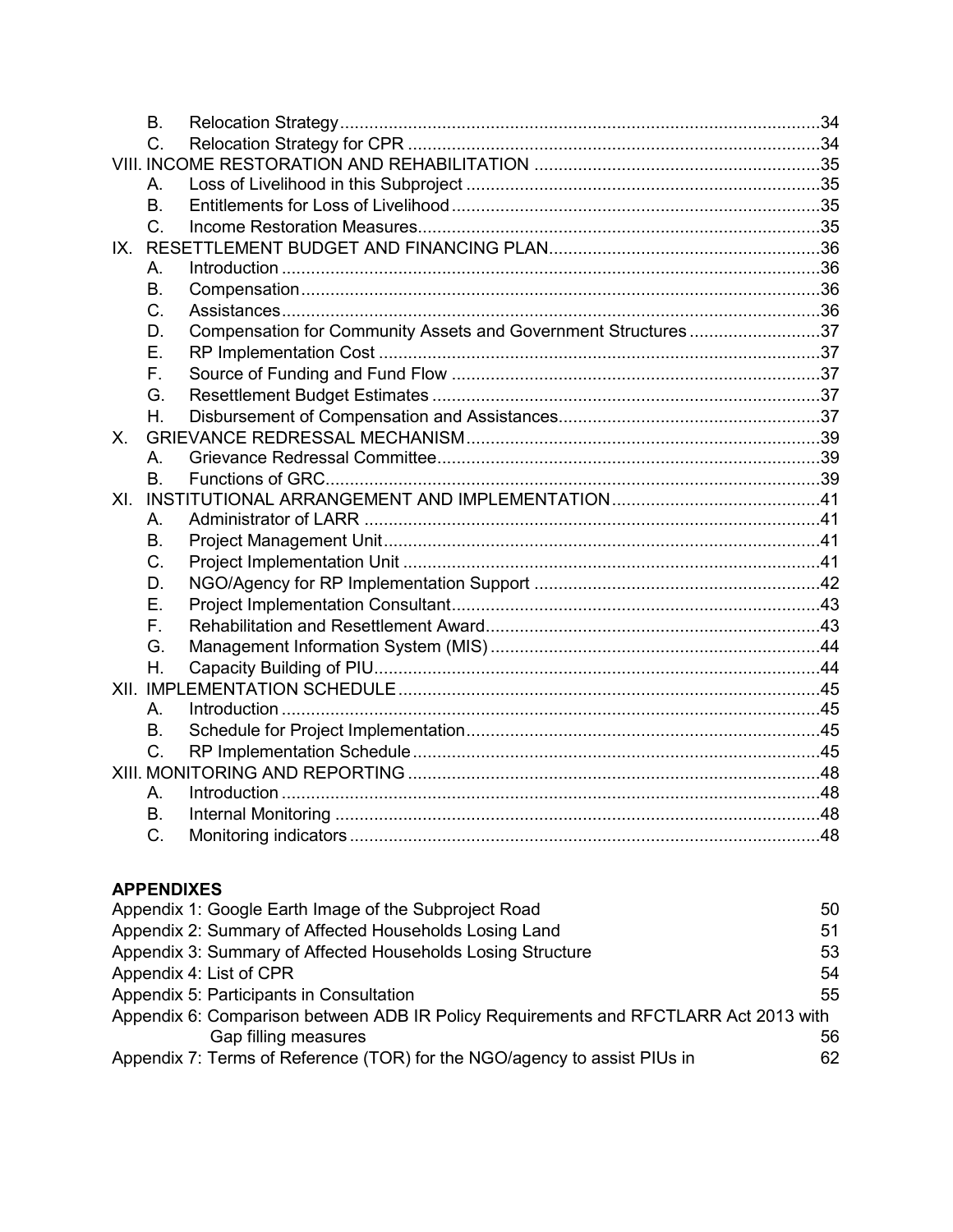# **LIST OF TABLES**

| Table 1: List of Subprojects Roads under Tranche- II        | $\mathbf{1}$    |
|-------------------------------------------------------------|-----------------|
| Table 2: Summary of Involuntary Resettlement Impacts        | $\sqrt{3}$      |
| Table 3: Impact to Vulnerable Category (mutually exclusive) | 4               |
| Table 4: Category of Land being acquired                    | 5               |
| Table 5: Classification of Loss of Private Land and Impacts | 5               |
| Table 6: Intensity of Land Impact                           | $6\phantom{1}6$ |
| Table 7: Ownership of Private Structures                    | $\,6$           |
| Table 8: Type of Construction of the Affected Structures    | $\,6$           |
| Table 9: Use of the Affected Structures                     | $\,6$           |
| Table 10: Use by Extent of loss to the Affected Structures  | $\overline{7}$  |
| Table 11: Loss of Livelihood                                | $\overline{7}$  |
| Table 12: Type of affected CPR                              | 8               |
| Table 13: Number of Displaced Persons by Sex                | 10              |
| Table 14: Household by Religion                             | 10              |
| Table 15: Household by Social Category                      | 10              |
| Table 16: Size of the Household                             | 10              |
| Table 17: Age Group of PAPs                                 | 11              |
| Table 18: Educational level of PAPs                         | 11              |
| Table 19: Occupation of DPs                                 | 12              |
| Table 20: Monthly Household Income of DHs                   | 12              |
| Table 21: Vulnerable Households in the Subproject           | 13              |
| Table 22: Key Socioeconomic Indicators                      | 13              |
| <b>Table 23: Consultation Methods</b>                       | 14              |
| Table 24: Summary of Consultation Outcome                   | 15              |
| Table 25: Entitlement Matrix                                | 26              |
| Table 26: Budget Estimate                                   | 38              |
|                                                             |                 |

# **LIST OF FIGURES**

Figure 1: Grievance Redressal Process **40** Apple 1: Grievance Redressal Process **40** Apple 1:  $\frac{40}{3}$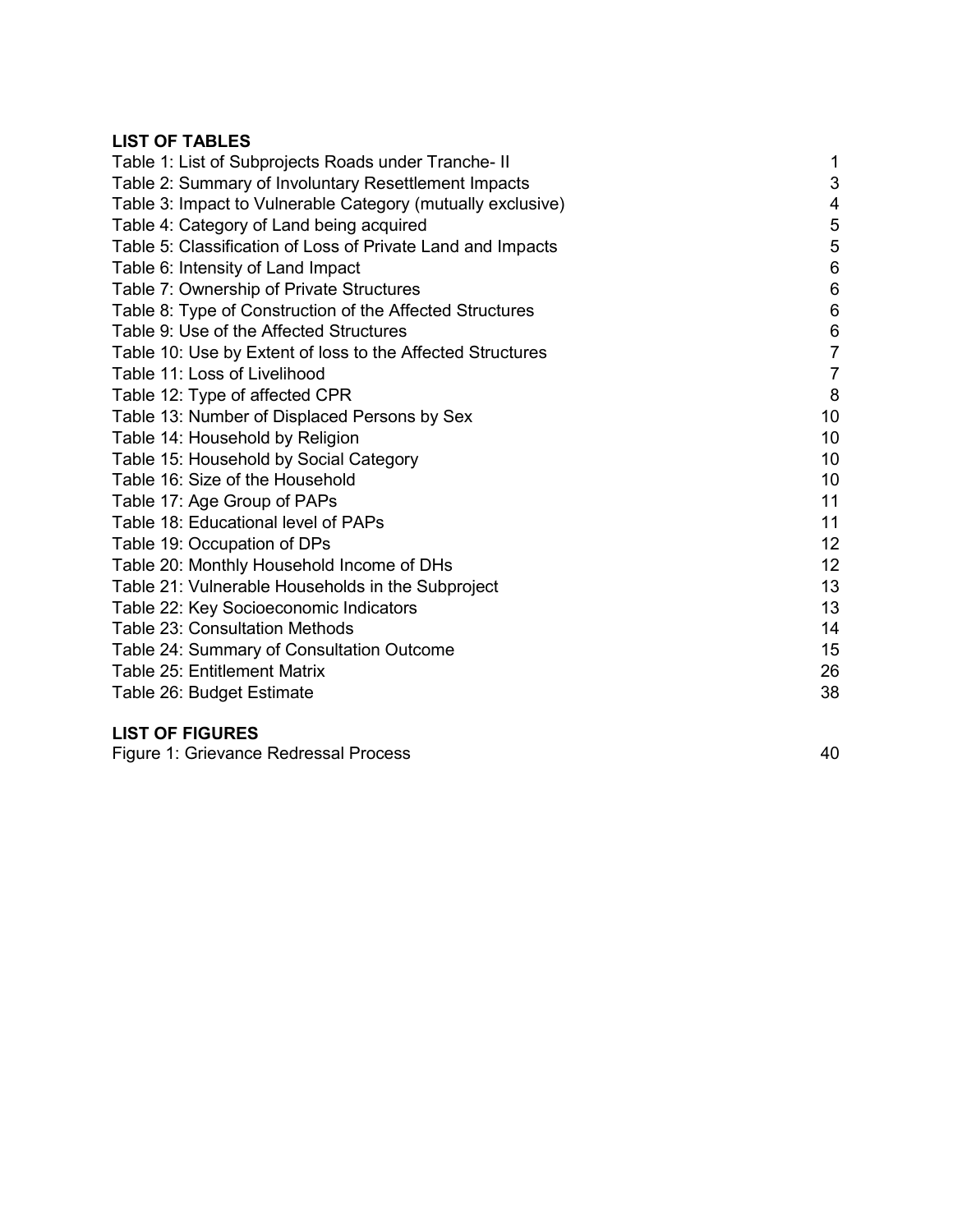#### **EXECUTIVE SUMMARY**

1. The Government of Rajasthan has proposed to upgrade its road network under Rajasthan State Highway Investment Program (RSHIP) and as part of this endeavour, Public Works Department (PWD) of Rajasthan has been mandated to undertake improvement and upgradation of various State Highways and Major District Roads at different locations in Rajasthan. As part of this mandate, the Public Private Partnership (PPP) Division of Rajasthan Public Works Department has identified the roads requiring improvement that would improve the connectivity to national highways, major towns and industrial belts. The proposed investment program will support up gradation and improvement of the identified roads and 16 road projects totalling of about 1009 kilometers (km) spread across the State of Rajasthan is under implementation. Tranche-II will finance 11 road projects totalling of about 754.463 km spread across 14 Districts in the State of Rajasthan.

2. The PPP Division of the PWD has prepared this resettlement plan for Bidasar – Dungargarh – Kalu section of SH-93 proposed under Tranche-II for improvements under RSHIP. This resettlement plan addresses social issues arising out of acquisition of land and other assets, eviction of squatters and removal of encroachments resulting in social and / or economic displacement to households / individuals / community, either direct or indirect and is in compliance with ADB's Safeguard Policy Statement, 2009 and Right to Fair Compensation and Transparency in Land Acquisition, Rehabilitation and Resettlement Act, 2013.

3. The project road starts with junction of SH-20, near Bidasar and ends at Junction with SH-6A near Kalu from km 0.000 to km 82.200. The project road located under Churu & Bikaner districts of Rajasthan. Bidasar to Chak Ghantiyal Badi i.e. from km 0.000 to 10.200 is under Churu district and Badela to Kalu from km 10.200 to 82.200 is under Bikaner district. The project road links Bidasar, Dharmaas, Ridi, Bana, Sri Dungargarh, Kaluvaas, Gusainsar, Delwa, Ladera, Adsar, Kalu etc. Its development is essential to ease traffic load in this highway and also to improve driving between Bidasar – Dungargarh – Kalu section from the existing single/ intermediate/ two lane to intermediate/ two lane road. The improvement works include geometric improvements; junction improvements; provision of drain; and footpath.

4. The project involves acquisition of private land measuring 1.64 ha belonging to 41 agricultural landowners and 5 structures belonging to encroachers. Out of 5 structures, impact on two is non-significant. The project will also impact 12 common property resources. Altogether the subproject will cause impact to 46 households.

5. The objective of this resettlement plan is to assist the affected people to improve or at least restore their living standards to the pre-project level. This resettlement plan captures the involuntary resettlement impacts arising out of the proposed improvements to the subproject road Bidasar-Dungargarh-Kalu section of SH-93 proposed under Tranche-2 of RSHIP. The document describes the magnitude of impact, mitigation measures proposed, method of valuation of land, structure and other assets, eligibility criteria for availing rehabilitation and resettlement assistances, baseline socioeconomic characteristics, entitlements based on type of loss and tenure, the institutional arrangement for delivering the entitlements and mechanism for resolving grievances and monitoring.

6. The private land required for the improvements is 1.64 ha, which is wet land. The private land proposed for acquisition is mostly strips of land, with the width varying from 5–10 m, and abetting the existing road. As required by law, the land acquisition plans have been prepared for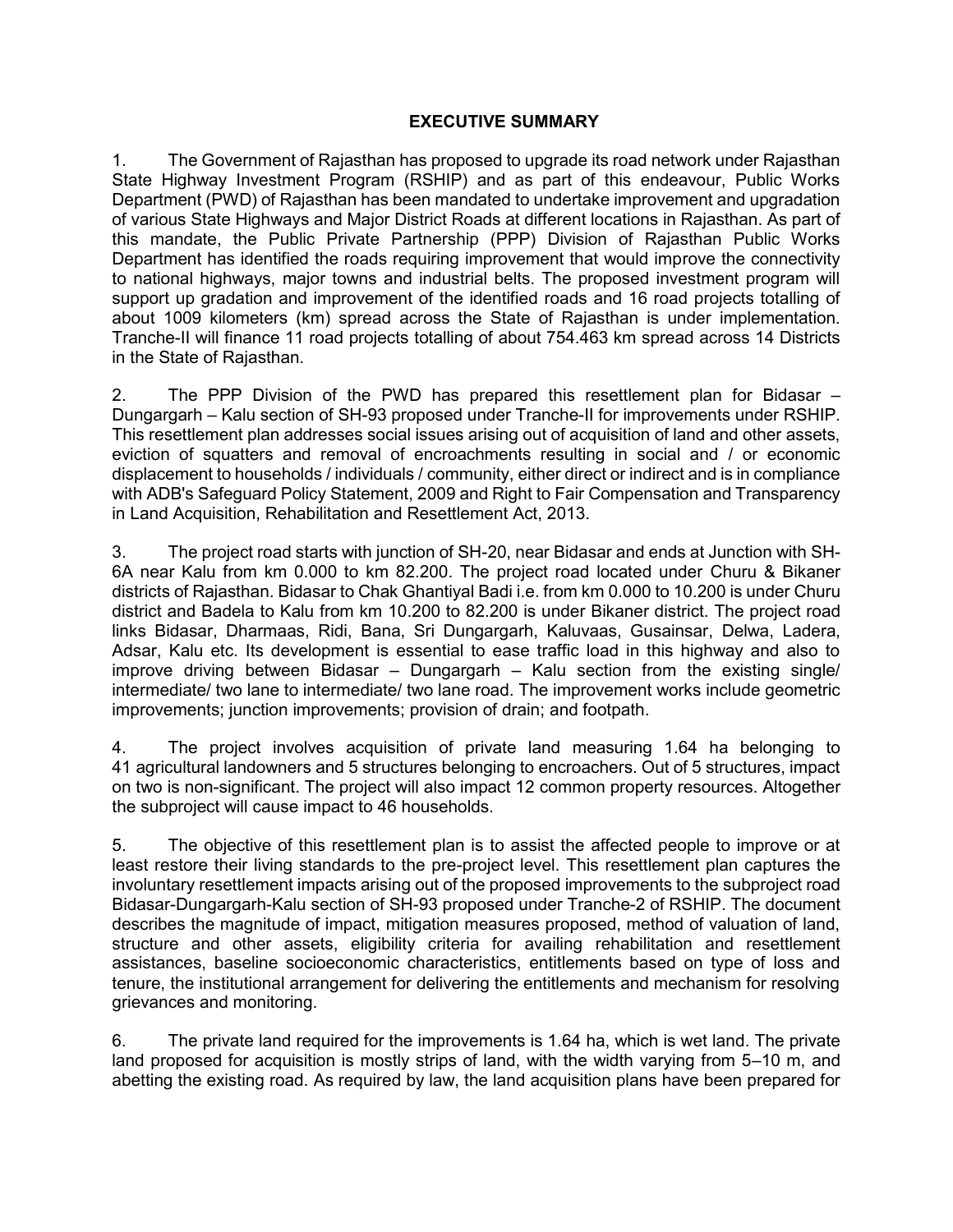implementation, including identifying the titleholders who may be properly registered, through a joint verification survey.

7. The private land acquisition involves acquisition of 1.64 ha belonging to 41 landowners. The improvements proposed will affect 5 private structures and 12 common property resources. No tenant or employee will be affected by the project. The 5 structures impacted under the project include one residential and four commercial structures owned by the encroachers. In case of landowners, the loss of livelihood is not envisaged, as the impact is less than 10 % on their productive assets. Thus, only 3 encroacher households having impact more than 10% on their commercial structures are found losing their livelihood under the project. The vulnerable households under this subproject are 5 women headed households, 1 household headed by disabled person and 6 schedule caste households.

8. During the census and socioeconomic survey, 3 FGDs were conducted in villages along the subproject road Bidasar – Dungargarh – Kalu proposed in Package-2, in settlements and sections where impacts were recorded. A total of 52 persons (8 females and 44 males) participated in the consultation meetings. All relevant aspects of subproject design, details of land required and impact to private property were discussed with the affected communities.

9. Information will be disseminated to affected persons at various stages. Information including magnitude of loss, detailed asset valuations, entitlements and special provisions, grievance procedures, timing of payments, displacement schedule, civil works schedule will be disclosed by the PIU with assistance from the NGO hired for assisting in resettlement plan implementation. This will be done through public consultation and made available to affected persons as brochures, leaflets, or booklets, etc. in Hindi. The Hindi version of executive summary of the resettlement plan along with entitlement matrix and structure and process of GRC will also be disclosed.

10. The policy framework and entitlements for the RSHIP are based on national laws: The Right to Fair Compensation and Transparency in Land Acquisition, Rehabilitation and Resettlement Act, 2013, State laws and regulations and ADB's Safeguard Policy Statement (SPS), 2009.

11. For title holders, the date of SIA notification [Sec 4(1)] of intended acquisition as per the provisions of RFCTLARR Act will be treated as the cut-off date, and for non-titleholders the start date of project census survey for the subproject will be the cut-off date.

12. An Entitlement Matrix has been developed, that summarizes the types of losses and the corresponding nature and scope of entitlements; and is in compliance with National/State Laws and ADB SPS. The matrix presents the entitlements corresponding to the tenure of the affected persons and the same has been approved and endorsed by Government of Rajasthan. The total resettlement cost for the subproject is Rs. 50.120 million.

13. Grievance Redressal Committee (GRC) will be established at two-levels, one at the District level and another at PMU level, to receive, evaluate and facilitate the resolution of displaced persons concerns, complaints and grievances.

14. The jurisdictional Additional Collector will be the administrator for Land Acquisition, Resettlement and Rehabilitation (LARR). The jurisdictional Additional Collector being the competent authority for land acquisition, he will also look into Resettlement and Rehabilitation and s/he will be supported by the Project Director, PIU in implementation of resettlement plan.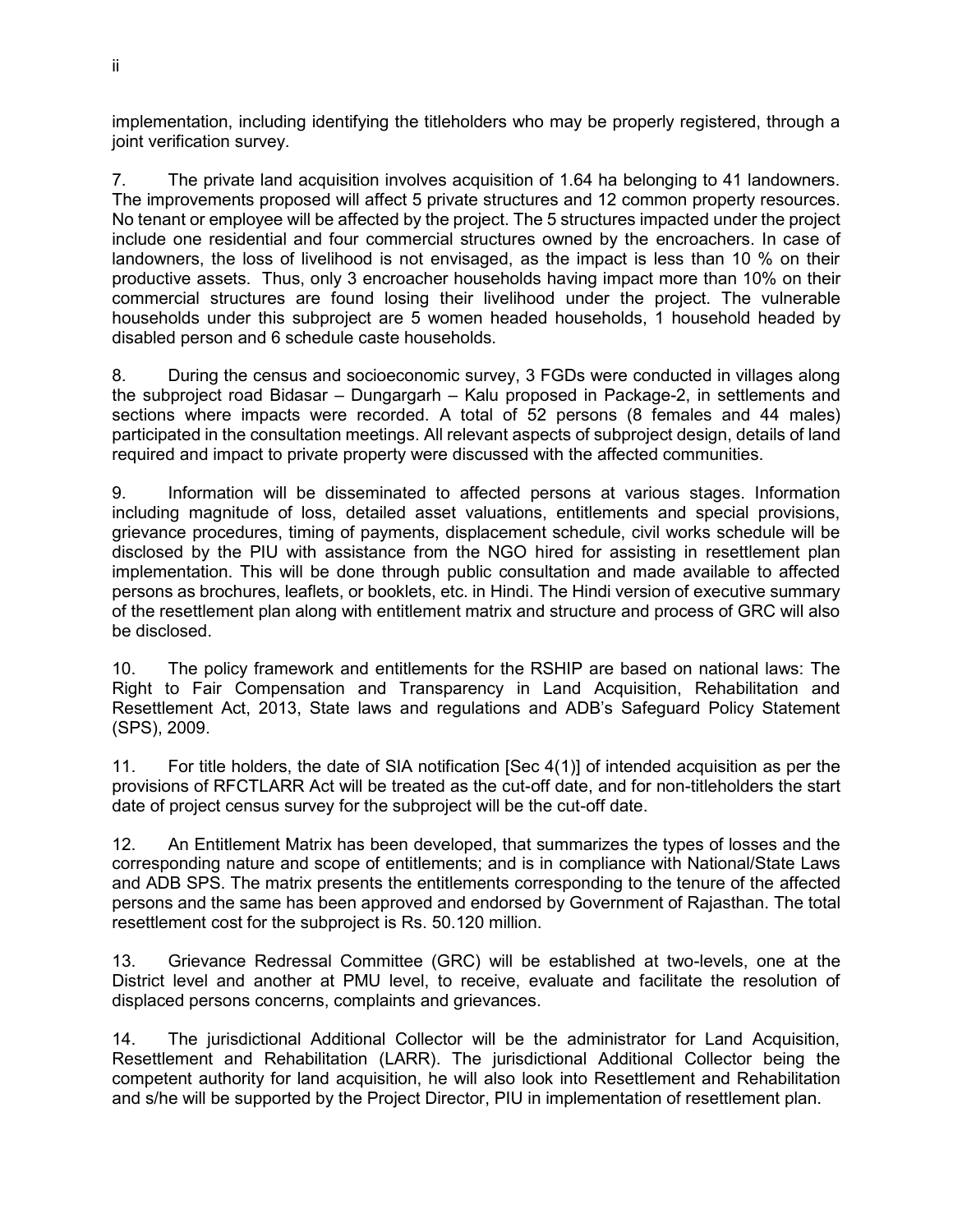15. The PPP Division, PWD, Government of will be the Project Management Unit (PMU) and will be overall in charge of coordination between the four Project Implementation Units (PIU) and for social safeguards compliance. The PIU will be responsible for screening subprojects, categorization based on involuntary resettlement impacts, conducting the social assessment, preparation and implementation of resettlement plans. The PIU will supported by a resettlement plan implementation support NGO.

16. In view the non-significance of resettlement impacts under the facility, the monitoring mechanism for this project will have only internal monitoring by PIU.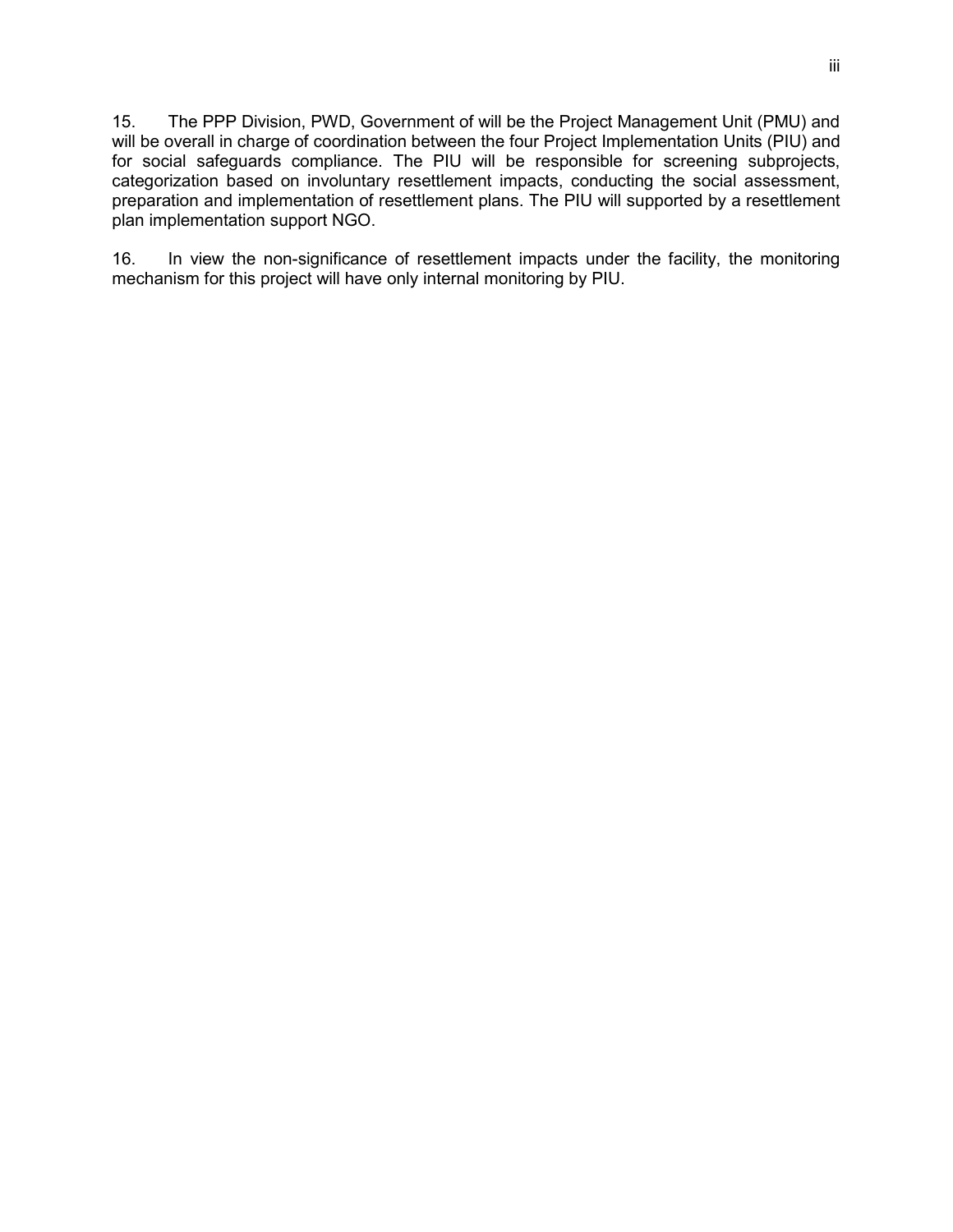# **I. PROJECT DESCRIPTION**

## **A. Background**

1. Government of Rajasthan has proposed to upgrade its road network under Rajasthan State Highway Investment Program (RSHIP) and as part of this endeavour, Public Works Department (PWD) of Rajasthan has been mandated to undertake improvement and up-gradation of various State Highways and Major District Roads at different locations in Rajasthan. As part of this mandate, the Public Private Partnership (PPP) Division of Rajasthan Public Works Department has identified the roads requiring improvement that would improve the connectivity to national highways, major towns and industrial belts. The proposed investment program will support up gradation and improvement of the identified roads and 16 road projects totalling of about 1,009 kilometers (km) spread across the State of Rajasthan is under implementation. Tranche-II will finance 11 road projects totalling of about 754.463 km spread across 14 Districts in the State of Rajasthan. The road subprojects proposed under Tranche-II and their packaging details is given below.

| <b>SNo</b>          | <b>Name of Road</b><br>Length (Km)<br><b>District</b>        |         | Package                       |               |  |
|---------------------|--------------------------------------------------------------|---------|-------------------------------|---------------|--|
| <b>EPC Mode</b>     |                                                              |         |                               |               |  |
| 1                   | Jodhpur- Sojat Road                                          | 75.700  | Jodhpur, Pali                 |               |  |
| $\overline{2}$      | Bhinmal - Pantheri Posana - Jeevana                          | 51.580  | Jalore                        | ADB-II/EPC/01 |  |
| 3                   | Bidasar - Sri Dungargarh - Kalu                              | 82.200  | Churu, Bikaner                |               |  |
| 4                   | Sadulshahar - Sangaria - Chaiyan                             | 95.300  | Hanumangarh,<br>Sriganganagar | ADB-II/EPC/02 |  |
| 5                   | Losal-Salasar-Ratangarh                                      | 78.603  | Nagaur, Sikar, Churu          | ADB-II/EPC/03 |  |
| 6                   | Siwana - Samdari - Balesar                                   | 90.65   | Jodhpur, Barmer               | ADB-II/EPC/04 |  |
|                     | <b>Total EPC</b>                                             | 474.033 | 11 Districts                  |               |  |
| <b>Annuity Mode</b> |                                                              |         |                               |               |  |
| $\overline{7}$      | Beawar-Masuda-Goyla                                          | 67.01   | Ajmer                         |               |  |
| 8                   | Arain- Sarwar                                                | 44.260  | Ajmer, Tonk                   | ADB-          |  |
| 9                   | NH-12 - Laxmipura - Dora - Dabi -<br>Ranaji Ka Guda (Mining) | 49.500  | <b>Bundi</b>                  | II/Annuity/01 |  |
| 10                  | Nasirabad-Mangliyawas-Padukalan                              | 62.960  | Ajmer, Nagaur                 | ADB-          |  |
| 11                  | Beawar-Pisangan-Tehla-Kot-<br>Alniyawas                      | 56.700  | Ajmer, Nagaur                 | II/Annuity/02 |  |
|                     | <b>Total Annuity</b>                                         | 280.43  | 4 Districts                   |               |  |
|                     | <b>Grand Total</b>                                           | 754.463 | <b>14 Districts</b>           |               |  |

|  |  |  | Table 1: List of Subprojects Roads under Tranche- II |  |
|--|--|--|------------------------------------------------------|--|
|  |  |  |                                                      |  |

2. The PPP Division of the PWD has prepared this resettlement plan for Bidasar-Dungargarh-Kalu section of SH-93 proposed under Tranche-II for improvements under RSHIP. This resettlement plan addresses social issues arising out of acquisition of land and other assets,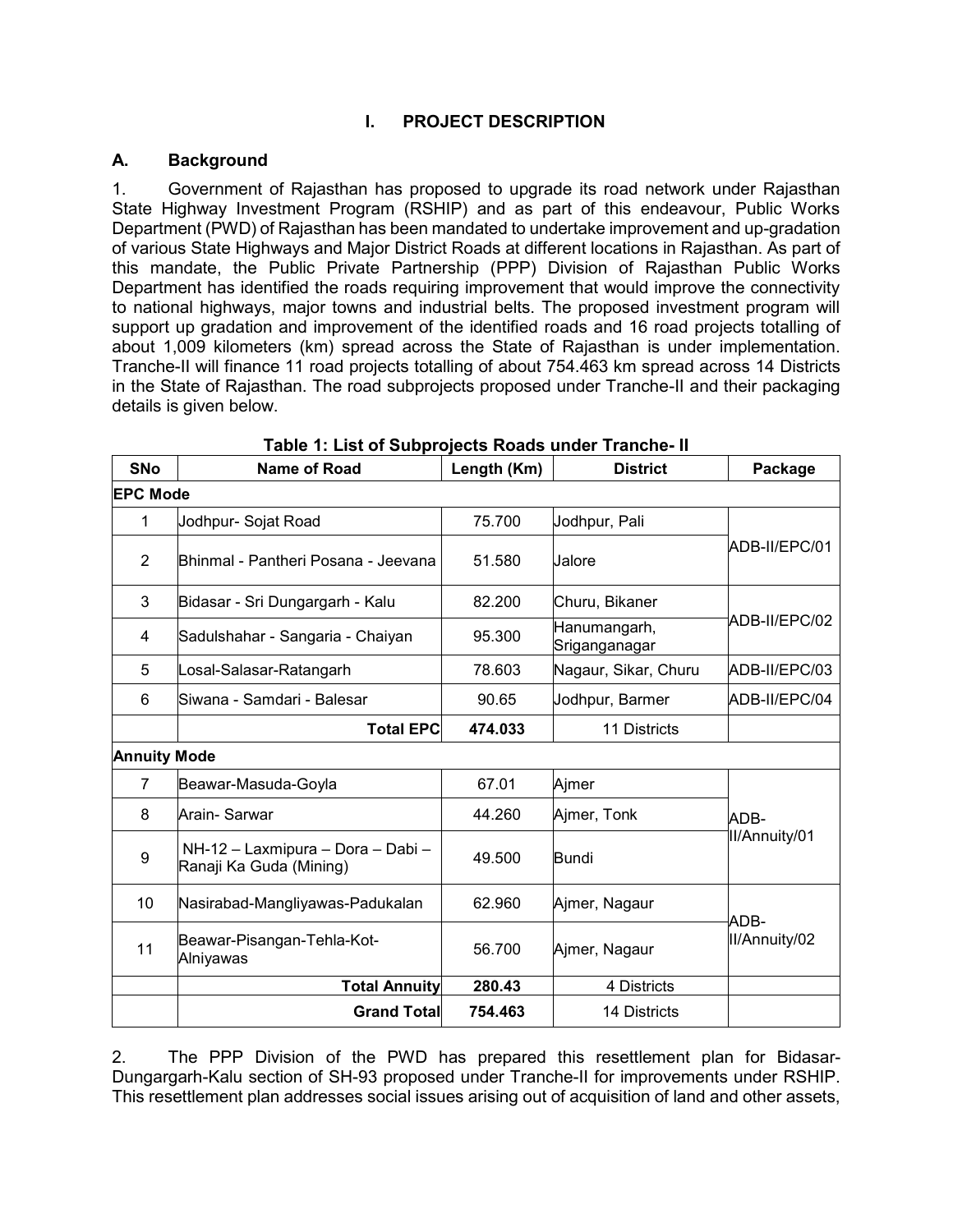eviction of squatters and removal of encroachments resulting in social and / or economic displacement to households<sup>1</sup> / individuals / community, either direct or indirect and is in compliance with ADB's Safeguard Policy Statement, 2009 and Right to Fair Compensation and Transparency in Land Acquisition, Rehabilitation and Resettlement Act, 2013.

# **B. Profile of the Subproject Area**

The subproject road passes through 2 districts of Rajasthan viz. Bikaner and Churu and along its route covers villages like Bidasar, Dharmaas, Ridi, Bana, Sri Dungargarh, Kaluvaas, Gusainsar, Delwa, Ladera, Adsar and Kalu. The location map of this road subproject is provided in Appendix-1.

3. Bikaner district is bounded by Ganganagar District to the north, Hanumangarh District to the northeast, Churu District to the east, Nagaur District to the southeast, Jodhpur District to the south, Jaisalmer District to the southwest, and Punjab Province of Pakistan to the northwest. The district covers 30248 sq.km and is situated between 29**°**3' north latitude and 74**°**22' east longitude. The district has a population of 2,367,745 accounting for 3.45% of the State's population. The rural population of the district accounts for 66.14% of the District population. The percentage of male population (52.5%) is marginally higher than the percentage of female population (47.5%) and the sex ratio is 905, lower than the State average of 928. The literacy rate in the district is 65.13%, slightly lower than the State literacy rate (66%) and the male literacy rate (76%) is much higher than the female literacy rate (53.2%). There are 49.0% workers, of which main workers account for 73.7% and marginal workers 26.3%. Main workers comprise of 50% cultivators and 7.2 agricultural workers, totalling 57.2% dependent on agriculture. Other workers comprising service, industry, etc. account for 42.8% of the main workers.

4. Churu district is the part of Thar desert located in the western part of Rajasthan State shares its boundaries with the Hanumangarh District to the north, Haryana state to the east, Jhunjhunun and [Sikar](https://en.wikipedia.org/wiki/Sikar_District) districts to the southeast, Nagaur District to the south, and Bikaner District to the west. The district covers 13784.38 sq.km and is situated between 27° 24' to 29° 00' North latitudes and 73° 40' to 75° 41' East longitudes. The district has a population of 20,39,547 accounting for about 3 % of the State's population. The rural population of the district accounts for 71.7% of the District population. The percentage of male population (51.5%) is marginally higher than the percentage of female population (48.5%) and the sex ratio is 948, higher than the State average of 928. The literacy rate in the district is 66.75%, slightly higher than the State literacy rate (66%) and the male literacy rate (78.8%) is much higher than the female literacy rate (54.04%). There are 44.27% workers, of which main workers account for 30.81% and marginal workers 13.46%. Main workers comprise of 63.4% cultivators and 9.75 agricultural workers, totalling 73.15% dependent on agriculture. Other workers comprising service, industry, etc. account for 26.7% of the main workers.

# **C. Subproject Road Description**

5. The project road starts with junction of SH-20, near Bidasar and ends at Junction with SH-6A near Kalu from km 0.000 to km 82.200. Bidasar to Chak Ghantiyal Badi i.e. from km 0.000 to 10.200 is under Churu district and Badela to Kalu from km 10.200 to 82.200 is under Bikaner district. Total length of the project Road is approx. 82.200 km. The subproject road passes through important locations such as Bidasar, Dharmaas, Ridi, Bana, Sri Dungargarh, Kaluvaas, Gusainsar, Delwa, Ladera, Adsar and Kalu.

 $\overline{a}$  $^1$  Household or family means affected family in accordance with the Sec 3(c) of RCTLARR Act, 2013.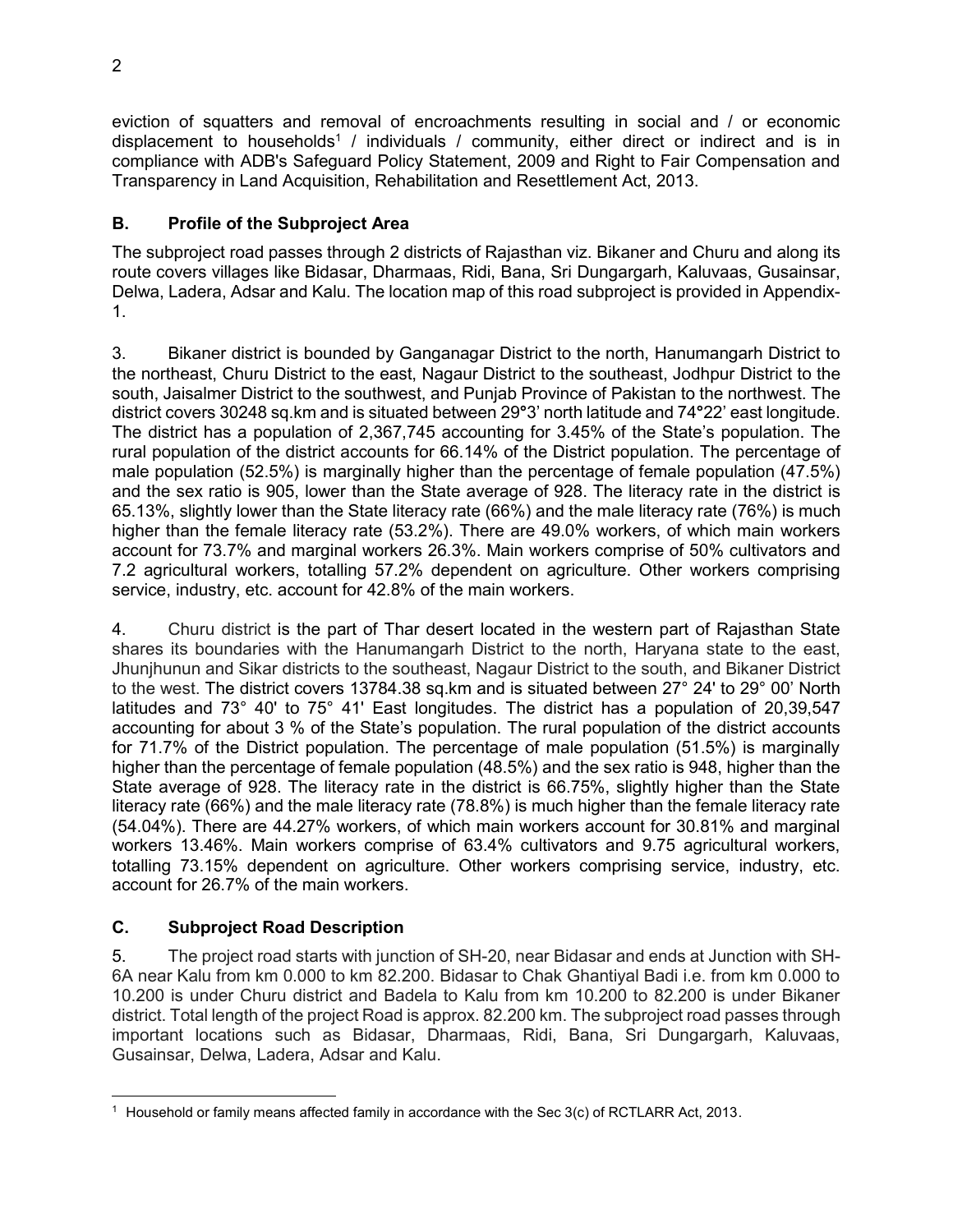6. The alignment passes through plain terrain. The land use along the project road is mainly agriculture. The existing road is single/intermediate/Two lane comprising of flexible pavement with moderate conditions. The earthen shoulders of about 0.00-1.5 m are observed along the project highway. The existing alignment comprises of many sharp horizontal curves and deficient vertical curves. The existing ROW is varying from 7-25 m. The existing junctions are not up to IRC standards.

# **D. Subproject Impacts**

7. The towns and villages along the subproject road would have improved connectivity with State Highways (SH), National Highways (NH), major trading, educational and administrative centres. Further, the improved road will reduce the travel time to the residents of this area to work place, schools, hospitals and markets. Agriculturist too will benefit by being able to quickly transport their produce without delay and can expect buyers coming to their doorstep to procure food grains. Better connectivity to the SH/NH will lead to industrial growth along the subproject road that will result in employment generation. However, the subproject will require private land and removal of encroachments and squatting for improving the road, resulting in negative impacts to some people living along the corridor.

8. The project involves acquisition of private land measuring 1.64 ha belonging to 41 agricultural landowners and requires transfer of 0.094 ha of government land. There is no physical displacement. Impacts on 2 structures including one residential are non-significant. There is also impact on 12 common property resources in this subproject. Altogether the subproject will cause impact to 46 households. The involuntary resettlement impacts have been summarized in Table 2.

| Impact                                                                           |                | <b>Extent/Numbers</b>           |  |  |
|----------------------------------------------------------------------------------|----------------|---------------------------------|--|--|
|                                                                                  |                | Bidasar - Sri Dungargarh - Kalu |  |  |
| Private Land Acquisition (ha) - Wet                                              |                | $1.64$ ha                       |  |  |
| Private Land Acquisition (ha) - Dry                                              |                | 0.0 <sub>ha</sub>               |  |  |
| <b>Government Land Required</b>                                                  |                | $0.094$ ha                      |  |  |
| Temporary Land Acquisition (ha)                                                  |                | Nil                             |  |  |
| <b>Affected Households</b>                                                       |                | 46                              |  |  |
| <b>Physically Displaced Households</b><br>(Loss of Residence)                    | 0              |                                 |  |  |
| <b>Economically Displaced Households</b><br>(Loss of Shop)                       | 3              |                                 |  |  |
| Economically Displaced Titleholders losing land <sup>2</sup>                     | $\Omega$       |                                 |  |  |
| Physically and Economically Displaced Households<br>(Loss of Residence cum Shop) | 0              |                                 |  |  |
| Non-Significant Impact <sup>3</sup>                                              | $\overline{2}$ |                                 |  |  |
| Titleholders Losing strip of land                                                | 41             |                                 |  |  |
| Tenants                                                                          | 0              |                                 |  |  |
| <b>Total Affected Persons</b>                                                    | 281            |                                 |  |  |
| Titled affected persons                                                          | 208            |                                 |  |  |
| Non-titled affected persons (encroachers) <sup>4</sup>                           | 73             |                                 |  |  |

|  | Table 2: Summary of Involuntary Resettlement Impacts |
|--|------------------------------------------------------|
|  |                                                      |

 $\overline{a}$ 

<sup>2</sup> Landowners losing 10% or more of their land.

 $3\,$  Where the impact to structure is less than 10% of the total area or impact is only to the boundary wall, then such impacts are categorized as non-significant impacts as the DP is neither physically nor economically displaced.

<sup>&</sup>lt;sup>4</sup> Encroached households are those who own the adjoining land and the impact is to the structure in the right-of-way.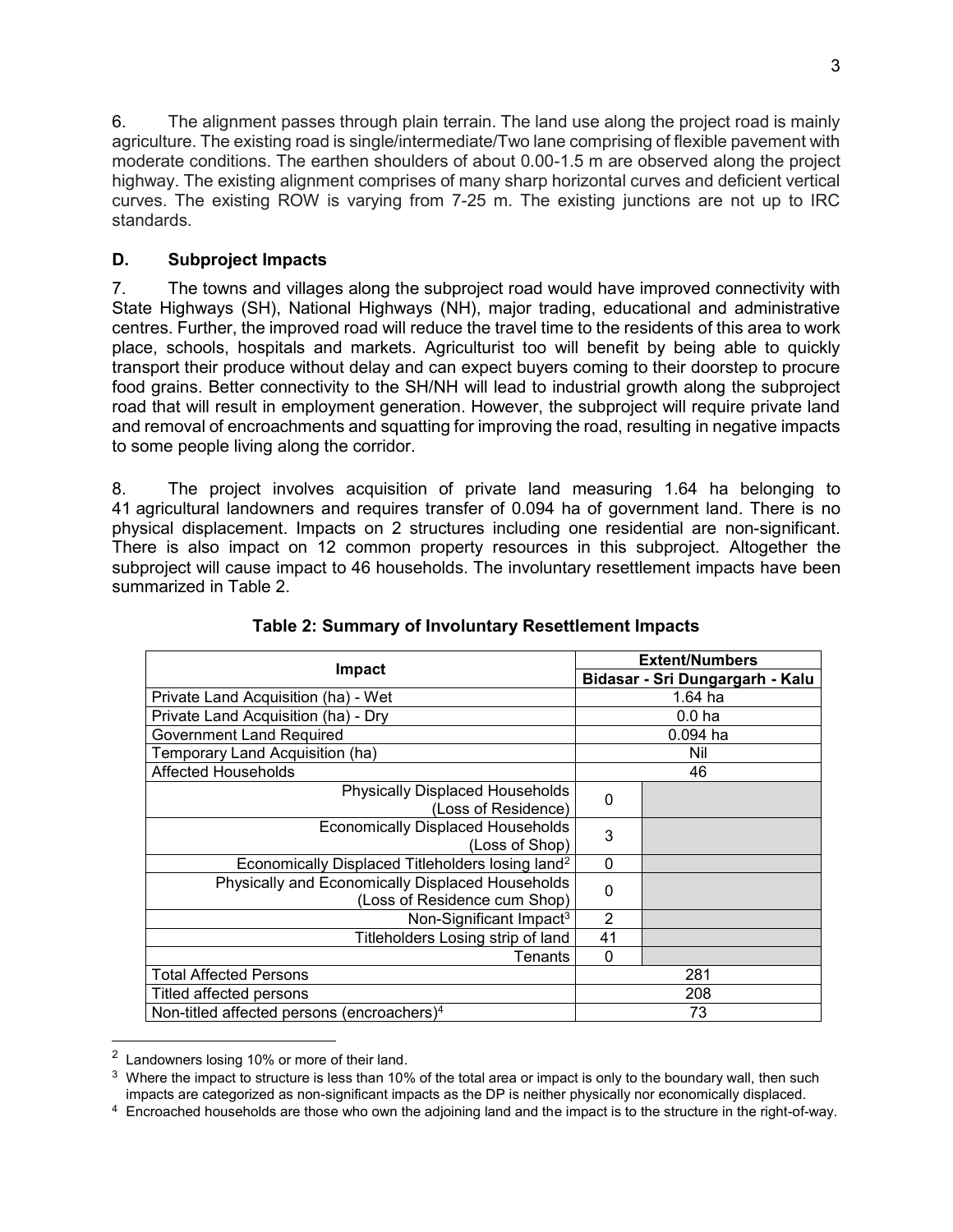| Affected employees                 |    |
|------------------------------------|----|
| <b>Affected Structures</b>         |    |
| <b>Affected Private Trees</b>      | 65 |
| Affected Common Property Resources |    |

9. The subproject will cause impact to 5 women headed households, 1 physically challenged household and 6 scheduled caste households. There are no scheduled tribe and landless households. Multiple-vulnerability was not shown in order to avoid duplication.

| $1000$ $\sigma$ . Impact to valify table bategory (indicidity cactuolity) |                       |  |
|---------------------------------------------------------------------------|-----------------------|--|
| Vulnerable Category <sup>5</sup>                                          | <b>Extent/Numbers</b> |  |
|                                                                           | <b>SH-93</b>          |  |
| Women Headed Household (WHH)                                              | 5                     |  |
| Physically Challenged (PHH)                                               |                       |  |
| Scheduled Tribe (ST) headed household                                     |                       |  |
| Scheduled Caste (SC) headed household                                     | ิค                    |  |
| BPL household <sup>6</sup>                                                |                       |  |
| Total                                                                     | 12                    |  |

**Table 3: Impact to Vulnerable Category (mutually exclusive)** 

Source: Census and Social Survey, February 2019.

#### **E. Minimizing Involuntary Resettlement**

10. Measures were taken to minimise adverse involuntary resettlement impacts by adopting concentric widening in built-up sections and reducing the proposed right-of-way to 9m. The available right-of-way (RoW) was utilised to the maximum, thereby reducing the additional land requirement for the proposed widening. The existing RoW (16-24 mt) has been confirmed with the Revenue Department and physically verified on ground,

#### **F. Impact to Indigenous Peoples**

11. The census and socioeconomic survey and consultations held along the project area confirm that there are no indigenous people in the settlements along the subproject roads and further the subprojects does not impact any indigenous peoples communities. Hence, there are no scheduled tribe households affected in this subproject.

#### **G. Scope and Objective of Resettlement Plan**

12. The objective of this resettlement plan is to assist the affected people to improve or at least restore their living standards to the pre-project level. This resettlement plan captures the involuntary resettlement impacts arising out of the proposed improvements to the subproject road Bidasar - Sri Dungargarh - Kalu proposed under Tranche-2 of RSHIP. The document describes the magnitude of impact, mitigation measures proposed, method of valuation of land, structure and other assets, eligibility criteria for availing rehabilitation and resettlement assistances, baseline socioeconomic characteristics, entitlements based on type of loss and tenure, the institutional arrangement for delivering the entitlements and mechanism for resolving grievances and monitoring.

<sup>5</sup> Vulnerability identified amongst the affected households is presented which are mutually exclusive in the order presented in the table.

 $6$  Below Poverty Line families are those identified by the State as below poverty line and issued with separate public distribution card.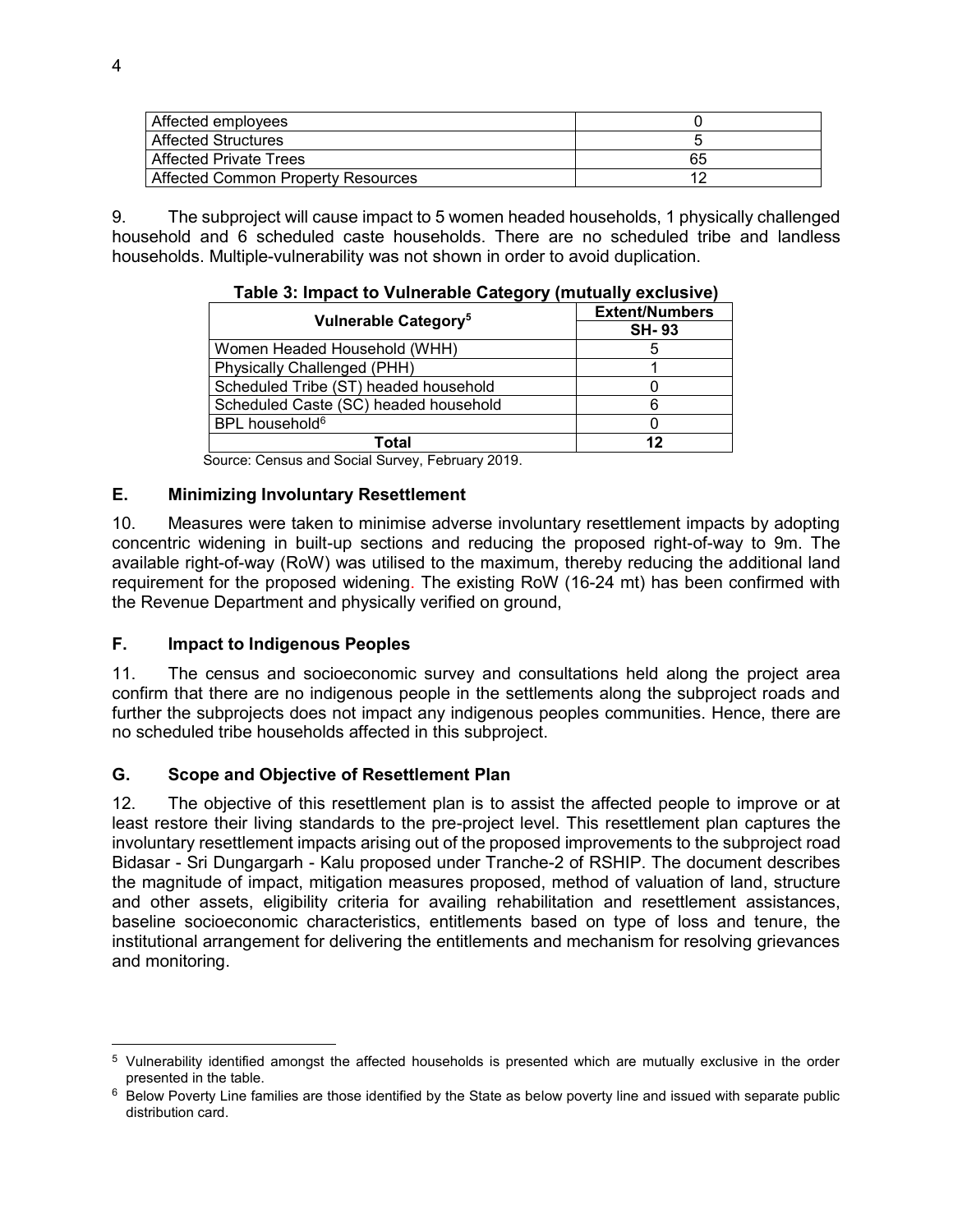#### **II. SCOPE OF LAND ACQUISITION AND RESETTLEMENT**

#### **A. Introduction**

13. The subproject involves improvement of the Bidasar - Sri Dungargarh - Kalu road from junction of SH-20, near Bidasar to Junction with SH-6A near Kalu. Total length of the project Road is about 82.200 km. The existing single/ intermediate/ two-lane road is proposed for widening to an intermediate/ two-lane road. The improvement works include geometric improvements; junction improvements; provision of drain and footpath.

#### **B. Scope of Land Acquisition**

14. The available right-of-way has been fully considered for the proposed improvement and the existing right-of-way (RoW) for the road section were determined using village maps and verified at site. Since the available RoW is not uniformly sufficient to meet the design cross section for the proposed intermediate/2-lanning, the road construction would entail acquisition of private land resulting in adverse impacts to households. The private land required for the improvements is 1.64 ha, which is agriculture land of wet nature. The private land proposed for acquisition is mostly strips of land, with the width varying from 5–10m, and abetting the existing road. The land acquisition plans have been prepared and the precise number of titleholders and extent of land lost will be updated once the joint verification of the land plan schedule is completed.

| <b>Type of Ownership</b>                         | <b>Extent in Hectare</b> |  |  |
|--------------------------------------------------|--------------------------|--|--|
| <b>Private Wet</b>                               | 1.64 ha                  |  |  |
| Private Dry<br>0.00 <sub>ha</sub>                |                          |  |  |
| I Government<br>$0.094$ ha                       |                          |  |  |
| Source: Census and Social Survey, February 2019. |                          |  |  |

#### **Table 4: Category of Land being acquired**

15. The land proposed for acquisition categorised by its use is presented in the following table.

| Use of Land        | <b>Number of Affected</b><br><b>Household</b> | <b>Hectare</b> |
|--------------------|-----------------------------------------------|----------------|
| Agricultural       | 41                                            | 1.64           |
| Residential        |                                               |                |
| Commercial         |                                               |                |
| <b>Barren Land</b> |                                               |                |
| Others (if any)    |                                               |                |
| <b>Total</b>       | 44                                            | 1.64           |

#### **Table 5: Classification of Loss of Private Land and Impacts**

Source: Census and Social Survey, February 2019.

16. The land being acquired has been categorized based on the extent of land lost. It was found that all 41 affected households under the subproject losing less than 10% of their total productive land and thus not being significantly affected. The extent of land lost by number of affected households is given in the following table and the list of titleholders is provided in Appendix -2.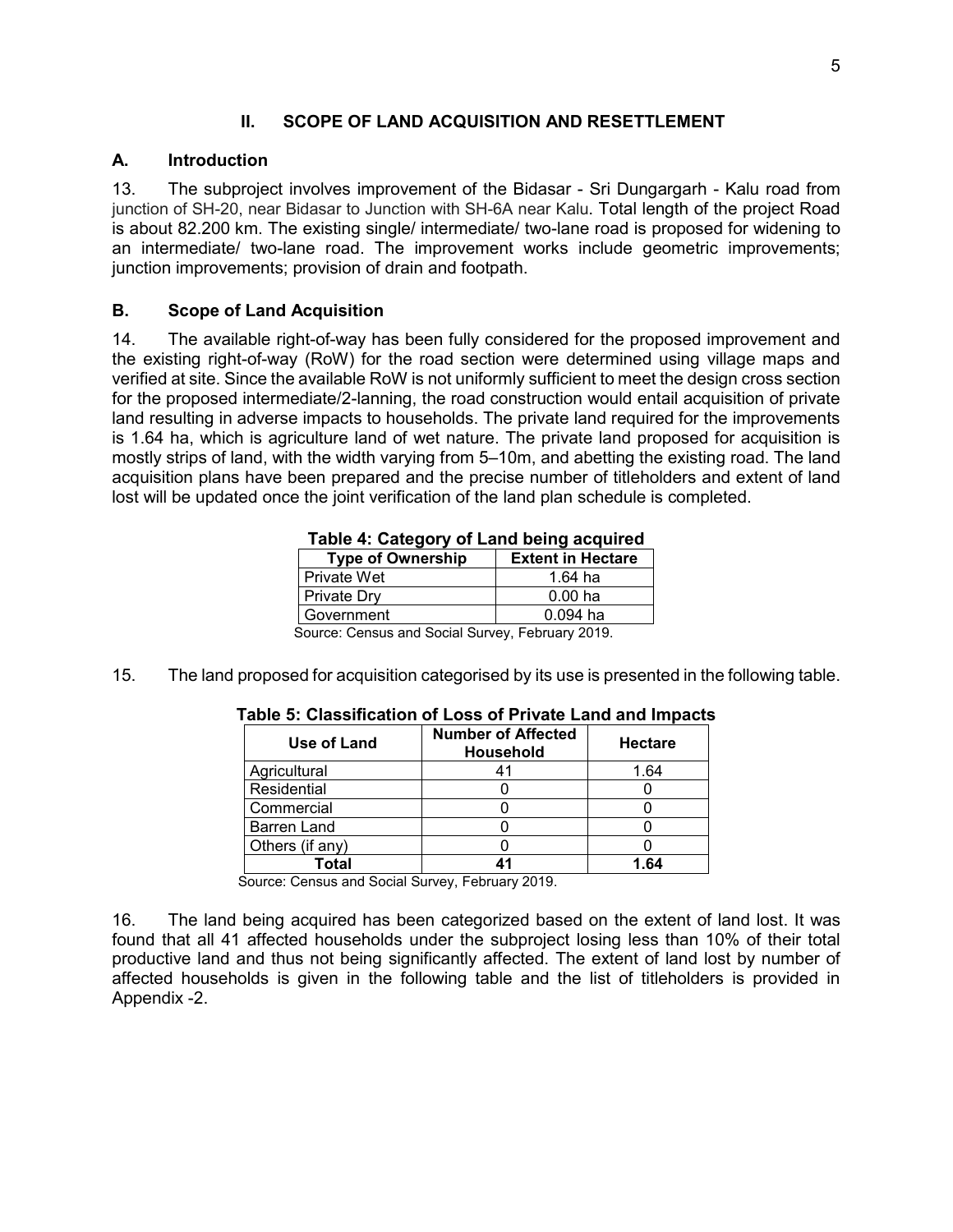| <b>Scale of Impact</b><br><b>Number of Affected Household</b> |    |  |  |
|---------------------------------------------------------------|----|--|--|
| Up to $10\%$                                                  |    |  |  |
| More than 10%                                                 |    |  |  |
| Total                                                         | 41 |  |  |
|                                                               |    |  |  |

|  |  | Table 6: Intensity of Land Impact |  |  |  |
|--|--|-----------------------------------|--|--|--|
|--|--|-----------------------------------|--|--|--|

Source: Census and Social Survey, February 2019.

#### **C. Impact to Structures**

17. The improvements of the proposed road will cause impact on 5 private structures where no tenants or employees reported to be affected. 2 boundary walls of temporary nature belong to titleholders built encroaching the right-of-way will also be affected.

#### **D. Loss of Private Structures**

18. The 5 structures getting affected belong to encroachers, who own the adjoining land. The ownership details of the private structures getting affected are presented in the following table and the list of displaced households if provided in **Appendix-3.**

| Tenure     | <b>Number of Structures</b> | Percentage |
|------------|-----------------------------|------------|
| Owner      |                             |            |
| Encroacher |                             | nn r       |
| Squatter   |                             | 0.0        |
| Total      |                             | 100.0      |

|  | Table 7: Ownership of Private Structures |
|--|------------------------------------------|
|--|------------------------------------------|

Source: Census and Social Survey, February 2019.

19. 80% (4 structures) of the private structures getting affected are temporary in nature, followed by one structure that is semi-permanent. The type of construction of the affected structures is presented in the following table

#### **Table 8: Type of Construction of the Affected Structures**

| <b>Type of Structure</b> | <b>Number of</b><br><b>Structures</b> | Percentage |
|--------------------------|---------------------------------------|------------|
| Permanent                |                                       | 0.0        |
| Semi-permanent           |                                       | 20.0       |
| Temporary                |                                       | 80.0       |
| Total                    |                                       | 100.0      |

Source: Census and Social Survey, February 2019.

20. Out of five, only one structure getting affected is being used for residential purpose, followed by 20% shops and 20% other commercial structures owned by encroachers. The use of the affected structure is presented in the following table.

| יט איט איט א די האט איז די ספט זי                                   |  |       |  |  |
|---------------------------------------------------------------------|--|-------|--|--|
| <b>Use of Structure</b><br><b>Number of Structure</b><br>Percentage |  |       |  |  |
| Residential                                                         |  | 20.0  |  |  |
| Commercial                                                          |  | 40.0  |  |  |
| Residence cum Commercial                                            |  | 0.0   |  |  |
| <b>Others</b>                                                       |  | 40.0  |  |  |
| Total                                                               |  | 100.0 |  |  |

Source: Census and Social Survey, February 2019.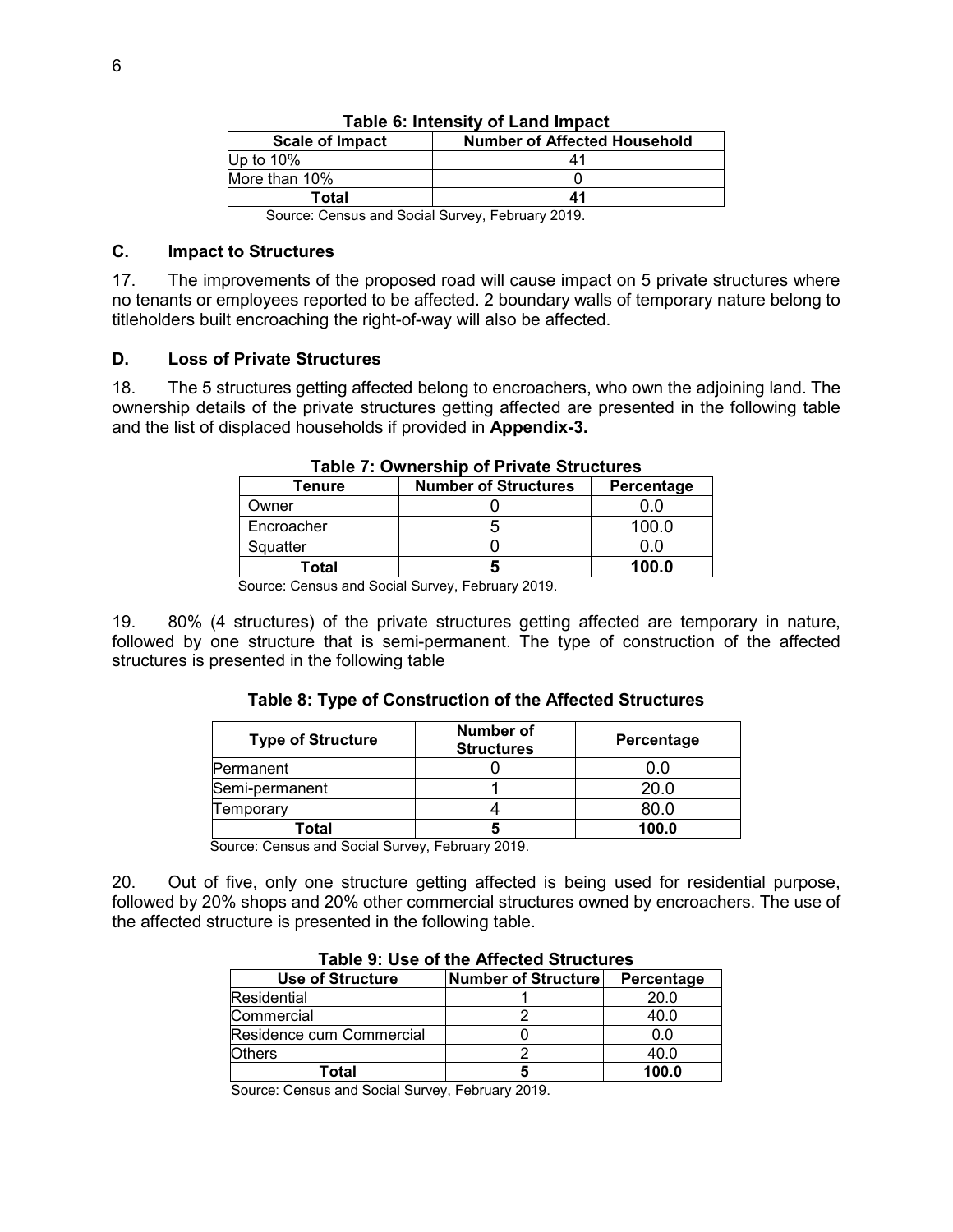#### **E. Magnitude of Impact on Structures**

21. The subproject will cause impact to 5 structures of temporary and semi-permanent type of construction. Out of 5 impacted structures, 1 residential and 1 commercial structure will face loss of less than 10% of the area and the impact is non-significant. The significantly impacted structures have been considered for replacement cost for the full structure, as the viability of the structure will be known only at the time of implementation during the assessment done by the PWD engineer for valuation purpose. Further, the owner has the option of seeking acquisition of the whole structure in line with Sec 94(1) of RFCTLARR Act. The extent of loss to structure and its use is presented in the following table.

| Impact                      | <b>Residence</b> | <b>Commercial</b> | <b>Residence cum</b><br>Commercial | <b>Others</b> | Total |
|-----------------------------|------------------|-------------------|------------------------------------|---------------|-------|
| Less than 10%               |                  |                   |                                    |               |       |
| ≥ 10% and < 20%             |                  |                   |                                    |               |       |
| ≥ 20% and < 50%             |                  |                   |                                    |               |       |
| $\geq 50\%$ and $\leq 99\%$ |                  |                   |                                    |               |       |
| 100%                        |                  |                   |                                    |               |       |
| Total                       |                  |                   |                                    |               |       |

**Table 10: Use by Extent of loss to the Affected Structures** 

Source: Census and Social Survey, February 2019.

#### **F. Loss of Livelihood**

22. The subproject will cause significant impact on loss of livelihood to 3 households who would be losing over 10% of their commercial structure. The agriculture landowners are losing less than 10% of their productive land and hence, the impact is non-significant. There is no impact to employees or tenants in this subproject. The loss of livelihood impact is presented in the following table.

|                                                                    | TADIE TT. LOSS OF LIVEIINOOG                               |                |  |  |  |
|--------------------------------------------------------------------|------------------------------------------------------------|----------------|--|--|--|
| <b>Category of Loss</b>                                            | Number of Affected Number of Affected<br><b>Households</b> | <b>Persons</b> |  |  |  |
| Owners of Business                                                 |                                                            |                |  |  |  |
| Commercial Tenants                                                 |                                                            |                |  |  |  |
| <b>Employees</b>                                                   |                                                            |                |  |  |  |
| <b>Agricultural Landowners</b><br>(losing $\geq 10\%$ of the land) |                                                            |                |  |  |  |
| Total                                                              |                                                            |                |  |  |  |

**Table 11: Loss of Livelihood** 

Source: Census and Social Survey, February 2019.

#### **G. Loss of Trees**

23. The project will require removal of 65 private trees belonging to the affected households. The remaining trees getting affected in this project belong to the government and the reestablishment of government trees will be done in accordance with the Forest Act. Further, the LPS that has been prepared will be taken up for scrutiny by the revenue authorities and at that time if there are a greater number of trees in the land being acquired, they will be compensated in accordance with the provisions contained in the EM.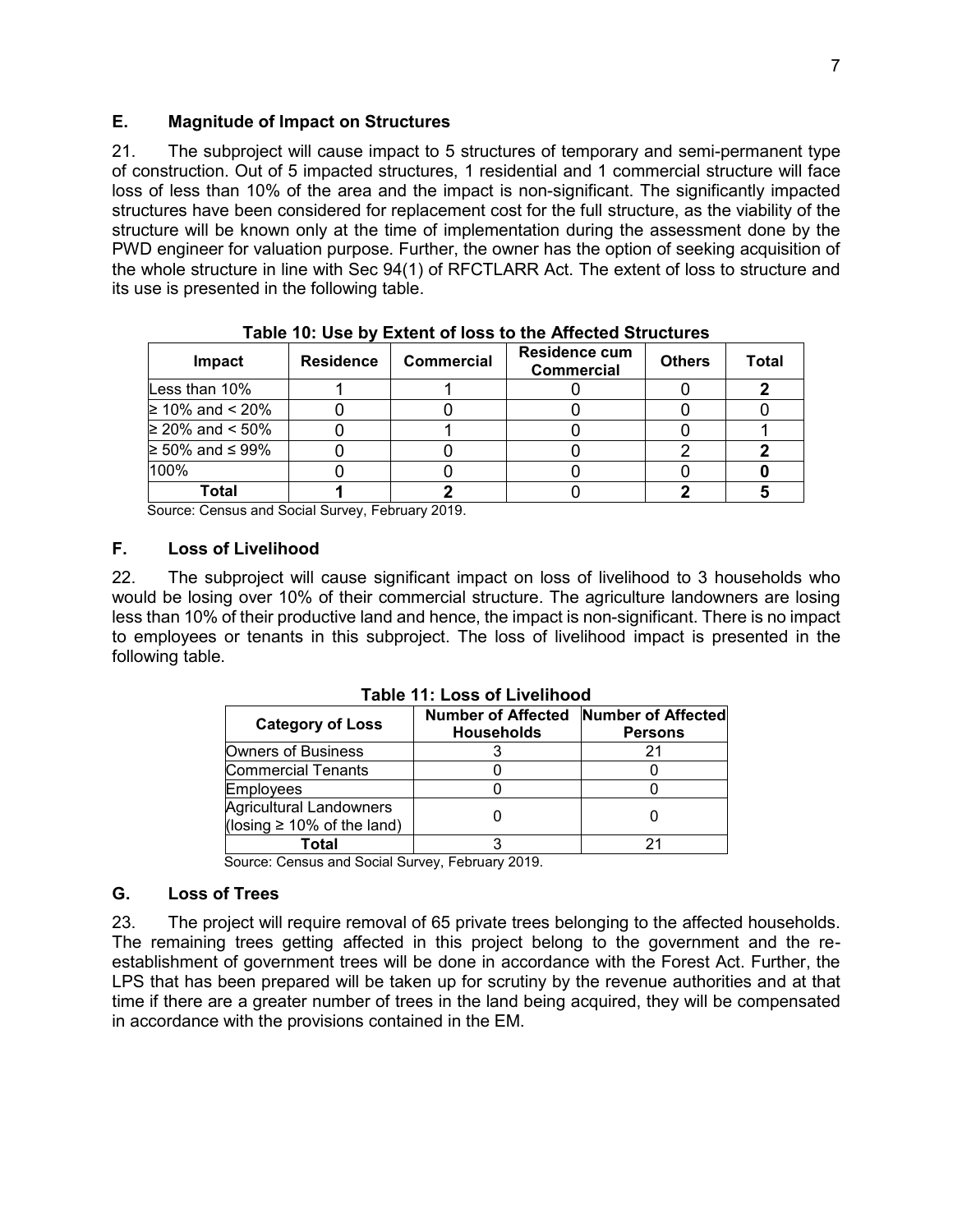#### **H. Loss of Common Property Resources**

24. In terms of community property resources (CPR), 12 structures were reported to be affected. Out of 12 structures, 2 are religious structures (temples), 5 are community structures (sitting place, dharmshala, water tank etc.) and 5 are government structure (office, tube well, toilet etc). The types of affected CPRs are presented in the Table 12, and the list of CPR affected in the subproject is presented in Appendix: 4. CPRs will be compensated either by cash compensation at replacement cost to the community (registered trust, society or village committee as appropriate) or reconstruction of the community structure in consultation with the affected community.

| SI. No. | <b>Type of Structure</b>    | <b>No. of Structure</b> |        |
|---------|-----------------------------|-------------------------|--------|
|         | <b>Community Structure</b>  |                         | 35.71  |
|         | <b>Religious Structure</b>  |                         | 14.29  |
| ົ       | <b>Government Structure</b> |                         | 35.71  |
| Total   |                             | 12                      | 100.00 |

**Table 12: Type of affected CPR** 

Source: Census and Social Survey, February 2019.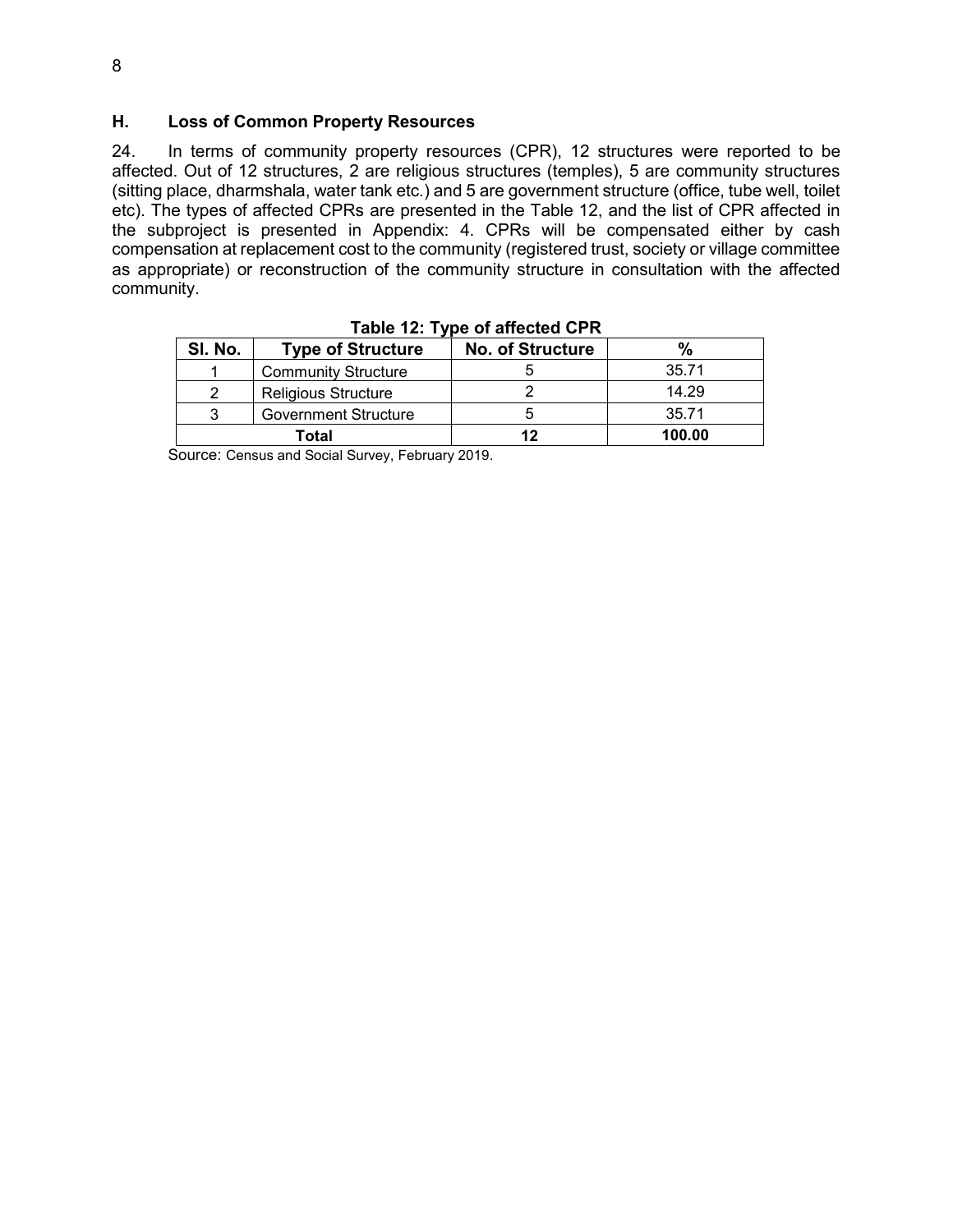## **III. SOCIOECONOMIC INFORMATION PROFILE**

# **A. Involuntary Resettlement Impacts**

25. This resettlement plan is based on the census and socioeconomic survey carried out in February 2019 based on final and detailed design of the road subprojects. The census survey identified 46 households losing their land and / or structures and the salient findings are presented in the following sections.

## **B. Methodology Adopted**

26. The census survey enumerated all private assets/properties and common property resources within the proposed right-of-way (PRoW) of 16m in rural sections, 9m–2m in urban sections and 45 m in bypass sections. For every affected household, a pretested structured questionnaire was administered during the census survey. The survey recorded details of: (i) identity of the affected household; (ii) tenure; and (iii) type, use and extent of loss to the DH.

27. In addition to recording the above information, detailed socioeconomic characteristics, including demographic profile of members of the household, standard of living, inventory of physical assets, vulnerability characteristics, indebtedness level, health and sanitation, and ascertaining perceptions about project, resettlement options and compensation, was collected from all affected households. All structures were photographed and numbered for reference and record. There were no common property resources within the PRoW were also enumerated.



*Encroacher - km 44.000 of SH-93 (RHS) Mr. Nirmal Modi S/o Mahaveer Prasad* 

# **Census Survey - Sample Private Asset**



*Tube-well House km 2.500 of SH-93 (RHS)* 

28. The affected households were categorised based on the severity of impact as significant (loss of 10% and above of the productive asset or structure) and non- significant (loss of less than 10% of the productive asset or structure). The summary of affected households is presented in appendix 2 &3.

29. The census survey identified 46 households that would be affected by the subproject. The socioeconomic survey was carried out amongst 46 households and the details of the same are analysed and presented in the following sections.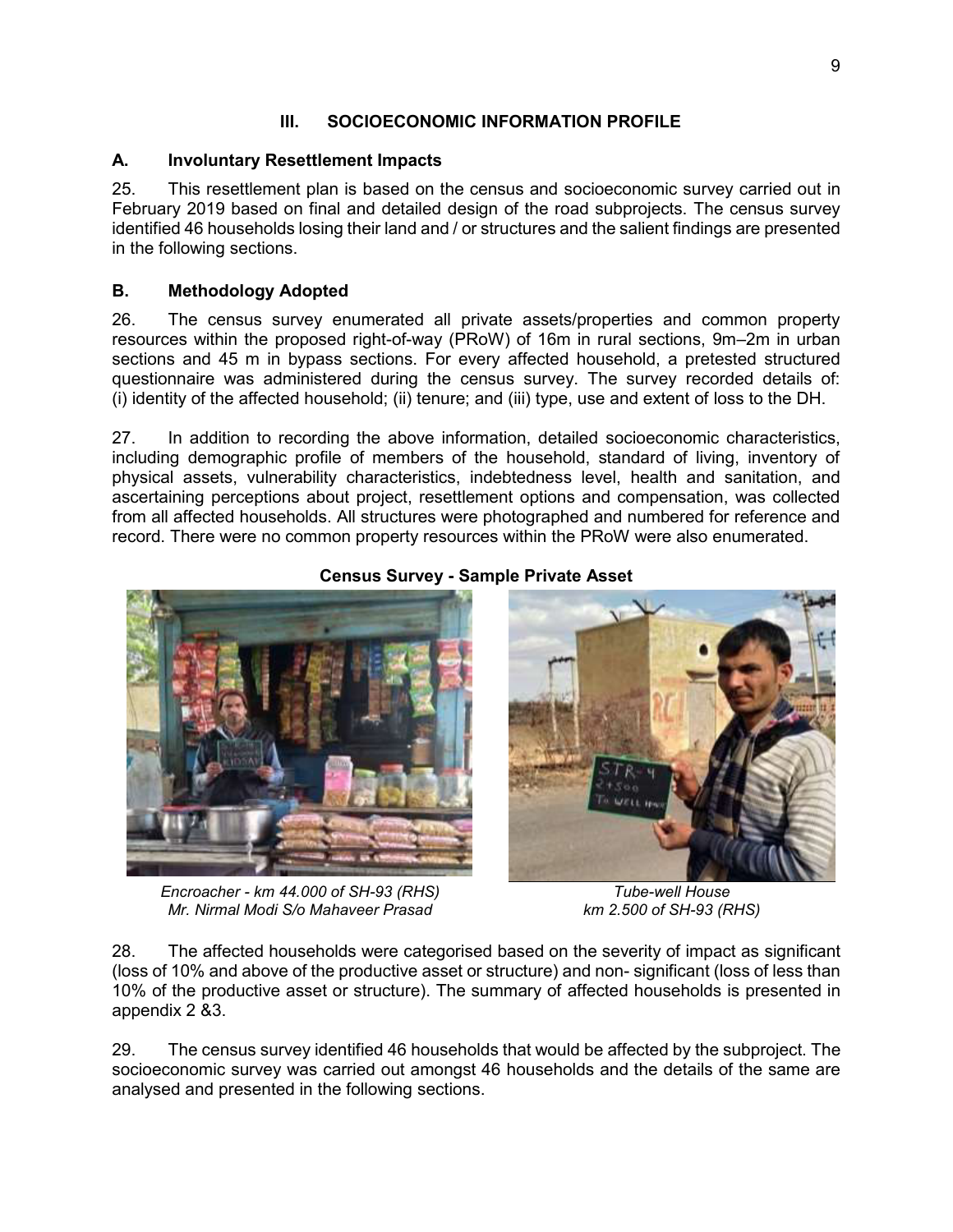#### **C. Demographic Profile of Project Displaced Households**

30. **Household by Sex:** Males account for 51.96% and female account for 48.04% amongst Displaced Persons (DPs). The sex ration among the DPs is found to be 925 females per one 1000 males.

|        | <b>Number</b> | Percentage |
|--------|---------------|------------|
| Male   | 146           | 51.96      |
| Female | 135           | 48.04      |
| Total  | 281           | 100.00     |

**Table 13: Number of Displaced Persons by Sex** 

Source: Census and Social Survey, February 2019.

31. **Household by Religion:** Hindus account for 91.3% of the household getting affected, followed by 6.5% Jain and 1 household belongs to Muslims.

|                               | 1400                                                 |            |
|-------------------------------|------------------------------------------------------|------------|
| Religion                      | <b>Number</b>                                        | Percentage |
| Hindu                         | 42                                                   | 91.30      |
| Muslim                        |                                                      | 2 17       |
| Jain                          |                                                      | 6.52       |
| Total                         | 46                                                   | 100.00     |
| $\overline{\phantom{a}}$<br>- | $\overline{\phantom{a}}$<br>$\overline{\phantom{a}}$ | ----       |

#### **Table 14: Household by Religion**

Source: Census and Social Survey, February 2019.

32. **Household by Social Group:** Around 74% of the displaced households belong to the other backward class (OBC) category, followed by 15% schedule caste and 11% general category. Not a single schedule tribe family was found to be affected in the subproject.

| rapie To. Housenoid by Oocial Oalegory |               |            |  |
|----------------------------------------|---------------|------------|--|
| <b>Social Category</b>                 | <b>Number</b> | Percentage |  |
| General                                |               | 10.87      |  |
| Other backward caste                   | 34            | 73.91      |  |
| Scheduled caste                        |               | 15.22      |  |
| Scheduled tribes                       |               | 0.00       |  |
| Total                                  | 46            | 100.00     |  |

# **Table 15: Household by Social Category**

Source: Census and Social Survey, February 2019.

33. **Household by Size of Family:** 37% of the affected families reported a family size of more than 6 members followed by 5 to 6 member families accounting for 30.4%, family of size 3 to 4 members accounting for 23% and up to 2 members accounting for 8.7%.

|                                  | Taple 16: Size of the Housenold |            |  |  |  |
|----------------------------------|---------------------------------|------------|--|--|--|
| <b>Size of the Family</b>        | <b>Number</b>                   | Percentage |  |  |  |
| Up to $2$                        |                                 | 8.70       |  |  |  |
| 3 to 4                           | 11                              | 23.91      |  |  |  |
| $5$ to $6$                       | 14                              | 30.43      |  |  |  |
| Above 6                          | 17                              | 36.96      |  |  |  |
| Total<br>100.00<br>46            |                                 |            |  |  |  |
| Average size of the family is 6. |                                 |            |  |  |  |

# **Table 16: Size of the Household**

Source: Census and Social Survey, February 2019.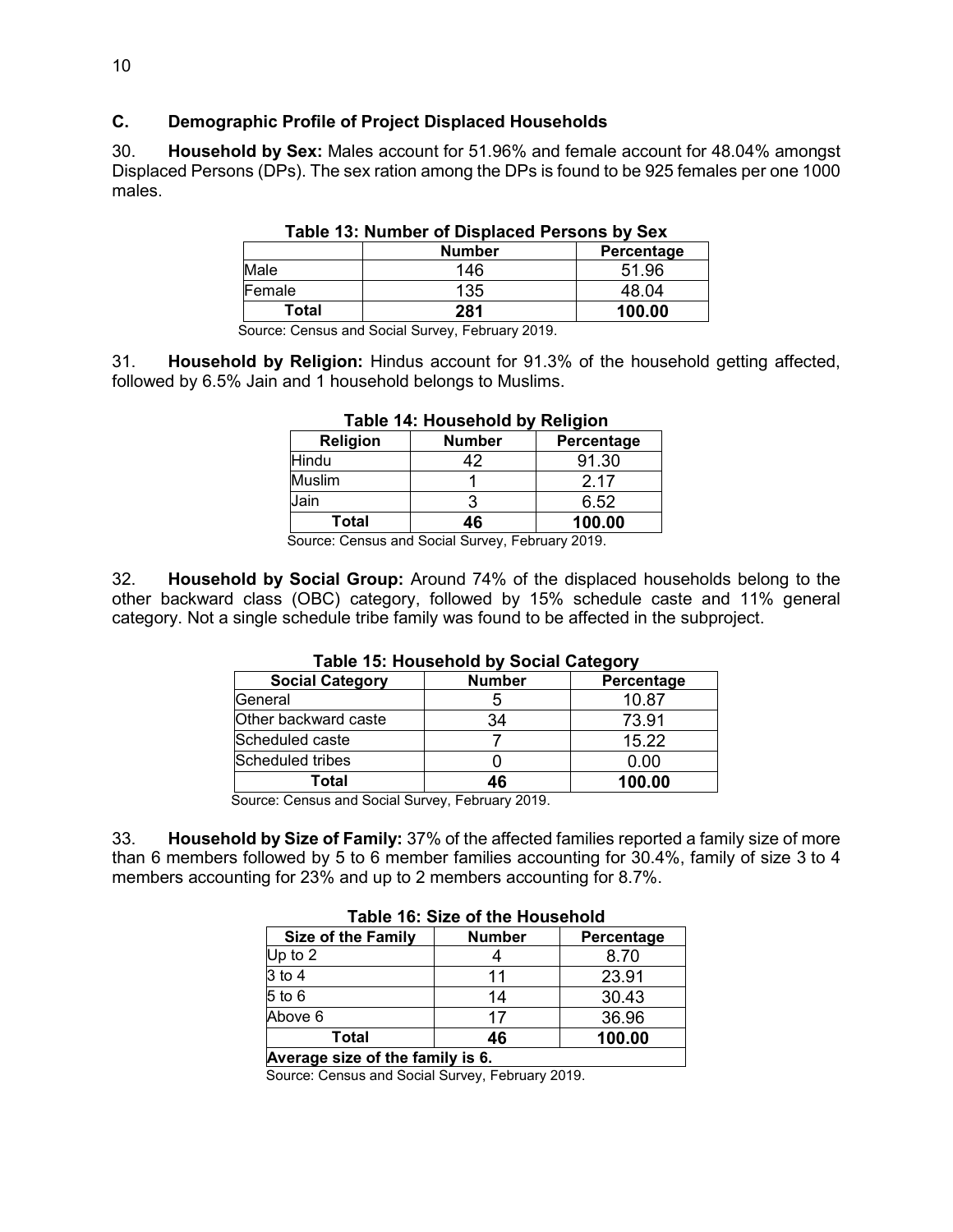34. **Age group of affected persons:** The number of women aged above 65 years is same as compared to men in the same age group. However, in the 21 and below age group the men account for 47.9% and women account for 45.1%. In all, 46.6% of the affected persons are in the age group of 21 and below, followed by 23.8% in the age group of 22 and 35, 13.9% in the age group of 36 and 50, 10.7% in the age group of 50 and 65 and 4.9% in the above 65 age group.

|                      |               | Male       |               | Female     |               | Total      |  |
|----------------------|---------------|------------|---------------|------------|---------------|------------|--|
| <b>Age Group</b>     | <b>Number</b> | Percentage | <b>Number</b> | Percentage | <b>Number</b> | Percentage |  |
| Up to 21             | 70            | 47.95      | 61            | 45.19      | 131           | 46.62      |  |
| $> 21$ and $\leq 35$ | 33            | 22.60      | 34            | 25.19      | 67            | 23.84      |  |
| $>$ 35 and $\leq$ 50 | 21            | 14.38      | 18            | 13.33      | 39            | 13.88      |  |
| $> 50$ and $\leq 65$ | 15            | 10.27      | 15            | 11.11      | 30            | 10.68      |  |
| Above 65             |               | 4.79       |               | 5.19       | 14            | 4.98       |  |
| Total                | 146           | 100        | 135           | 100        | 281           | 100.0      |  |

**Table 17: Age Group of PAPs** 

Source: Census and Social Survey, February 2019.

#### **D. Socioeconomic Profile**

35. **Educational level of affected persons:** 27% DPs are uneducated. The other includes 13.5% up to primary, 19.5% up to middle, 8.76% below metric, 19.1% high school, 8.3% graduates and 3.6% are post graduate. 37.19% of the women are uneducated compared to 18% men.

| <b>Educational</b>  |               | <b>Male</b> | <b>Female</b>  |            | <b>Total</b>  |            |
|---------------------|---------------|-------------|----------------|------------|---------------|------------|
|                     | <b>Number</b> | Percentage  | <b>Number</b>  | Percentage | <b>Number</b> | Percentage |
| Uneducated          | 23            | 17.69       | 45             | 37.19      | 68            | 27.09      |
| Literate            | 15            | 11.54       | 19             | 15.70      | 34            | 13.55      |
| <b>Upto Middle</b>  | 29            | 22.31       | 20             | 16.53      | 49            | 19.52      |
| <b>Below Metric</b> | 16            | 12.31       | 6              | 4.96       | 22            | 8.76       |
| <b>Metric</b>       | 25            | 19.23       | 23             | 19.01      | 48            | 19.12      |
| Graduate            | 15            | 11.54       | 6              | 4.96       | 21            | 8.37       |
| Above               |               | 5.38        | $\overline{2}$ | 1.65       | 9             | 3.59       |
| <b>Total</b>        | 130           | 100.00      | 121            | 100.00     | 251           | 100.00     |

#### **Table 18: Educational level of PAPs**

Note: Children below 6 years are excluded.

Source: Census and Social Survey, February 2019.

36. **Occupation of affected persons:** The not in workforce account for 69%, comprising largely of children, students, elderly, housewives and females who do not go for work. 18.15% are involved in cultivation, followed by 6% who are salaried, 4% into business, 2% unemployed, and 1% are self-employed.

37. Among women, out of 127 around 82 are housewives and rest are children and old age women. The occupation of the affected persons is given in the following table.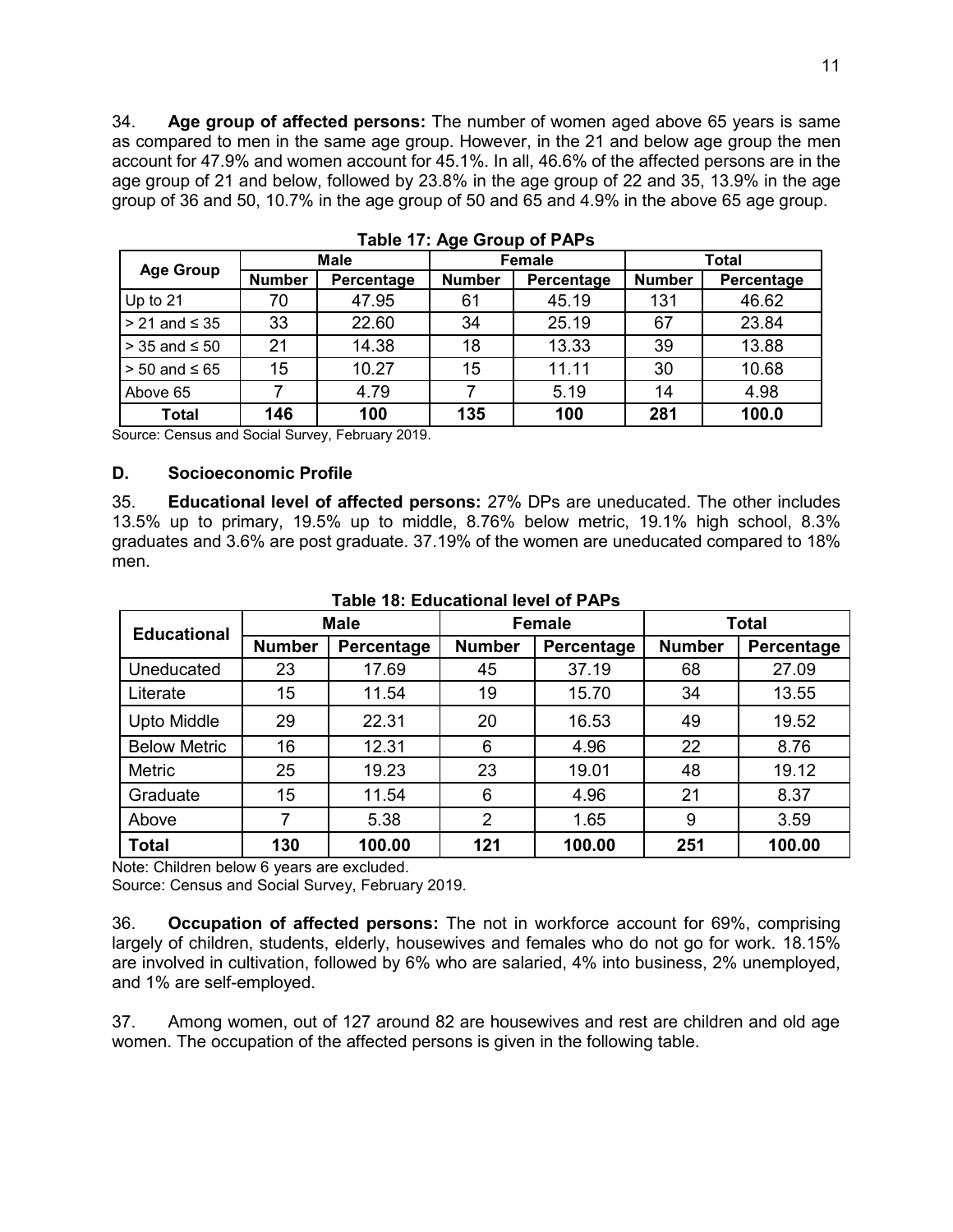| <b>Occupation</b> | <b>Male</b>    |            | Female         |            | Total         |            |
|-------------------|----------------|------------|----------------|------------|---------------|------------|
|                   | <b>Number</b>  | Percentage | <b>Number</b>  | Percentage | <b>Number</b> | Percentage |
| Cultivator        | 48             | 32.88      | 3              | 2.22       | 51            | 18.15      |
| Daily Wage Earner |                | 0.68       | 0              |            |               | 0.36       |
| Salaried          | 16             | 10.96      | 0              |            | 16            | 5.69       |
| <b>Business</b>   | 9              | 6.16       | $\overline{2}$ | 1.48       | 11            | 3.91       |
| Self Employed     | 3              | 2.05       | 0              | 0          | 3             | 1.07       |
| Un Employed       | $\overline{2}$ | 1.37       | 3              | 2.22       | 5             | 1.78       |
| Not Working       | 67             | 45.89      | 127            | 94.07      | 194           | 69.04      |
| Total             | 146            | 100.0      | 135            | 100.0      | 281           | 100.0      |

#### **Table 19: Occupation of DPs**

Source: Census and Social Survey, February 2019.

38. **Income of affected household:** 50% of DPs have monthly income less than Rs. 5000. 30.43% of the households are earning between Rs.5,001 Rs.10,000 per month. Around 15% DPs are earning between Rs.10,001 and Rs.50,000, while, only 4.35% (2 households) have monthly income more than Rs. 50000. The details are provided below in table 19.

| <u>HADIG EV. MIONINII I IUUSCHOIU MICONIG OF DHIS</u> |               |            |  |  |
|-------------------------------------------------------|---------------|------------|--|--|
| <b>Monthly Family Income</b><br>Range in INR (Rs)     | <b>Number</b> | Percentage |  |  |
| Up to 5,000                                           | 23            | 50.0       |  |  |
| 5,001 to 10,000                                       | 14            | 30.43      |  |  |
| 10,001 to 20,000                                      |               | 2.17       |  |  |
| 20,001 to 30,000                                      | 3             | 6.52       |  |  |
| 30,001 to 50,000                                      | 3             | 6.52       |  |  |
| >50,000                                               | 2             | 4.35       |  |  |
| Not disclosed                                         |               |            |  |  |
| Total                                                 | 46            | 100.0      |  |  |

#### **Table 20: Monthly Household Income of DHs**

Source: Census and Social Survey, February 2019.

39. **Impact to vulnerable household:** For the project, vulnerable groups include those headed by a person whose income is below the poverty line, landless, elderly, women, and Indigenous Peoples, and those without legal title to land. The vulnerable account for 26% of the affected household and amongst the vulnerable 42% are women headed households, followed by 50% scheduled caste. There are below poverty line (BPL)<sup>7</sup> household but as they fall in other categories of vulnerability not shown separately to avoid duplication. Not a single scheduled tribe household was found amongst the affected households. The category of vulnerable affected households is presented in the following table.

 $\overline{a}$  $^7\,$  The GoR has issued separate ration cards to BPL families and those amongst the affected households in possession of BPL ration card have been categorised as BPL household.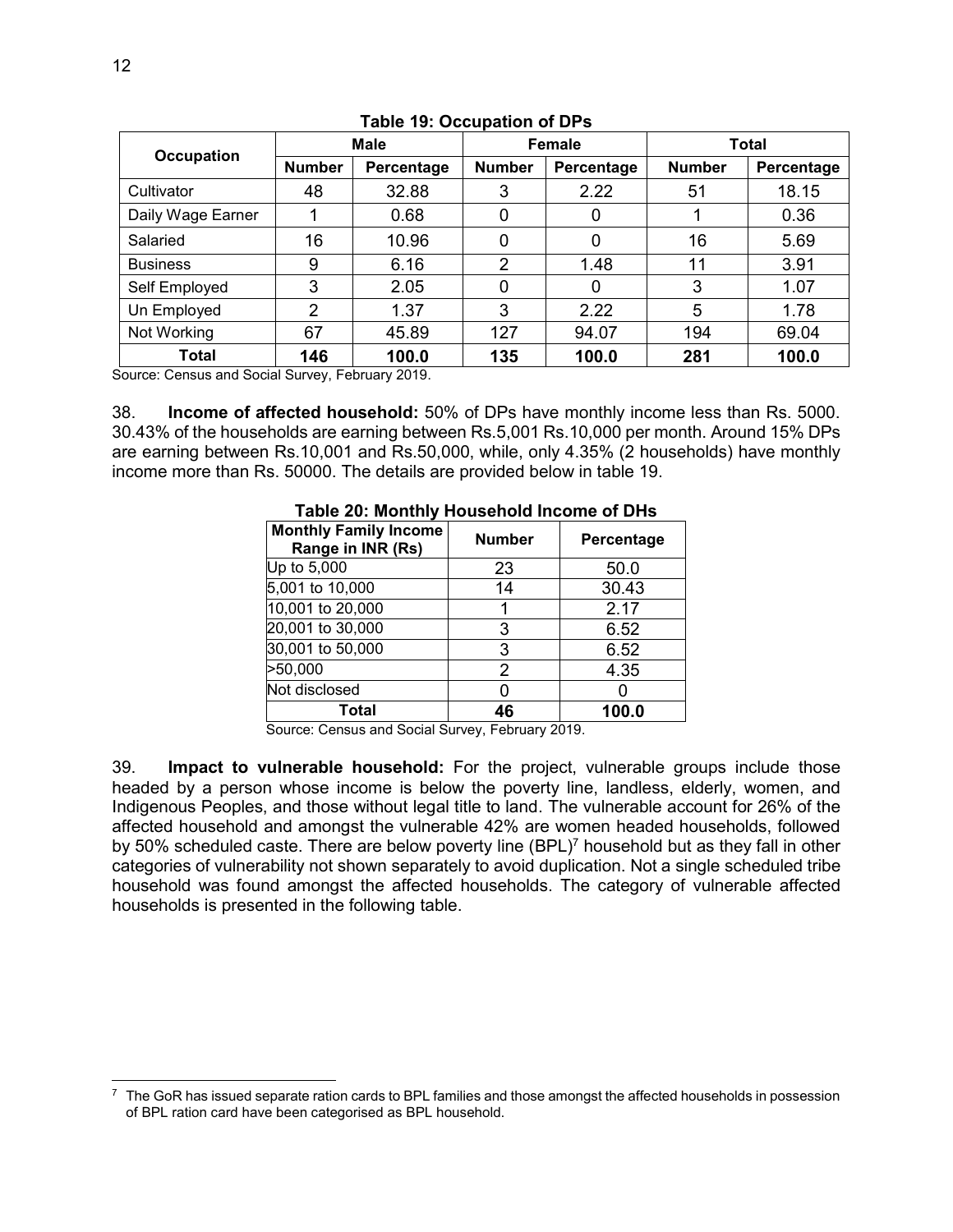| <b>Vulnerable Type</b>    | <b>Number</b> | Percentage |
|---------------------------|---------------|------------|
| Women Headed Household    | 5             | 41.67      |
| Scheduled tribes          |               | 0.00       |
| <b>Scheduled Caste</b>    | 6             | 50.0       |
| Below poverty line        |               | 0.00       |
| Disabled Headed Household |               | 8.33       |
| Total                     | 12            | 100.0      |

**Table 21: Vulnerable Households in the Subproject** 

Source: Census and Social Survey, February 2019.

#### **E. Key Socioeconomic Indicators**

40. The key socioeconomic indicators established based on the census and socio- economic survey carried out amongst the affected household between February and March 2015 and updated in April 2018 are presented below. These indicators would form the baseline indicators, in addition to other indicators identified by RPWD, and would be compared with the evaluation post implementation carried out by the independent external evaluation agency.

| <b>SNo</b>   | Indicator                     | <b>Unit</b> | <b>Value/Figure</b> |  |  |  |
|--------------|-------------------------------|-------------|---------------------|--|--|--|
| a)           | Income ( $N = 46$ )           |             |                     |  |  |  |
|              | Monthly family income         | Average     | Rs. 12,993          |  |  |  |
| 2            | Number of earners             | Average     | 1.78                |  |  |  |
| b)           | Impact $(N = 46)$             |             |                     |  |  |  |
| 3            | Residence                     | %           | 2.17                |  |  |  |
| 4            | Business / Shop               | %           | 8.69                |  |  |  |
| $\mathbf{C}$ | Social Characteristics (N=46) |             |                     |  |  |  |
| 5            | Family size                   | Average     |                     |  |  |  |
| 6            | Women headed household        | %           | 10.8                |  |  |  |
|              |                               |             |                     |  |  |  |

**Table 22: Key Socioeconomic Indicators** 

Source: Census and Social Survey, February 2019.

#### **F. Resettlement Preferences**

41. The affected households were asked to indicate their preferred resettlement and rehabilitation option of either self-managed cash assistance or project supported housing/livelihood assistance. Out of total 46, only 2 households were opted for project-supported assistance while, 100% of them preferred cash compensation for loss of their assets.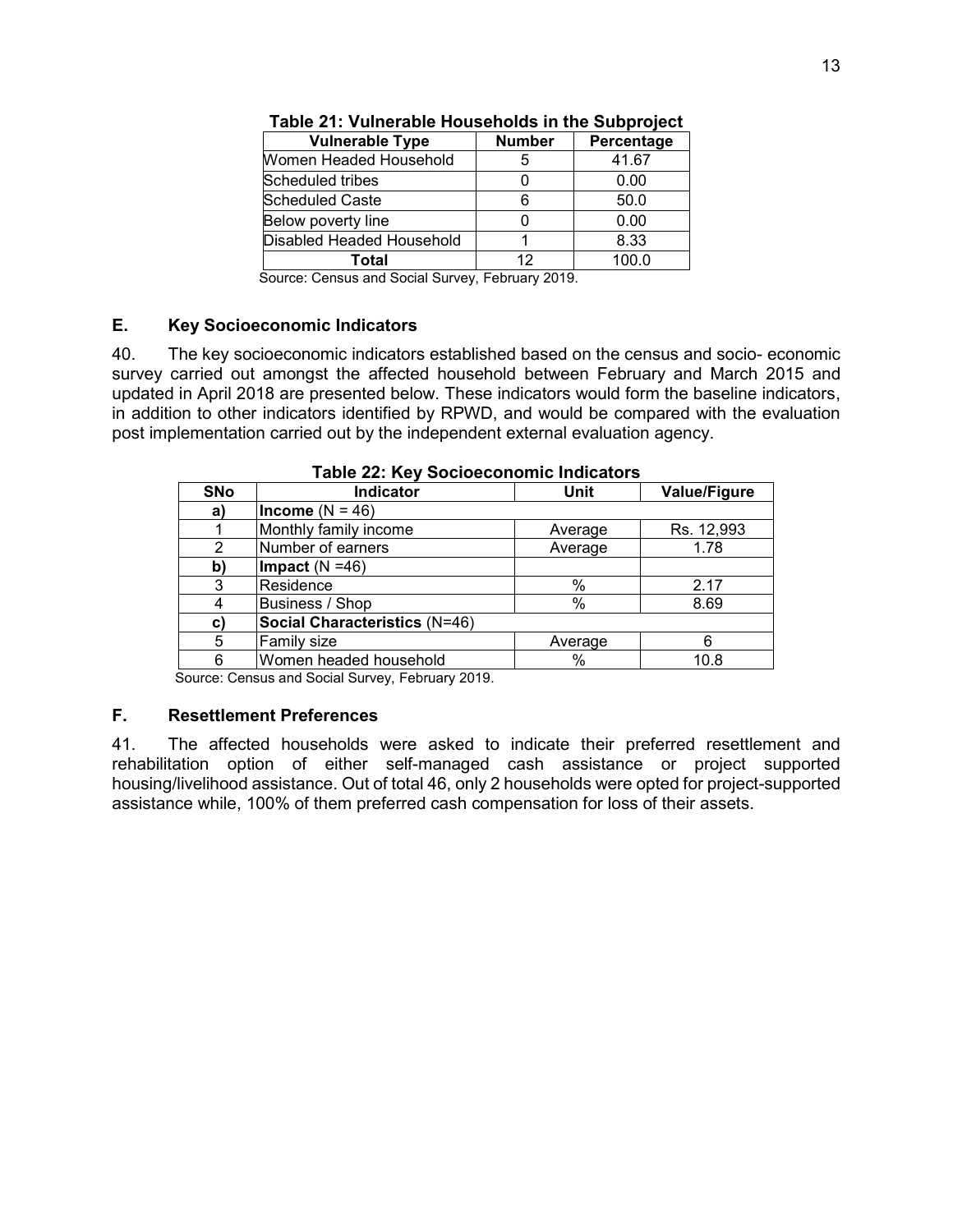# **IV. CONSULTATION, PARTICIPATION AND DISCLOSURE**

## **A. Consultation in the Project**

42. In order to engage with the community and enhance public understanding about the subproject and address the concerns and issues pertaining to compensation, rehabilitation and resettlement, individual interviews, focus group discussions (FGD) and meetings were undertaken amongst the various sections of affected persons and other stakeholders, during the census and socioeconomic survey that was carried out as part of the feasibility report for the subproject. The opinions of the affected persons, stakeholders and their perceptions were obtained during these consultations. The consultations with the affected persons and other stakeholders will continue throughout the RP implementation period.

#### **B. Methods of Consultation**

43. Consultations and discussions were held during census and socioeconomic survey period with both primary and secondary stakeholders. The primary stakeholders include project-affected persons, project beneficiaries and implementing agency (PWD). The secondary stakeholder includes Revenue Officers and elected representatives of the local body.

44. During the census and socioeconomic survey, meaningful<sup>8</sup> consultations were held with affected households, commercial establishment owners along the project corridor, officials of the district administration and elected members of the local panchayat. In order to hear and address the concerns of women, women were encouraged to participate and opportunity to express their concern was provided during the consultations. The consultation methods followed and proposed are detailed in the following table.

| <b>Stakeholders</b>                        | <b>Consultation Method</b>               |
|--------------------------------------------|------------------------------------------|
| <b>Affected Persons</b>                    | <b>Census and Socioeconomic Survey</b>   |
| <b>Affected Persons</b>                    | <b>Focus Group Discussions</b>           |
| <b>Local Communities</b>                   | <b>Focus Group Discussions</b>           |
| <b>Local Elected Members</b>               | Individual interview, discussion         |
| <b>Concerned Officials from Government</b> | Individual meeting/interview, discussion |
| Affected persons and General Public        | <b>Consultation Meetings</b>             |

**Table 23: Consultation Methods** 

45. In addition to the web disclosure of the RP seeking views and suggestions of the general public, detailed consultations regarding the extent of involuntary resettlement impact and the mitigation measures proposed in the resettlement plan will be disclosed to the affected persons and general public through public meetings held along the subproject road during resettlement plan implementation.

46. During the census and socioeconomic survey, FGDs were conducted in villages along the subproject road in settlements and sections where impacts were recorded. All relevant aspects

 $8$  Meaningful consultations is a process that (i) begins early in the project preparation stage and is carried out on an ongoing basis throughout the project cycle; (ii) provides timely disclosure of relevant and adequate information that is understandable and readily accessible to affected people; (iii) is undertaken in an atmosphere free of intimidation or coercion; (iv) is gender inclusive and responsive, and tailored to the needs of disadvantaged and vulnerable groups; and (v) enables the incorporation of all relevant views of affected people and other stakeholders into decision making, such as project design, mitigation measures, the sharing of development benefits and opportunities, and implementation issues.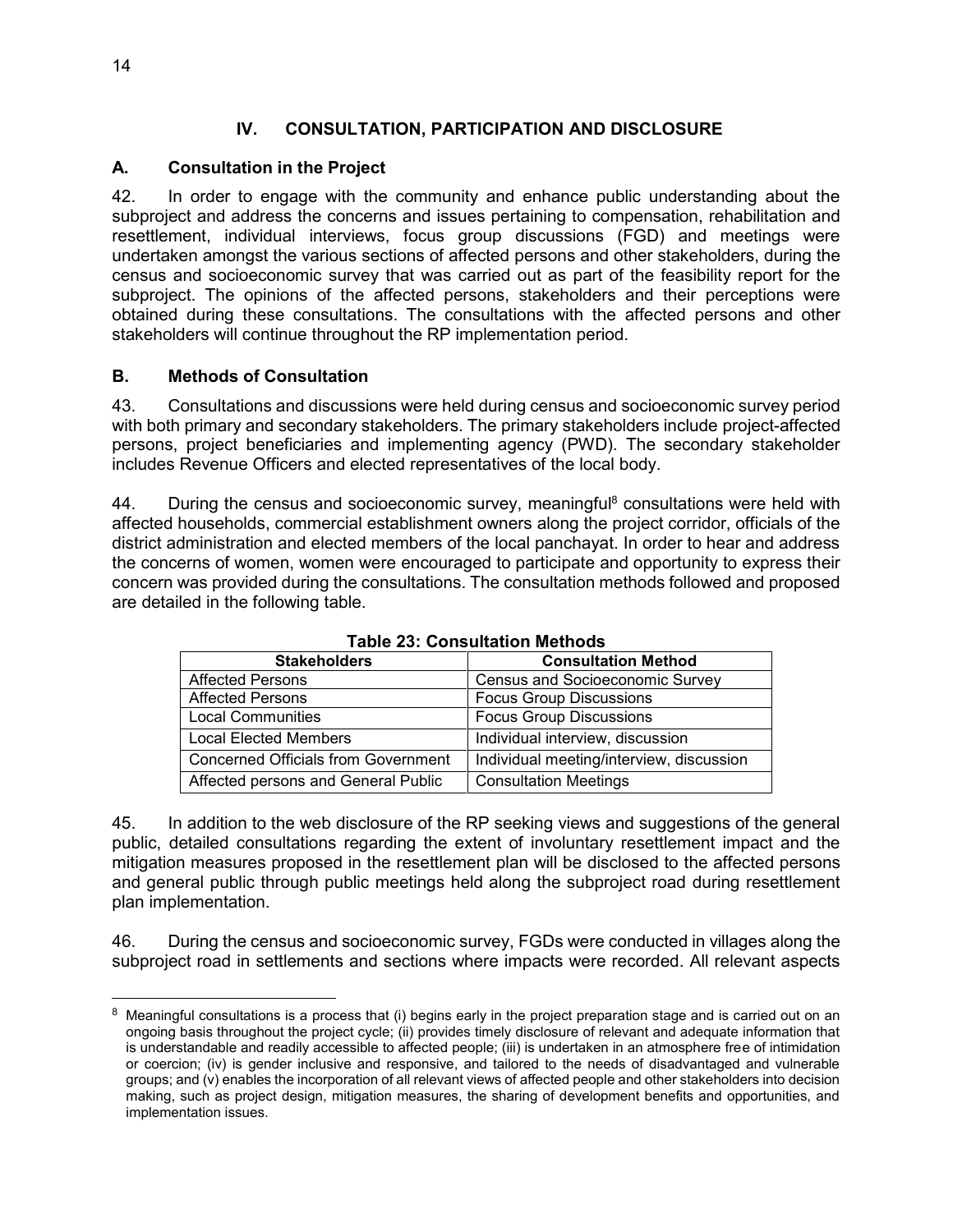of subproject design; details of land required and impact to private property were discussed with the affected communities.

47. The number of participants and the photographs are provided as Appendix 5 to this report and the attendance sheets are available in the projects file with respective PIUs.

## **C. Outcome of the Consultations**

48. Consultations were carried all along the project road, to create awareness about the project among the people. Consultation locations were selected in such a way that all considerable habitations and also probable impacts from the project are covered adequately to ensure maximum possible public participation.

49. The people were generally enthusiastic about the project and consider that it will bring social and economic development in the region. There is scarcity of employment opportunities and health facilities etc within the villages and this is affecting the overall social and economic development. People consider that the development of road will improve connectivity for the local people apart from the facilitating smooth flow of traffic. Agriculture is the main economic activity in the project area. The farmers consider that the improved road will improve their accessibility with the nearby market places by reducing the travel time. They anticipate better income as the cost of travel would reduce. People wanted the payment of compensation and other rehabilitation assistances to be completed before the start of construction work. People were particularly concerned about the road safety issues and expressed the need of proper signage, speed breakers and pedestrian crossings to minimize the risk of accidents.

50. The community perceives that the project will help in improving road safety, promote more business, better service facilities, and better conveyance and promote local employment opportunities. They consider that it would lead to increase in land rates and facilitate smooth flow of traffic. Apprehensions raised by the community include more accidents, houses coming closer to the proposed alignment, more noise pollution, agricultural land loss and the resultant impact on the livelihood. Women felt that the proposed improvements will provide (i) better access to higher levels of education, health services (especially in emergencies), and social interactions, (ii) better and more frequent public and private transport options, and (iii) increase in leisure time. The negative impacts pointed out were largely related to loss of land assets. The salient discussion points are summarized in the following table.

| Location                    | <b>Issues / Concerns</b>                       | <b>Response</b>                                |
|-----------------------------|------------------------------------------------|------------------------------------------------|
| Ridi                        | Land Acquisition Process,                      | 1. As per RFCTLARR, 2013 & GoR                 |
| (9 <sup>th</sup> Feb. 2019) | Compensation for Wells, etc.<br>$\overline{2}$ | act & policy for this project                  |
|                             | Construction of Bypass.<br>3                   | Will be provided based on GoR<br>2.            |
|                             | Safety issues and benefits<br>4                | Policy.                                        |
|                             | from the project<br>thel<br>to                 | Speed breaker, cautionary signs &<br>3.        |
|                             | Stakeholders.                                  | drain and footpath on drain top for            |
|                             | Acquisition of structures<br>5                 | safety and development of village              |
|                             | coming within ROW.                             | and no water logging in village due            |
|                             | Majority of participants asked<br>6            | to road drain                                  |
|                             | for provision of footpath and $ 4$ .           | R&R<br>policy<br>the<br>Based on               |
|                             | road side drains.                              | replacement cost will be paid                  |
|                             | Employment opportunities in                    | determined<br>based<br><b>PWD</b><br><b>on</b> |
|                             | road construction.                             | schedule rates.                                |

#### **Table 24: Summary of Consultation Outcome**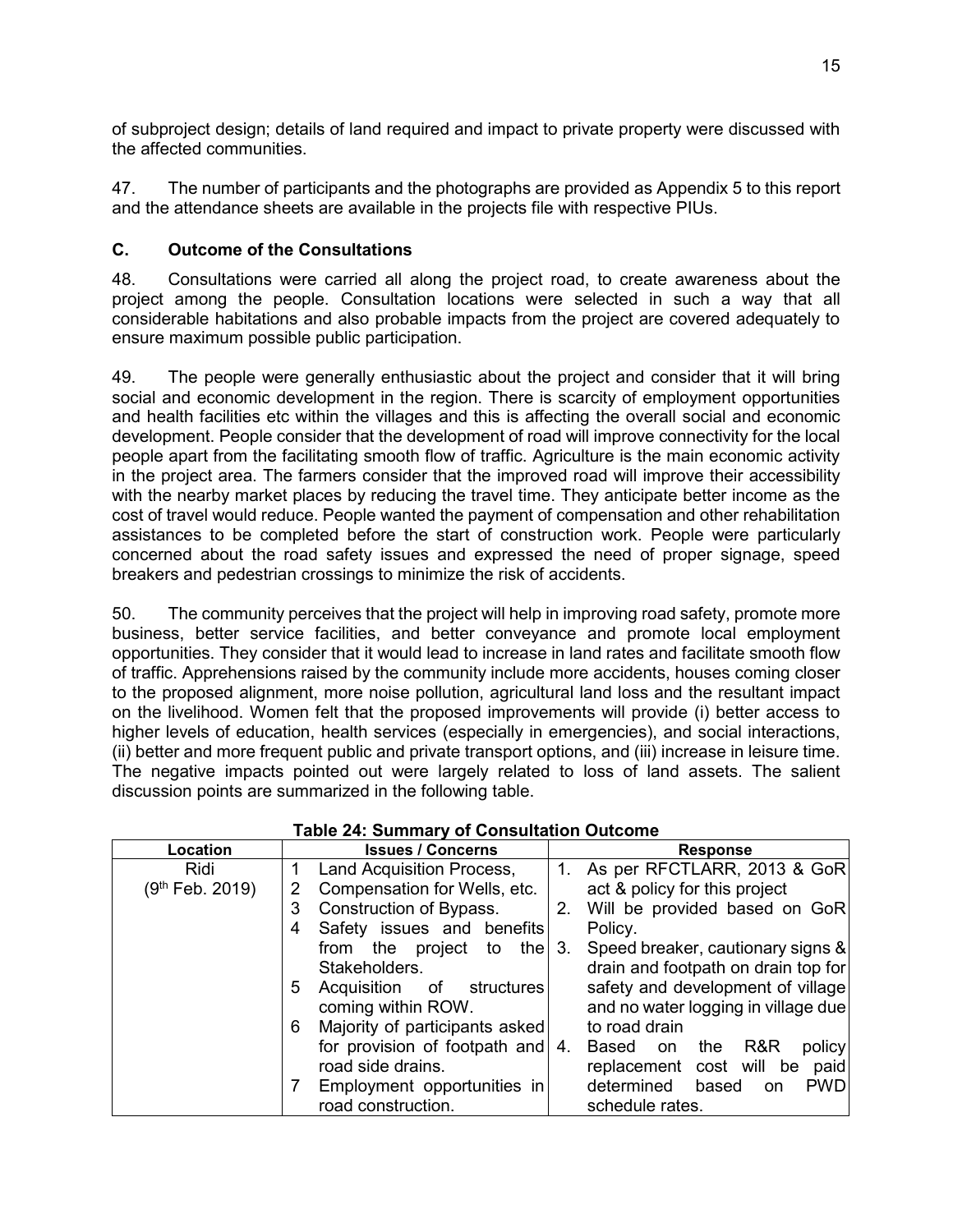|                       | 8            | Common property resources<br>must be saved or properly          | 5.             | Same is considered in design and<br>provided                         |
|-----------------------|--------------|-----------------------------------------------------------------|----------------|----------------------------------------------------------------------|
|                       |              | relocated with the consent of                                   | 6.             | Employment opportunity during                                        |
|                       |              | villagers and gram panchayat                                    |                | built into<br>civil<br>works<br>is<br>the                            |
|                       |              |                                                                 |                | contractor document.                                                 |
|                       |              |                                                                 | 7.             | Due care have done to save CPRs                                      |
|                       |              |                                                                 |                | minimize<br>the<br>and<br>impact.                                    |
|                       |              |                                                                 |                | However, if any of the CPR will be                                   |
|                       |              |                                                                 |                | affected,<br>will<br>be replaced<br>in                               |
| Delwa                 | 1            | Majority<br>of<br>the<br>peoples                                | 1 <sub>1</sub> | consultation with the community.<br>Widening will be proposed based  |
| (10th Feb. 2019)      |              | desired that the widening and                                   |                | on available ROW (of PWD) and                                        |
|                       |              | strengthening of the project                                    |                | concentric as far as possible.                                       |
|                       |              | road in the market areas                                        | 2.             | Only two temple are getting                                          |
|                       |              | should be on both side of the                                   |                | affected and caution will be taken                                   |
|                       |              | road                                                            |                | for CPR                                                              |
|                       | 2            | Relocation<br>temples<br>of                                     | 3.             | Drain is proposed in habitation                                      |
|                       |              | Road<br>adjacent<br>to                                          |                | area.                                                                |
|                       | 3            | Carriageway<br>People demanding C.C. drain                      | 4.             | As per traffic demand, No four-<br>lane<br>road<br>is<br>for         |
|                       |              | on both side of Road.                                           |                | required<br>village/urban portion.                                   |
|                       | 4            | People are asking whether 4                                     | 5.             | Employment may be provided                                           |
|                       |              | lane road provision in village                                  |                | based on R&R policy                                                  |
|                       |              | portion                                                         | 6.             | Footpath cum drain proposed for                                      |
|                       | 5            | Employment opportunities in                                     |                | safety and development of village                                    |
|                       |              | road construction.                                              |                | and no water logging in village due                                  |
|                       | 6            | Majority of participants asked                                  |                | to road drain                                                        |
|                       |              | for provision of footpath and<br>road side drains               | 7.             | Proper<br>signage<br>has<br>been<br>proposed and provisions of speed |
|                       | 7            | What would be the measures                                      |                | breaker near school and dense                                        |
|                       |              | for safety of villagers during                                  |                | habitation have been proposed                                        |
|                       |              | construction<br>after<br>and                                    |                |                                                                      |
|                       |              | completion of project?                                          |                |                                                                      |
|                       |              |                                                                 |                |                                                                      |
| Dungargarh            | 1            | People of village Dungargarh                                    | 1              | As per consultation and available                                    |
| $(11^{th}$ Feb. 2019) |              | are demanding to construct<br>road in village on existing       |                | ROW, existing alignment with<br>minor modifications is finalised for |
|                       |              | alignment by dismantling the                                    |                | Nagana                                                               |
|                       |              | encroachment                                                    | $\overline{2}$ | Speed breaker, cautionary signs                                      |
|                       | $\mathbf{2}$ | Safety issues and benefits                                      |                | for safety and development of                                        |
|                       |              | from the project<br>to the                                      |                | village                                                              |
|                       |              | Stakeholders.                                                   | 3              | <b>Based</b><br>on the R&R<br>policy,                                |
|                       | 3            | Acquisition<br>structures<br>of                                 |                | replacement cost for structure will                                  |
|                       | 4            | coming within ROW.                                              |                | be paid as per PWD schedule<br>rates                                 |
|                       |              | Majority of participants asked<br>for provision of footpath and | 4              | Footpath cum drain proposed to                                       |
|                       |              | road side drains.                                               |                | reduce/mitigate water<br>logging                                     |
|                       | 5            | How much land shall be                                          |                | problem in village                                                   |
|                       |              | acquired?                                                       | 5              | 1.64 ha land acquired in this                                        |
|                       | 6            | Villagers demanded for good                                     |                | project.                                                             |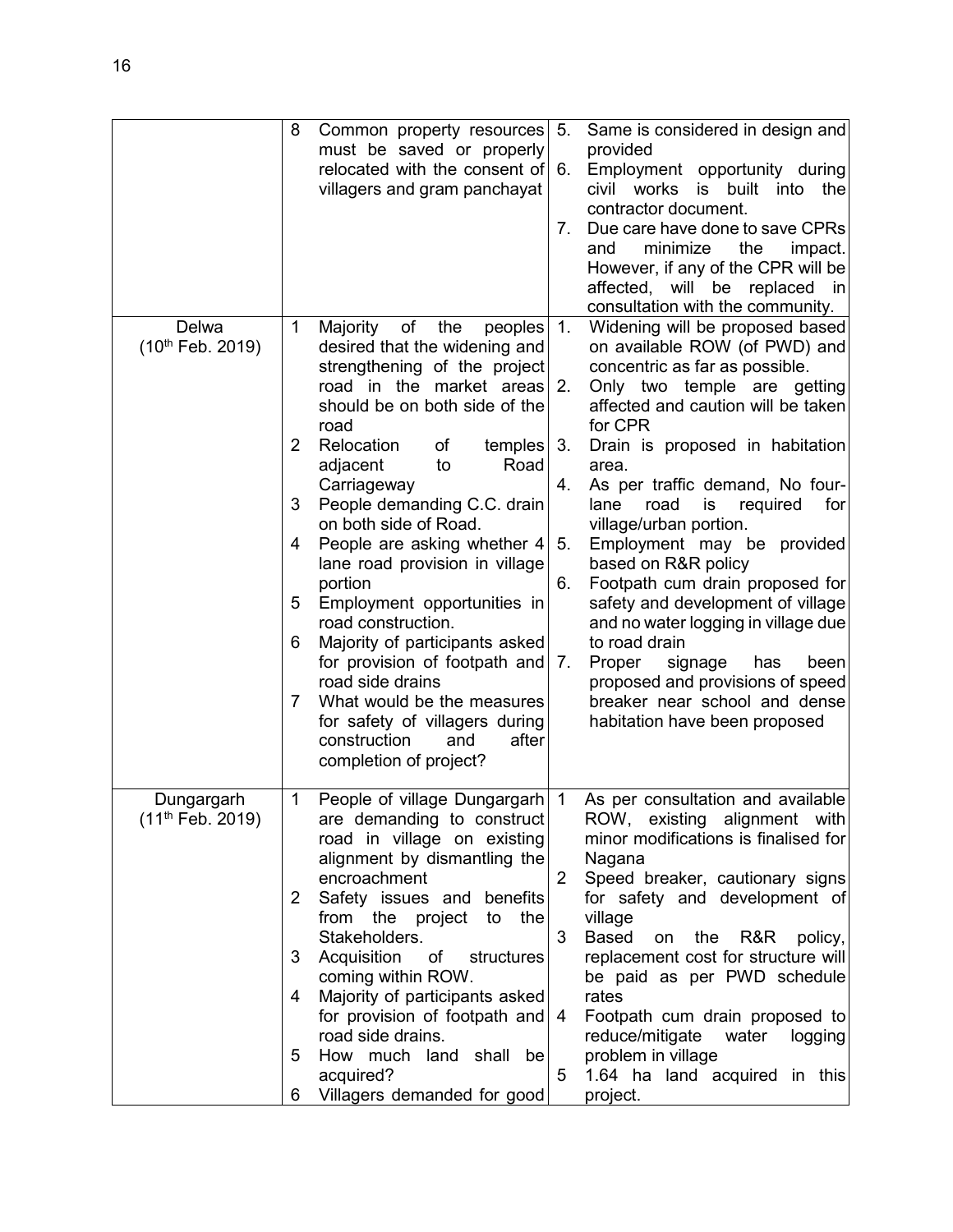| quality road.<br>Cash compensation as per |  | techniques are using.                     |  | Modern and good engineering                                        |
|-------------------------------------------|--|-------------------------------------------|--|--------------------------------------------------------------------|
| market rate                               |  | As<br>replacement value of<br>structures. |  | per entitlement matrix,<br>compensation will be provided at<br>the |

# **D. Plan for further Consultation in the Project**

51. The extent and level of involvement of stakeholders at various stages of the project from design stage and through resettlement plan implementation will open up the line of communication between the various stakeholders and the project implementing authorities, thereby aiding the process of resolving conflicts at early stages of the project rather than letting it escalate into conflicts resulting in implementation delays and cost overrun. Participation of the local community in decision-making will help in mitigating adverse impacts.

52. Further, successful implementation of the resettlement plan is directly related to the degree of involvement of those affected by the road-projects. Consultations with affected persons has been proposed during implementation and the PIU (PD, PIU, PWD) and the implementing support NGO will be responsible for conducting these consultations. The proposed consultation plan will include the following.

- (i) In case of any change in project design, the affected persons and other stakeholders will be consulted regarding the factors that necessitated the change, efforts taken to minimize resettlement impacts and mitigation measures available in accordance with the principles of the resettlement framework of RSHIP.
- (ii) The PIU, with the assistance of the NGO, will carry out information dissemination sessions in the project area.
- (iii) During the implementation of resettlement plan, NGO will organize public meetings, and will appraise the communities about the schedule/progress in the implementation of civil works, including awareness regarding road construction and HIV AIDS prevention.
- (iv) Consultation and focus group discussions will be conducted with the vulnerable groups like women headed households and schedule caste to ensure that the vulnerable groups understand the process and their needs are specifically taken into consideration in the implementation.

# **E. Disclosure**

53. The resettlement plan will be disclosed by the PMU and uploaded in the PWD website along with the gist of the resettlement plan translated in local language. The translated gist of the resettlement plan would provide details of the project, magnitude of impact to land and assets, eligibility and entitlement, institutional arrangement and grievance redressal process. Hardcopies of the gist of the resettlement plan in local language will be made available at the office of the PMU, PIUs and distributed to the affected persons.

54. Information will be disseminated to affected persons at various stages. Information including magnitude of loss, detailed asset valuations, entitlements and special provisions, grievance procedures, timing of payments, displacement schedule, civil works schedule will be disclosed by the PIU with assistance from the NGO hired for assisting in resettlement plan implementation. This will be done through public consultation and made available to affected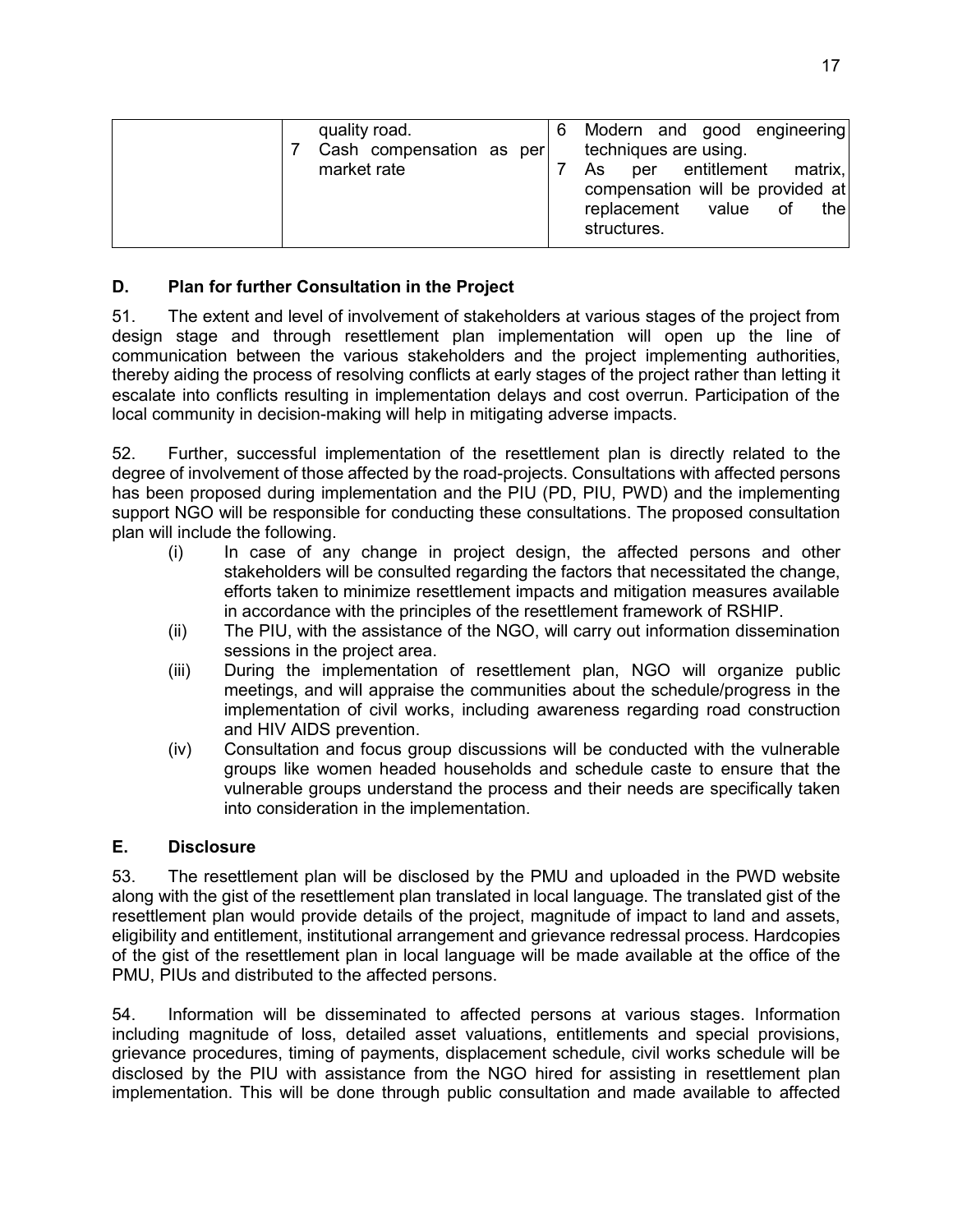persons as brochures, leaflets, or booklets, etc. in Hindi. The Hindi version of executive summary of the resettlement plan along with entitlement matrix and structure and process of GRC will also be disclosed.

55. Hard copies of the resettlement plan will also be made available at: (i) the offices of the PIU/PWD; (ii) office of the District Magistrates; (iii) and Offices of the Panchayat / Municipality, as soon as the plans are available and certainly before initiating land acquisition process for the project. Electronic version of the resettlement plan will be placed on the official website of the PWD. In addition, all safeguard documents including the quarterly progress reports and concurrent monitoring reports, impact evaluation reports, list of eligible affected persons will be disclosed. Resettlement plans will be maintained in the website throughout the life of the project.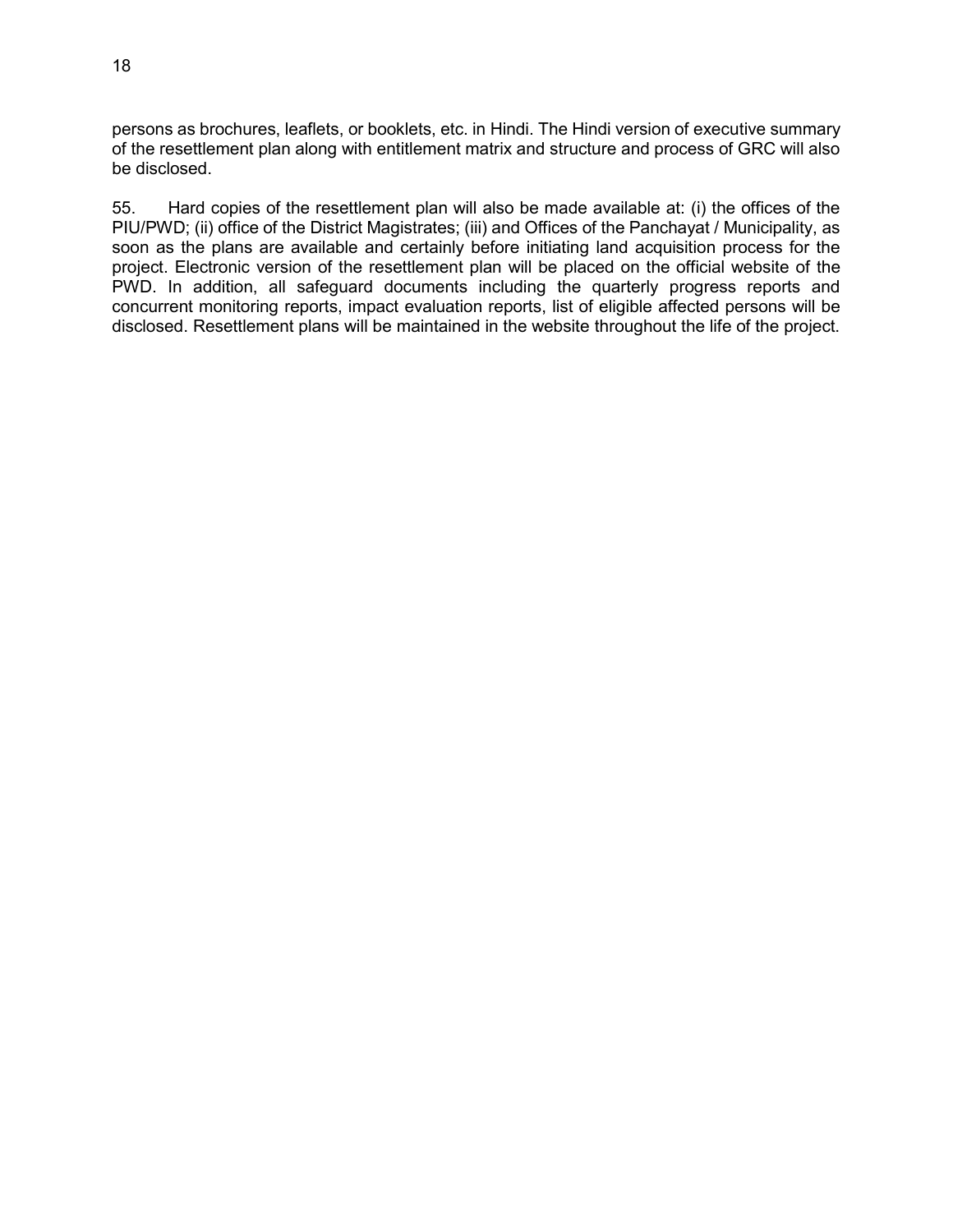# **V. POLICY AND LEGAL FRAMEWORK**

# **A. Background**

56. Recognizing the social issues that can arise in transport projects being proposed under Rajasthan State Highway Investment Program (RSHIP), the Public Private Partnership (PPP) Division of the Public Works Department (PWD) of Rajasthan has prepared a Resettlement Framework and indigenous peoples planning framework in line with National and State Laws and Policies, and ADB Safeguards Policy Statement. The resettlement framework describes the principles and approach in avoiding, minimizing and mitigating adverse social impacts that may arise in implementing subprojects proposed under RSHIP.

# **B. National Legislations, Policies and ADB Policy**

57. The policy framework and entitlements for the RSHIP are based on national laws: The Right to Fair Compensation and Transparency in Land Acquisition, Rehabilitation and Resettlement Act, 2013, State laws and regulations and ADB's Safeguard Policy Statement (SPS), 2009.

## **1. Right to Fair Compensation and Transparency in Land Acquisition, Rehabilitation and Resettlement Act (RFCTLARR), 2013**

58. The Right to Fair Compensation and Transparency in Land Acquisition, Rehabilitation and Resettlement (RFCTLARR) Act, 2013, provides for a transparent process and just and fair compensation to the affected families whose land is acquired or proposed to be acquired or are affected by such acquisition and provides for rehabilitation and resettlement of the affected families. The basic principle of the RFCTLARR Act is to ensure that the cumulative outcome of compulsory land acquisition should be such that, the affected persons become partners in development, leading to an improvement in the standard of living after acquisition. This act came into effect on January 01, 2014 and the Land Acquisition Act, 1894 stands repealed. The salient provisions of RFCTLARR Act is discussed below.

59. The RFCTLARR Act applies to acquisition of land for a public purpose, as defined in the act. The act provides for consultation with and involvement of local self-government in undertaking a Social Impact Assessment (SIA). The SIA is reviewed by an Expert Group to assess if the potential benefits of the project outweigh the social cost and adverse social impacts. The expert group can recommend either for or against proceeding with the project. The appropriate government is not bound by the decision of the expert group and can decide otherwise.

60. The act prohibits acquisition of multi crop land for any project, however on exceptional cases allows acquisition of multi crop land, wherein the State specific threshold of acquiring such land is not exceeded and equivalent waste land is developed for agricultural purpose. Linear projects are exempted from this condition.

61. The competent authority while determining the market value of the land has to consider the higher value of the land arrived at by 3-methods of valuation viz: (i) market value as per Indian Stamp Act, 1899 for the registration of sale deed or agreements to sell, in the area where land is situated; or (ii) average sale price for similar type of land, situated in the nearest village or nearest vicinity area, ascertained from the highest 50% of sale deeds of the preceding 3 years; or (iii) consented amount paid for PPPs or private companies. In case of rural areas, the market value of land so determined is multiplied by a factor, to be decided by the appropriate Government. A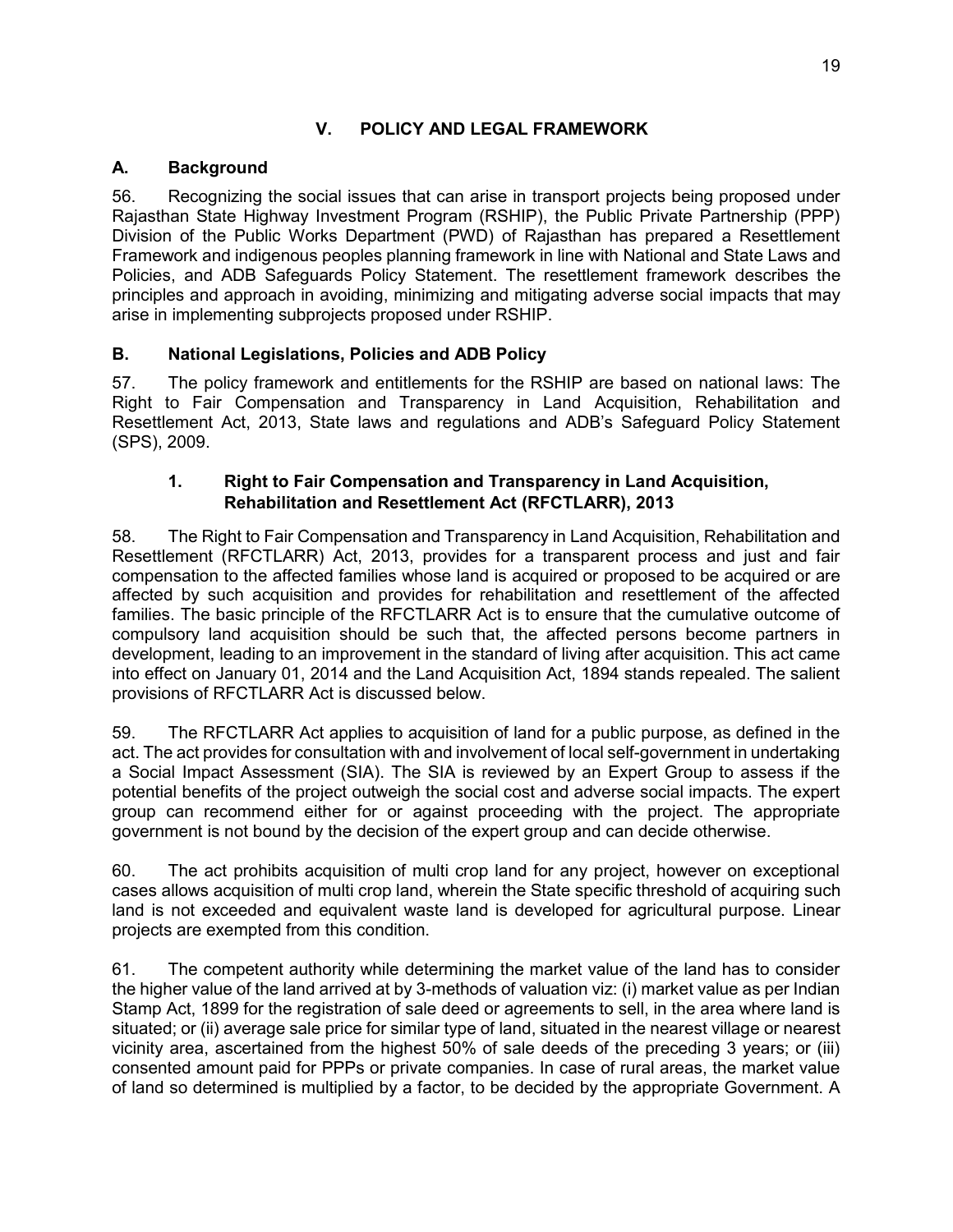solatium of 100% is payable on the market value of land multiplied by the factor and all immovable properties or assets, trees and plants.

62. A Resettlement and Rehabilitation award detailing the entitlements to be provided as per the Second Schedule of Act is passed by the competent authority. Possession of land can be taken only after payment of compensation and rehabilitation and resettlement entitlements as detailed in Second Schedule and Third Schedule. The amenities to be provided in a resettlement site is detailed in the Third Schedule.

# **C. Legal and Policy Frameworks of Rajasthan State**

63. The legislations and policy concerning the land acquisition and resettlement for road project includes (i) Rajasthan Land Revenue Code, 1959, (ii) Rajasthan Highway Act, 2003, (iii) Rajasthan Resettlement Policy-2007. The gist of these act and policies are discussed in the following section.

# **1. Rajasthan Land Revenue Code, 1959**

64. An Act to consolidate and amend the laws relating to land revenue, the powers of Revenue Officers, rights and liabilities of holders of land from the State Government, agricultural tenures and other matters relating to land and the liabilities incidental thereto in Rajasthan. This Act basically deals with the land rights of landholders and power of revenue departments but does not reflect and specific on acquisition and payment of compensation.

# **2. Rajasthan Highway Act, 2003**

65. The Rajasthan Highway Act, 2003 is meant to provide for the restriction of ribbon development along highways for prevention and removal of encroachment thereon, for the construction, maintenance and development of highways, for the levy of betterment charges and for certain other matters, and to provide for the public such conditions as will ensure safety and maximum efficiency of all road transport of highways in the Rajasthan State.

# **3. Rajasthan Resettlement Policy-2007**

66. Government of Rajasthan has formulated a resettlement policy known as "Ideal Resettlement Policy of the State-2007" in the year 2007 for resettlement and rehabilitation of project affected persons by various infrastructure development projects. Attempted to deal with complete land acquisition and resettlement issues, this policy includes some enhanced provisions than the above two legislations. However, the policy does not have provision for compensation at replacement cost and recognizes the non-titleholders occupying land before three years of notification of the affected area.

# **4. The Rajasthan Right to Fair Compensation and Transparency in Land Acquisition, Rehabilitation and Resettlement Rules, 2016**

67. The Rules framed and notified by GoR for the RFCTLARRR Act, 2013 details the process of SIA, public hearing and SIA report and social impact management plan. The consent requirement in the format specified is to be obtained during the SIA. The rules also explain the process of preparing and publishing the rehabilitation and resettlement scheme.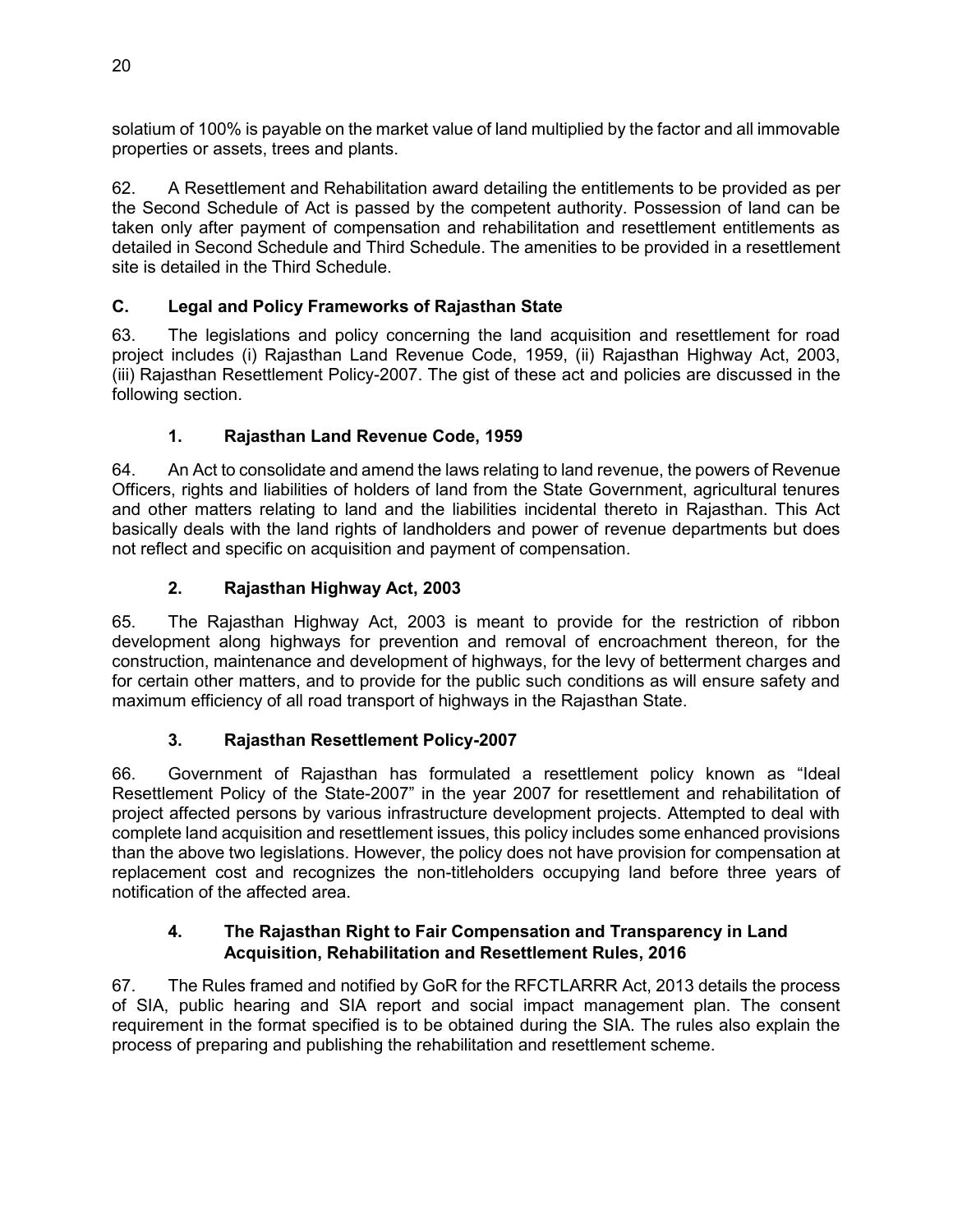# **D. ADB's Safeguard Policy Statement (SPS), 2009**

68. ADBs Safeguard Policy Statement (SPS) 2009 describes the policy objective, its scope and triggers and principles of (i) environmental safeguards; (ii) involuntary resettlement safeguards; and (iii) indigenous people's safeguards. The objectives of involuntary resettlement safeguards are: (i) avoid involuntary resettlement where possible; (ii) if avoidance is not possible, minimize involuntary resettlement by exploring project and design alternatives; (iii) enhance, or at least restore, the livelihoods of all displaced persons in real terms relative to pre project levels; and (iv) improve the standards of living of the displaced poor and other vulnerable groups.

69. The involuntary resettlement safeguards policy covers physical displacement (relocation, loss of residential land, or loss of shelter) and economic displacement (loss of land, assets, access to assets, income sources, or means of livelihoods) as a result of; (i) involuntary acquisition of land, or (ii) involuntary restrictions on land use or on access to legally designated parks and protected areas. It covers them whether such losses and involuntary restrictions are full or partial, permanent or temporary.

70. The three important elements of involuntary resettlement safeguards are: (i) compensation at replacement cost for lost assets, livelihood, and income prior to displacement; (ii) assistance for relocation, including provision of relocation sites with appropriate facilities and services; and (iii) assistance for rehabilitation to enhance, or at least restore, the livelihoods of all displaced persons relative to pre-project levels and to improve the standard of living of displaced poor and other vulnerable groups.

# **E. Comparison of Government and ADB Policies**

71. A comparison between Government Statutes and ADB's involuntary resettlement safeguards policy that provides gap-filling measures reflected in the entitlement matrix is presented as **Appendix-6**. The Right to Fair Compensation and Transparency in Land Acquisition, Rehabilitation and Resettlement Act, 2013', which has integrated provisions of NRRP with that of LA Act 1894, recognizes titleholders and non-titleholders affected by land acquisition. Wherein, the squatters, encroachers and those present in RoW and other government lands are excluded from the purview of the Act.

72. The key difference between the Government and ADB's involuntary resettlement safeguards policy is with regard to the cut-off date for determining the eligibility for compensation and R&R assistance to all those who are affected by the project irrespective of the ownership title to the land. As per the provisions of RFCTLARR Act, the cut-off-date for title holders is the date of SIA notification [Sec 4(1)] and for non-titleholders affected by the acquisition of such land, they should have been living/working three years or more prior to the acquisition of the land. To bring the RF in line with ADB's requirements, the RF mandates that in the case of land acquisition, the date of issue of notification will be treated as the cut-off date for title holders, and for nontitleholders such as squatters and encroachers, whom the act does not recognize, the cut-off date will be the start date of the subproject census survey. In case of all affected non-title holders, suitable compensation (ex-gratia payments) for loss of assets and R&R assistance is proposed in the entitlement matrix. The RCTLARR Act provides for compensation for land and structure at market rate, a 100 per cent solatium and 12% interest on market rate to all titleholders. Further, in addition to compensation the title holders are entitled for resettlement allowance, substance allowance and shifting allowance. This meets ADB SPS requirement. Furthermore, the titleholders who lose their house and who do not have any other house site will be entitled for a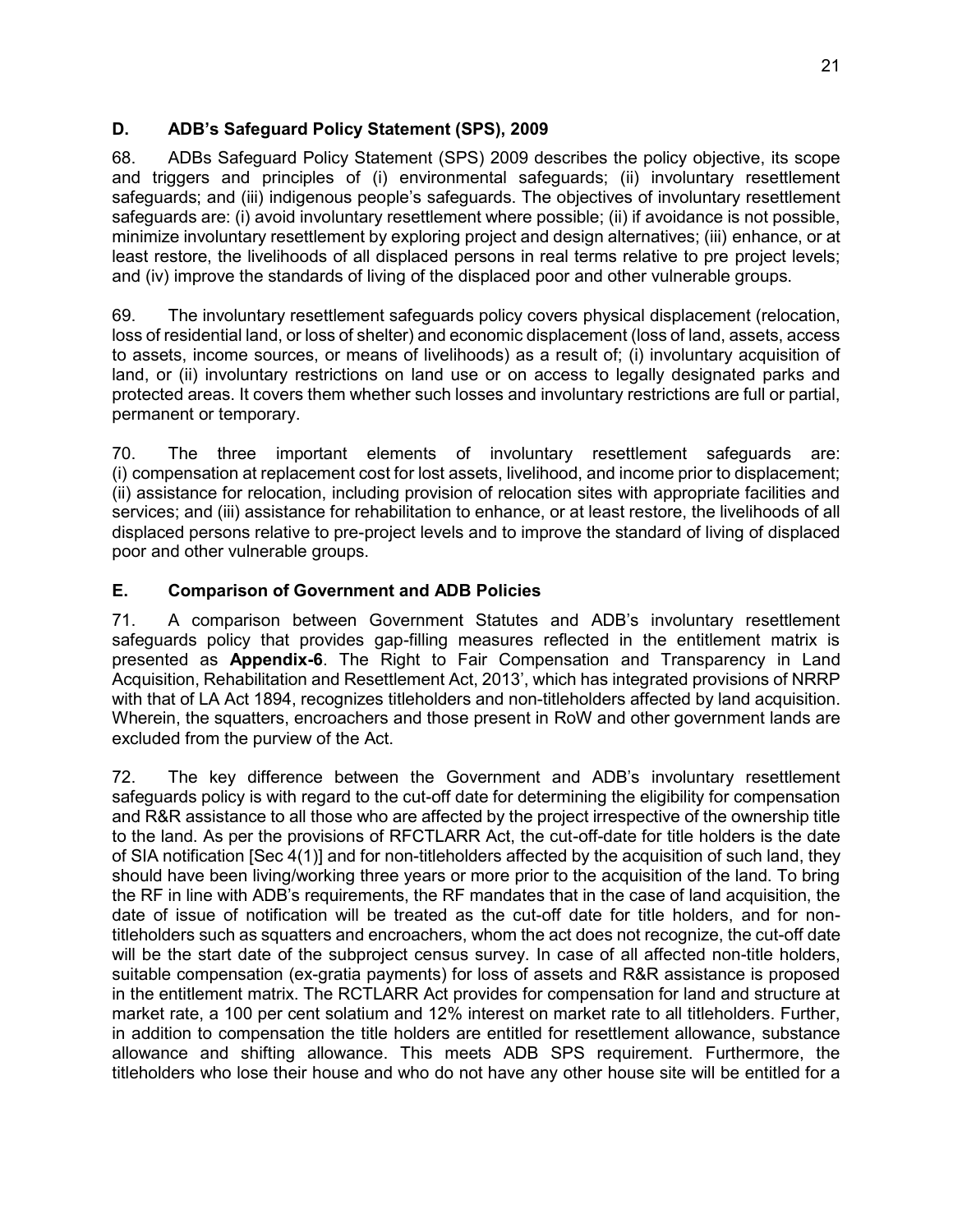built house or cash in lieu of house provided they have been residing in the affected area for the preceding three years.

73. A significant development in Government statute is the notification of 'The Right to Fair Compensation and Transparency in Land Acquisition, Rehabilitation and Resettlement Act, 2013', which has repealed the Land Acquisition Act of 1894 (as amended in 1984). This Act would both complement the revision of the NRRP (2007) and decrease significantly the gaps between the LA Act 1894 and ADB's SPS. In particular, the Act would require social impact assessments for projects involving land acquisition. The Act also expands compensation coverage of the principal act by requiring that the value of structure, trees, plants, or standing crops damaged must also be included and the solatium being 100% of all amounts inclusive. The Act furthermore meets ADB requirement of all compensation to be paid prior to project taking possession of any land and provision of R&R support including subsistence grant and transportation cost.

# **F. Involuntary Resettlement Safeguard Principles for the Project**

74. Based on the above analysis of government provisions and ADB policy, the following resettlement principles are adopted for this Project:

- (i) Screen the project early, to identify past, present, and future involuntary resettlement impacts and risks. Determine the scope of resettlement planning through a census and socioeconomic survey of displaced persons, including a gender analysis, specifically related to resettlement impacts and risks.
- (ii) Adopt measures to avoid and minimize involuntary resettlement impacts by taking the following measures: (i) explore siting the subproject components in government land or locations which are less impacting; (ii) ensure use of appropriate technology to reduce land requirement; and (iii) modify the designs of subproject components to minimise land requirement and ensure involuntary resettlement is avoided or minimized
- (iii) Where displacement is unavoidable, improve, or at least restore, the livelihoods of all displaced persons through: (i) land-based resettlement strategies, where possible, when affected livelihoods are land based, and when loss of land is significant, or cash compensation at replacement cost for land when the loss of land does not undermine livelihoods; (ii) prompt replacement of assets with access to assets of equal or higher value; and (iii) prompt compensation at full replacement cost for assets that cannot be restored
- (iv) Provide physically and economically displaced persons with needed assistance, including the following: (i) if there is relocation, secured tenure to relocation land, better housing at resettlement sites with comparable access to employment and production opportunities, integration of resettled persons economically and socially into their host communities, and extension of project benefits to host communities; (ii) transitional support and development assistance, such as land development, credit facilities, training, or employment opportunities; and (iii) civic infrastructure and community services, as required.
- (v) Ensure that displaced persons without titles to land or any recognizable legal rights to land are eligible for resettlement assistance and compensation for loss of nonland assets at replacement value.
- (vi) Improve the standards of living of the displaced poor and other vulnerable groups, including women, to national minimum standards or standard before displacement whichever is higher.
- (vii) Carry out meaningful consultations with displaced persons, host communities, and concerned nongovernment organizations. Inform all displaced persons of their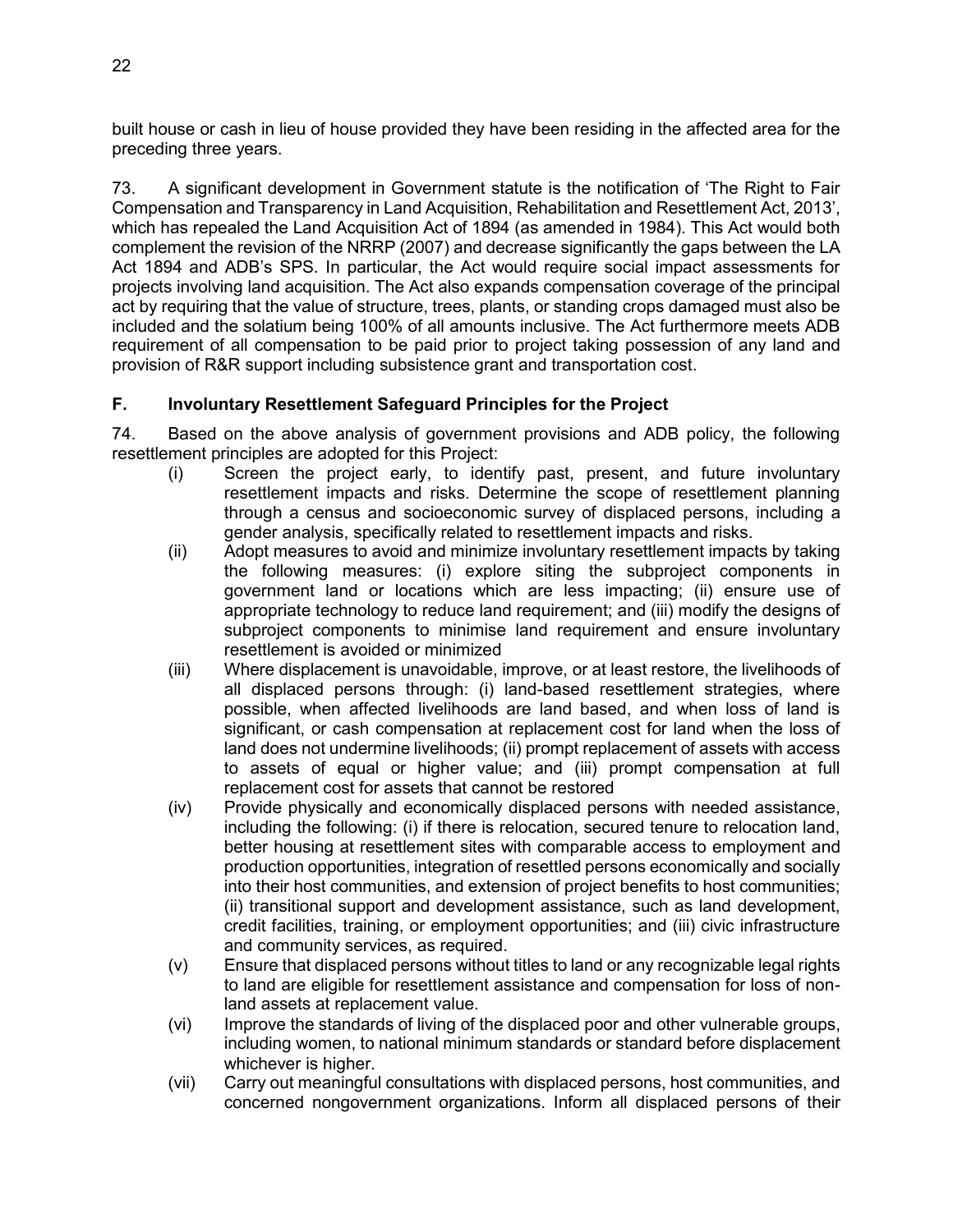entitlements and resettlement options. Ensure their participation in planning, implementation, and monitoring and evaluation of resettlement programs. Pay particular attention to the needs of vulnerable groups, especially those below the poverty line, the landless, the elderly, women and children, and indigenous peoples, and those without legal title to land, and ensure their participation in consultations.

- (viii) Prepare a resettlement plan elaborating on the entitlements of displaced persons, the income and livelihood restoration strategy, institutional arrangements, monitoring and reporting framework, budget, and time-bound implementation schedule.
- (ix) Disclose a resettlement plan, including documentation of the consultation process in a timely manner, in an accessible place and a form and language(s) understandable to displaced persons and other stakeholders. Disclose the final resettlement plan and its updates to displaced persons and other stakeholders.
- (x) Pay compensation and provide all resettlement entitlements before physical or economic displacement and before physical and economic displacement. Implement the resettlement plan under close supervision throughout project implementation.
- (xi) Establish a grievance redress mechanism to receive and facilitate resolution of the concerns of displaced persons.
- (xii) Develop procedures in a transparent, consistent, and equitable manner if land acquisition is through negotiated settlement<sup>9</sup>to ensure that those people who enter into negotiated settlements will maintain the same or better income and livelihood status.
- (xiii) Monitor and assess resettlement outcomes, their impacts on the standard of living of displaced persons, and whether the objectives of the resettlement plan have been achieved by taking into account the baseline conditions and the results of resettlement monitoring. Disclose monitoring reports.

#### **G. Valuation of land and assets**

75. **Compensation for Land:** Land will be acquired in accordance with provisions of Right to Fair Compensation and Transparency in Land Acquisition, Rehabilitation and Resettlement Act, 2013 and while determining the compensation for land, the competent authority will be guided by the provisions of Sec 26, Sec 27, Sec 28, Sec 29 and Sec 30 of RFCTLARR Act, 2013. The compensation includes the multiplying factor<sup>10</sup>of 1.25-1.75 times on the land value being higher of the guideline value or average of higher 50% of sale dead rates for last 3 years or any rates consented for PPP or private projects. In addition, 100% solatium for involuntary acquisition of land will be added. If the residual land, remaining after acquisition, is unviable, the owner of such land/property will have the right to seek acquisition of his entire contiguous holding/property.

 9 ADB SPS 2009 (Safeguards Requirements 2) does not apply to negotiated settlements. The policy encourages acquisition of land and other assets through a negotiated settlement wherever possible, based on meaningful consultation with affected persons, including those without title to assets. A negotiated settlement will offer adequate and fair price for land and/or other assets. Also, an independent external party will be engaged to document the negotiation and settlement processes. In cases where the failure of negotiations would result in expropriation through eminent domain or the buyer could acquire the property regardless of its owner's decision to sell it or not, will trigger ADB's involuntary resettlement policy. The Safeguard Requirements 2 will apply in such cases, including preparing a resettlement plan.

<sup>10</sup> As per Rajasthan Land Acquisition Bill, 2014.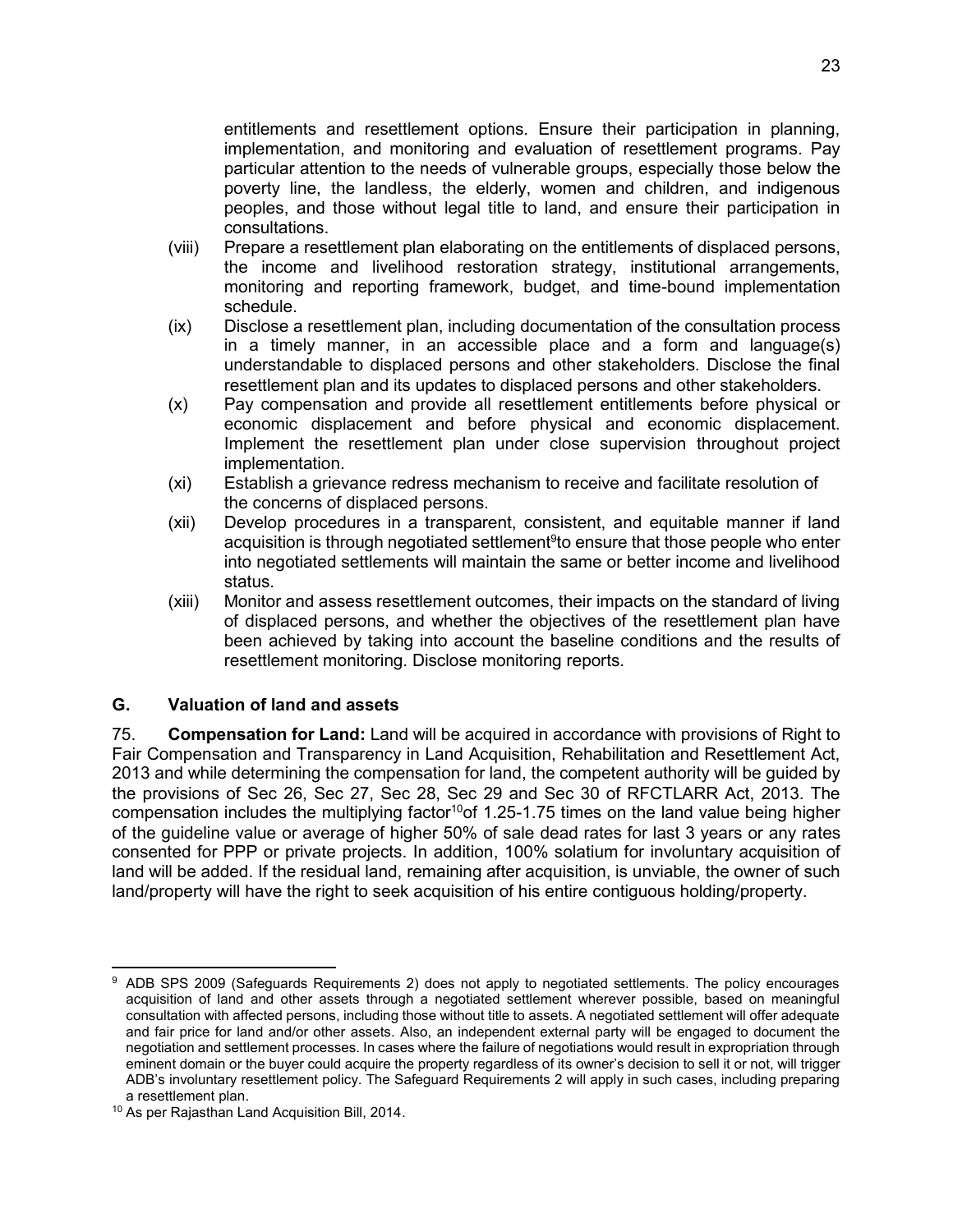76. **Compensation for Structures:** The replacement value of houses, buildings and other immovable properties will be determined on the basis of latest PWD Schedule of Rates (SoR) as on date without depreciation and 100% solatium will be added to the structure compensation. While considering the PWD SSR rate, PIU will ensure that it uses the latest SSR for the residential and commercial structures in the urban and rural areas of the region. Wherever the SSR for current financial year is not available, the PIU will update the SSR to current prices based on approved previous year escalations. Compensation for properties belonging to the community or common places of worship will be provided to enable construction of the same at new places through the local self-governing bodies like Village Panchayat/Village council in accordance with the modalities determined by such bodies to ensure correct use of the amount of compensation. The compensation for reconstruction/relocation of places of worship will also include the associated cost of carrying out rituals/ceremonies during reconstruction/relocation. Further, all compensation and assistance will be paid to DPs at least 1 month prior to displacement or dispossession of assets.

77. **Compensation for Trees:** Compensation for trees will be based on their market value. Loss of timber bearing trees will be compensated at their replacement cost and compensation for the loss of crops, fruit bearing trees will be decided by the PIU in consultation with the Departments of Forest or Agriculture or Horticulture as the case may be. In line with the provision of RFCTLARR Act 2013, 100% solatium will be added to the assessed value of the trees. Prior to taking possession of the land or properties, the compensation will be fully paid and DPs will have the opportunity to harvest crops/trees within 1-month from the date of payment of compensation.

78. Even after payment of compensation, DPs would be allowed to take away the materials salvaged from their dismantled houses and shops and no charges will be levied upon them for the same. A notice to that effect will be issued intimating that DPs can take away the materials so salvaged within 15 days of their demolition; otherwise, the same will be disposed by the project authority without giving any further notice. Trees standing on the land owned by the government will be disposed of through prevailing practice by the concerned Revenue Department/ Forest Department.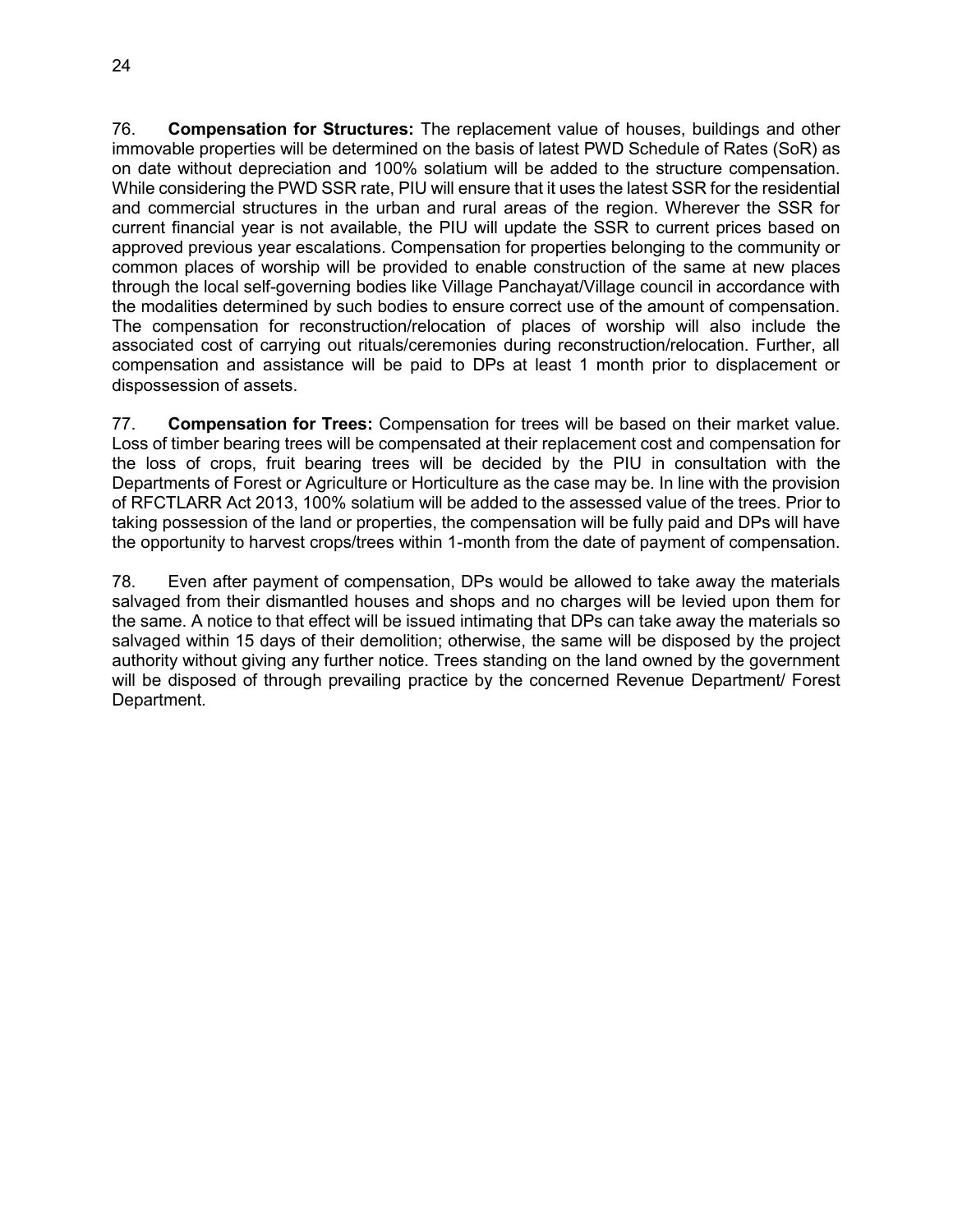# **VI. ENTITLEMENTS, ASSISTANCE AND BENEFITS**

# **A. Introduction**

79. The subproject will have two types of displaced persons i.e. (i) persons with formal legal rights to land lost in its entirety or in part; and (ii) persons who have neither formal legal rights nor recognized or recognizable claims to such land. The involuntary resettlement requirements apply to all these two types of displaced persons.

# **B. Eligibility Criteria**

80. In accordance with the principles of the RF, the displaced persons falling in any of the following three categories will be eligible for compensation and resettlement assistance:

- (i) those who have formal legal rights to land lost in its entirety or in part;
- (ii) those who lost the land they occupy in its entirety or in part and have no formal legal rights to such land, but who have claims to such lands that are recognized or recognizable under national/state laws; and
- (iii) those who lost the land they occupy in its entirety or in part and have neither formal legal rights nor recognized or recognizable claims to such land.

81. **Cut-off Date:** For title holders, the date of SIA notification [Sec 4(1)] of intended acquisition as per the provisions of RFCTLARR Act will be treated as the cut-off date, and for non-titleholders the start date of project census survey (April 2018) for the subproject will be the cut-off date. There will be adequate notification of cut-off date and measures will be taken to prevent encroachments/squatting after the cut-off date is established.

82. Non-title holders who settle in the affected areas after the cut-off date will not be eligible for compensation. They however will be given sufficient advance notice (60 days) to vacate the premises and dismantle affected structures prior to project implementation. The project will recognize both licensed and non-licensed vendors and titled and non-titled households.

# **C. Entitlement Matrix**

83. In accordance with the R&R measures suggested for the project, all displaced households and persons will be entitled to a combination of compensation packages and resettlement assistance depending on the nature of ownership rights on lost assets and scope of the impacts including socioeconomic vulnerability of the displaced persons and measures to support livelihood restoration if livelihood impacts are envisaged. Unforeseen impacts will be mitigated in accordance with the principles of the RF for this loan. The displaced persons will be entitled to the following six types of compensation and assistance packages:

- (i) compensation for the loss of land, crops/ trees at their replacement cost;
- (ii) compensation for structures (residential/ commercial) and other immovable assets at their replacement cost;
- (iii) assistance in lieu of the loss of business/ wage income and income restoration assistance;
- (iv) alternate housing or cash in lieu of house to physically displaces households not having any house site;
- (v) assistance for shifting and provision for the relocation site (if required), and rebuilding and/ or restoration of community resources/facilities in accordance with local customs.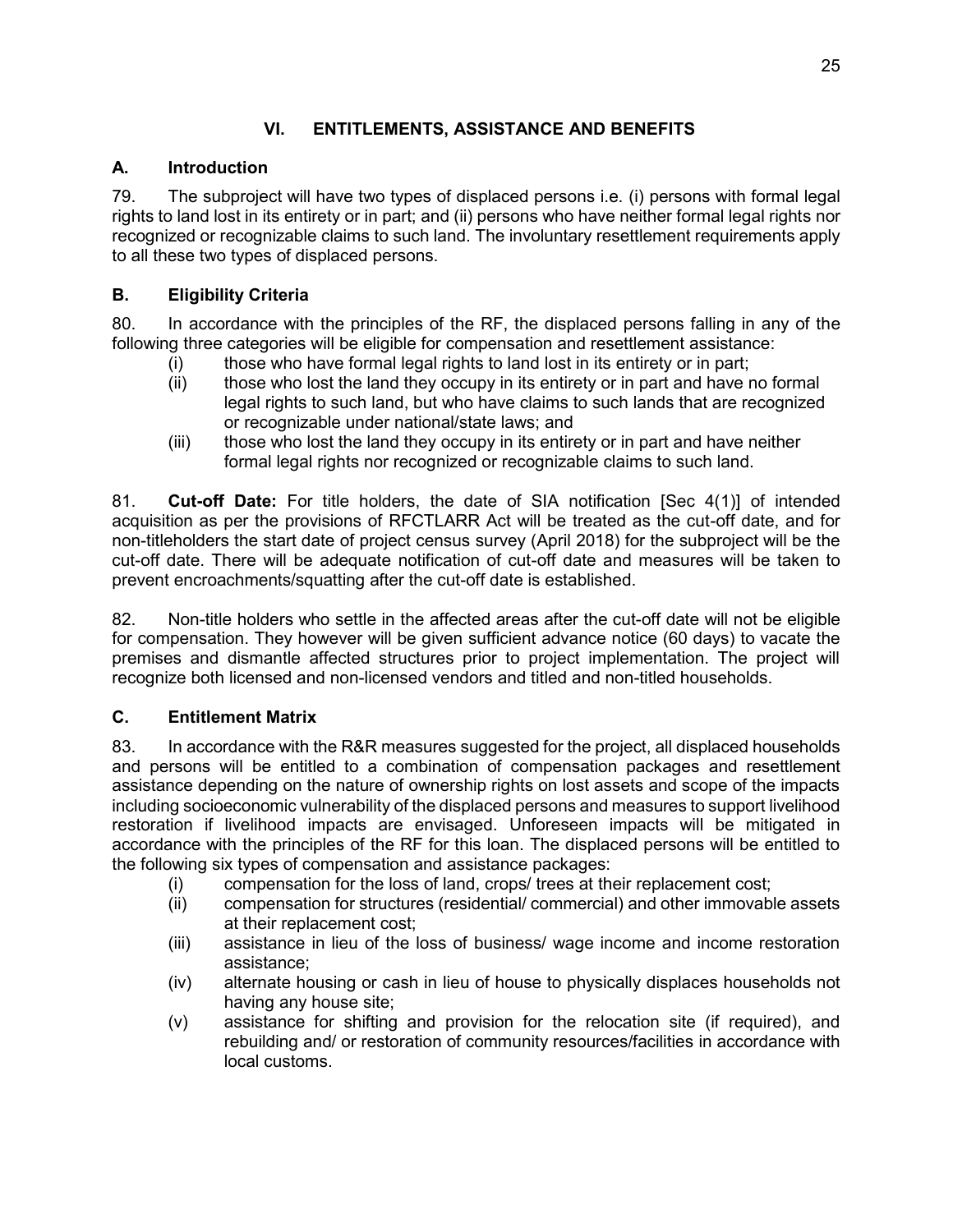84. An Entitlement Matrix has been developed, that summarizes the types of losses and the corresponding nature and scope of entitlements; and is in compliance with National/State Laws and ADB SPS. The following entitlement matrix presents the entitlements corresponding to the tenure of the DPs and the same has been approved<sup>11</sup> and endorsed by Government of Rajasthan and further updated and revised in February 2018.

| <b>SNo</b>                                                        | <b>Impact Category</b>                                                                                              |     | <b>Entitlements</b>                                                                             | <b>Implementation Guidelines</b>                                                                                                                                                                                                                                                                                                                                                                                                                                                                                                                                                                                                                                                                                                                                                                                                                                                    |  |  |  |  |
|-------------------------------------------------------------------|---------------------------------------------------------------------------------------------------------------------|-----|-------------------------------------------------------------------------------------------------|-------------------------------------------------------------------------------------------------------------------------------------------------------------------------------------------------------------------------------------------------------------------------------------------------------------------------------------------------------------------------------------------------------------------------------------------------------------------------------------------------------------------------------------------------------------------------------------------------------------------------------------------------------------------------------------------------------------------------------------------------------------------------------------------------------------------------------------------------------------------------------------|--|--|--|--|
| PART I. TITLE HOLDERS - Compensation for Loss of Private Property |                                                                                                                     |     |                                                                                                 |                                                                                                                                                                                                                                                                                                                                                                                                                                                                                                                                                                                                                                                                                                                                                                                                                                                                                     |  |  |  |  |
| $\mathbf{1}$                                                      | $\sigma$ f<br>Land<br>Loss<br>(agricultural,<br>homestead,<br>commercial or<br>otherwise)                           | 1.1 | Compensation for land at<br>Replacement Cost <sup>12</sup> or Land<br>for land, where feasible. | Land will be acquired by the<br>competent<br>authority<br>in.<br>accordance with the provisions of<br>RFCTLARR Act, 2013.<br>Replacement cost for land will<br>be, higher of (i) market value as<br>per Indian Stamp Act, 1899 for<br>the registration of sale deed or<br>agreements to sell, in the area<br>where land is situated; or (ii)<br>average sale price for similar<br>type of land, situated in the<br>nearest village or nearest vicinity<br>ascertained<br>from<br>area,<br>the<br>highest 50% of sale deeds of the<br>preceding 3 years; or<br>(iii)<br>consented amount paid for PPPs<br>or private companies.<br>Plus 100% solatium and 12% on<br>market value from date of SIA<br>notification to award.<br>The multiplier factor adopted by<br>GoR for land in rural areas,<br>based on the distance from urban<br>area to the project area, will be<br>applied. |  |  |  |  |
| $\overline{2}$                                                    | of<br>Structure<br>Loss<br>(house,<br>shop,<br>building or immovable<br>property or assets<br>attached to the land) | 2.1 | Compensation<br>at<br>replacement cost                                                          | The market value of structures<br>and other immovable properties<br>will be determined by PWD on<br>the basis of relevant PWD<br>Schedule of Rates (SR) as on<br>date without depreciation.                                                                                                                                                                                                                                                                                                                                                                                                                                                                                                                                                                                                                                                                                         |  |  |  |  |

**Table 25: Entitlement Matrix** 

 $\overline{a}$ 

<sup>11</sup> GO No. F7 (143) SHA/PPP/2015/D-1262 of Public Works Department, Government of Rajasthan dated 17.11.2015.  $12$  The calculation of full replacement cost will be based on the following elements: (i) fair market value; (ii) transaction costs; (iii) interest accrued, (iv) transitional and restoration costs; and (v) other applicable payments, if any. Where market conditions are absent or in a formative stage, the borrower/client will consult with the displaced persons and host populations to obtain adequate information about recent land transactions, land value by types, land titles, land use, cropping patterns and crop production, availability of land in the project area and region, and other related information. The borrower/client will also collect baseline data on housing, house types, and construction materials. Qualified and experienced experts will undertake the valuation of acquired assets.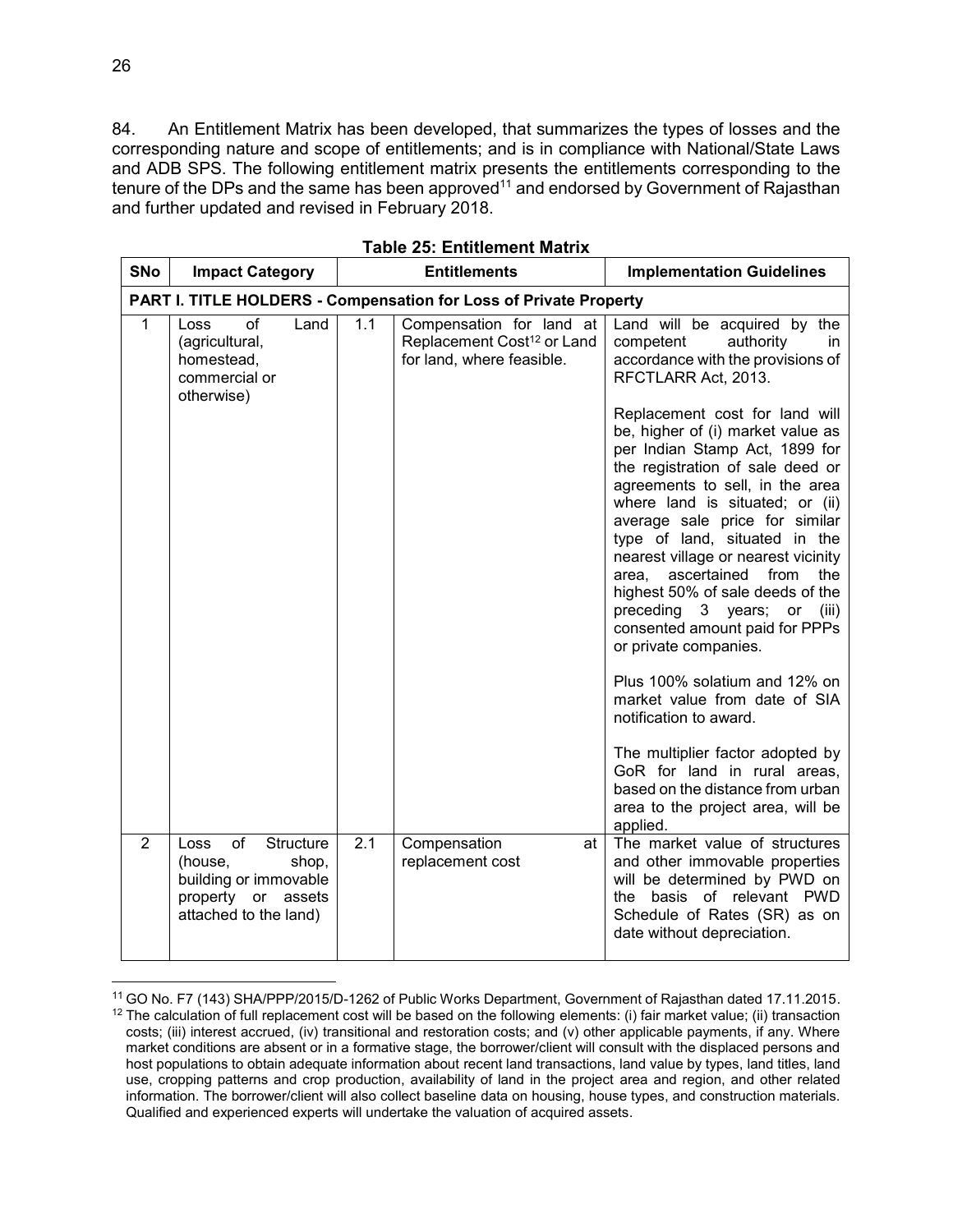| <b>SNo</b> | <b>Impact Category</b> | <b>Entitlements</b> |                                                                                                                                                                                                                                                                                                                                                                                                                                                                                                                | <b>Implementation Guidelines</b>                                                                                                                                    |
|------------|------------------------|---------------------|----------------------------------------------------------------------------------------------------------------------------------------------------------------------------------------------------------------------------------------------------------------------------------------------------------------------------------------------------------------------------------------------------------------------------------------------------------------------------------------------------------------|---------------------------------------------------------------------------------------------------------------------------------------------------------------------|
|            |                        |                     |                                                                                                                                                                                                                                                                                                                                                                                                                                                                                                                | Plus 100% solatium                                                                                                                                                  |
|            |                        |                     |                                                                                                                                                                                                                                                                                                                                                                                                                                                                                                                | In case of partly affected house,<br>manufactory or other building, as<br>per Section 94 (1), the whole<br>structure shall be acquired, if the<br>owner so desires. |
|            |                        |                     | PART II. REHABILITATION AND RESETTLEMENT - Both Land Owners and Families Whose                                                                                                                                                                                                                                                                                                                                                                                                                                 |                                                                                                                                                                     |
|            |                        |                     |                                                                                                                                                                                                                                                                                                                                                                                                                                                                                                                | <b>Livelihoods are Primarily Dependent</b>                                                                                                                          |
| 3          | Loss of Land           | 3.1                 | Where jobs are created<br>through<br>the<br>project,<br>employment to at least one<br>member per affected family<br>in the project or arrange for<br>a job in such other project as<br>required<br>may be<br>after<br>providing suitable training<br>and skill development in the<br>required field and at a rate<br>not lower than the minimum<br>wages provided for in any<br>other law for the time being<br>in force.<br>or<br>One-time<br>οf<br>payment<br>Rs.5,00,000/-for<br>each<br>affected household | on Land Acquired                                                                                                                                                    |
|            |                        |                     | or<br>Annuity policy that shall pay<br>Rs.2000/-per month for 20<br>appropriate<br>years<br>with<br>indexation to CPIAL                                                                                                                                                                                                                                                                                                                                                                                        |                                                                                                                                                                     |
|            |                        | 3.2                 | Monthly<br>subsistence<br>allowance of<br>Rs.3,000/- per month for a<br>period of one year to<br>affected households who<br>require to relocate due to the<br>project                                                                                                                                                                                                                                                                                                                                          |                                                                                                                                                                     |
|            |                        | 3.3                 | Transportation assistance of<br>Rs.50,000/- for<br>affected<br>households who require to<br>relocate due to the project                                                                                                                                                                                                                                                                                                                                                                                        |                                                                                                                                                                     |
|            |                        | 3.4                 | One-time<br>assistance<br>of<br>Rs.25,000/- to all those who<br>lose a cattle shed                                                                                                                                                                                                                                                                                                                                                                                                                             |                                                                                                                                                                     |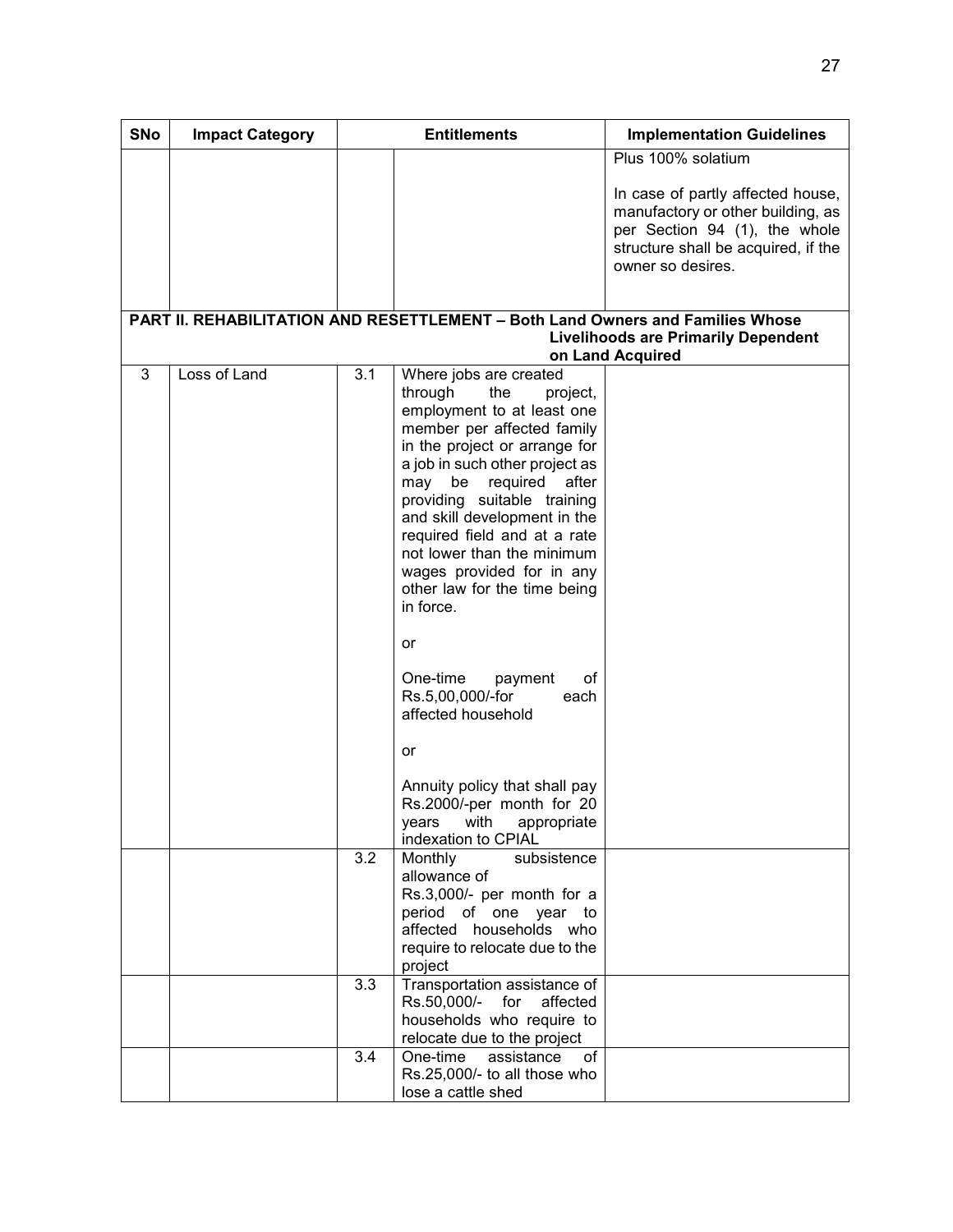| <b>SNo</b> | <b>Impact Category</b> | <b>Entitlements</b> |                                                                                                                                                                                                                                                                                                                                                                                                                                                                                                                                                                                                                                                                                                                                                                       | <b>Implementation Guidelines</b>                                                                         |
|------------|------------------------|---------------------|-----------------------------------------------------------------------------------------------------------------------------------------------------------------------------------------------------------------------------------------------------------------------------------------------------------------------------------------------------------------------------------------------------------------------------------------------------------------------------------------------------------------------------------------------------------------------------------------------------------------------------------------------------------------------------------------------------------------------------------------------------------------------|----------------------------------------------------------------------------------------------------------|
|            |                        | 3.5                 | One-time<br>Resettlement<br>Allowance of Rs.50,000/-for<br>affected<br>household<br>who<br>have to relocate                                                                                                                                                                                                                                                                                                                                                                                                                                                                                                                                                                                                                                                           |                                                                                                          |
|            |                        | 3.6                 | Additional<br>one-time<br>assistance of Rs.50,000/- for<br>scheduled caste and<br>scheduled tribe families who<br>displaced<br>from<br>are<br>scheduled areas and who<br>require to relocate due to the<br>project                                                                                                                                                                                                                                                                                                                                                                                                                                                                                                                                                    |                                                                                                          |
| 4          | Loss of Residence      | 4.1                 | An alternative house for<br>those who have to relocate,<br>as per IAY specifications in<br>rural<br>areas<br>and<br>a<br>constructed house/flat<br>of<br>minimum 50 sq. m. in urban<br>areas or cash in lieu of<br>house if opted (the cash in<br>lieu of house will<br>be<br>Rs.1,48,000/ in line with Gol<br>IAY <sup>13</sup> standards in rural<br>areas and Rs.1,50,000 in<br>case of urban areas.<br>The benefits listed above<br>shall also be extended to<br>any affected family which is<br>without homestead land and<br>which has been residing in<br>the area continuously for a<br>period of not less than three<br>years preceding the date of<br>notification of the affected<br>area and which has been<br>involuntarily displaces from<br>such area. | Stamp duty and registration<br>charges will be borne by the<br>project in case of new house or<br>sites. |
|            |                        | 4.2                 | Where jobs are created<br>through<br>the<br>project,<br>employment to at least one<br>member per affected family<br>in the project or arrange for<br>a job in such other project as<br>may be<br>required<br>after<br>providing<br>suitable training<br>and skill<br>development in the required<br>field and at a rate not lower<br>than the minimum wages                                                                                                                                                                                                                                                                                                                                                                                                           |                                                                                                          |

 $13$ 13 With effect from April 01, 2016, the IAY scheme has been restructured as Pradhan Mantri Awaas Yojana -Gramin (PMAY-G) by Government of India.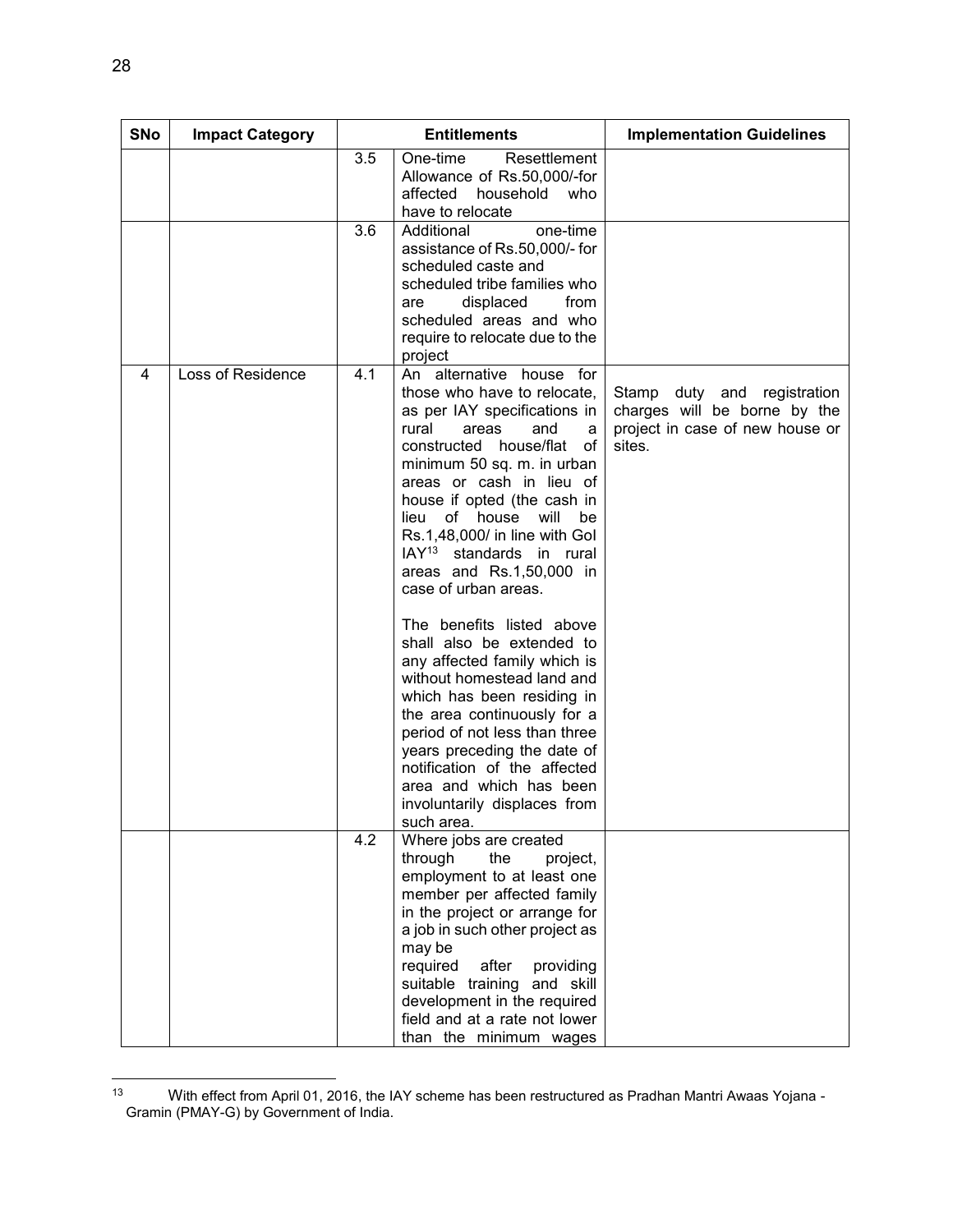| <b>SNo</b> | <b>Impact Category</b>                        |     | <b>Entitlements</b>                                                                                                                                                                                               | <b>Implementation Guidelines</b> |
|------------|-----------------------------------------------|-----|-------------------------------------------------------------------------------------------------------------------------------------------------------------------------------------------------------------------|----------------------------------|
|            |                                               |     | provided for in any other law<br>for the time being in force.                                                                                                                                                     |                                  |
|            |                                               |     | or                                                                                                                                                                                                                |                                  |
|            |                                               |     | One-time<br>οf<br>payment<br>Rs.5,00,000/-<br>for<br>each<br>affected household                                                                                                                                   |                                  |
|            |                                               |     | or                                                                                                                                                                                                                |                                  |
|            |                                               |     | Annuity policy that shall pay<br>Rs.2000/-per month for 20<br>years<br>with<br>appropriate<br>indexation to CPIAL                                                                                                 |                                  |
|            |                                               | 4.3 | Monthly<br>subsistence<br>allowance of Rs.3,000/- per<br>month for a period of one<br>year to affected households<br>who require to relocate due<br>to the project                                                |                                  |
|            |                                               | 4.4 | Transportation assistance of<br>Rs.50,000/-for<br>affected<br>households who require to<br>relocate due to the project                                                                                            |                                  |
|            |                                               | 4.5 | One-time<br>assistance<br>of<br>Rs.25,000/- to all those who<br>lose a cattle shed                                                                                                                                |                                  |
|            |                                               | 4.6 | One-time<br>of<br>assistance<br>Rs.25,000/-<br>for<br>each<br>affected family of an artisan<br>or self-employed and who<br>has to relocate                                                                        |                                  |
|            |                                               | 4.7 | Resettlement<br>One-time<br>Allowance of<br>affected<br>Rs.50,000/-<br>for<br>household who<br>have to<br>relocate                                                                                                |                                  |
|            |                                               | 4.8 | Additional<br>one-time<br>assistance of Rs.50,000/- to<br>scheduled caste and<br>scheduled tribe families who<br>displaced<br>from<br>are<br>scheduled areas and who<br>require to relocate due to the<br>project |                                  |
|            |                                               | 4.9 | Right to salvage affected<br>materials                                                                                                                                                                            |                                  |
| 5          | Loss of shop /trade /<br>commercial structure | 5.1 | Where jobs are created<br>through<br>the<br>project,<br>employment to at least one<br>member per affected family<br>in the project or arrange for                                                                 |                                  |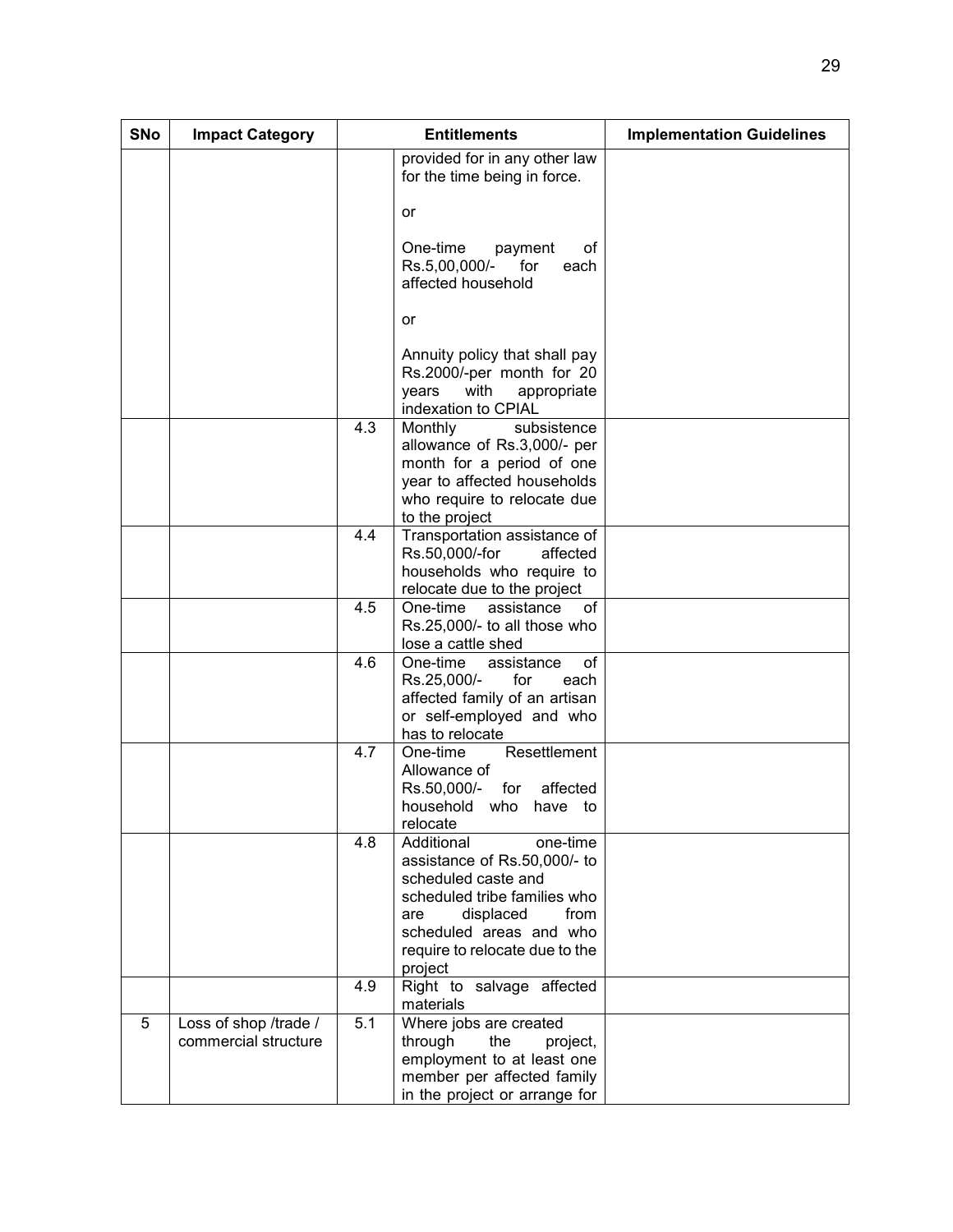| <b>SNo</b> | <b>Impact Category</b> |     | <b>Entitlements</b>                                                                                                                                                                                                                                                     | <b>Implementation Guidelines</b> |
|------------|------------------------|-----|-------------------------------------------------------------------------------------------------------------------------------------------------------------------------------------------------------------------------------------------------------------------------|----------------------------------|
|            |                        |     | a job in such other project as<br>required<br>be<br>after<br>may<br>providing suitable training<br>and skill development in the<br>required field and at a rate<br>not lower than the minimum<br>wages provided for in any<br>other law for the time being<br>in force. |                                  |
|            |                        |     | or                                                                                                                                                                                                                                                                      |                                  |
|            |                        |     | One-time<br>οf<br>payment<br>Rs.5,00,000/-<br>for<br>each<br>affected household                                                                                                                                                                                         |                                  |
|            |                        |     | or                                                                                                                                                                                                                                                                      |                                  |
|            |                        |     | Annuity policy that shall pay<br>Rs.2000/- per month for 20<br>years<br>with<br>appropriate<br>indexation to CPIAL                                                                                                                                                      |                                  |
|            |                        | 5.2 | Monthly<br>subsistence<br>allowance of Rs.3,000/-per<br>month for a period of one<br>year to affected households<br>who require to relocate due<br>to the project                                                                                                       |                                  |
|            |                        | 5.3 | Transportation assistance of<br>Rs.50,000/-<br>for affected households who<br>require to relocate due to the<br>project                                                                                                                                                 |                                  |
|            |                        | 5.4 | One-time<br>of<br>assistance<br>Rs.25,000/- for each<br>affected family of an artisan<br>or self-<br>employed or small trader<br>and who has to relocate                                                                                                                |                                  |
|            |                        | 5.5 | One-time<br>Resettlement<br>Allowance of<br>affected<br>Rs.50,000/-<br>for<br>household who<br>have to relocate                                                                                                                                                         |                                  |
|            |                        | 5.6 | Additional<br>one-time<br>assistance of<br>Rs.50,000/- to scheduled<br>caste and<br>scheduled tribe families who<br>are displaced<br>from scheduled areas and<br>who require to relocate due<br>to the project                                                          |                                  |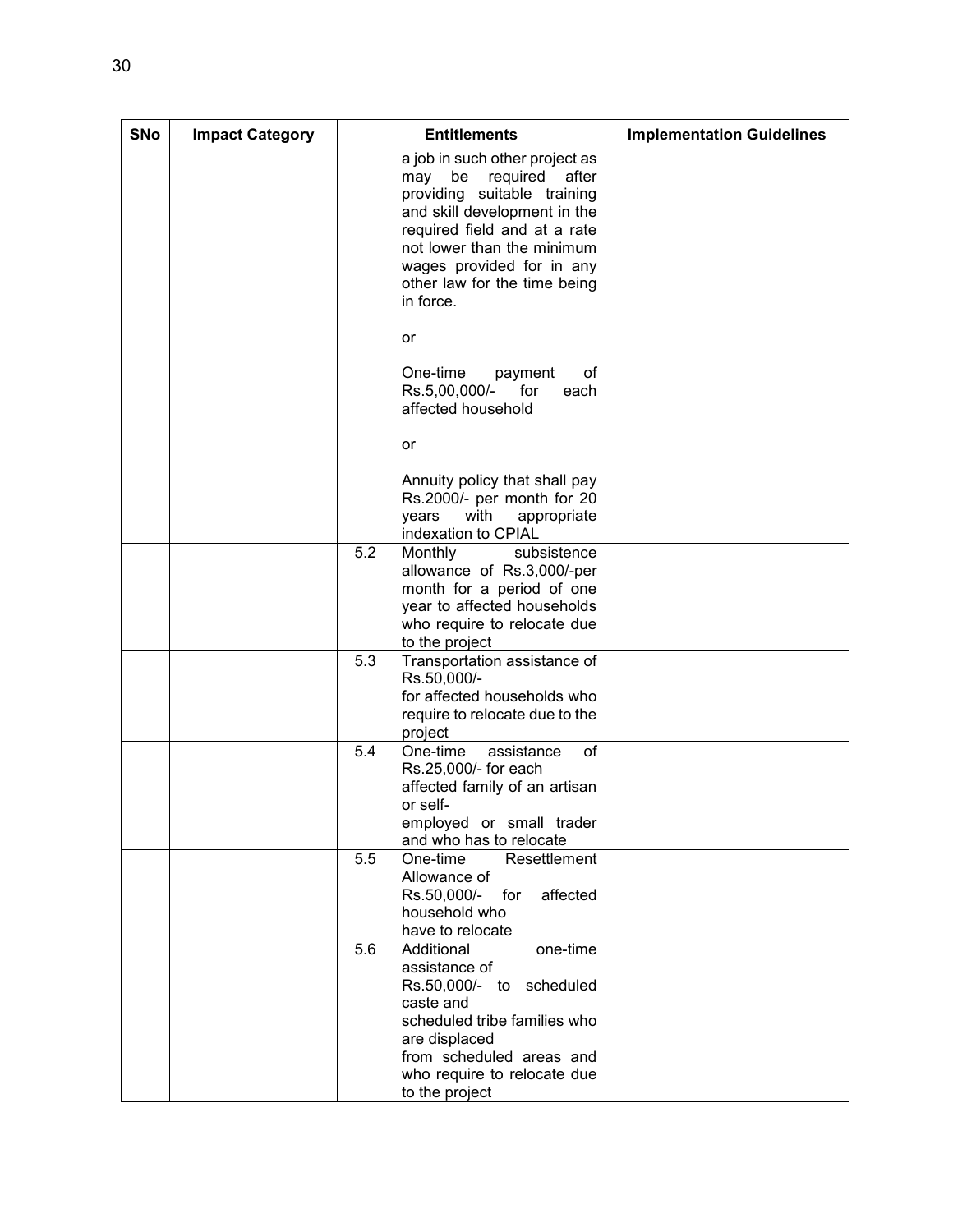| <b>SNo</b> | <b>Impact Category</b> |              | <b>Entitlements</b>                                                                                                                                                                                        | <b>Implementation Guidelines</b>                                                                                                                                           |
|------------|------------------------|--------------|------------------------------------------------------------------------------------------------------------------------------------------------------------------------------------------------------------|----------------------------------------------------------------------------------------------------------------------------------------------------------------------------|
|            |                        | 5.7          | Right to salvage affected<br>materials                                                                                                                                                                     |                                                                                                                                                                            |
|            |                        |              |                                                                                                                                                                                                            | PART III. IMPACT TO SQUATTERS AND ENCROACHERS - Those in the existing Right of Way                                                                                         |
|            |                        |              |                                                                                                                                                                                                            | where                                                                                                                                                                      |
| 6          | Impact to Squatters    | 6.1          | <b>Loss of House</b>                                                                                                                                                                                       | no Land Acquisition is done<br>Only those directly affected                                                                                                                |
|            |                        | 6.1.1        | Compensation at scheduled<br>rates without<br>depreciation for structure<br>with 1-month<br>notice to<br>affected<br>demolish<br>the<br>structure                                                          | squatters who live there will be<br>eligible for all assistance.<br><b>Structure</b><br>owners<br>ın<br>RoW/Government lands who do<br>not live there and have rented out  |
|            |                        | 6.1.2        | Right to salvage the affected<br>materials                                                                                                                                                                 | the structure will be provided<br>compensation for structure and                                                                                                           |
|            |                        | 6.1.3        | House construction grant of<br>Rs.70,000/- for all those who<br>have to relocate and who do<br>not have a house.<br>Additional house site grant<br>of Rs.50,000/- to those who<br>do not have a house site | no other assistance will be<br>provided to them. The occupier<br>(squatter-tenant) will be eligible<br>for other assistances                                               |
|            |                        | 6.1.4        | One-time<br>subsistence<br>allowance of Rs. 18,000/-                                                                                                                                                       |                                                                                                                                                                            |
|            |                        | 6.1.5        | Shifting<br>of<br>assistance<br>Rs.10,000/-                                                                                                                                                                |                                                                                                                                                                            |
|            |                        | 6.2<br>6.2.1 | <b>Loss of Shop</b><br>Compensation at scheduled<br>rates without<br>depreciation for structure<br>with<br>1-month<br>notice<br>to<br>demolish affected structure                                          | directly affected<br>Only<br>those<br>squatters who do business there<br>will be eligible for all assistance.<br>Structure owners in ROW /<br>Government who do not do the |
|            |                        | 6.2.2        | Right to salvage the affected<br>materials                                                                                                                                                                 | business and have rented out the<br>structure<br>will<br>be<br>provided                                                                                                    |
|            |                        | 6.2.3        | One-time rehabilitation grant<br>οf<br>Rs.20,000<br>for<br>reconstruction of affected<br>shop                                                                                                              | compensation for structure and<br>no other assistance<br>will<br>be<br>provided to them. The occupier<br>(squatter-tenant) will be eligible                                |
|            |                        | 6.2.4        | One-time<br>subsistence<br>allowance of Rs. 18,000/-                                                                                                                                                       | for other assistances                                                                                                                                                      |
|            |                        | 6.2.5        | Shifting<br>assistance<br>of<br>Rs.10,000/-                                                                                                                                                                |                                                                                                                                                                            |
|            |                        | 6.3<br>6.3.1 | Kiosks / Street Vendors<br>1-month advance notice to<br>relocate to nearby place for<br>continuance of economic<br>activity                                                                                | The PIU and the implementation<br>support NGO/agency will consult<br>such DPs<br>and<br>assess<br>the<br>requirement of subsistence<br>allowance<br>rehabilitation<br>and  |
|            |                        | 6.3.2        | temporary<br>For<br>loss<br>οf<br>livelihood<br>during<br>construction<br>period,<br>a<br>monthly subsistence<br>allowance of Rs.3,000/- will<br>be paid for the                                           | grant                                                                                                                                                                      |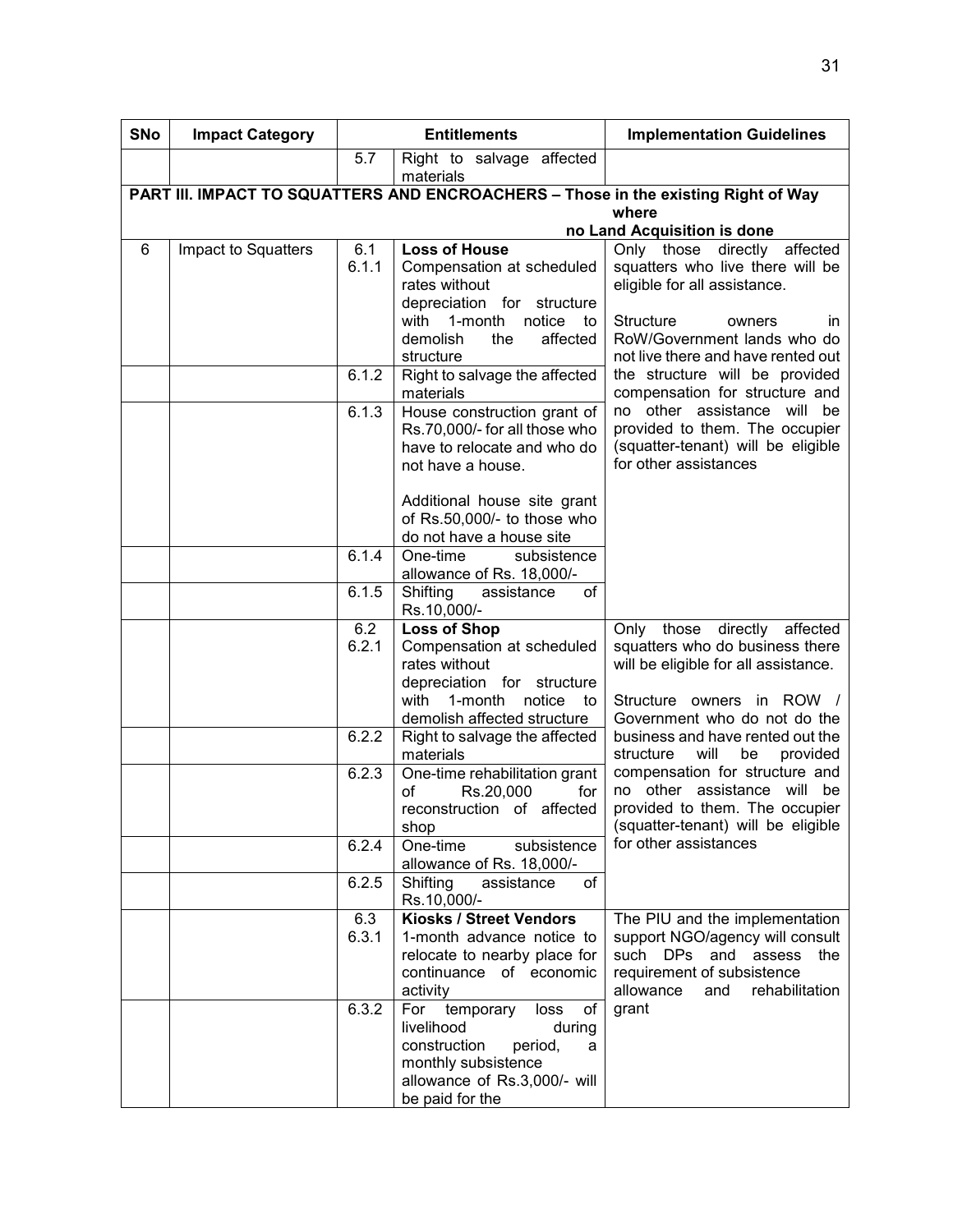| <b>SNo</b>     | <b>Impact Category</b>                   |              | <b>Entitlements</b>                                                                                                                                                             | <b>Implementation Guidelines</b>                                                                                                                                                                                                                                         |  |  |  |  |
|----------------|------------------------------------------|--------------|---------------------------------------------------------------------------------------------------------------------------------------------------------------------------------|--------------------------------------------------------------------------------------------------------------------------------------------------------------------------------------------------------------------------------------------------------------------------|--|--|--|--|
|                |                                          |              | duration of disruption<br>to<br>livelihood, but not<br>exceeding 3-months                                                                                                       |                                                                                                                                                                                                                                                                          |  |  |  |  |
|                |                                          | 6.3.3        | If relocation to nearby place<br>continuance<br>of<br>and<br>economic activity in<br>the<br>same place is not possible,<br>then one-time rehabilitation<br>grant of Rs.18 000/- |                                                                                                                                                                                                                                                                          |  |  |  |  |
|                |                                          | 6.4<br>6.4.1 | <b>Cultivation</b><br>2-month notice to harvest<br>standing crops or market<br>value of compensation for<br>standing crops                                                      |                                                                                                                                                                                                                                                                          |  |  |  |  |
| $\overline{7}$ | Impact to<br>Encroachers                 | 7.1<br>7.1.1 | <b>Cultivation</b><br>2-month notice to harvest<br>standing crops or market<br>value of compensation for<br>standing crops, if notice is<br>not given                           | Market value for the loss of<br>standing crops will be decided by<br>the PIU, PWD in consultation<br>with<br>the<br>Agriculture<br>or<br>Horticulture Department                                                                                                         |  |  |  |  |
|                |                                          | 7.2<br>7.2.1 | <b>Structure</b><br>1-month notice to demolish<br>the encroached structure                                                                                                      |                                                                                                                                                                                                                                                                          |  |  |  |  |
|                |                                          | 7.2.2        | Compensation at scheduled<br>rates without depreciation<br>for the affected portion of the<br>structure                                                                         | The value of commercial<br>structures and other immovable<br>properties will be determined by<br>PWD on the basis of relevant<br>Schedule of Rates (SR) as on<br>date without depreciation                                                                               |  |  |  |  |
|                | PART IV. IMPACT TO VULNERABLE HOUSEHOLDS |              |                                                                                                                                                                                 |                                                                                                                                                                                                                                                                          |  |  |  |  |
| 8              | Vulnerable<br>Households                 | 8.1<br>8.2   | One-time assistance of Rs.<br>25,000/- to DHs who have to<br>relocate<br>Training for skill                                                                                     | One adult member of the affected<br>household, whose livelihood is<br>affected, will be entitled for skill<br>development.                                                                                                                                               |  |  |  |  |
|                |                                          |              | development. This<br>assistance includes cost of<br>training and financial<br>assistance for travel,<br>conveyance and food.                                                    | The PIU with support from the<br>NGO will identify the number of<br>eligible vulnerable displaced<br>persons during joint verification                                                                                                                                   |  |  |  |  |
|                |                                          | 8.3          | Provision of access to basic<br>utilities and public services                                                                                                                   | and updating of the RP and will<br>conduct<br>training<br>need<br>assessment<br>in consultations with the DPs so<br>as<br>to develop appropriate training<br>programmes suitable to the DPs<br>skill and the region.<br>Suitable<br>trainers<br>local<br>or<br>resources |  |  |  |  |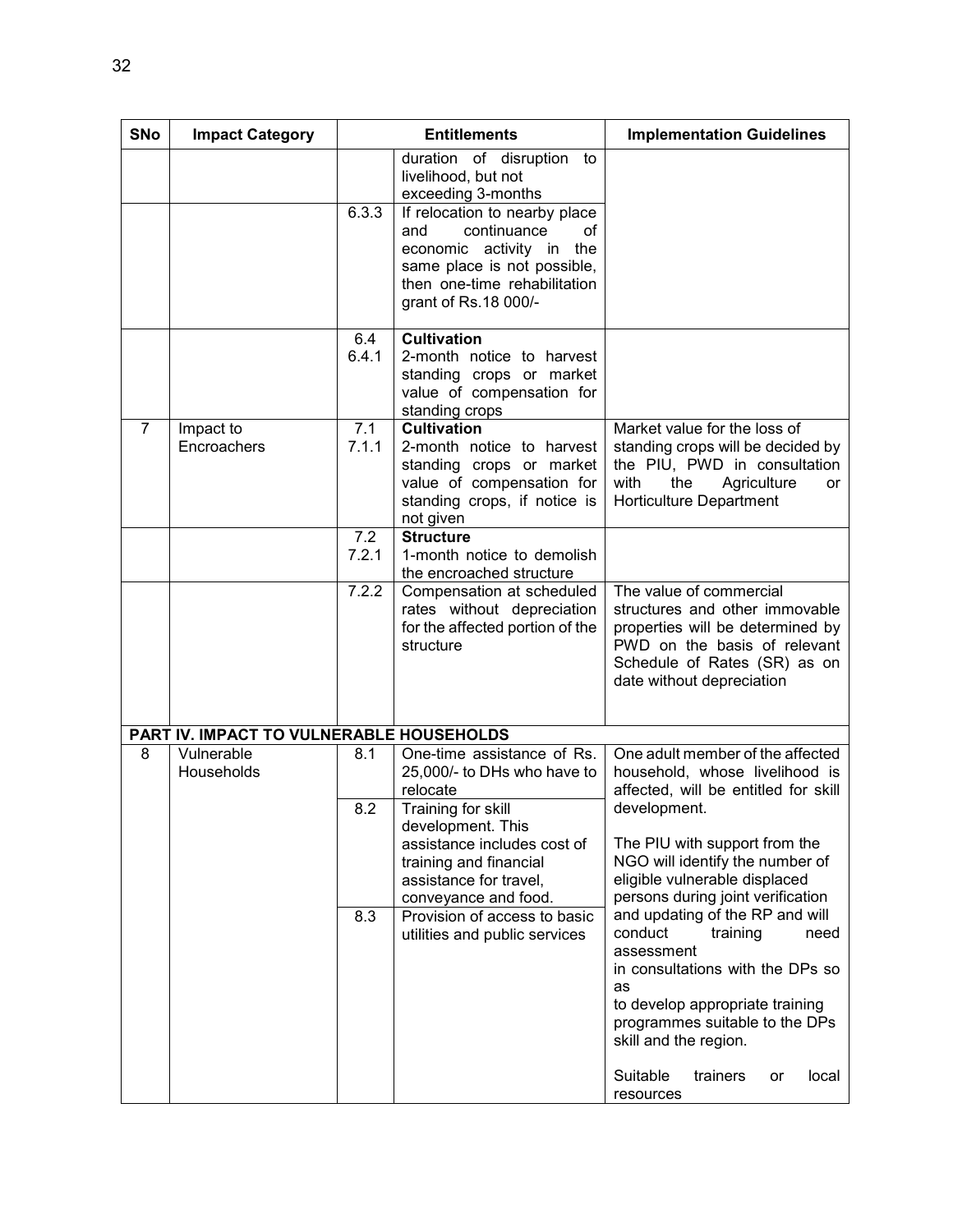| <b>SNo</b> | <b>Impact Category</b>                                                                                           |      | <b>Entitlements</b>                                                                                                                                                                                                                                                             | <b>Implementation Guidelines</b>                                                                                                                                                                |
|------------|------------------------------------------------------------------------------------------------------------------|------|---------------------------------------------------------------------------------------------------------------------------------------------------------------------------------------------------------------------------------------------------------------------------------|-------------------------------------------------------------------------------------------------------------------------------------------------------------------------------------------------|
|            |                                                                                                                  |      |                                                                                                                                                                                                                                                                                 | will be identified by PIU and<br>NGO in consultation with local<br>training institutes.                                                                                                         |
|            | PART V. IMPACT DURING CIVIL WORKS                                                                                |      |                                                                                                                                                                                                                                                                                 |                                                                                                                                                                                                 |
| 9          | Impact to structure/<br>assets / tree / crops                                                                    | 9.1  | The contractor is liable to<br>pay damages to assets /<br>trees / crops in private /<br>public land, caused due to<br>civil works                                                                                                                                               | The PIU will ensure compliance                                                                                                                                                                  |
| 10         | Use of Private Land                                                                                              | 10.1 | The contractor should obtain<br>prior written consent from<br>the landowner<br>and<br>pay<br>mutually agreed rental for<br>use of private land<br>for<br>storage<br>of<br>material<br>or<br>movement of vehicles and<br>machinery or diversion of<br>traffic during civil works |                                                                                                                                                                                                 |
|            | <b>PART VI. COMMION PROPERTY RESOURCES</b>                                                                       |      |                                                                                                                                                                                                                                                                                 |                                                                                                                                                                                                 |
| 11         | Impact to common<br>property resources<br>such as places of<br>worship, community<br>buildings, schools,<br>etc. | 11.1 | Relocation or restoration, if<br>feasible,<br>cash<br>or<br>compensation<br>at<br>replacement cost.                                                                                                                                                                             |                                                                                                                                                                                                 |
| 12         | Utilities such as<br>water supply,<br>electricity, etc.                                                          | 12.1 | Will<br>relocated<br>be<br>and<br>services restored prior to<br>of<br>civil<br>commencement<br>works.                                                                                                                                                                           | The PIU will ensure that utilities<br>relocated<br>prior<br>are<br>to<br>commencement of civil works in<br>that stretch of the road corridor in<br>accordance with the civil works<br>schedule. |
|            | PART VII. UNFORESEEN IMPACTS                                                                                     |      |                                                                                                                                                                                                                                                                                 |                                                                                                                                                                                                 |
|            |                                                                                                                  |      | Unforeseen impacts encountered during implementation will be addressed in accordance with the                                                                                                                                                                                   |                                                                                                                                                                                                 |
|            |                                                                                                                  |      | principles of RFCTLLAR 2013 and the ADB Safeguard Policy Statement                                                                                                                                                                                                              |                                                                                                                                                                                                 |

85. Compensation for land and structure, in accordance with the eligibility and entitlement, will be paid prior to physical and economic displacement. One-time rehabilitation assistances and shifting assistances paid as cash will also be disbursed prior to physical and economic displacement. However, any long-term rehabilitation measures like training for skill development and annuity for life, if any, will continue for a longer period and such rehabilitation measures will not be a bar to commence civil works.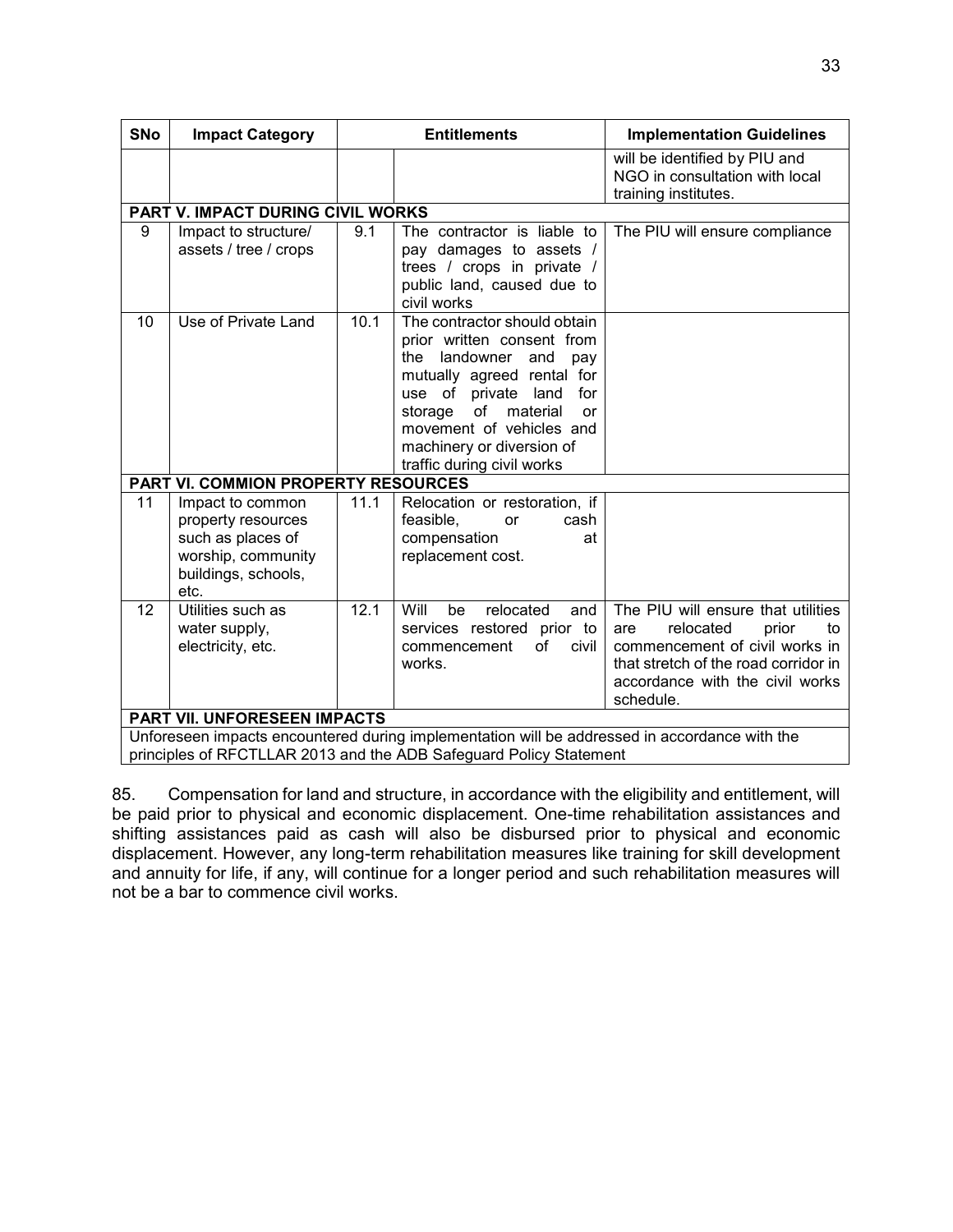### **VII. RELOCATION OF HOUSING AND SETTLEMENTS**

#### **A. Provision for Relocation**

86. The PIU will provide compensation at replacement cost for affected land and structure in accordance with the RFCTLARR Act, 2013 to the title holders. Further, compensation for partially damaged structures, along with cost of restoration has been included and shifting assistance has also been provided for the displaced households in the entitlement matrix Compensation to the non-title holders for the loss of assets other than land, such as dwellings and shops have been provided for in the entitlement matrix. The entitlements to the nontitle holders will be given only if they were in occupation of the land or structure in the project area prior to the cut-off date, the date of census survey i.e. February 2019.

#### **B. Relocation Strategy**

87. Based on census and socioeconomic survey only one residential structure having nonsignificant impact (>10%) was found to be impacted. However, the viability of the structure will be known only at the time of implementation during the assessment done by the PWD engineer for valuation purpose. As part of the implementation activity, the PIU with the help of the implementation support NGO should consult the affected DP to obtain his choice based on the options available to them.

#### **C. Relocation Strategy for CPR**

88. There are 12 common property resources reported to be affected under the subsubproject as provided in table 12 of this RP. The CPRs will be compensated either by cash compensation at replacement cost to the community (registered trust, society or village committee as appropriate) or reconstruction of the community structure in consultation with the affected community.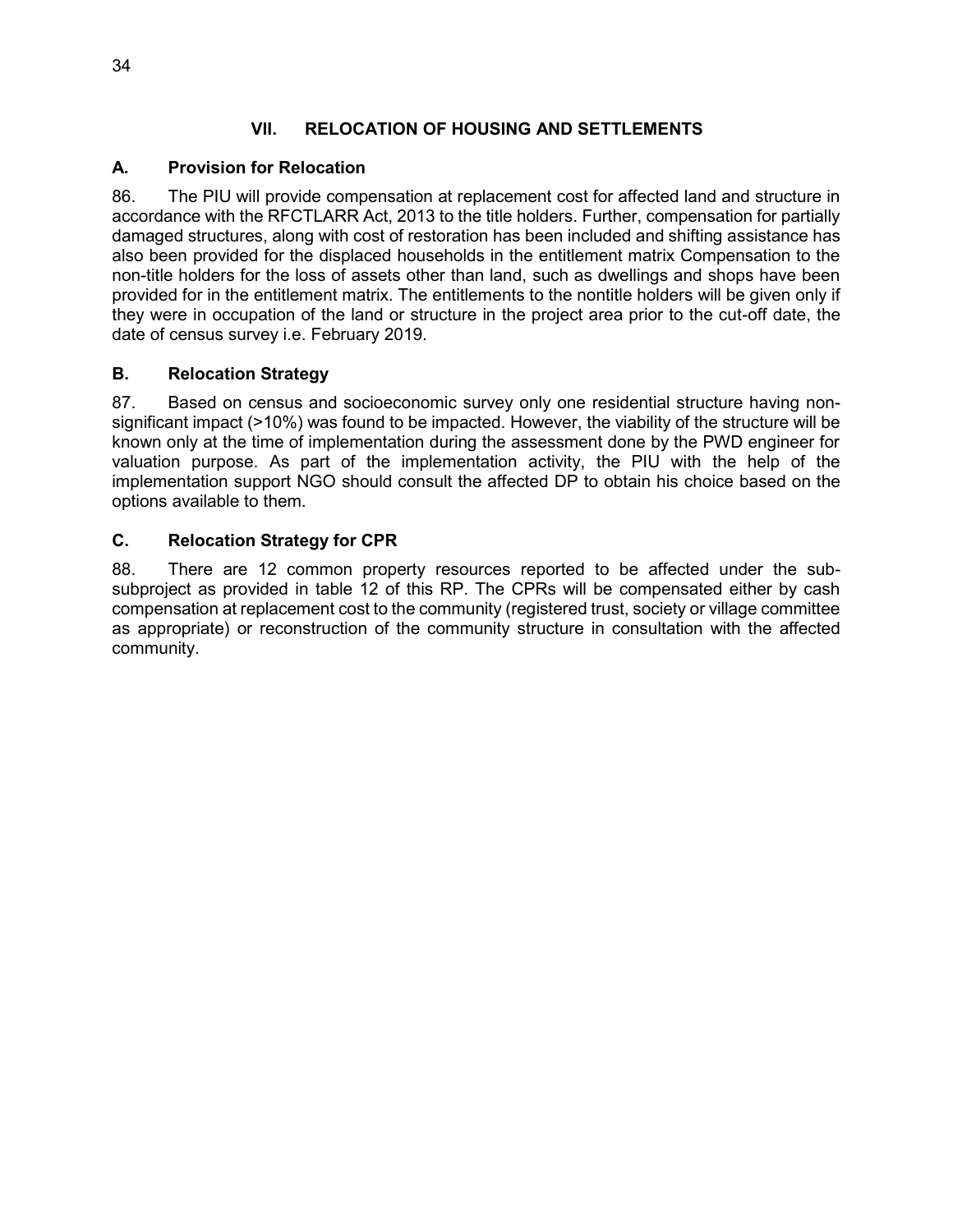# **VIII. INCOME RESTORATION AND REHABILITATION**

# **A. Loss of Livelihood in this Subproject**

89. The subproject causes significant impact to 3 households (encroachers) losing livelihood due to loss of commercial structures. All of them are encroachers. The owners of agriculture land are losing less than 10% of their productive land and hence, not significantly impacted. However, provisions have been made in the entitlement matrix to cover households of all type losing livelihood during construction period of the subproject.

### **B. Entitlements for Loss of Livelihood**

90. The affected persons losing livelihood will be assisted to improve or at least restore their income levels to pre-project level. The subproject entitlements for loss of livelihood include the following entitlements in accordance with the entitlement matrix of RSHIP.

#### **i) Loss of livelihood to non-title owner losing structures**

- a. Compensation at scheduled rates without depreciation for the affected portion of the commercial structure.
- b. Assistance of Rs. 25,000 to vulnerable households who have to relocate, and
- c. Skill development training to all vulnerable households.

91. Effort will be made by the PIU with the support of the NGO to assist the affected persons in their effort to restore their income.

#### **C. Income Restoration Measures**

92. The entitlement proposed under this programme (RSHIP) has adequate provisions for restoration of livelihood of the affected persons. Wherever feasible and if the affected person so desires, income restoration schemes will be identified and implemented by the PIU with the assistance of the implementing NGO. Towards this the affected person will be guided and assisted by the PIU with the support of the NGO, in effectively using the compensation and rehabilitation and resettlement assistances towards establishing an income generating activity and identifying an alternate shop location and re-establishing the shop/kiosk/vending or utilizing the finances for buying land or taking land on lease in order that they will be able to do business in the same area, if necessary. The compensation for land and assets and the rehabilitation and resettlement assistances arrived at in accordance with the provisions of the RFCTLARR Act are adequate to restore the income levels. Further, the subsistence allowance and annuity policy are aimed at providing long term support to the affected households will ensure that the income levels are restored. Further, efforts will be made to provide employment to the affected persons during the construction phase by facilitating their engagement by the civil works contractor. It may be noted that during the census and socioeconomic survey all the affected persons had indicated their preference to work in the construction. The PD, PIU should ensure that local people and in particular the willing affected persons are engaged by the contractor in suitable civil work as stipulated in the contract. The PIU with the assistance of the implementing NGO will make the training need assessment and will impart training to the eligible affected persons for income restoration and skill up-gradation as necessary.

93. The PIU with assistance of the implementing NGO will ensure that households whose incomes are affected and/or who have to relocate receive assistance in accessing utility services (e.g., water and electricity connection) and other relevant government services (e.g., health clinics and schools).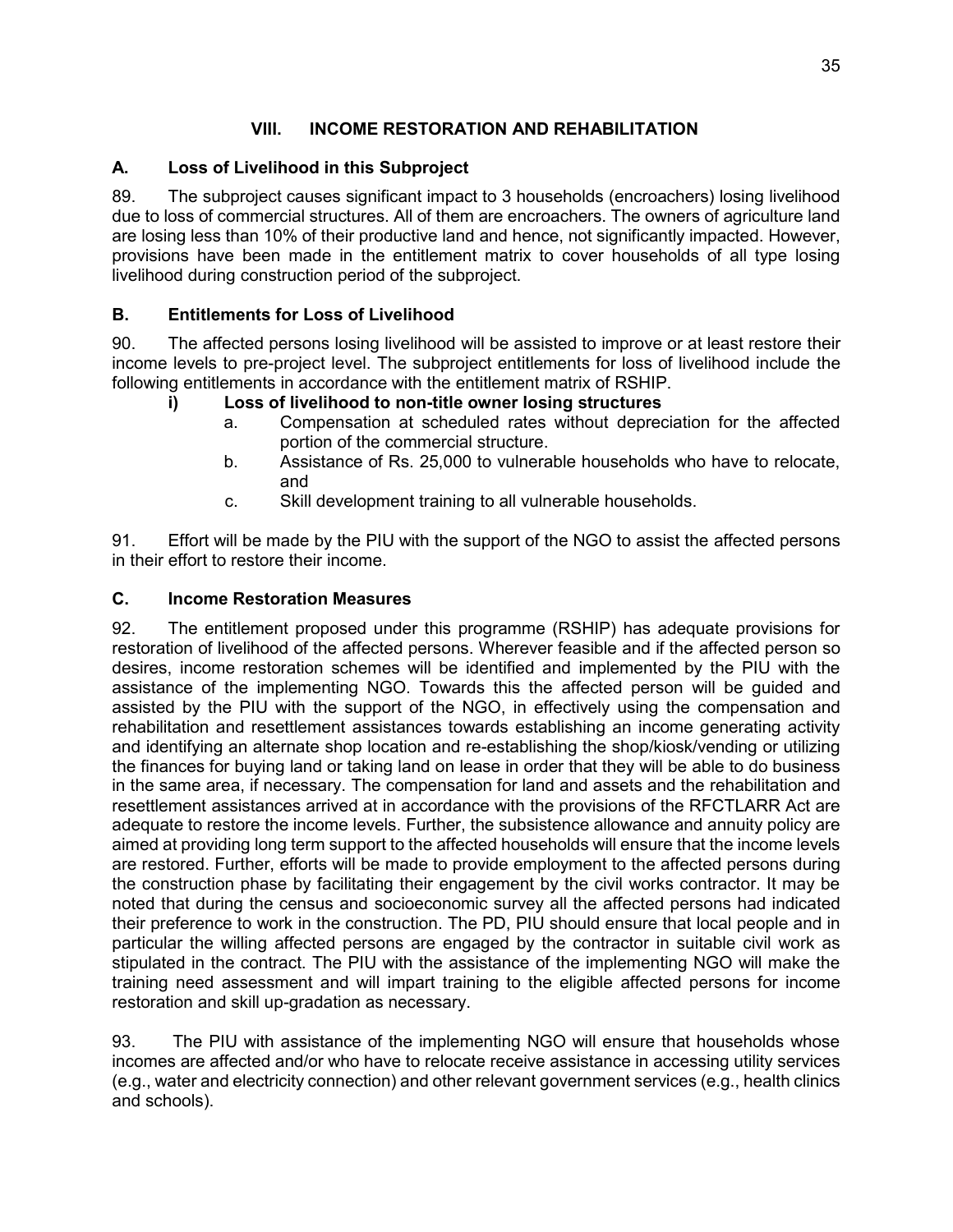# **IX. RESETTLEMENT BUDGET AND FINANCING PLAN**

### **A. Introduction**

94. The resettlement cost estimate for the project road Bidasar – Dungargarh – Kalu section of SH-93 include compensation for private land determined in accordance with RFCTLARR Act and by adopting the multiplying factor adopted in accordance with The Rajasthan Right to Fair Compensation and Transparency in Land Acquisition, Rehabilitation and Resettlement Rules, 2016.

95. The compensation for structures is at replacement cost without depreciation, resettlement and rehabilitation assistances to titleholders in accordance with the RFCTLARR Act and to nontitleholders in accordance with the provisions of the entitlement matrix of the resettlement framework of RSHIP and cost of RP implementation. The total resettlement cost for the subproject is Rs.50.120 million. The major heads of budget items are listed below.

#### **B. Compensation**

96. **Private Land:** The compensation for private land has been calculated as an average of replacement cost of land in rural and semi-urban area adjoining the road corridor. The replacement cost was gathered during census survey in discussion with local community and the elected local body representatives. For budgetary purpose, the replacement cost for land has been taken as Rs. 4,39,250 per biga or approximately Rs.173.67 per sq.m, being the highest rate for rural land from the DLC records. The multiplying factor as per State rules is 1.25-1.75 based on the distance from the nearest urban centre and for budgeting purpose, the highest of the multiplying factor of 1.75 has been taken and along with the 100% solatium. Thus, the land cost has been taken as Rs.607.85 or say Rs.608 including the multiplying factor and the solatium.

97. **Structure:** The compensation for structures have been arrived at based on PWD Schedule of Rates (SoR), 2018 for building works, material and labour. For budgetary purpose, the replacement cost for structure without depreciation has been taken as Rs. 8,100 for permanent structure, Rs. 5,514 for semi-permanent and Rs. 2,052 for temporary structure. A budgetary provision of Rs. 30,000/- per well has been made for private wells of maximum 3' wide and 20' depth. However, at the time of joint verification, the competent authority will value each and every structure to arrive at the replacement cost as per the latest SoR. The solatium of 100% on structure rate is adopted for titleholders.

98. **Compensation for Trees:** Compensation for trees will be based on their market value. Loss of timber bearing trees will be compensated at their replacement cost and compensation for the loss of crops, fruit bearing trees will be decided by the PIU in consultation with the Departments of Forest or Agriculture or Horticulture as the case may be. In line with the provision of RFCTLARR Act 2013, 100% solatium will be added to the assessed value of the trees. Prior to taking possession of the land or properties, the compensation will be fully paid and DPs will have the opportunity to harvest crops/trees within 1-month from the date of payment of compensation

#### **C. Assistances**

99. All other unit rates as per the minimum provisions contained in RFCTLARR Act and as per the approved entitlement matrix. For budgeting purpose, the onetime grant of Rs.5,00,000 has been provided for all titleholders from whom land is being acquired as one-time grant is easier for PWD to manage than the annuity policy.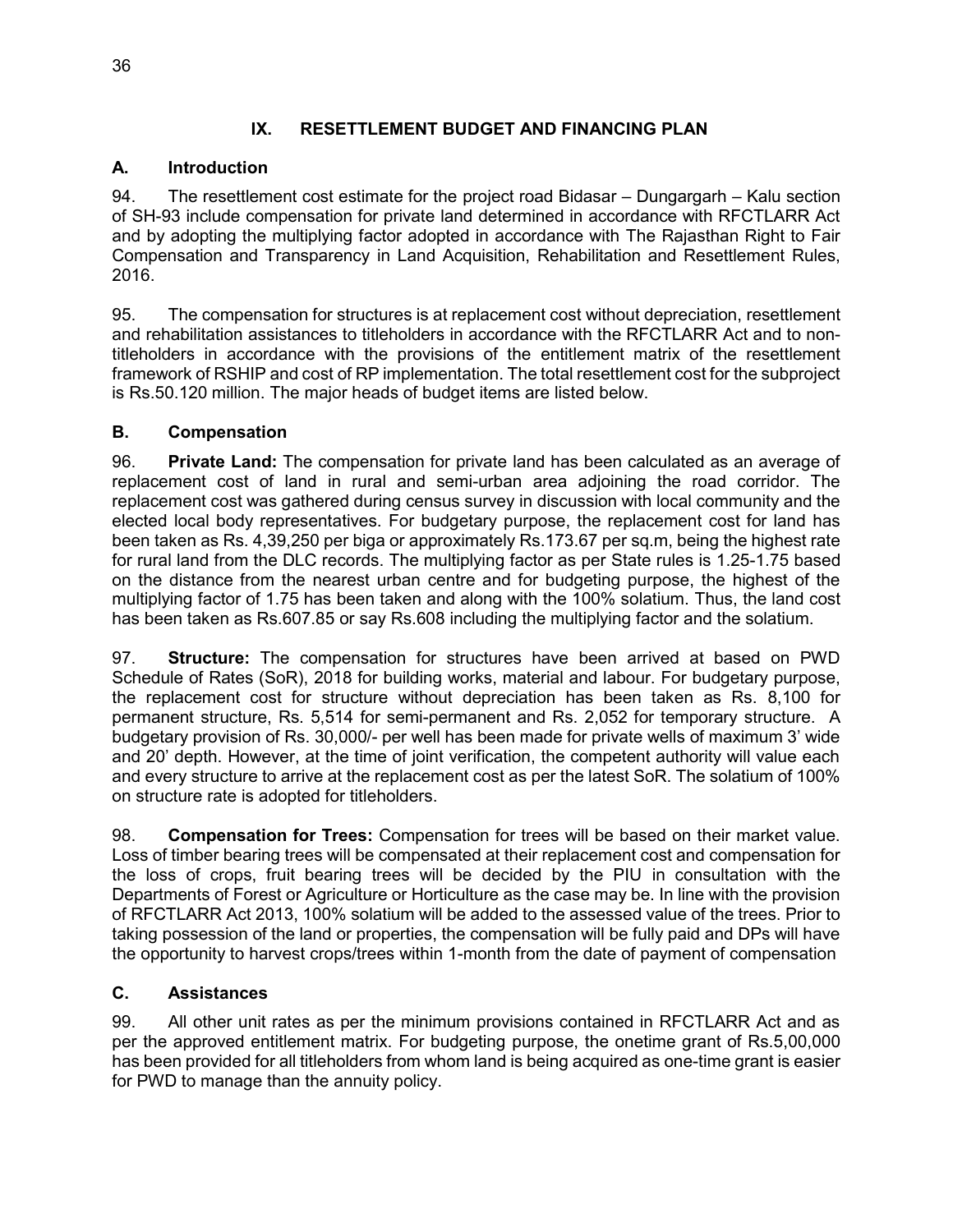# **D. Compensation for Community Assets and Government Structures**

100. The unit cost for the place of worship has been budgeted at a lumpsum Rs. 3,00,000 to cover the cost of reconstruction, which would be assessed and paid during implementation by PIU. This subproject has impact on two religious structures. The other type of CPR structures (sitting places, toilets etc.) will be reconstructed by the EA through contractor.

# **E. RP Implementation Cost**

101. The cost of hiring NGO for assisting PIU in resettlement plan implementation has been provided with a budget of Rs.14,000,000, for intermittent inputs and the resettlement plan implementation is expected to be completed in 36 months including disbursement of compensation for land acquired under RFCTLARR Act. Since, this facility is a Category-B for IR budgetary provision is not being made separately for hiring of an external monitor. The budgetary provision for meeting administrative expenses including the allocation towards grievance redressal mechanism related expenses is included as part of the project cost. Further, a lump sum provision of Rs. 50,000 to meet disclosure expenses and a lump sum provision of Rs. 2,00,000/- for staff training, in particular the PIU staff involved in resettlement plan implementation, has also been budgeted.

# **F. Source of Funding and Fund Flow**

102. Government will provide adequate budget for all land acquisition compensation, rehabilitation and resettlement assistances and resettlement plan implementation costs from the counterpart funding. The funds as estimated in the budget for a financial year and additional fund required based on revised estimates, shall be available at the disposal of the PD, PIU at the beginning of the financial year. The PD, PWD, being the executing agency for this subproject, will provide necessary funds for compensation for land and structure and the cost of resettlement assistances in a timely manner to the jurisdictional Additional Collector. The PIU will ensure timely availability of funds for smooth implementation of the resettlement plan. The NGO under the PIU will facilitate disbursements, but the responsibility of ensuring full and timely payment to displaced persons will be that of PIU.

# **G. Resettlement Budget Estimates**

103. The budget for this sub-project is based on data and informed collected during census and socioeconomic surveys conducted in April 2018. The unit rates for structure have been worked out from the SoR. The total budget for Bidasar – Dungargarh – Kalu section of SH-93 is estimated at Rs. 50.120 million.

# **H. Disbursement of Compensation and Assistances**

104. In order to ensure that: (i) the affected person need not make frequent visits to his/her bank for depositing the physical paper instruments; (ii) s/he need not apprehend loss of instrument and fraudulent encashment; and (iii) the delay in realization of proceeds after receipt of paper instrument is obviated, all disbursement of compensation for land and structure and R&R assistances shall be done only through Electronic Clearing Service (ECS) mechanism and charges for ECS, if any, will be borne by PIU. If the affected persons destination branch does not have the facility to receive ECS (Credit), then the disbursement shall be done through respective lead banks' IFSC (Indian Financial System Code). Payment through account payee cheques will be made wherever required and no cash payment will be made.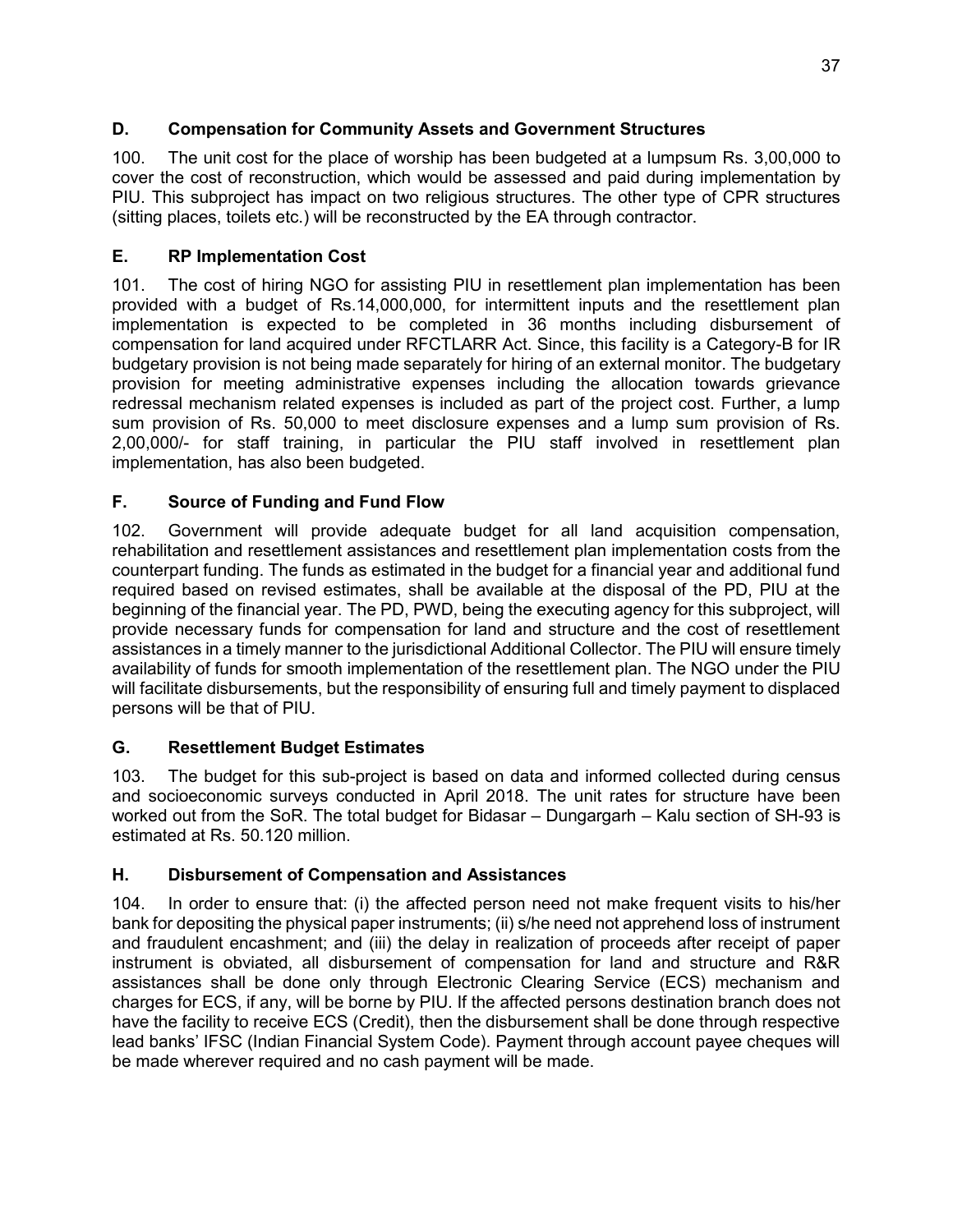105. The NGO and PIU, while collecting bank particulars from the affected persons, will also check with the respective bank branches if the branch has ECS (Credit) mechanism, and if not, details of lead bank offering the facility will be collected to facilitate ECS transfer. Wherever new accounts are to be opened, preference will be given to bank's having ECS (Credit) facility. The bank account particulars of the affected person as part of the micro plan will be submitted to the jurisdictional Additional Collector for disbursement.

| Item                                                                   | Input<br>Unit | Rate       | Quantity       | <b>Amount</b> |
|------------------------------------------------------------------------|---------------|------------|----------------|---------------|
| Compensation                                                           |               |            |                |               |
| Land Cost (Multiplying Factor 1.75 and<br>Solatium 100% -titleholders) | Sq.m          | 608        | 16,400         | 9,971,200     |
| Semi-Permanent Structure                                               | Sq.m          | 5,514      | 5.82           | 32,091        |
| <b>Temporary Structure</b>                                             | Sq.m          | 2,052      | 61.15          | 125,480       |
| Cost for CPR                                                           | LS            | 300,000    | $\overline{2}$ | 600,000       |
| Sub total -1                                                           |               |            |                | 10,728,771    |
| <b>R&amp;R Assistance</b>                                              |               |            |                |               |
| One-time grant for land owners                                         | One-time      | 500,000    | 41             | 20,500,000    |
| One-time resettlement allowance for Major<br>Owner Res I Com           | One-time      | 50,000     | $\mathbf 0$    | 0             |
| Subsistence allowance for Major Res I Com<br>Owners                    | One-time      | 36,000     | $\mathbf{0}$   | 0             |
| Shifting allowance major owners                                        | One-time      | 50,000     | $\Omega$       | $\Omega$      |
| Alternate house for Major Impacted Owner<br>Residences (R)             | One-time      | 148,000    | $\mathbf 0$    | $\mathbf 0$   |
| Rehabilitation grant for Kiosks                                        | One-time      | 18,000     |                |               |
| Vulnerable Household assistance                                        | One-time      | 25,000     | 01             | 25,000        |
| Training for Vulnerable household                                      | One-time      | 5,000      | 12             | 60,000        |
| Sub total -2                                                           |               |            |                | 20,585,000    |
| <b>Administrative Cost</b>                                             |               |            |                |               |
| <b>NGO Recruitment</b>                                                 | LS            | 14,000,000 |                | 14,000,000    |
| Administrative Expenses (PIU)                                          | LS            |            |                |               |
| <b>Disclosure Expenses</b>                                             | LS            | 50,000     |                | 50,000        |
| Training for PIU and PMU Staff                                         | LS            | 200,000    |                | 200,000       |
| Sub total -3                                                           |               |            |                | 14,250,000    |
| Total (1+2+3)                                                          |               |            |                | 45,563,771    |
| 10 % Contingency                                                       |               |            |                | 4,56,377      |
| <b>Grand Total</b>                                                     |               |            |                | 50,120,148    |
| <b>Total in INR Million</b>                                            |               |            |                | 50.120        |

**Table 26: Budget Estimate** 

**Note:** A budget allocation of about \$150,000 of an external expert for Tranche 2 is included in the total project cost.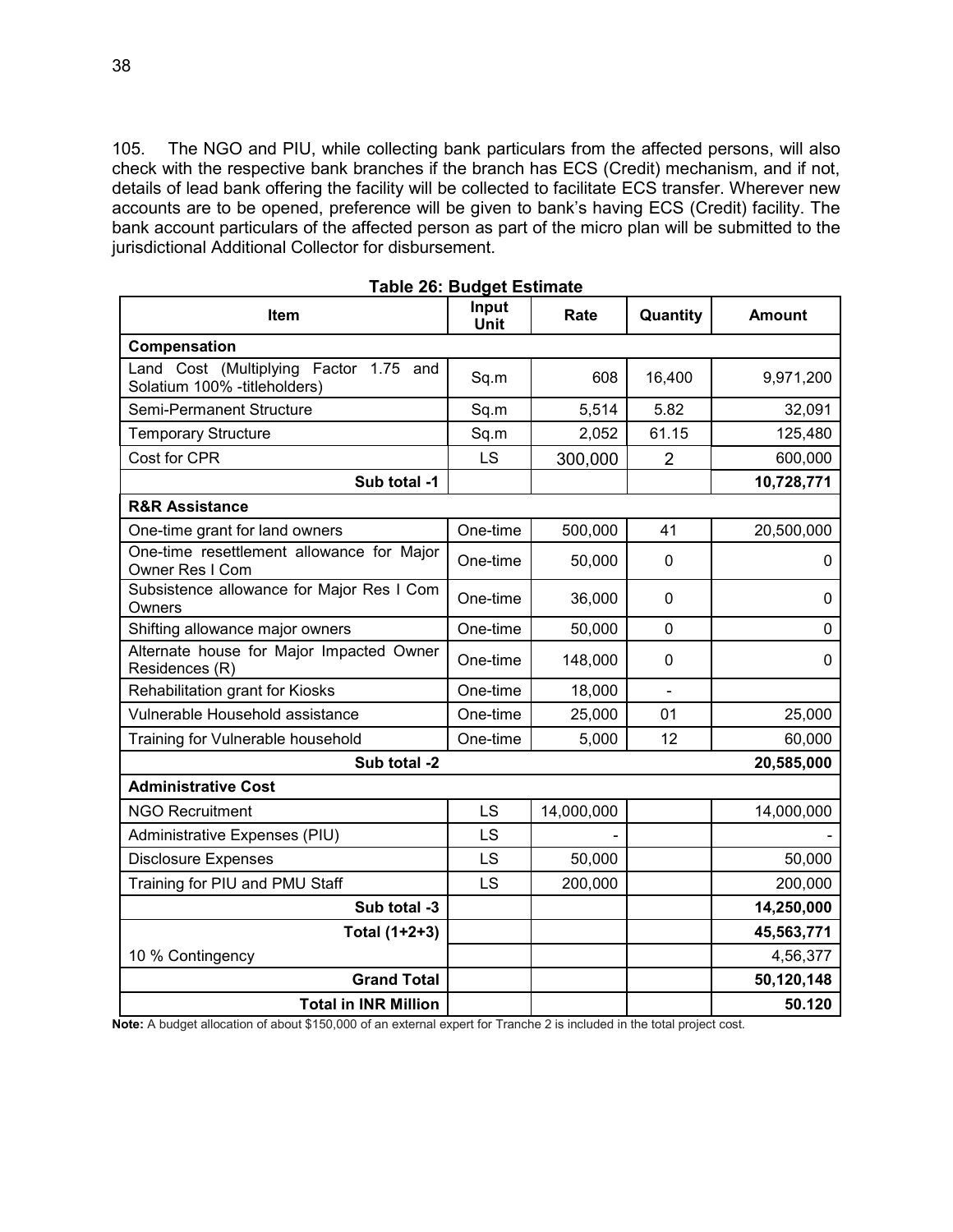### **X. GRIEVANCE REDRESSAL MECHANISM**

#### **A. Grievance Redressal Committee**

106. Grievance Redressal Committee (GRC) will be established at two-levels, one at the Project Implementation Unit (PIU) level and second at PMU level. The GRC will receive, evaluate and facilitate the resolution of affected person concerns, complaints and grievances. GRC will provide an opportunity to the DPs to have their grievances redressed prior to approaching the State level LARR Authority, constituted by Government of Rajasthan in accordance with Section 51(1) of the RFCTLARR Act, 2013. GRC is aimed to provide a trusted way to voice and resolve concerns linked to the project and to be an effective way to address DPs concerns without allowing it to escalate resulting in delays in project implementation.

107. The GRC will aim to provide a time-bound and transparent mechanism to voice and resolve social and environmental concerns linked to the project. The GRC is not intended to bypass the government's inbuilt redressal process, nor the provisions of the statute, but rather it is intended to address displaced persons concerns and complaints promptly, making it readily accessible to all segments of the displaced persons and is scaled to the risks and impacts of the project.

108. The subproject resettlement plans provide for entitlements for the various types of losses corresponding to the tenure and an institutional mechanism to disburse compensation and rehabilitation and resettlement assistances. A consultations and disclosure plan is also provided for meaningful consultations and timely disclosure. The GRC is expected to resolve the grievances of the affected persons arising in the implementation of the subproject resettlement plan in a transparent and timely manner. The decision of the GRCs will be final unless vacated by the LARR Authority.

109. The GRC will continue to function, for the benefit of the affected persons, during the entire life of the project including the defects liability period. The response time prescribed for the GRCs would be four weeks. Since the entire resettlement component of the project has to be completed before the construction starts, to resolve the pending grievances, the GRC, at PIU and PMU level, will meet at least once every month in the first year of resettlement plan implementation and once in two months thereafter. Other than disputes relating to ownership rights and apportionment issues on which the LARR Authority has jurisdiction, GRC will review grievances involving eligibility, valuation, resettlement and rehabilitation entitlements, relocation and payment of assistances.

110. **First Level GRC:** First level GRC will be a single contact point with the jurisdictional PD, PIU responsible for receiving, hearing and resolving the grievances. The Executive Engineer or Assistant Engineer of the concerned PIU will act as the member secretary

111. **Second Level GRC:** Second level GRC will be a three-member committee, chaired by Additional CE, PMU, Superintending Engineer (ADB), PMU acting as its member secretary and a local person of repute and standing in the society, selected by the Secretary PWD.

#### **B. Functions of GRC**

112. **Field Level Complaint Handling System:** The PD, PIU will hear grievances at least once in a month in the respective office of the jurisdictional PD, PIU. Petitions received from DPs of any concerns or complaints or grievances will be taken up by the PD, PIU. The PD will maintain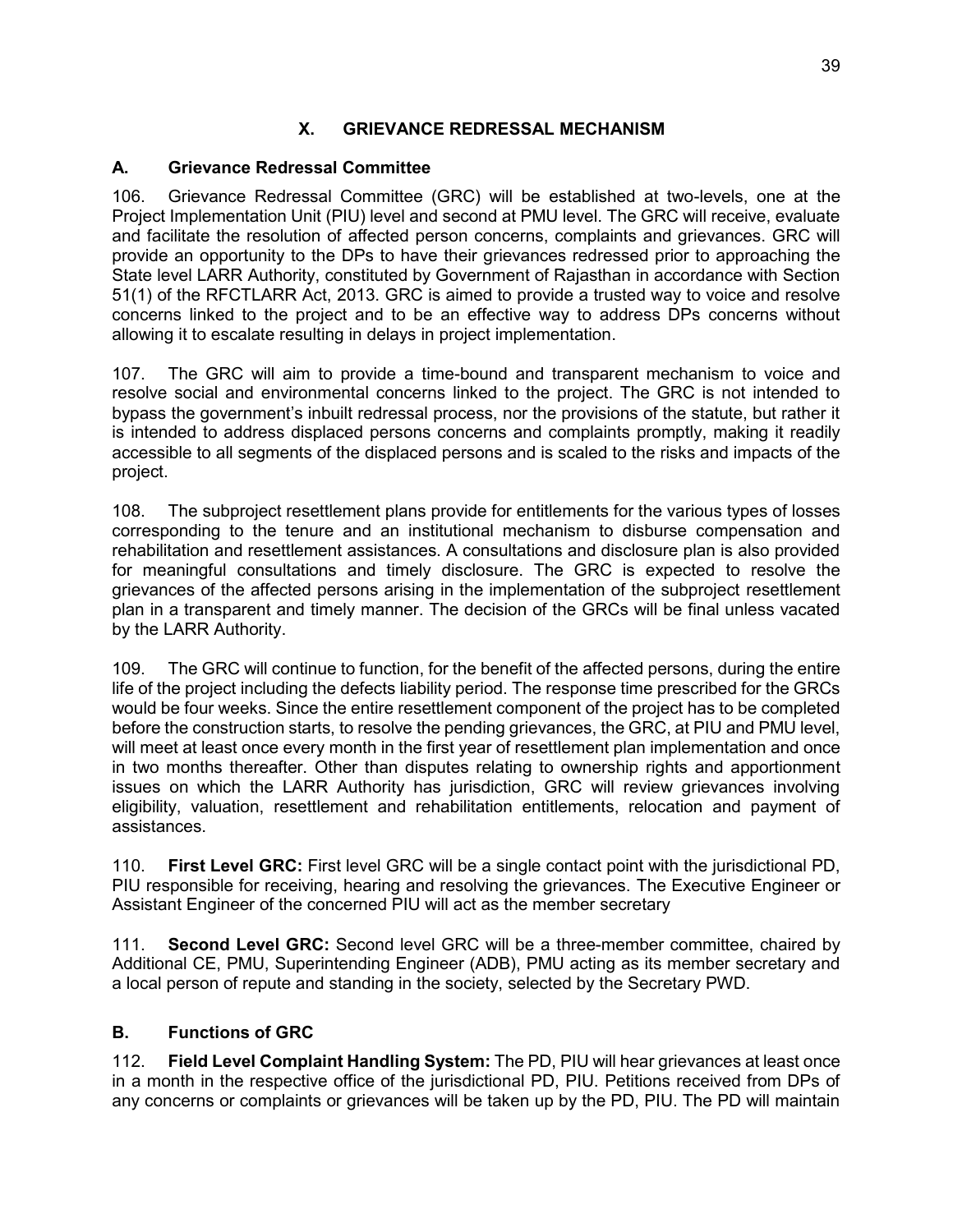a register of all petitions received with details of date of receipt of the petition, date of hearing, if any, along with nature of complaint/concern, action taken and date of communication sent to petitioner. Communication, in writing will be sent to the aggrieved person about the date, time and venue of the hearing and make it known that s/he is entitled for personal hearing and that representation through proxy will be not be entertained. Communication will also be sent through implementation support NGO to ensure that the petitioner is informed about the date of hearing.

113. **Headquarter Level (PMU) Complaint Handling System:** Decision of the PD, PIU will be final unless an appeal is preferred to the  $2<sup>nd</sup>$  level GRC at PMU. The complaint/concern will be redressed in 4-week time and written communication will be sent to the complainant about the decision taken.

114. In addition to the subproject level grievance redressal mechanism, affected persons can submit their grievances through the State government grievance redressal mechanism namely Rajasthan Sampark<sup>14</sup> and further, all stakeholders will have access to ADB's Accountability Mechanism<sup>15</sup>.

115. **Documentation of Grievances:** The resettlement plan implementation support NGO will assist affected persons in registering their grievances and being heard. The complaint / grievance will be redressed in 4-week time and written communication will be sent to the complainant. A complaint register will be maintained at PIU/PMU level with details of complaint lodged, date of personal hearing, action taken and date of communication sent to complainant. If the complainant is still not satisfied s/he can approach the jurisdictional LARR Authority. The complainant can access the appropriate LARR Authority at any time and not necessarily go through the GRC.



**Figure 1: Grievance Redressal Process** 

 $\overline{a}$ <sup>14</sup> http://sampark.rajasthan.gov.in/index.aspx.

<sup>15</sup> [https://www.adb.org/](https://www.adb.org/%20contact?target=Hmzj1lzfKqMSRDKA0C6/kg==&name=Complaint%20Receiving%20Officer&referrer=node/81970) 

[contact?target=Hmzj1lzfKqMSRDKA0C6/kg==&name=Complaint%20Receiving%20Officer&referrer=node/81970](https://www.adb.org/%20contact?target=Hmzj1lzfKqMSRDKA0C6/kg==&name=Complaint%20Receiving%20Officer&referrer=node/81970).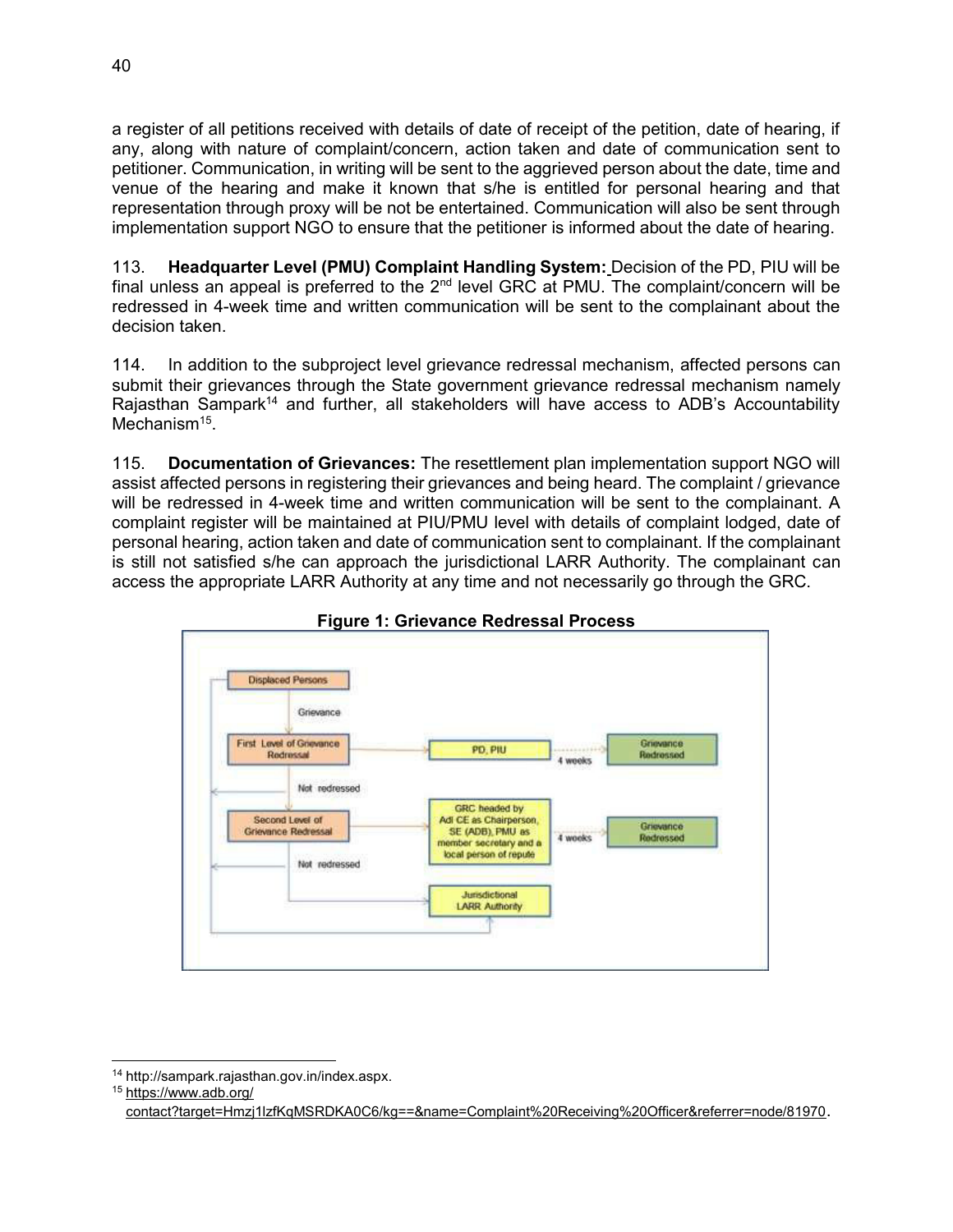# **XI. INSTITUTIONAL ARRANGEMENT AND IMPLEMENTATION**

# **A. Administrator of LARR**

116. The jurisdictional Additional Collector will be the administrator for Land Acquisition, Resettlement and Rehabilitation (LARR). The jurisdictional Additional Collector being the competent authority for land acquisition, he will also look into Resettlement and Rehabilitation and s/he will be supported by the Project Director, PIU in implementation of resettlement plan.

# **B. Project Management Unit**

117. The PPP Division, PWD, Government of will be the Project Management Unit (PMU) and will be overall in charge of coordination between the Project Implementation Units (PIU) and for social safeguards compliance.

118. Social development and resettlement specialist (SDRS) at PPP Division, PWD at PMU level will be responsible for assisting PWD, Government of Rajasthan (RPWD), their project implementing units and the resettlement plan implementation support agencies in social safeguards compliance and ensure that road subprojects under RSHIP are in compliance with the resettlement framework and also be proactive in identifying likely safeguard issues that could be relevant in the context of its portfolio of projects.

- 119. The SDRS at the PMU will have the following responsibilities:
	- (i) will assess the capacity of the PIU in identifying and managing social safeguard issues and facilitate capacity building of PIU officers and resettlement plan implementation support NGO;
	- (ii) will review and update resettlement framework as and when there are changes in the applicable law;
	- (iii) will review whether the PIUs have taken efforts to avoid or minimize involuntary resettlement impacts during the subproject design stage and during implementation stage;
	- (iv) will verify whether the resettlement plan has been prepared and is in commensurate to the significance of the impact and whether the documents have been submitted along with the detailed project report;
	- (v) will facilitate coordination between various government departments in land acquisition and implementation of the resettlement plan;
	- (vi) will carry out periodic review of the progress on resettlement plan implementation and ensure that the progress reports are submitted in a timely manner;
	- (vii) will verify whether the PIUs are handing over the land free from encumbrance as stipulated in the contract document;
	- (viii) will consolidate the progress reports received from the respective PIUs and submit the semi-annual monitoring reports to ADB for disclosure on the ADB website, and any other information as required by ADB in a timely manner; and
	- (ix) will initiate retention of an external expert/monitor to verify PMUs monitoring information and provide advise compliance issues, and ensure that external monitor's recommendations are implemented, where appropriate

#### **C. Project Implementation Unit**

120. The PIU will be responsible for screening subprojects, categorization based on involuntary resettlement impacts, conducting the social assessment, preparation and implementation of resettlement plans.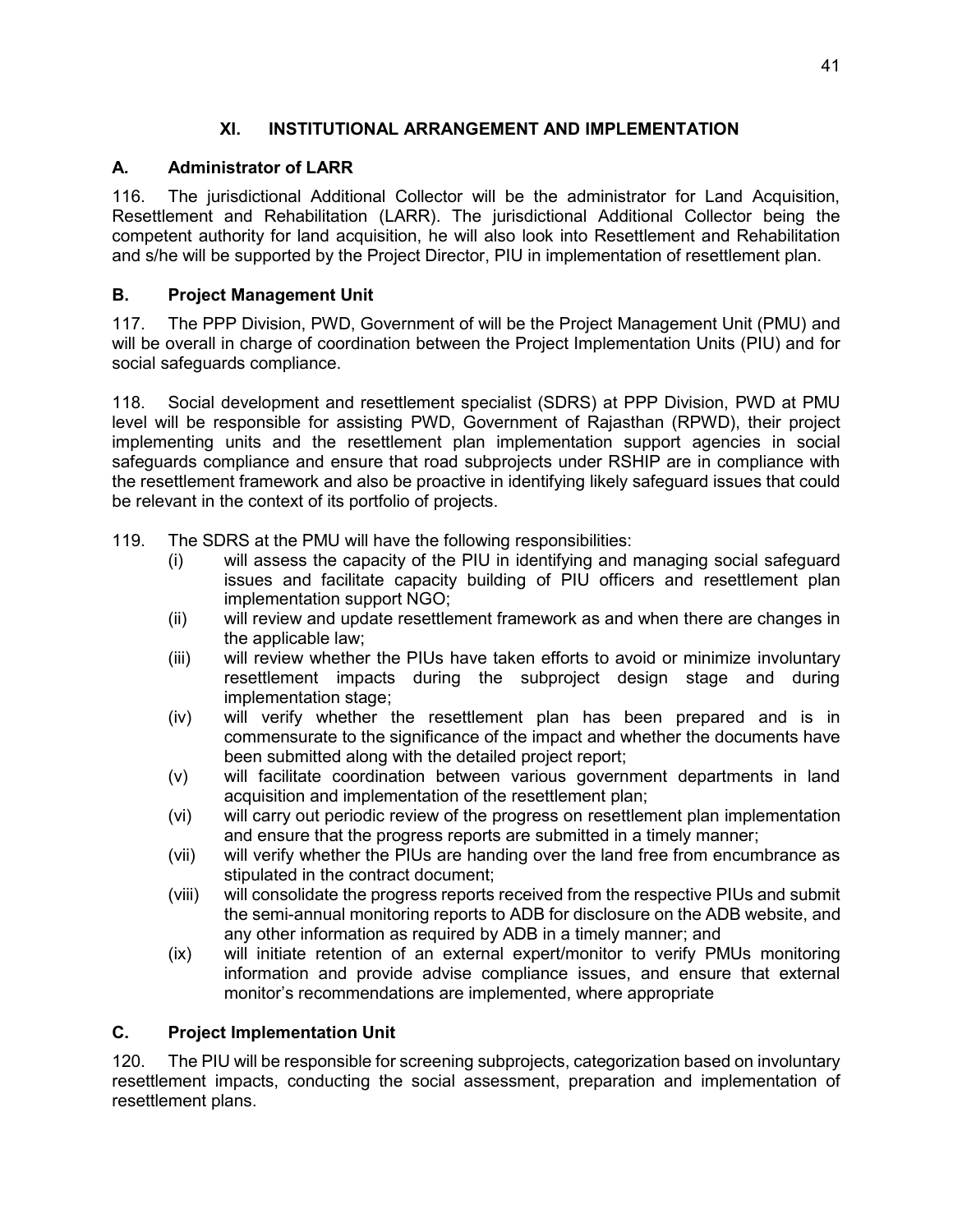121. The road subprojects will be implemented by the jurisdictional PIU. The PD, PIU will be responsible for subproject compliance to social safeguards and concurrent internal monitoring of resettlement plan implementation. The following will be the responsibility of the PD, PIU:

- (i) review involuntary resettlement impact categorization checklist, subproject appraisal note and undertake field visits wherever required and advise the field units about the social safeguards documentation required for subprojects;
- (ii) review resettlement plan prepared by the DPR consultants and finalize the same;
- (iii) ascertain the extent of private land to be acquired and extent of government to be transferred and liaison with the jurisdictional Additional Collector and concerned government departments in getting possession of the same;
- (iv) initiate engagement of a resettlement plan implementation support NGO to assist the field units in resettlement plan implementation;
- (v) review and approve micro plans, containing the list of affected persons and their entitlements, prepared by field units;
- (vi) obtain necessary approval for the micro plans and make necessary funds available for disbursement and for development of resettlement sites;
- (vii) coordinate with Additional Collector and field units in identifying suitable land for resettlement sites and monitor the progress of development of site and relocation of affected persons;
- (viii) undertake internal monitoring of the progress made in resettlement plan implementation and take necessary corrective actions, if required; and
- (ix) review and consolidate the land acquisition and resettlement plan implementation progress reports submitted by the jurisdictional Additional Collector, resettlement plan implementation support NGO, and submit monthly progress report to PMU.

#### **D. NGO/Agency for RP Implementation Support**

122. The implementation of the R&R provisions will be carried out by jurisdictional Additional Collector with the support of the PIU. The PIU will engage implementation support NGO, who have had experience in implementing resettlement plans and experienced in working on similar infrastructure development projects. The NGO to be engaged will have proven experience in carrying out resettlement and rehabilitation activities and community development and consultations in projects of similar nature, preferably in Rajasthan or in any State.

123. The NGO will play a key role in the implementation of the resettlement plan. Their tasks will include the final verification of affected persons, consultations, establishment of support mechanisms and facilitate the delivery of the rehabilitation assistances as per the resettlement plan provisions and to ensure that the affected persons receive all the entitlements as per the R&R policy of the project.

124. Key activities of the NGO in relation to resettlement planning and implementation include: (i) assist PIU in verification and updating, if required, the detailed census and socioeconomic survey of displaced persons carried out during DPR preparation based on detailed design, and verify the identity of below poverty line, female-headed, and other vulnerable households affected by land acquisition and involuntary resettlement and issue ID cards; (ii) prepare micro plan and get vetted by PIU; (iii) facilitate the process of disbursement of compensation to the affected persons in coordinating with the PIU and informing the displaced persons of the compensation disbursement process and timeline; (iv) assist affected persons in opening bank accounts explaining the implications, the rules and the obligations in having a bank account, process of disbursement adopted by the Additional Collector and how s/he can access the resources s/he is entitled to; (v) assist the affected persons in ensuring a smooth transition (during the part or full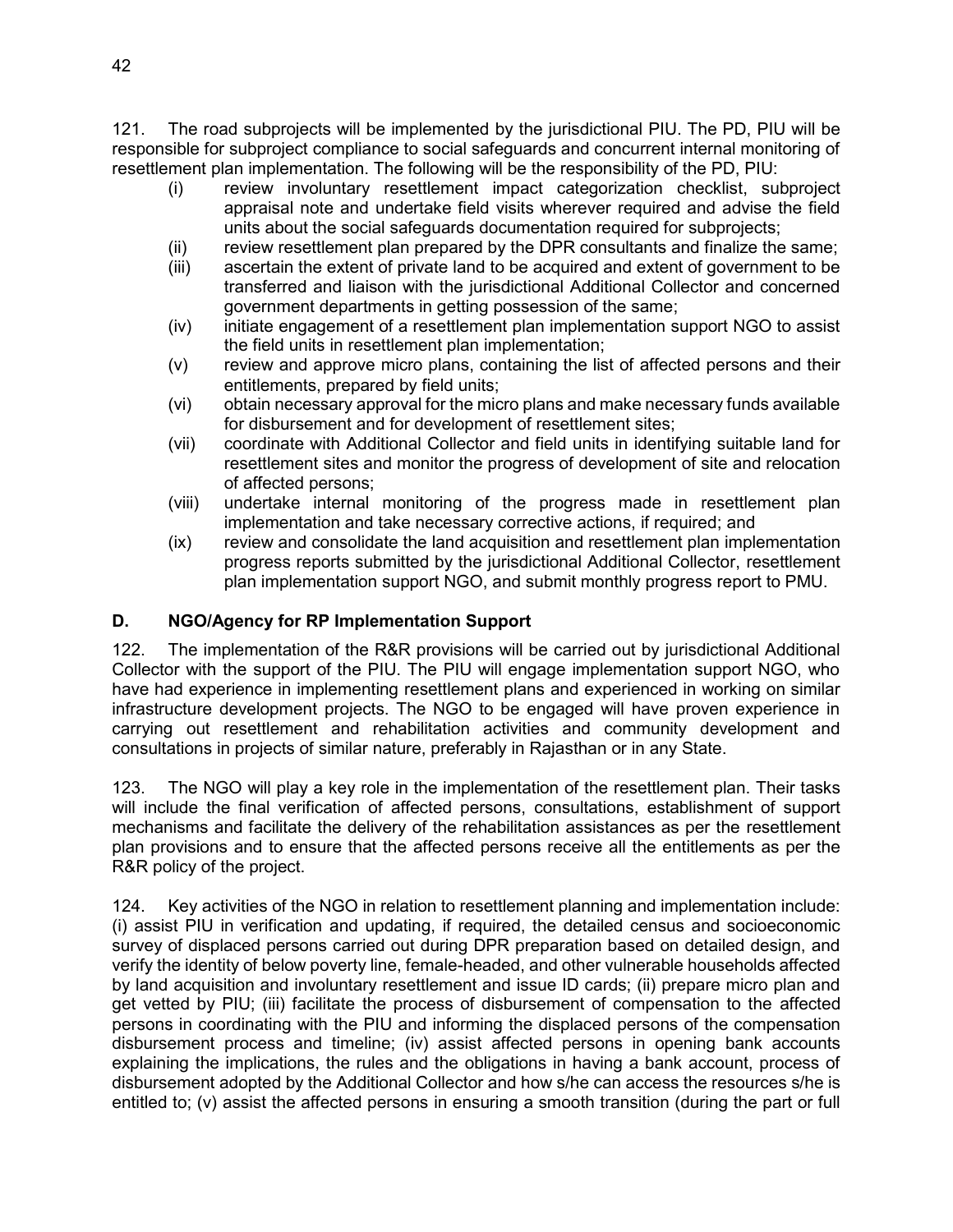relocation of the affected persons), helping them to take salvaged materials and shift; (vi) in consultation with the affected persons, inform the PIU about the shifting dates agreed with affected persons in writing and the arrangements they desire with respect to their entitlements; (vii) organize training programs for income restoration; (viii) conduct meaningful consultations throughout the resettlement plan implementation and ensure disclosure of the gist of resettlement plans in an accessible manner to the displaced persons; (ix) assist affected persons in grievance redressal process; (x) assist PIU in keeping detailed records of progress and monitoring and reporting system of resettlement plan implementation; and (xi) act as the information resource centre for community interaction with the project and maintain liaison between community, contractors, project implementing units and the administrator, during the execution of the works. Terms of reference for the recruitment of an NGO/agency for resettlement plan implementation support is given in Appendix 7**.**

#### **E. Project Implementation Consultant**

125. The project implementation consultant (PIC) will assist PMU to monitor the implementation of safeguards in accordance with ADB's Safeguard Policy Statement (2009). PIC will have a social safeguard specialist who will be responsible to ensure that implementation of Resettlement Plans (RPs) is in accordance with ADB's Safeguard Policy Statement (SPS) (2009) and other related policies such as the Public Communications Policy (2011). Specifically, the specialist will ensure that PMU hands over sites to the concessionaire/Contractor only after affected persons have received compensation. The specialist will prepare the due-diligence reports on resettlement implementation as needed for processing of subsequent tranches under the MFF. The specialist will provide monthly and quarterly reports to Rajasthan PWD on resettlement implementation and provide updates on the schedule and financial aspects of resettlement to the team. He or she will monitor and provide guidance to the work of the NGOs for resettlement implementation that have been engaged by PWD, monitor resettlement implementation at the project sites, and provide training, if required, to the PIU and other local PWD staff.

#### **F. Rehabilitation and Resettlement Award**

126. In accordance with the provisions of the RFCTLARR Act [Sec 31 (1)], the competent authority will pass a rehabilitation and resettlement award. All the affected titleholders who are eligible for rehabilitation and resettlement assistance will be notified along with details of eligible assistance as per the provisions of RFCTLARR Act. Initially a list will be notified by giving minimum of 15 days' time inviting objections, if any, regarding discrepancies on the nature and quantum of assistance. The final list will be notified after taking into account the objections, if any. Similarly, the list of those affected non- title holders will also be notified along with the details of rehabilitation and resettlement assistance and a separate rehabilitation and resettlement award enquiry will be conducted for the non-titleholders.

127. Micro plan: The implementation support NGO will prepare the draft micro plan, milestone wise for each of the subproject roads detailing the type of loss, tenure of the affected persons, vulnerability status and the entitlements as per the provisions of the entitlement matrix in the resettlement framework. The draft micro plan will be disclosed in the jurisdictional village panchayat where the affected persons are living/having business, and 1-week after the disclosure, the rehabilitation and resettlement award enquiry will be held by the jurisdictional Additional Collector.

128. Based on the rehabilitation and resettlement award enquiry outcome, the NGO will submit the final micro plan to PD, PIU for verification and onward transmission to Project Director, PMU.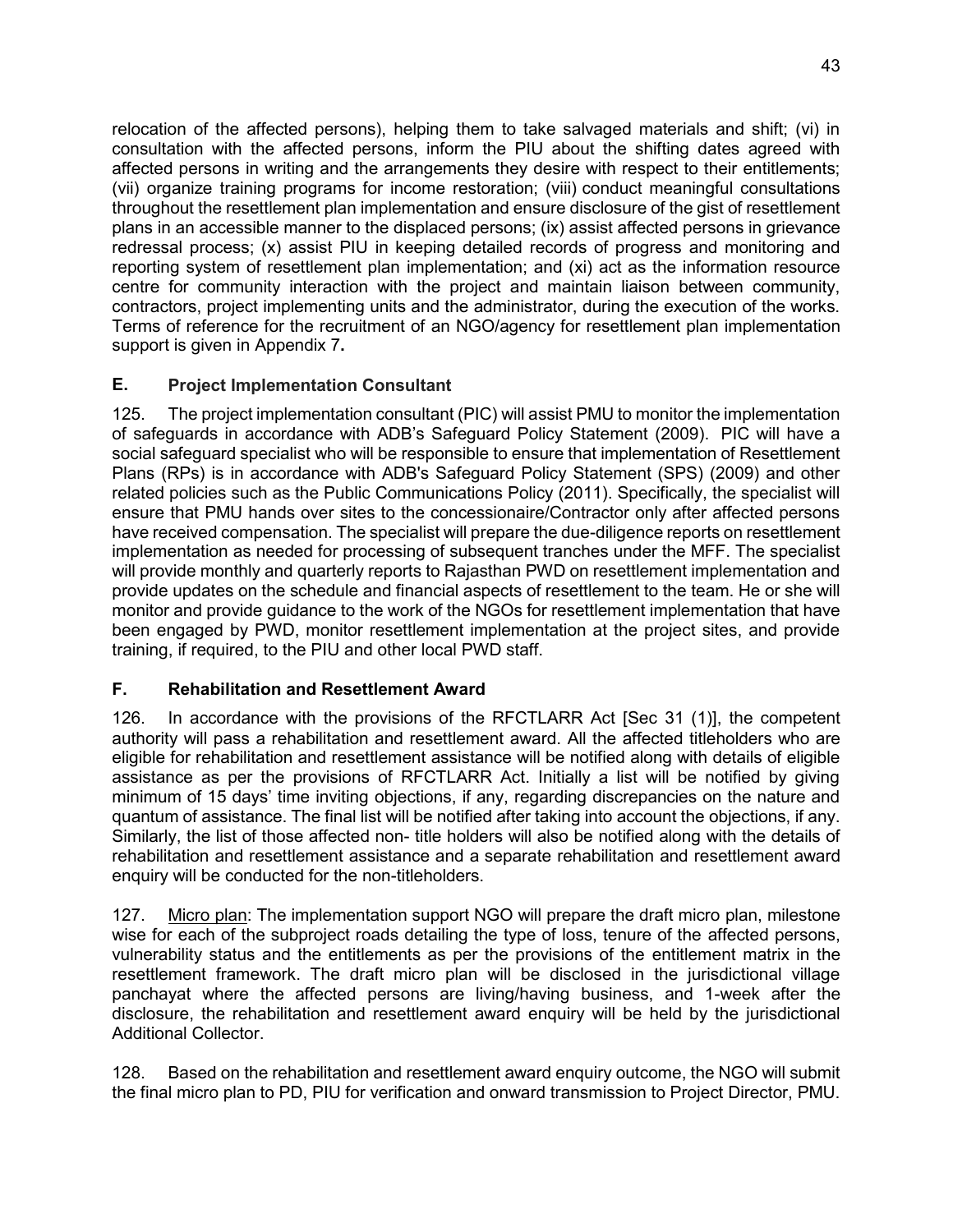The Project Director, PMU, after scrutiny of the micro plan will accord approval for the same and submit to the jurisdictional Additional Collector with necessary funds for disbursement.

129. Rehabilitation and Resettlement Award: The Additional Collector will hold rehabilitation and resettlement award enquiry in the project area and will send prior intimation to all concerned affected persons through the jurisdictional *Patwaris* and the NGO.

130. During the rehabilitation and resettlement award enquiry, each affected person will be informed about the type of loss and tenure as recorded during census and socioeconomic survey and verified subsequently, and the entitlements due to the affected persons as per the provisions contained in the entitlement matrix of the resettlement framework. All the affected persons will be given an opportunity to be heard and concerns if any, will be addressed. The rehabilitation and resettlement proceedings will be recorded and copy of the rehabilitation and resettlement award will be issued to the affected persons then and there.

#### **G. Management Information System (MIS)**

131. A well-designed MIS will be created and will be maintained at PIU and PIU level. The MIS will be supported with approved software and will be used for maintaining the affected persons baseline socioeconomic characteristics, developing pre-defined reports, algorithms and calculations based on the available data and updating tables/fields for finding compensation and assistances, tracking the land acquisition and resettlement progress. The individual entitlements, compensation calculations, structure valuation, etc. will be updated using MIS software. In addition, land acquisition notices, identity cards will also be generated thorough MIS. All quires will be generated and the baseline data will also be maintained and updated as needed. The data and information required for periodical progress reports will be generated using MIS database. The required computer terminals and software will be established at PIU level in order to feed the data to be maintained in the web with backup at PMU.

#### **H. Capacity Building of PIU**

132. The staff of PIU, NGO and the staff of PMU, who are involved in land acquisition and rehabilitation and resettlement will require to be familiar with land acquisition procedures and ADB Social Safeguards policy requirements. In order to build the capacity of the PIU and the PMU, an orientation and training in resettlement management at the beginning of the project will be undertaken. The training activities will focus on issues concerning (i) principles and procedures of land acquisition; (ii) public consultation and participation; (iii) entitlements and compensation disbursement mechanisms; (iv) Grievance redressal; and (v) monitoring of resettlement operation.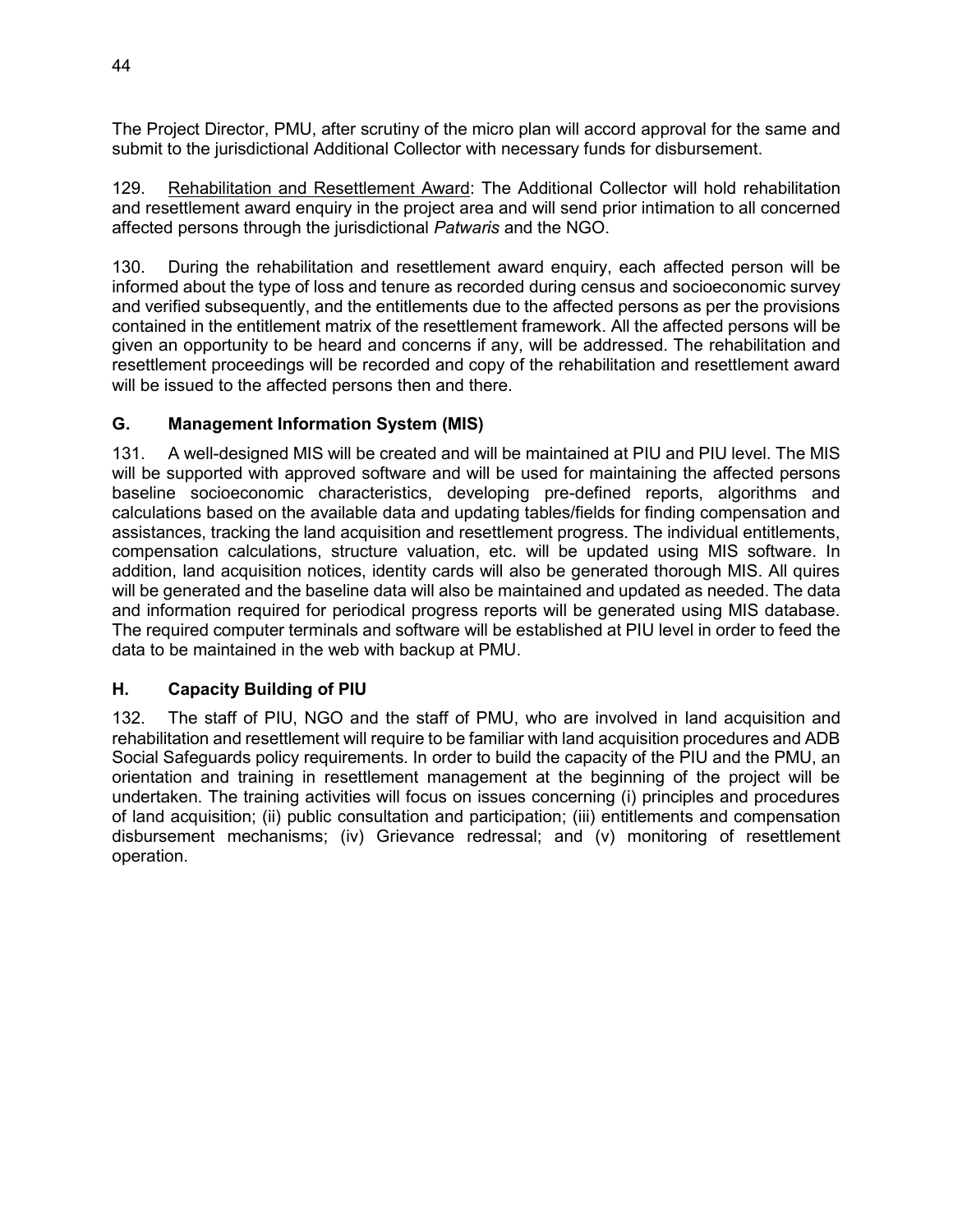### **XII. IMPLEMENTATION SCHEDULE**

# **A. Introduction**

133. Implementation of resettlement plan mainly consists of compensation to be paid for private land compensation for structures, assistance for loss of homestead resulting in physical displacement, loss of livelihood resulting in economic displacement, obtaining options and choices from the affected persons, development of resettlement sites, relocation to resettlement sites and additional assistance to vulnerable household. Public consultation, monitoring and grievance redressal will be an ongoing process throughout the resettlement plan implementation period but will happen intermittently.

# **B. Schedule for Project Implementation**

134. The proposed resettlement plan implementation activities are divided into three broad phases viz. project preparation phase, resettlement plan implementation phase, and monitoring and reporting phase, and the activities envisaged in each phase is discussed below.

135. **Project Preparatory Phase:** The activities to be performed in this phase include: (i) designating or appointing an officer/staff as social development and resettlement specialists (SDRS) in PMU to be in charge of safeguards; (ii) submission of resettlement plan to ADB for approval; (iii) appointment of NGO in PIU; and (iv) establishment of GRC. The information dissemination and stakeholder consultations will commence in this stage and continue till the end of the project.

136. **Resettlement Plan Implementation Phase:** In this phase, key activities will be carried out including: (i) joint verification; (ii) valuation of structures; (iii) preparation of micro plan; (iv) rehabilitation and resettlement award enquiry; (v) approval of final micro plan; (vi) identification and development of resettlement site; (vii) payment of compensation for land and structure; (viii) payment of other rehabilitation assistances; (ix) relocation of affected persons to resettlement site; and (x) issuing site clearance certificate to enable commencement of civil works.

137. **Monitoring and Reporting Phase:** Internal monitoring will commence as soon as resettlement plan implementation begins and continue till end of resettlement plan implementation. External monitoring will also commence from the beginning of resettlement plan implementation.

#### **C. RP Implementation Schedule**

138. An implementation schedule for land acquisition, payment of compensation and resettlement and rehabilitation activities in the project including various sub tasks and time line matching with civil work schedule is provided in the work plan. The following are the key implementation activities that are presented in the work plan.

- (i) Updating of resettlement plan based on design changes, if any;
- (ii) Approval of resettlement plan and disclosure;
- (iii) Appointment of NGOs and external monitoring consultants;
- (iv) Constitution and notification of GRCs;
- (v) SIA notification;
- (vi) Verification of affected persons and notification of affected persons list;
- (vii) Obtaining options for resettlement and choice of resettlement site location;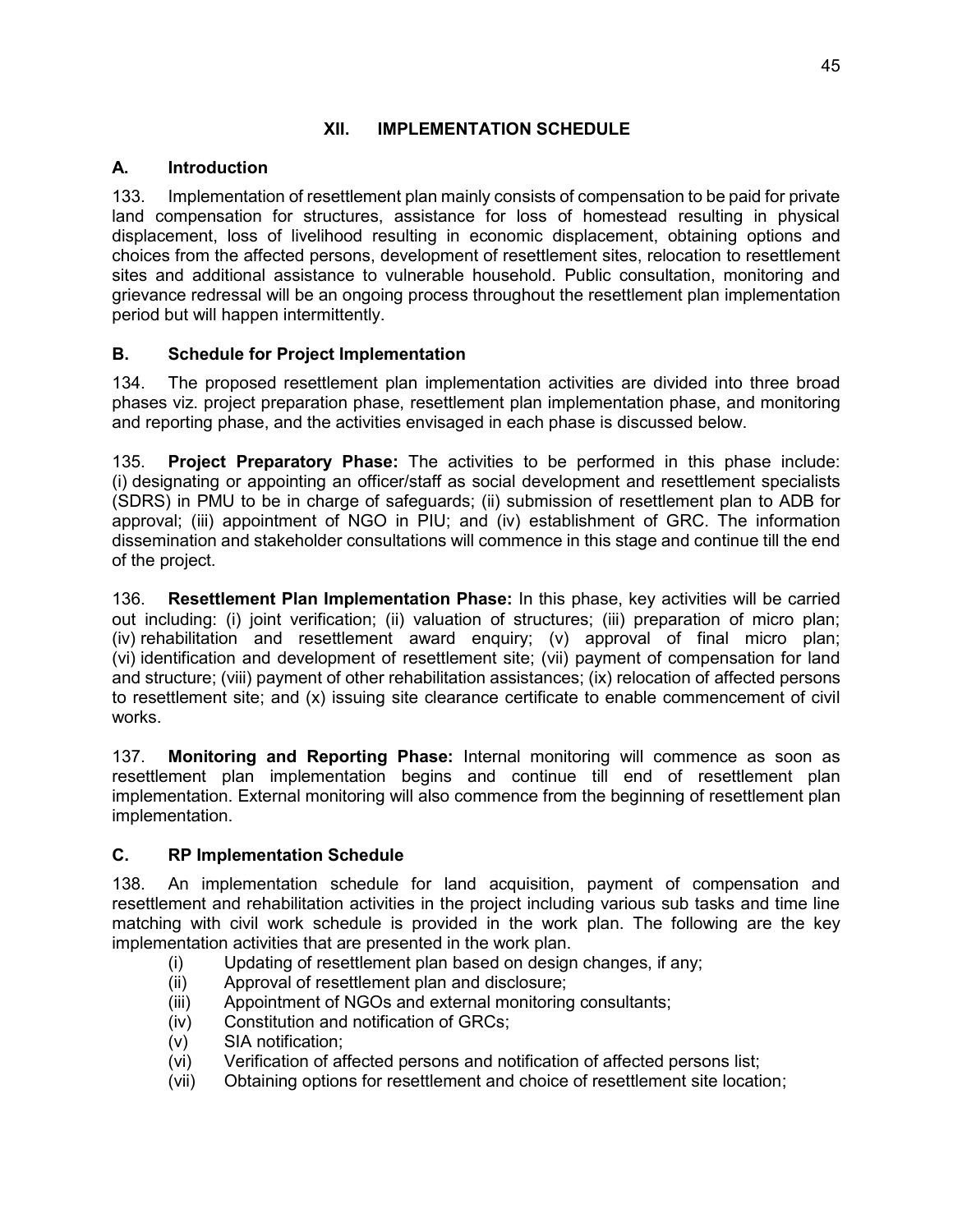- (viii) MIS in operational for tracking land acquisition and rehabilitation and resettlement Implementation progress;
- (ix) Structure valuation;
- (x) Disclosure of micro plan (list of eligible affected persons and their entitlements);
- (xi) Issue of Identity cards;
- (xii) Rehabilitation and resettlement award including assistance for non-title holders;
- (xiii) Relocation of CPRs;
- (xiv) Payment of rehabilitation and resettlement assistance;
- (xv) Allotment of house sites or development of resettlement sites;
- (xvi) Shifting of affected persons of alternative resettlement sites;
- (xvii) Land acquisition award;
- (xviii) Certification of payment of rehabilitation and resettlement assistance for first milestone;
- (xix) Certification of payment of land acquisition and rehabilitation and resettlement assistance for second milestone impact evaluation; and
- (xx) Coordination with civil works.

139. **Coordination with Civil Works:** The land acquisition and resettlement implementation will be co-coordinated with the timing of procurement and commencement of civil works. The required co-ordination has contractual implications, and will be linked to procurement and bidding schedules, award of contracts, and release of encumbrance free land to the contractors. The project will provide adequate notification, counselling and assistance to affected persons so that they are able to move or give up their assets without undue hardship before commencement of civil works and after receiving the compensation and R&R assistances. All compensation and assistance will be paid to DPs at least 1 month prior to displacement or dispossession of assets. Further, wherever provision of housing is involved, sections involving affected persons requiring housing in a particular road-stretch will be taken up in the second milestone of the civil works schedule.

140. The construction of resettlement sites should commence well in advance, as it would take about 12-months to complete the construction and relocation of the physically displaced. The land acquisition for the construction of the proposed carriageway and corresponding payment of compensation and rehabilitation and resettlement assistance with encumbrance free certification will be available prior to award of contract.

141. The relocation of common property resources will be linked to handing over of encumbrance free land to the contractors. The handing over of land to the contractor will be organised in two sections. Sections having no involuntary resettlement impacts and nonsignificant impacts will be in the first-milestone and will be handing over after signing of the contract and by the financial closure date, and the rest within one year/one and half years of contract signing as spelled out in the respective civil work contracts. Wherever the contractor uses private land for storage of material or movement of vehicles and machinery or diversion of traffic during civil works, in addition to complying with the requirements of entitlement matrix of prior written consent and rental for the period of usage, the contractor will restore the land to its original condition and the same will be ensured by the PIU.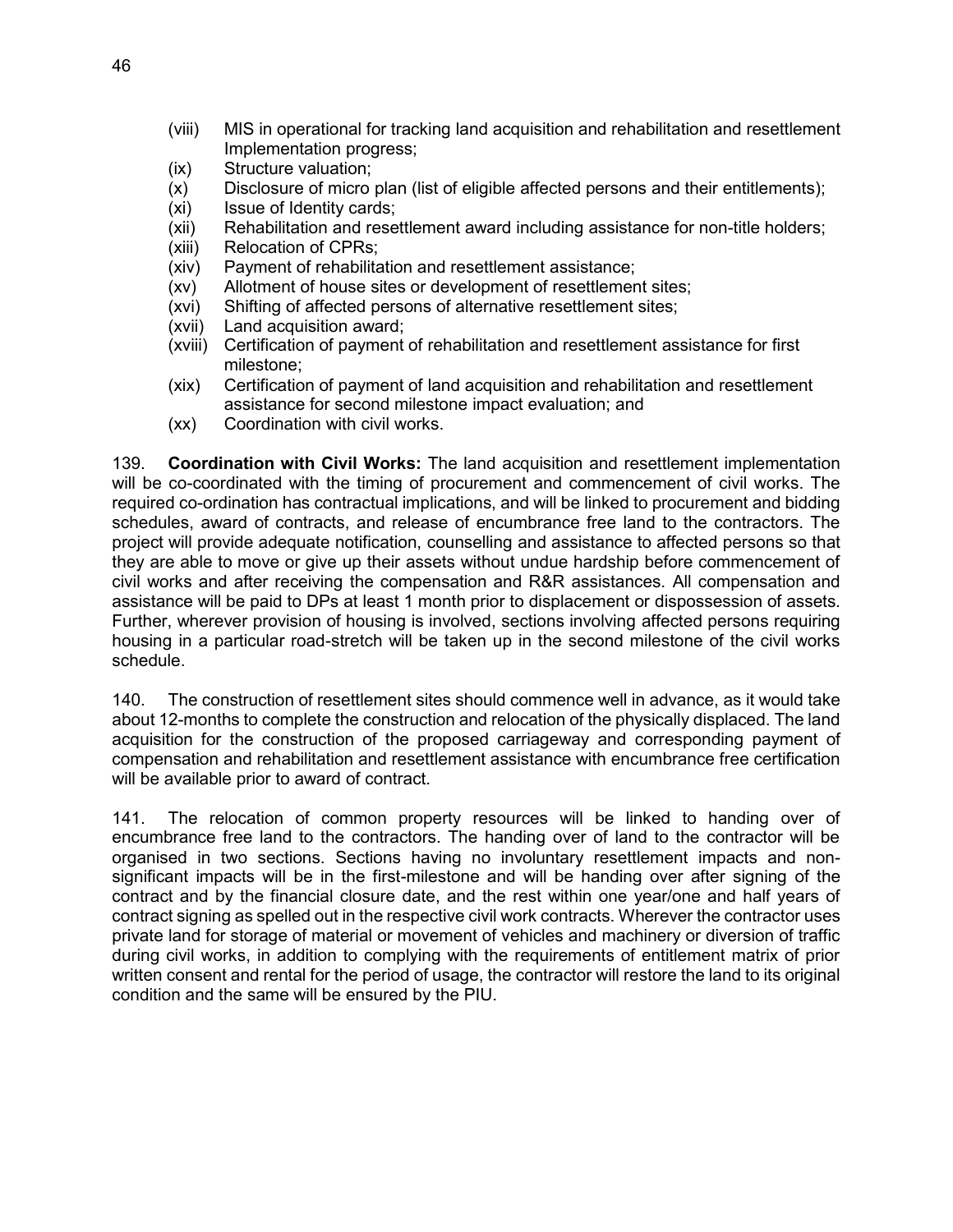# **RP Implementation Work Plan**

| <b>Tasks</b>                                                                                  | June'19 | July'19 | Aug'19 | Sept'19 | Oct'19 | Nov'19 | Dec'19 | Jan'20 | Feb'20 | March'20 | April'20 | May'20 | June'20 | July'20 | Aug'20 | Sept'20 | Oct'20 | Nov'20 |
|-----------------------------------------------------------------------------------------------|---------|---------|--------|---------|--------|--------|--------|--------|--------|----------|----------|--------|---------|---------|--------|---------|--------|--------|
| <b>RP</b> finalization                                                                        |         |         |        |         |        |        |        |        |        |          |          |        |         |         |        |         |        |        |
| Approval of RP and Disclosure                                                                 |         |         |        |         |        |        |        |        |        |          |          |        |         |         |        |         |        |        |
| NGO and External Monitoring Consultant appointment                                            |         |         |        |         |        |        |        |        |        |          |          |        |         |         |        |         |        |        |
| <b>GRC</b> formation                                                                          |         |         |        |         |        |        |        |        |        |          |          |        |         |         |        |         |        |        |
| <b>SIA Notification</b>                                                                       |         |         |        |         |        |        |        |        |        |          |          |        |         |         |        |         |        |        |
| Verification of DPs and Notification of DP list                                               |         |         |        |         |        |        |        |        |        |          |          |        |         |         |        |         |        |        |
| Obtaining options for resettlement and choice of<br>resettlement site location                |         |         |        |         |        |        |        |        |        |          |          |        |         |         |        |         |        |        |
| MIS operational for tracking LA and R&R                                                       |         |         |        |         |        |        |        |        |        |          |          |        |         |         |        |         |        |        |
| Structure Valuation                                                                           |         |         |        |         |        |        |        |        |        |          |          |        |         |         |        |         |        |        |
| Disclosure of Micro plan (list of eligible DPs and their<br>entitlements) - Non title holders |         |         |        |         |        |        |        |        |        |          |          |        |         |         |        |         |        |        |
| Issue of Identity Cards                                                                       |         |         |        |         |        |        |        |        |        |          |          |        |         |         |        |         |        |        |
| R&R Award Enquiry (Non-titleholders)for1stMilestone                                           |         |         |        |         |        |        |        |        |        |          |          |        |         |         |        |         |        |        |
| Relocation of CPR in 1 <sup>st</sup> Milestone                                                |         |         |        |         |        |        |        |        |        |          |          |        |         |         |        |         |        |        |
| Payment of R&R assistances for 1 <sup>st</sup> Milestone                                      |         |         |        |         |        |        |        |        |        |          |          |        |         |         |        |         |        |        |
| Certification of full payment for 1st Milestone                                               |         |         |        |         |        |        |        |        |        |          |          |        |         |         |        |         |        |        |
| Handing over of 1st milestone stretch to contractor                                           |         |         |        |         |        |        |        |        |        |          |          |        |         |         |        |         |        |        |
| Development of resettlement sites                                                             |         |         |        |         |        |        |        |        |        |          |          |        |         |         |        |         |        |        |
| Shifting of DPs to resettlement site                                                          |         |         |        |         |        |        |        |        |        |          |          |        |         |         |        |         |        |        |
| LA & R&R Award for Titleholders                                                               |         |         |        |         |        |        |        |        |        |          |          |        |         |         |        |         |        |        |
| Certification of full payment for 2nd Milestone                                               |         |         |        |         |        |        |        |        |        |          |          |        |         |         |        |         |        |        |
| Handing over of 2nd milestone stretch to contractor                                           |         |         |        |         |        |        |        |        |        |          |          |        |         |         |        |         |        |        |
| Impact Evaluation                                                                             |         |         |        |         |        |        |        |        |        |          |          |        |         |         |        |         |        |        |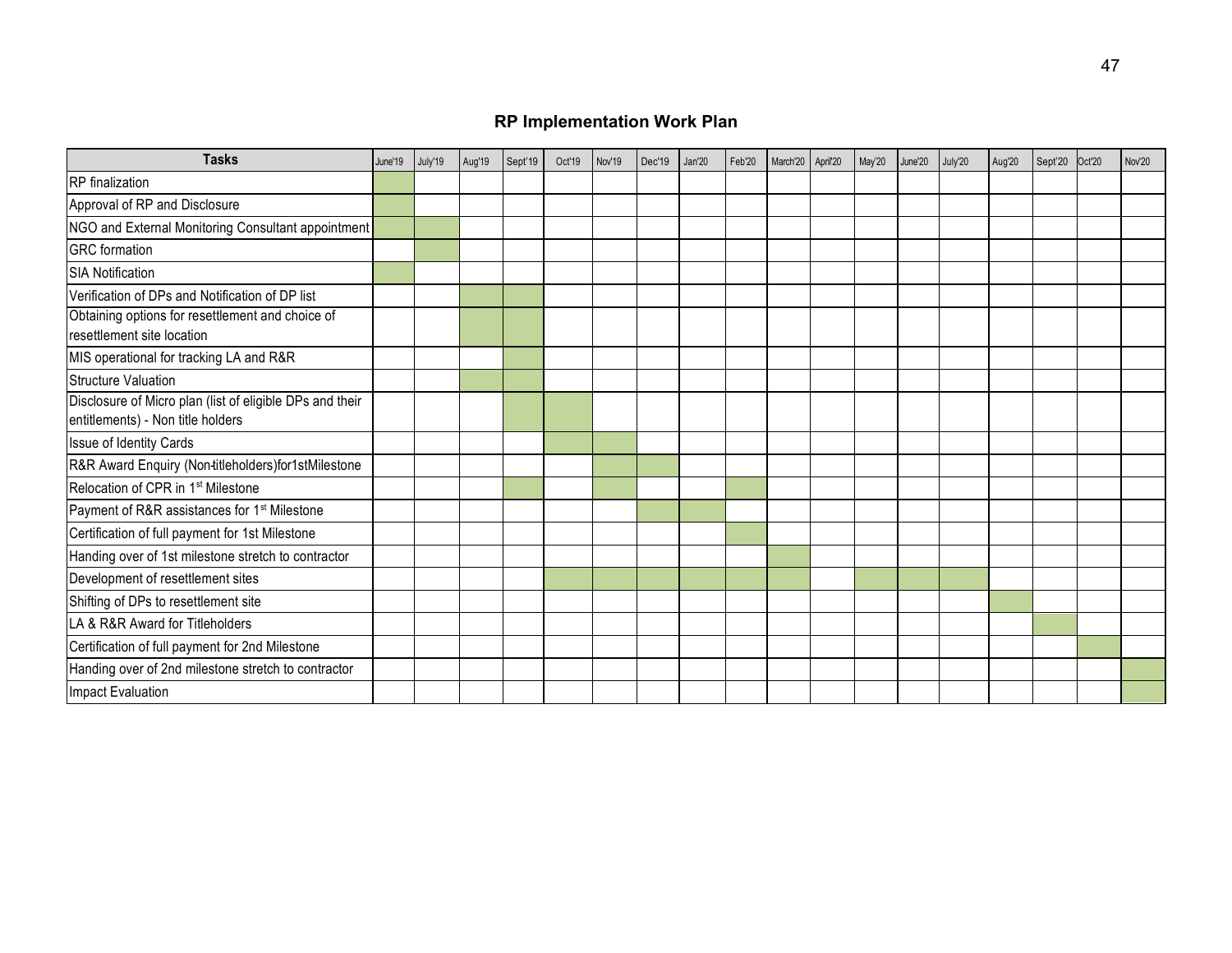#### **XIII. MONITORING AND REPORTING**

#### **A. Introduction**

142. The objective of monitoring is to provide the Project Implementation Unit (PIU) with an effective tool for assessing rehabilitation progress, identifying potential difficulties and problems areas and provide an early warning system for areas that need correction. Continuous supervision and periodic monitoring are an integral part of successful implementation. Monitoring is a warning system for project managers and a channel for the affected persons to express their needs and reactions to the programme.

#### **B. Internal Monitoring**

143. The PIU will carry out concurrent monitoring of resettlement plan implementation through the PD, PIU and prepare monthly and quarterly progress report in terms of physical and financial progress. In addition, the monitoring process will also look into: (i) the communication and reactions of affected persons; use of grievance procedures; (ii) information dissemination to affected persons on benefits; and (iii) implementation time table. The monthly internal monitoring reports based on the outcome of consultations and feedback with displaced people who have received assistance and compensation and review of progress of other implementation activates including complains/concerns/issues raised by the affected persons, will be submitted to PMU by the end of 1st week of the subsequent calendar month. The progress report will be reviewed by the SDRS, PMU and comments if any, will be communicated to PIU for immediate action.

144. PMU prepare and will submit semi-annual monitoring reports to ADB for disclosure on the ADB website. In view the non-significance of resettlement impacts, the monitoring mechanism for this project will have only internal monitoring by PIU.

#### **C. Monitoring indicators**

145. The indicative monitoring indicators for physical monitoring will be: land acquired (ha) private; land transferred (ha) - government; issue of ID cards; number of affected persons received full rehabilitation and resettlement assistance (titleholders); number of affected persons received full rehabilitation and resettlement assistance (non-titleholders); number of families provided alternative resettlement house; number of vulnerable people received additional support; number of women affected persons who have receive compensation and rehabilitation and resettlement assistances; number of CPRs relocated; and number of grievance received and resolved. The indicative monitoring indicators for financial monitoring will be: amount paid as land compensation; amount paid as structure compensation; amount paid as rehabilitation and resettlement assistances; and amount spent on common property resources.

146. The indicators should be revisited prior to resettlement plan implementation and revised in accordance with the final approved RF.

147. In addition to the above, the following will also be tracked to judge social inclusion and gender mainstreaming in resettlement plan implementation. Proportion of women titleholders who received compensation; number of women headed households who received rehabilitation and resettlement assistances; local female and scheduled caste labour force participation in unskilled jobs under contractors; number of vulnerable people who received rehabilitation and resettlement assistances; proportion of women as beneficiaries of house sites/houses offered in the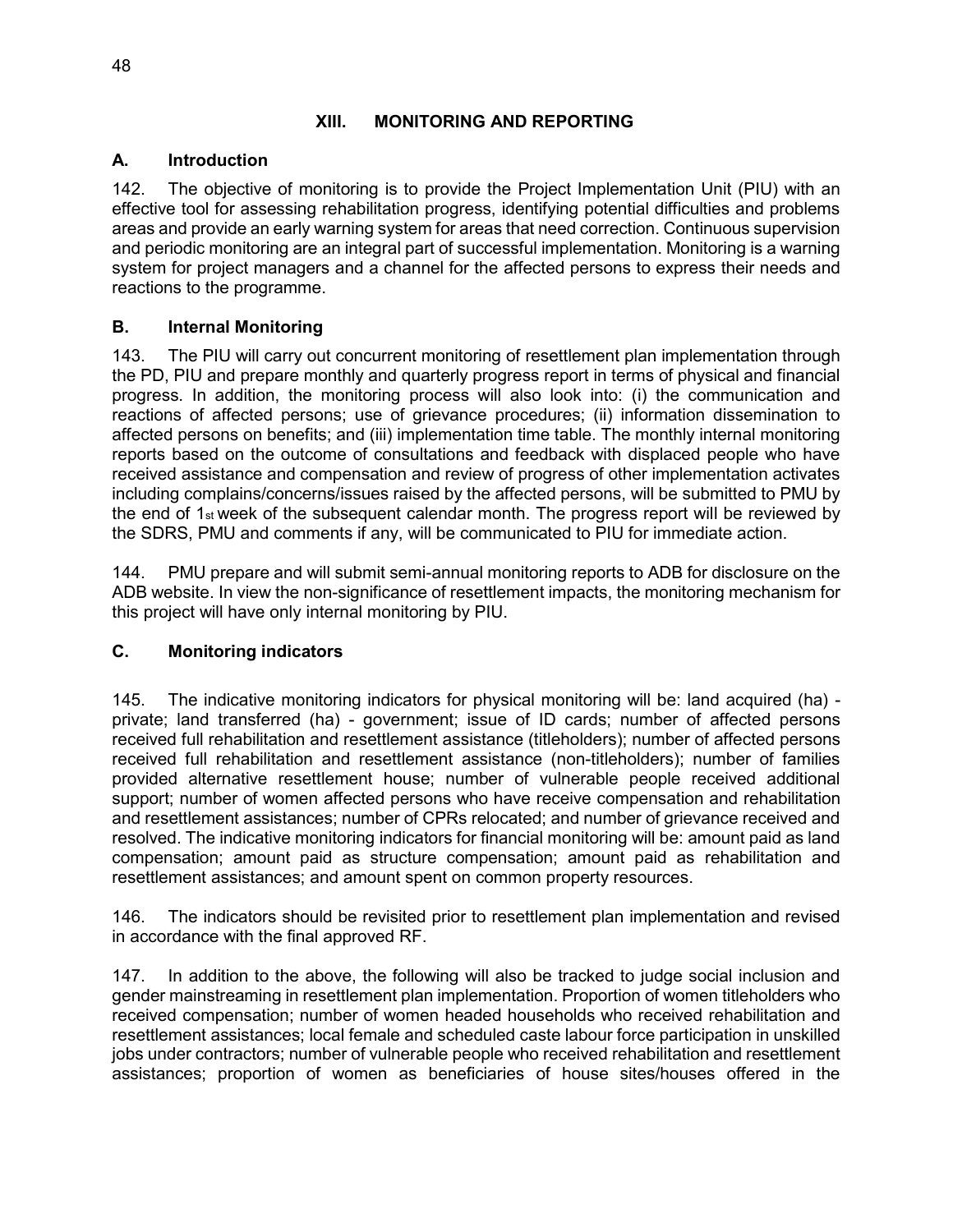resettlement site under rehabilitation and resettlement assistance; and proportion of women participation in consultation meetings during implementation.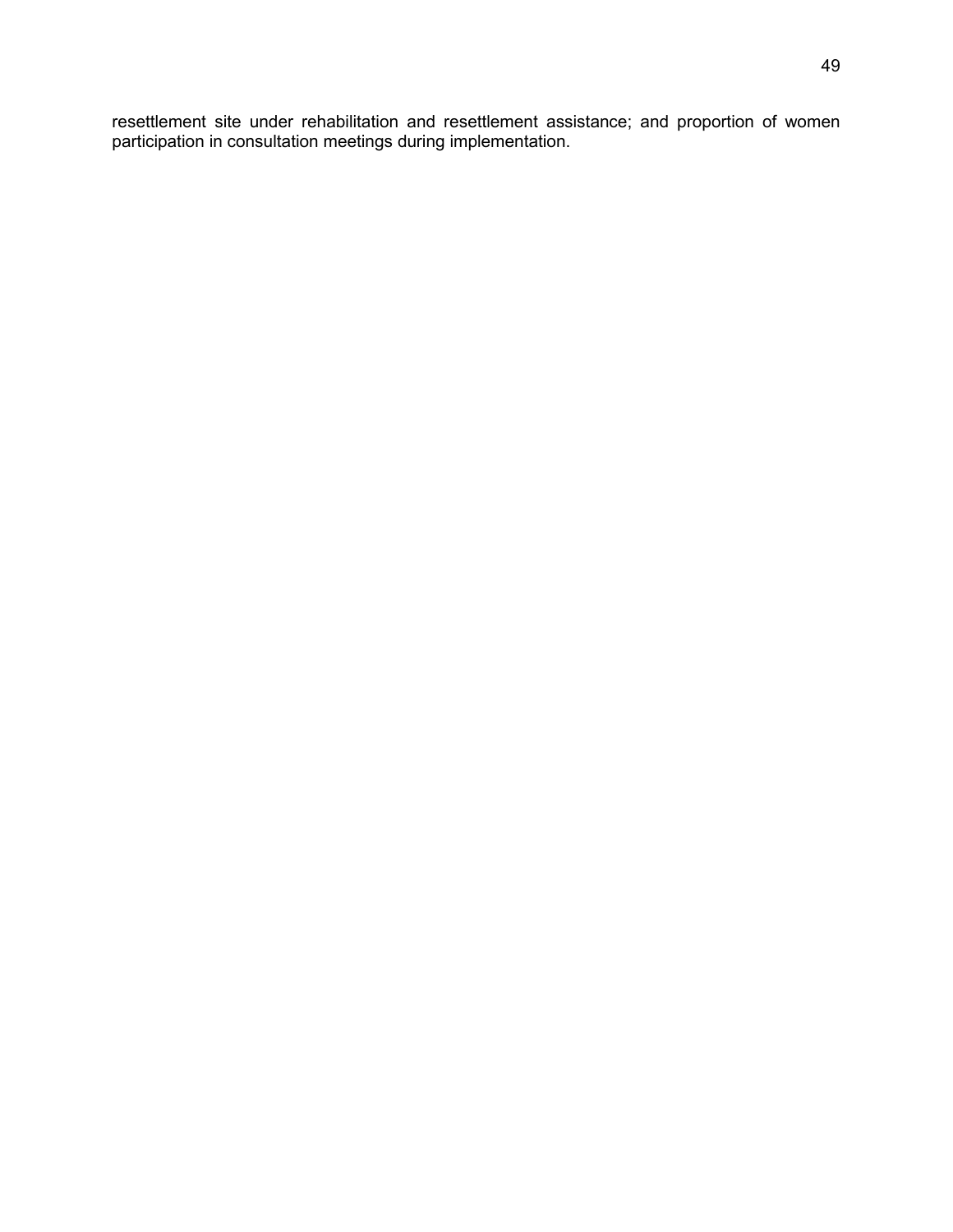

# **Appendix 1: Google Earth Image of the Subproject Road**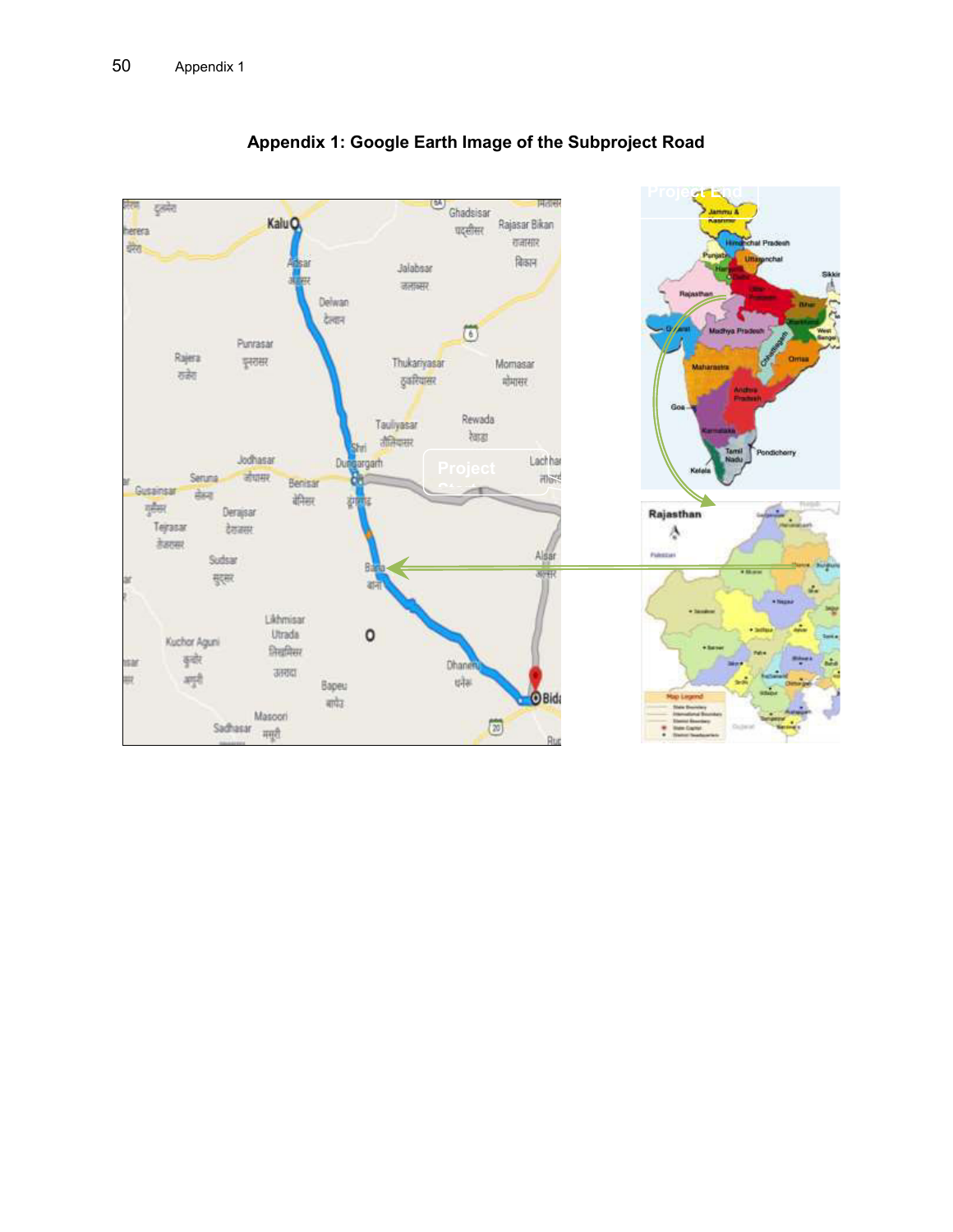**Appendix 2: Summary of Affected Households Losing Land**

| S.<br>No.      | <b>Village</b><br><b>Name</b> | <b>Plot</b><br>No/<br>Khasra<br>No. | Chainage | <b>Side</b>              | Type of<br>Land | <b>Use</b><br>of<br>Land | <b>Affected</b><br>Area of<br>Land (in<br>Hect.) | Type of<br><b>Private</b><br>Ownership | Name of<br>the<br>Owner /<br>Occupier |
|----------------|-------------------------------|-------------------------------------|----------|--------------------------|-----------------|--------------------------|--------------------------------------------------|----------------------------------------|---------------------------------------|
| 1              | Mingsaria                     | 114                                 | 13.400   | LH<br>S                  | Irrigate<br>d   | Agri                     | 0.02                                             | Joint                                  | Hadmana<br>ram                        |
| $\overline{2}$ | Mingsaria                     | 114                                 | 13.400   | LН<br>S                  | Irrigate<br>d   | Agri                     |                                                  | Joint                                  | Sagram                                |
| 3              | Mingsaria                     | 114                                 | 13.400   | LH<br>S                  | Irrigate<br>d   | Agri                     |                                                  | Joint                                  | Ramlal                                |
| 4              | Mingsaria                     | 114                                 | 13.400   | LH<br>S                  | Irrigate<br>d   | Agri                     |                                                  | Joint                                  | Kumbhar<br>am                         |
| 5              | Mingsaria                     | 137                                 | 13.600   | RH<br>S                  | Irrigate<br>d   | Agri                     |                                                  | Joint                                  | Hadmana<br>ram                        |
| 6              | Mingsaria                     | 137                                 | 13.600   | <b>RH</b><br>S           | Irrigate<br>d   | Agri                     | 0.02                                             | Joint                                  | Sagram                                |
| $\overline{7}$ | Mingsaria                     | 137                                 | 13.600   | RH<br>S                  | Irrigate<br>d   | Agri                     |                                                  | Joint                                  | Ramlal                                |
| 8              | Mingsaria                     | 137                                 | 13.600   | RH<br>S                  | Irrigate<br>d   | Agri                     |                                                  | Joint                                  | Kumbhar<br>am                         |
| 9              | Dungergar<br>h                | 747                                 | 43.600   | <b>RH</b><br>S           | Irrigate<br>d   | Agri                     | 0.01                                             | Joint                                  | Rukmani                               |
| 10             | Dungergar<br>h                | 747                                 | 43.600   | <b>RH</b><br>S           | Irrigate<br>d   | Agri                     |                                                  | Joint                                  | Shobha                                |
| 11             | Ridi                          | 727                                 | 25.350   | RH<br>S                  | Irrigate<br>d   | Agri                     | 0.01                                             | Individual                             | Daunath                               |
| 12             | Ridi                          | 733                                 | 25.450   | <b>RH</b><br>S           | Irrigate<br>d   | Agri                     | 0.01                                             | Joint                                  | Chetan<br>nath                        |
| 13             | Ridi                          | 733                                 | 25.450   | <b>RH</b><br>S           | Irrigate<br>d   | Agri                     |                                                  | Joint                                  | Pokar<br>nath                         |
| 14             | Ridi                          | 732                                 | 25.600   | <b>RH</b><br>S           | Irrigate<br>d   | Agri                     | 0.01                                             | Individual                             | <b>Bhaira</b><br>devi                 |
| 15             | Ridi                          | 731                                 | 25.700   | <b>RH</b><br>S           | Irrigate<br>d   | Agri                     | 0.01                                             | Individual                             | Ratana<br>ram                         |
| 16             | Dungergar<br>h                | 716                                 | 46.800   | <b>RH</b><br>$\mathsf S$ | Irrigate<br>d   | Agri                     | 0.03                                             | Individual                             | Kumkum<br>devi                        |
| 17             | Dungergar<br>h.               | 719                                 | 46.500   | RH<br>$\mathbb S$        | Irrigate<br>d   | Agri                     | 0.04                                             | Joint                                  | Kamla<br>devi                         |
| 18             | Dungergar<br>h                | 719                                 | 46.500   | <b>RH</b><br>$\mathsf S$ | Irrigate<br>d   | Agri                     |                                                  | Joint                                  | Phool<br>devi                         |
| 19             | Delwa                         | 202                                 | 67.700   | RH<br>S                  | Irrigate<br>d   | Agri                     | 0.01                                             | Joint                                  | Ompraka<br>sh                         |
| 20             | Delwa                         | 202                                 | 67.700   | RH<br>$\mathsf S$        | Irrigate<br>d   | Agri                     |                                                  | Joint                                  | Mangilal                              |
| 21             | Delwa                         | 202                                 | 67.700   | <b>RH</b><br>$\mathsf S$ | Irrigate<br>d   | Agri                     |                                                  | Joint                                  | Mukhram                               |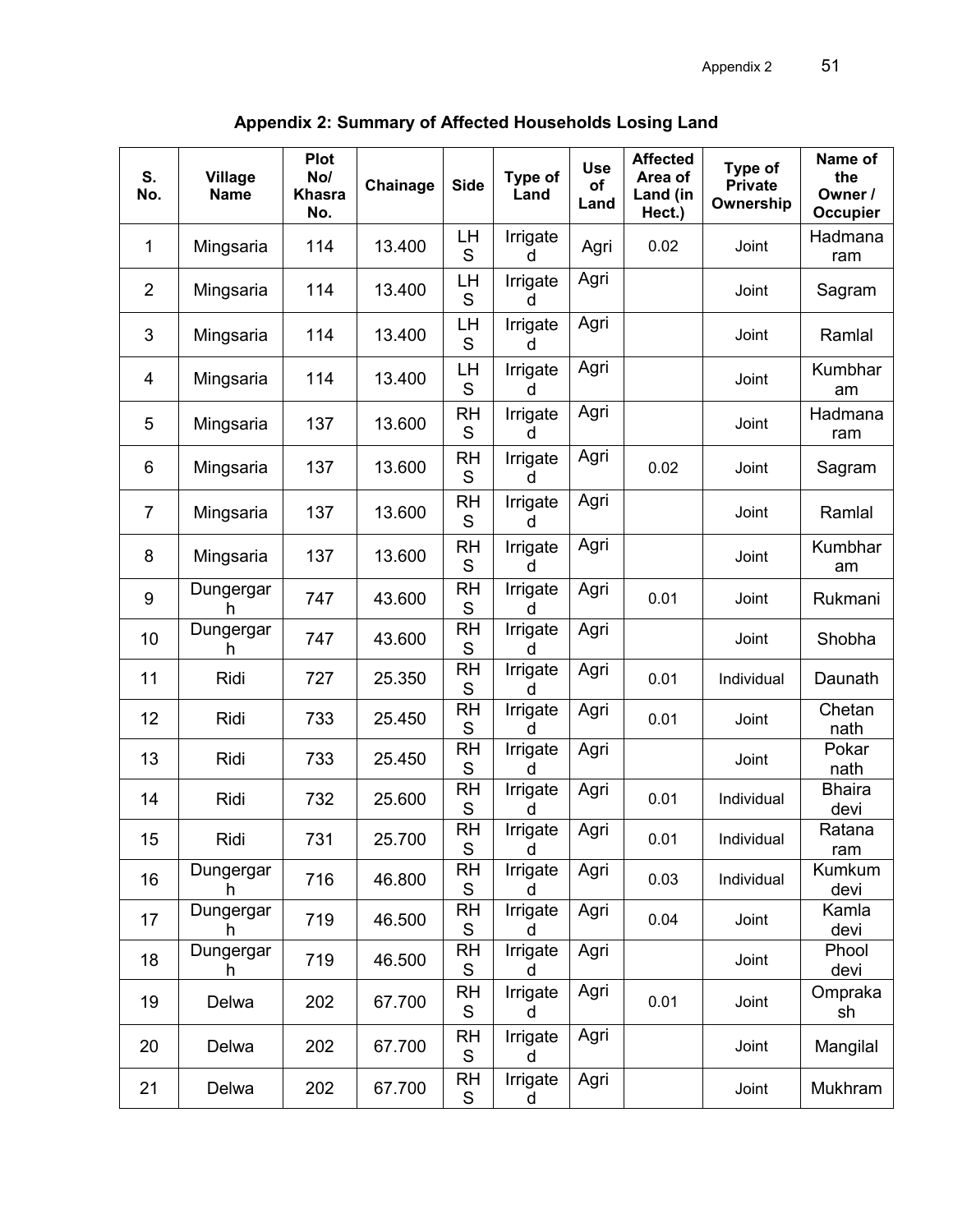| S.<br>No. | <b>Village</b><br><b>Name</b> | Plot<br>No/<br><b>Khasra</b><br>No. | Chainage | <b>Side</b>              | Type of<br>Land      | <b>Use</b><br>of<br>Land | <b>Affected</b><br>Area of<br>Land (in<br>Hect.) | Type of<br><b>Private</b><br>Ownership | Name of<br>the<br>Owner /<br>Occupier |
|-----------|-------------------------------|-------------------------------------|----------|--------------------------|----------------------|--------------------------|--------------------------------------------------|----------------------------------------|---------------------------------------|
| 22        | Delwa                         | 245                                 | 66.300   | Bot<br>h                 | Irrigate<br>d        | Agri                     | 0.21                                             | Joint                                  | <b>Bhanwar</b><br>Lal                 |
| 23        | Delwa                         | 245                                 | 66.300   | Bot<br>h                 | Irrigate<br>d        | Agri                     |                                                  | Joint                                  | Mohan<br>ram                          |
| 24        | Delwa                         | 245                                 | 66.300   | Bot<br>h                 | Irrigate<br>d        | Agri                     |                                                  | Joint                                  | Likhmara<br>m                         |
| 25        | Delwa                         | 245                                 | 66.300   | <b>Bot</b><br>h          | Irrigate<br>d        | Agri                     |                                                  | Joint                                  | Ghamnda<br>ram                        |
| 26        | Delwa                         | 245                                 | 66.300   | Bot<br>h                 | Irrigate<br>d        | Agri                     |                                                  | Joint                                  | Gangara<br>m                          |
| 27        | Delwa                         | 245                                 | 66.300   | Bot<br>h                 | Irrigate<br>d        | Agri                     |                                                  | Joint                                  | Ramuram                               |
| 28        | Delwa                         | 245                                 | 66.300   | Bot<br>h                 | Irrigate<br>d        | Agri                     |                                                  | Joint                                  | Sona                                  |
| 29        | Delwa                         | 244                                 | 66.400   | Bot<br>h                 | <b>Irrigate</b><br>d | Agri                     | 0.27                                             | Individual                             | Prabhura<br>m                         |
| 30        | Delwa                         | 243                                 | 66.700   | <b>Bot</b><br>h          | Irrigate<br>d        | Agri                     | 0.61                                             | Individual                             | <b>Bhomraj</b>                        |
| 31        | Gusaisar                      | 1064                                | 57.950   | LH<br>$\mathbf S$        | <b>Irrigate</b><br>d | Agri                     | 0.22                                             | Joint                                  | Maghara<br>m                          |
| 32        | Gusaisar                      | 1068                                | 58.000   | <b>RH</b><br>$\mathbf S$ | Irrigate<br>d        | Agri                     |                                                  | Joint                                  | Maghara<br>m                          |
| 33        | Gusaisar                      | 1068                                | 58.000   | <b>RH</b><br>S           | Irrigate<br>d        | Agri                     | 0.14                                             | Joint                                  | Jesaram                               |
| 34        | Gusaisar                      | 1068                                | 58.000   | <b>RH</b><br>S           | Irrigate<br>d        | Agri                     |                                                  | Joint                                  | Mamraj                                |
| 35        | Gusaisar                      | 1068                                | 58.000   | RH<br>S                  | Irrigate<br>d        | Agri                     |                                                  | Joint                                  | Raju                                  |
| 36        | Gusaisar                      | 1068                                | 58.000   | <b>RH</b><br>$\mathbf S$ | Irrigate<br>d        | Agri                     |                                                  | Joint                                  | Ramlal                                |
| 37        | Gusaisar                      | 1071                                | 58.200   | LН<br>$\mathbb S$        | Irrigate<br>d        | Agri                     | 0.02                                             | Joint                                  | Dungarra<br>m                         |
| 38        | Gusaisar                      | 1071                                | 58.200   | LH<br>$\mathbb S$        | Irrigate<br>d        | Agri                     |                                                  | Joint                                  | Aasuram                               |
| 39        | Gusaisar                      | 1071                                | 58.200   | LH<br>$\mathbb S$        | Irrigate<br>d        | Agri                     |                                                  | Joint                                  | Mamraj                                |
| 40        | Gusaisar                      | 1071                                | 58.200   | LН<br>S                  | Irrigate<br>d        | Agri                     |                                                  | Joint                                  | Surjaram                              |
| 41        | Gusaisar                      | 1071                                | 58.200   | LН<br>${\mathsf S}$      | Irrigate<br>d        | Agri                     |                                                  | Joint                                  | Girdhari<br>ram                       |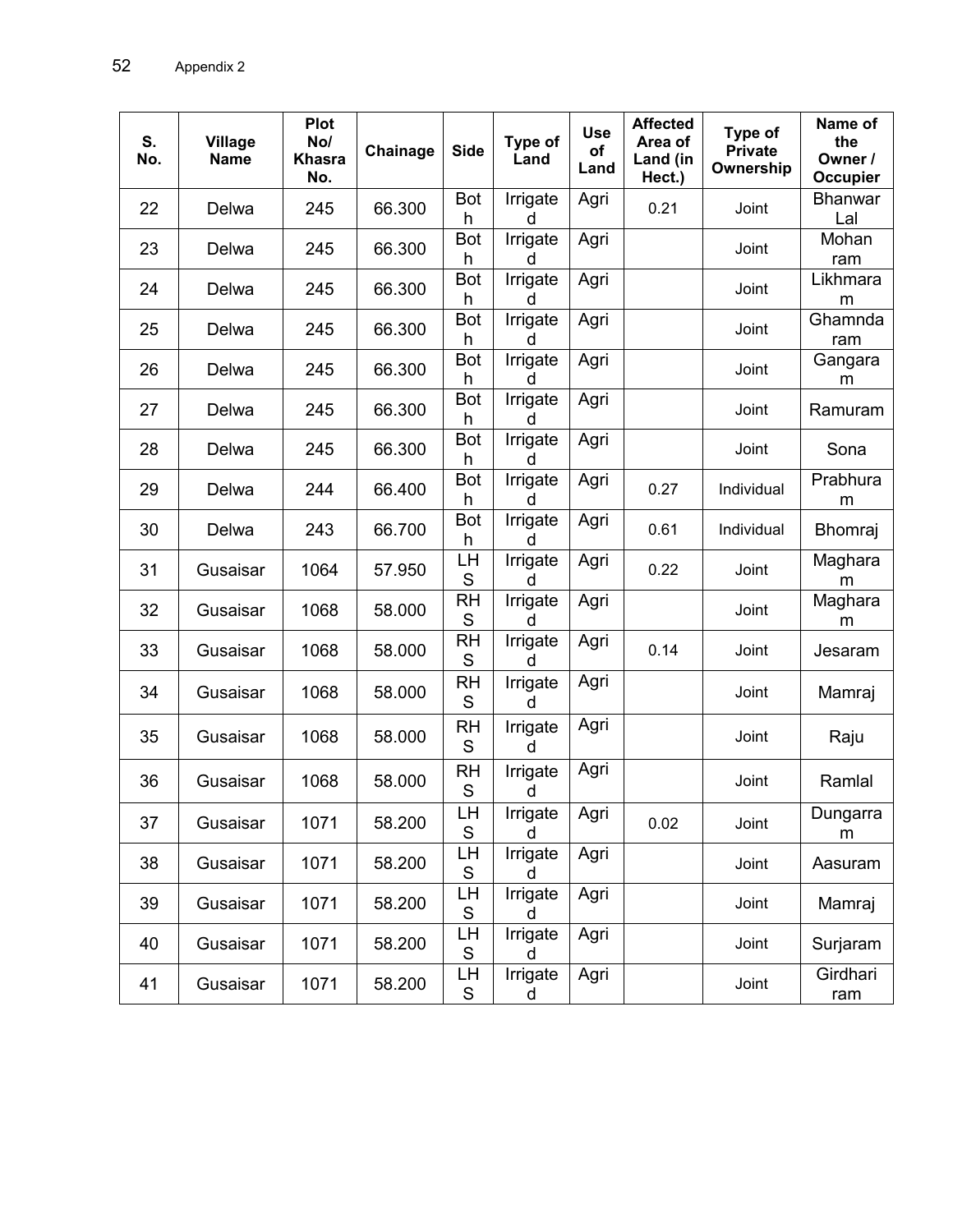| S.<br>No.      | <b>Village</b><br><b>Name</b> | Chainage | <b>Side</b> | Name of<br>the Owner<br>Occupier | <b>Affected</b><br>Area of<br><b>Structure</b><br>(Sq.m) | Type of<br><b>Construction</b><br>of Structure | Use of<br><b>Structure</b> | <b>Status of</b><br><b>Structure</b> |
|----------------|-------------------------------|----------|-------------|----------------------------------|----------------------------------------------------------|------------------------------------------------|----------------------------|--------------------------------------|
| 1              | <b>Bidasar</b>                | 0.500    | <b>LHS</b>  | Ramniwas                         | 45                                                       | Temporary                                      | Workshop                   | Encroacher                           |
| 2              | Kothinada                     | 11.000   | <b>RHS</b>  | Lixman<br>Ram                    | 2.42                                                     | Temporary                                      | Shop                       | Encroacher                           |
| 3              | Mataji Mod                    | 15.000   | <b>LHS</b>  | Muknaram                         | 9.36                                                     | Temporary                                      | Shop                       | Encroacher                           |
| $\overline{4}$ | Dungergarh                    | 44.000   | <b>RHS</b>  | <b>Nirmal</b><br>Modi            | 4.37                                                     | Temporary                                      | Shop                       | Encroacher                           |
| 5              | Dungergarh                    | 47.750   | <b>LHS</b>  | Jahangir                         | 5.82                                                     | Semi-<br>Permanent                             | House                      | Encroacher                           |

**Appendix 3: Summary of Affected Households Losing Structure**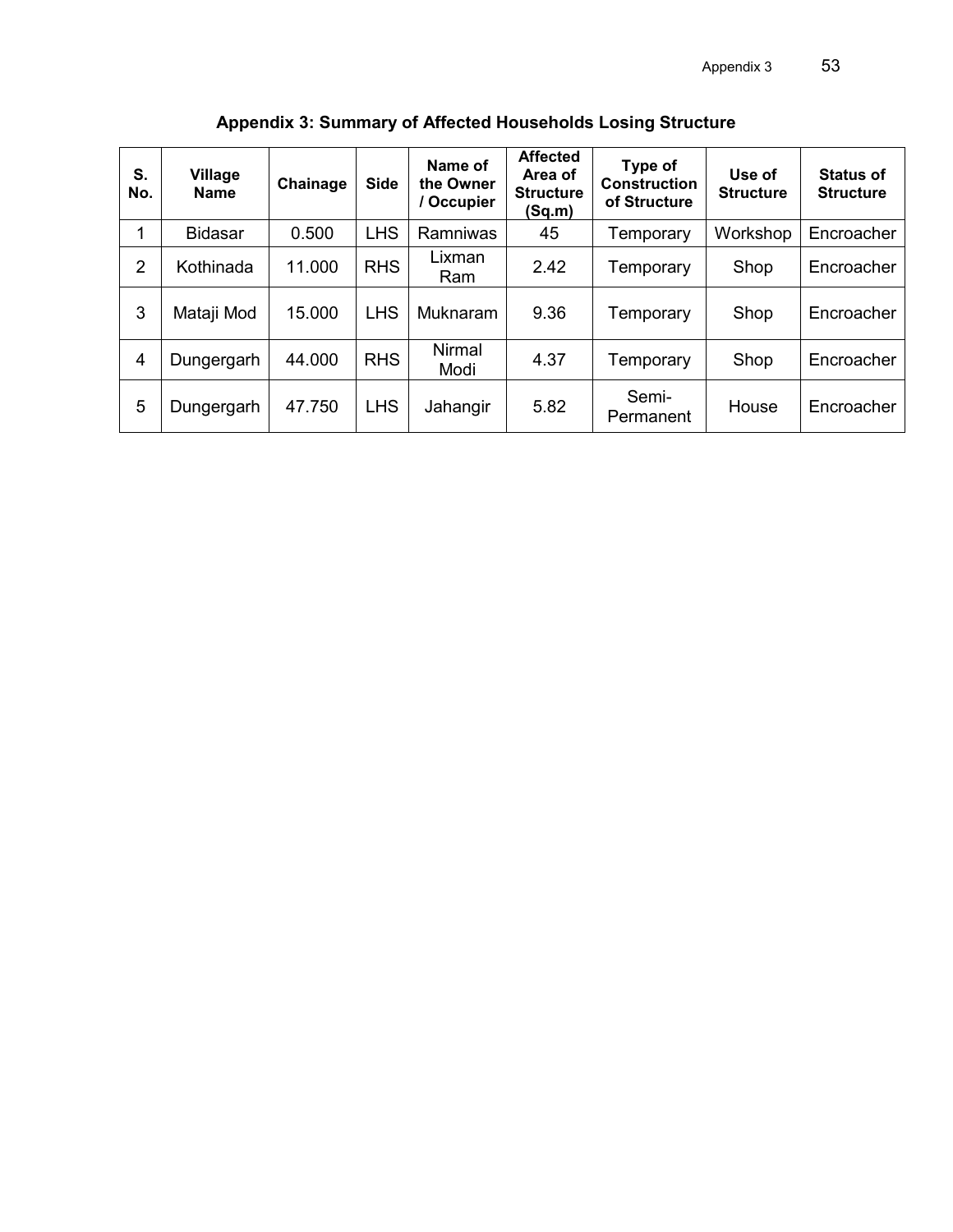| S.<br>No.      | <b>Village</b><br><b>Name</b> | <b>Block Name</b> | Chainage | <b>Side</b>             | Ownership  | Type of<br><b>Construction</b><br>of Structure | Use of<br><b>Structure</b>          |
|----------------|-------------------------------|-------------------|----------|-------------------------|------------|------------------------------------------------|-------------------------------------|
| $\overline{2}$ | <b>Bidasar</b>                | <b>Bidasar</b>    | 1.500    | <b>RHS</b>              | Government | Semi-<br>Permanent                             | Govt.<br>Toilets &<br>Water<br>Tank |
| 3              | <b>Bidasar</b>                | <b>Bidasar</b>    | 2.000    | <b>RHS</b><br>Community |            | Semi-<br>Permanent                             | Trust                               |
| 4              | <b>Bidasar</b>                | <b>Bidasar</b>    | 2.500    | <b>RHS</b>              | Government | Semi-<br>Permanent                             | <b>Tubewell</b><br>House            |
| 15             | <b>Nosaria</b><br>Camp        | Dungargarh        | 14.600   | <b>RHS</b>              | Community  | Temporary                                      | Sitting<br>Place                    |
| 16             | <b>Nosaria</b><br>Camp        | Dungargarh        | 14.600   | <b>RHS</b>              | Community  | Temporary                                      | Sitting<br>Place                    |
| 22             | <b>Bana</b>                   | Dungargarh        | 33.000   | <b>LHS</b>              | Government | <b>NA</b>                                      | <b>PHED</b><br>Office               |
| 23             | Bana                          | Dungargarh        | 33.000   | <b>LHS</b>              | Government | Semi-<br>Permanent                             | Govt.<br><b>Toilets</b>             |
| 26             | Salasar                       | Dungargarh        | 39.500   | <b>LHS</b>              | Community  | Semi-<br>Permanent                             | Water<br>Tank                       |
| 26             | Salasar                       | Dungargarh        | 39.500   | <b>LHS</b>              | Community  | Semi-<br>Permanent                             | Water<br>Tank                       |
| 27             | <b>Bana</b>                   | Dungargarh        | 33.000   | <b>LHS</b>              | Government | Temporary                                      | <b>Water Hut</b>                    |
| 27             | Ridi                          | Dungargarh        | 26.000   | <b>RHS</b>              | Religious  | Temporary                                      | Temple                              |
| 31             | Dungergarh                    | Dungargarh        | 46.600   | <b>LHS</b>              | Religious  | <b>NA</b>                                      | Boundary<br>Wall                    |

# **Appendix 4: List of CPR**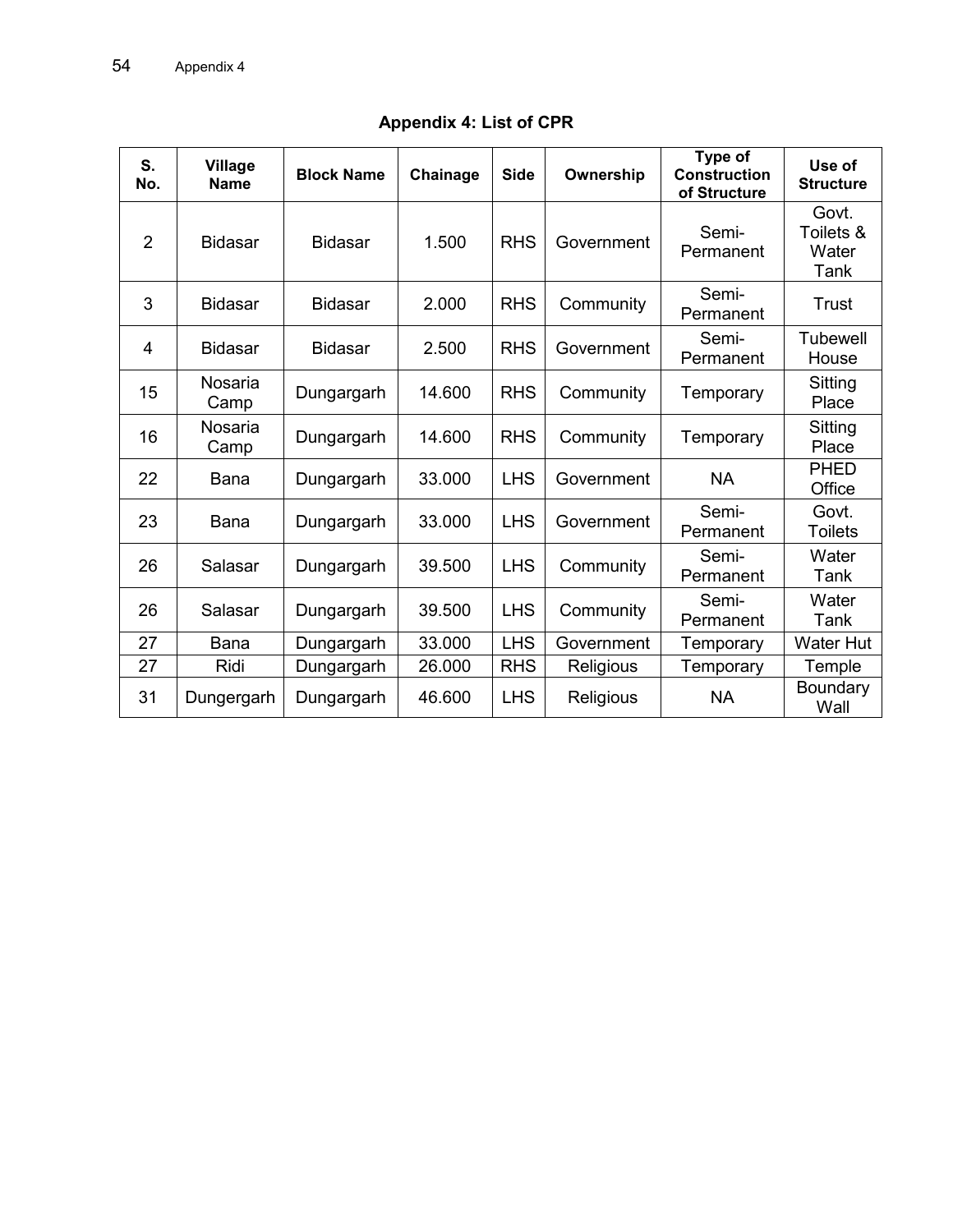| $\overline{\mathsf{s}}$ .<br>No. | <b>Place</b> | <b>Date</b>       | <b>Numbers of</b><br><b>Participate</b>    | <b>Photo</b> |
|----------------------------------|--------------|-------------------|--------------------------------------------|--------------|
| $\mathbf{1}$                     | Ridi         | 9th Feb.<br>2019  | <b>18 Nos.</b><br>(16 Male &<br>02 Female) |              |
| $\overline{2}$                   | Delwa        | 10th Feb.<br>2019 | 24 Nos.<br>(19 Male &<br>05 Female)        |              |
| $\mathfrak{S}$                   | Dungergarh   | 11th Feb.<br>2019 | 10 Nos.<br>(09 Male &<br>01 Female)        |              |

# **Appendix 5: Participants in Consultation**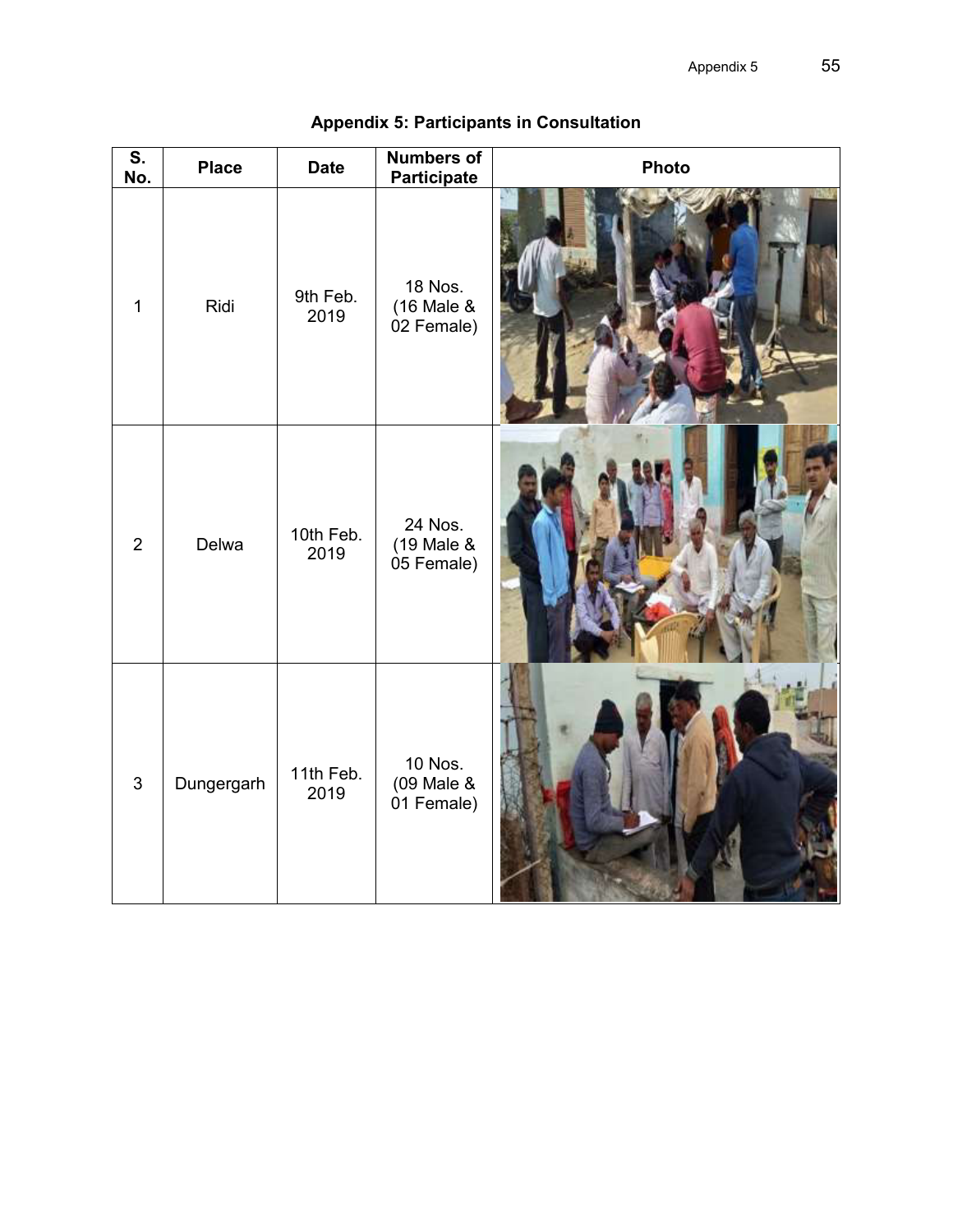| <b>SNo</b>                  | <b>Asian Development</b><br><b>Bank's Involuntary</b><br><b>Resettlement Policy</b><br>Requirement                                                                    | <b>RFCTLARR</b><br>Act 2013 | <b>Remarks and provisions</b><br>in RFCTLARR Act 2013                                                                                                                                                                                                                                                                                                           | <b>Measures to bridge</b><br>the Gap                 |  |
|-----------------------------|-----------------------------------------------------------------------------------------------------------------------------------------------------------------------|-----------------------------|-----------------------------------------------------------------------------------------------------------------------------------------------------------------------------------------------------------------------------------------------------------------------------------------------------------------------------------------------------------------|------------------------------------------------------|--|
|                             | <b>Policy Objectives</b>                                                                                                                                              |                             |                                                                                                                                                                                                                                                                                                                                                                 |                                                      |  |
| 1                           | Avoid involuntary<br>resettlement (IR)<br>wherever feasible                                                                                                           | П                           | Social Impact assessment<br>(SIA) should include: (i)<br>whether the extent of land<br>proposed for acquisition is<br>absolute<br>the<br>bare<br>minimum extent needed<br>for the project; (ii) whether<br>land acquisition at an<br>alternate place has been<br>considered and found not<br>feasible<br>[Ref: Section<br>4 sub-<br>section $4(d)$ and $4(e)$ ] |                                                      |  |
| $\overline{2}$              | If IR is unavoidable,<br>minimize involuntary<br>resettlement by<br>exploring viable<br>alternate<br>project design                                                   | X                           |                                                                                                                                                                                                                                                                                                                                                                 | The principles of RF<br>address this<br>requirement. |  |
| 3                           | DPs should be assisted<br>in their efforts to<br>enhance or at least<br>restore the livelihoods of<br>all displaced persons in<br>real terms to pre-project<br>levels | $\Box$                      | The cumulative outcome<br>of compulsory acquisition<br>should be that affected<br>persons become partners<br>in development leading to<br>an improvement in their<br>post-acquisition social and<br>economic status and for<br>connected<br>matters<br>incidental<br>therewith<br>or<br>thereto<br>[Ref: Preamble of the<br><b>RFCTLARR ACT]</b>                |                                                      |  |
| <b>Scope of Application</b> |                                                                                                                                                                       |                             |                                                                                                                                                                                                                                                                                                                                                                 |                                                      |  |
| 4                           | Involuntary acquisition<br>of land                                                                                                                                    |                             | In the definition of affected<br>family, it includes 'a family<br>whose<br>land<br>other<br>or<br>immovable property has<br>been acquired'<br>[Ref: Section<br>3<br>sub-<br>section c (i)]                                                                                                                                                                      |                                                      |  |
| 5                           | Involuntary restriction of<br>land use or on access to<br>legally designated parks<br>and protected areas.                                                            |                             | In the definition of<br>affected family in includes<br>'family whose primary<br>source of livelihood for<br>three years prior to the<br>acquisition of the land is<br>dependent on forests or<br>water bodies and includes                                                                                                                                      |                                                      |  |

#### **Appendix 6: Comparison between ADB IR Policy Requirements and RFCTLARR Act 2013 with Gap filling measures**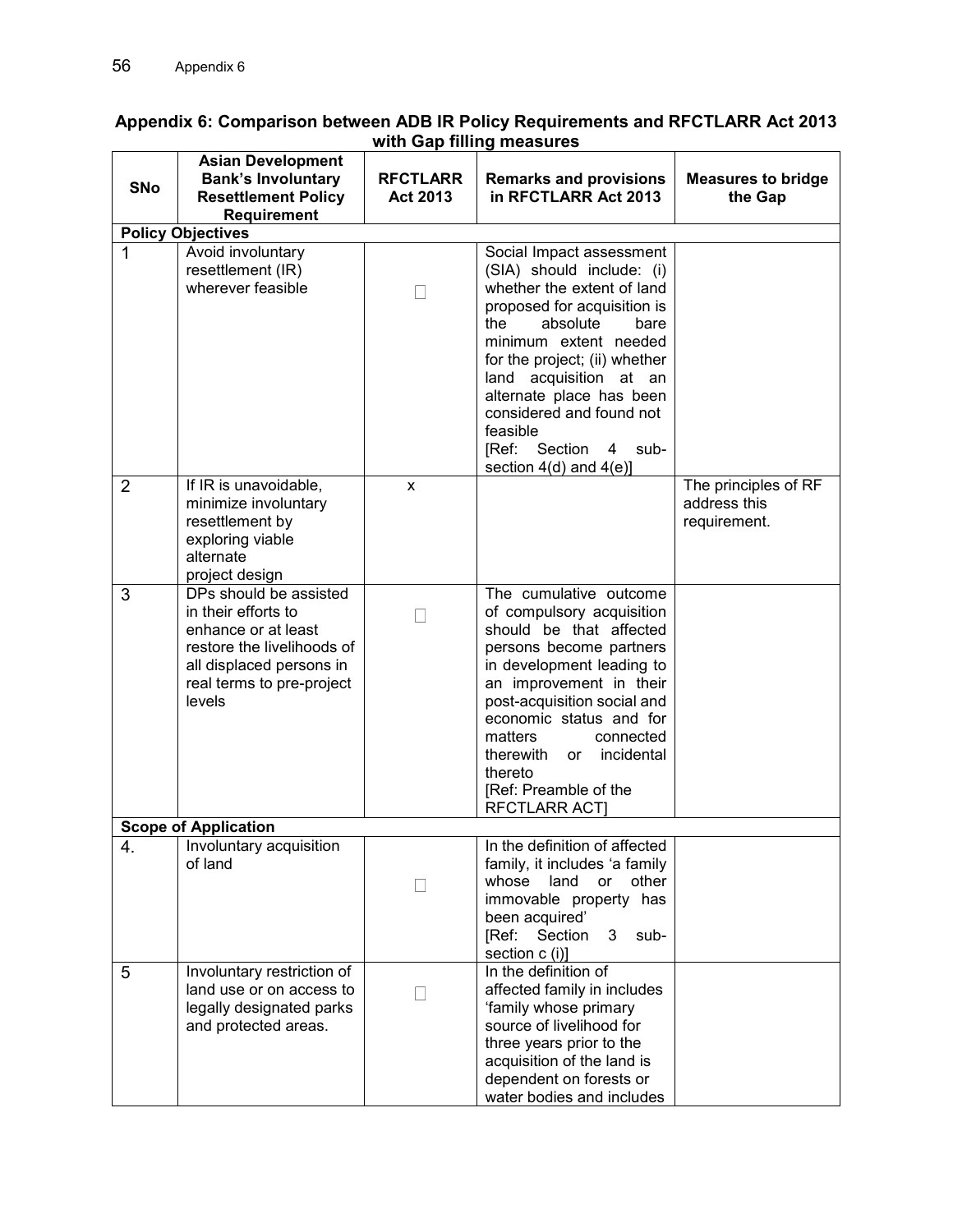| <b>SNo</b><br>in RFCTLARR Act 2013<br><b>Resettlement Policy</b><br><b>Act 2013</b><br>the Gap<br>Requirement<br>gatherers of forest<br>produce, hunters, fisher<br>folk and boatmen and<br>such livelihood is affected<br>due to acquisition of land<br>[Ref: Section 3 sub-<br>section c (vi)]<br><b>Eligibility Criteria</b><br>Those who have formal<br>In the definition of<br>6<br>legal rights to land<br>affected family, it includes<br>'a family whose land or<br>lost in its entirety or in<br>other immovable property<br>part<br>has been acquired'<br>[Ref: Section 3 sub-<br>section c (i)]<br>In the definition of<br>Those who do not have<br>7<br>formal legal rights to<br>affected family, it includes<br>land lost but who have a<br>'the Scheduled Tribes and<br>claim to such land that<br>other traditional forest<br>dwellers who have lost<br>are recognized or<br>recognizable under<br>any of their forest rights<br>national laws<br>recognized under the<br>Scheduled Tribes and<br><b>Other Traditional Forest</b><br>Dwellers (Recognition of<br>Forest Rights) Act, 2006<br>due to acquisition of land';<br>and also includes 'a<br>member of the family who<br>has been assigned land<br>by the State Government<br>or the Central<br>Government under any of<br>its schemes and such<br>land is under acquisition'.<br>[Ref: Section 3 sub-<br>section $c(iii)$ and $(v)$ ]<br>Those who have neither<br>The RF, under<br>8<br>X<br>eligibility criteria, this<br>formal legal rights nor<br>is addressed.<br>recognized or<br>recognizable claim to<br>land lost<br>Persons who encroach<br>The RF, the cut-off<br>9<br>date has been<br>on the area after the<br>X<br>defined.<br>cut-off date are not<br>entitled to compensation<br>or any other form of<br>resettlement assistance.<br><b>Policy Principles</b><br>Carry out meaningful<br><b>SIA</b><br>Whenever<br>The RF provides for<br>10<br>is<br>a<br>consultations with<br>a District level GRC<br>required, the appropriate | <b>Asian Development</b><br><b>Bank's Involuntary</b> | <b>RFCTLARR</b> | <b>Remarks and provisions</b> | <b>Measures to bridge</b> |
|------------------------------------------------------------------------------------------------------------------------------------------------------------------------------------------------------------------------------------------------------------------------------------------------------------------------------------------------------------------------------------------------------------------------------------------------------------------------------------------------------------------------------------------------------------------------------------------------------------------------------------------------------------------------------------------------------------------------------------------------------------------------------------------------------------------------------------------------------------------------------------------------------------------------------------------------------------------------------------------------------------------------------------------------------------------------------------------------------------------------------------------------------------------------------------------------------------------------------------------------------------------------------------------------------------------------------------------------------------------------------------------------------------------------------------------------------------------------------------------------------------------------------------------------------------------------------------------------------------------------------------------------------------------------------------------------------------------------------------------------------------------------------------------------------------------------------------------------------------------------------------------------------------------------------------------------------------------------------------------------------------------------------|-------------------------------------------------------|-----------------|-------------------------------|---------------------------|
|                                                                                                                                                                                                                                                                                                                                                                                                                                                                                                                                                                                                                                                                                                                                                                                                                                                                                                                                                                                                                                                                                                                                                                                                                                                                                                                                                                                                                                                                                                                                                                                                                                                                                                                                                                                                                                                                                                                                                                                                                              |                                                       |                 |                               |                           |
|                                                                                                                                                                                                                                                                                                                                                                                                                                                                                                                                                                                                                                                                                                                                                                                                                                                                                                                                                                                                                                                                                                                                                                                                                                                                                                                                                                                                                                                                                                                                                                                                                                                                                                                                                                                                                                                                                                                                                                                                                              |                                                       |                 |                               |                           |
|                                                                                                                                                                                                                                                                                                                                                                                                                                                                                                                                                                                                                                                                                                                                                                                                                                                                                                                                                                                                                                                                                                                                                                                                                                                                                                                                                                                                                                                                                                                                                                                                                                                                                                                                                                                                                                                                                                                                                                                                                              |                                                       |                 |                               |                           |
|                                                                                                                                                                                                                                                                                                                                                                                                                                                                                                                                                                                                                                                                                                                                                                                                                                                                                                                                                                                                                                                                                                                                                                                                                                                                                                                                                                                                                                                                                                                                                                                                                                                                                                                                                                                                                                                                                                                                                                                                                              |                                                       |                 |                               |                           |
|                                                                                                                                                                                                                                                                                                                                                                                                                                                                                                                                                                                                                                                                                                                                                                                                                                                                                                                                                                                                                                                                                                                                                                                                                                                                                                                                                                                                                                                                                                                                                                                                                                                                                                                                                                                                                                                                                                                                                                                                                              |                                                       |                 |                               |                           |
|                                                                                                                                                                                                                                                                                                                                                                                                                                                                                                                                                                                                                                                                                                                                                                                                                                                                                                                                                                                                                                                                                                                                                                                                                                                                                                                                                                                                                                                                                                                                                                                                                                                                                                                                                                                                                                                                                                                                                                                                                              |                                                       |                 |                               |                           |
|                                                                                                                                                                                                                                                                                                                                                                                                                                                                                                                                                                                                                                                                                                                                                                                                                                                                                                                                                                                                                                                                                                                                                                                                                                                                                                                                                                                                                                                                                                                                                                                                                                                                                                                                                                                                                                                                                                                                                                                                                              |                                                       |                 |                               |                           |
|                                                                                                                                                                                                                                                                                                                                                                                                                                                                                                                                                                                                                                                                                                                                                                                                                                                                                                                                                                                                                                                                                                                                                                                                                                                                                                                                                                                                                                                                                                                                                                                                                                                                                                                                                                                                                                                                                                                                                                                                                              |                                                       |                 |                               |                           |
|                                                                                                                                                                                                                                                                                                                                                                                                                                                                                                                                                                                                                                                                                                                                                                                                                                                                                                                                                                                                                                                                                                                                                                                                                                                                                                                                                                                                                                                                                                                                                                                                                                                                                                                                                                                                                                                                                                                                                                                                                              |                                                       |                 |                               |                           |
|                                                                                                                                                                                                                                                                                                                                                                                                                                                                                                                                                                                                                                                                                                                                                                                                                                                                                                                                                                                                                                                                                                                                                                                                                                                                                                                                                                                                                                                                                                                                                                                                                                                                                                                                                                                                                                                                                                                                                                                                                              |                                                       |                 |                               |                           |
|                                                                                                                                                                                                                                                                                                                                                                                                                                                                                                                                                                                                                                                                                                                                                                                                                                                                                                                                                                                                                                                                                                                                                                                                                                                                                                                                                                                                                                                                                                                                                                                                                                                                                                                                                                                                                                                                                                                                                                                                                              |                                                       |                 |                               |                           |
|                                                                                                                                                                                                                                                                                                                                                                                                                                                                                                                                                                                                                                                                                                                                                                                                                                                                                                                                                                                                                                                                                                                                                                                                                                                                                                                                                                                                                                                                                                                                                                                                                                                                                                                                                                                                                                                                                                                                                                                                                              |                                                       |                 |                               |                           |
|                                                                                                                                                                                                                                                                                                                                                                                                                                                                                                                                                                                                                                                                                                                                                                                                                                                                                                                                                                                                                                                                                                                                                                                                                                                                                                                                                                                                                                                                                                                                                                                                                                                                                                                                                                                                                                                                                                                                                                                                                              |                                                       |                 |                               |                           |
|                                                                                                                                                                                                                                                                                                                                                                                                                                                                                                                                                                                                                                                                                                                                                                                                                                                                                                                                                                                                                                                                                                                                                                                                                                                                                                                                                                                                                                                                                                                                                                                                                                                                                                                                                                                                                                                                                                                                                                                                                              |                                                       |                 |                               |                           |
|                                                                                                                                                                                                                                                                                                                                                                                                                                                                                                                                                                                                                                                                                                                                                                                                                                                                                                                                                                                                                                                                                                                                                                                                                                                                                                                                                                                                                                                                                                                                                                                                                                                                                                                                                                                                                                                                                                                                                                                                                              |                                                       |                 |                               |                           |
|                                                                                                                                                                                                                                                                                                                                                                                                                                                                                                                                                                                                                                                                                                                                                                                                                                                                                                                                                                                                                                                                                                                                                                                                                                                                                                                                                                                                                                                                                                                                                                                                                                                                                                                                                                                                                                                                                                                                                                                                                              |                                                       |                 |                               |                           |
|                                                                                                                                                                                                                                                                                                                                                                                                                                                                                                                                                                                                                                                                                                                                                                                                                                                                                                                                                                                                                                                                                                                                                                                                                                                                                                                                                                                                                                                                                                                                                                                                                                                                                                                                                                                                                                                                                                                                                                                                                              |                                                       |                 |                               |                           |
|                                                                                                                                                                                                                                                                                                                                                                                                                                                                                                                                                                                                                                                                                                                                                                                                                                                                                                                                                                                                                                                                                                                                                                                                                                                                                                                                                                                                                                                                                                                                                                                                                                                                                                                                                                                                                                                                                                                                                                                                                              |                                                       |                 |                               |                           |
|                                                                                                                                                                                                                                                                                                                                                                                                                                                                                                                                                                                                                                                                                                                                                                                                                                                                                                                                                                                                                                                                                                                                                                                                                                                                                                                                                                                                                                                                                                                                                                                                                                                                                                                                                                                                                                                                                                                                                                                                                              |                                                       |                 |                               |                           |
|                                                                                                                                                                                                                                                                                                                                                                                                                                                                                                                                                                                                                                                                                                                                                                                                                                                                                                                                                                                                                                                                                                                                                                                                                                                                                                                                                                                                                                                                                                                                                                                                                                                                                                                                                                                                                                                                                                                                                                                                                              |                                                       |                 |                               |                           |
|                                                                                                                                                                                                                                                                                                                                                                                                                                                                                                                                                                                                                                                                                                                                                                                                                                                                                                                                                                                                                                                                                                                                                                                                                                                                                                                                                                                                                                                                                                                                                                                                                                                                                                                                                                                                                                                                                                                                                                                                                              |                                                       |                 |                               |                           |
|                                                                                                                                                                                                                                                                                                                                                                                                                                                                                                                                                                                                                                                                                                                                                                                                                                                                                                                                                                                                                                                                                                                                                                                                                                                                                                                                                                                                                                                                                                                                                                                                                                                                                                                                                                                                                                                                                                                                                                                                                              |                                                       |                 |                               |                           |
|                                                                                                                                                                                                                                                                                                                                                                                                                                                                                                                                                                                                                                                                                                                                                                                                                                                                                                                                                                                                                                                                                                                                                                                                                                                                                                                                                                                                                                                                                                                                                                                                                                                                                                                                                                                                                                                                                                                                                                                                                              |                                                       |                 |                               |                           |
|                                                                                                                                                                                                                                                                                                                                                                                                                                                                                                                                                                                                                                                                                                                                                                                                                                                                                                                                                                                                                                                                                                                                                                                                                                                                                                                                                                                                                                                                                                                                                                                                                                                                                                                                                                                                                                                                                                                                                                                                                              |                                                       |                 |                               |                           |
|                                                                                                                                                                                                                                                                                                                                                                                                                                                                                                                                                                                                                                                                                                                                                                                                                                                                                                                                                                                                                                                                                                                                                                                                                                                                                                                                                                                                                                                                                                                                                                                                                                                                                                                                                                                                                                                                                                                                                                                                                              |                                                       |                 |                               |                           |
|                                                                                                                                                                                                                                                                                                                                                                                                                                                                                                                                                                                                                                                                                                                                                                                                                                                                                                                                                                                                                                                                                                                                                                                                                                                                                                                                                                                                                                                                                                                                                                                                                                                                                                                                                                                                                                                                                                                                                                                                                              |                                                       |                 |                               |                           |
|                                                                                                                                                                                                                                                                                                                                                                                                                                                                                                                                                                                                                                                                                                                                                                                                                                                                                                                                                                                                                                                                                                                                                                                                                                                                                                                                                                                                                                                                                                                                                                                                                                                                                                                                                                                                                                                                                                                                                                                                                              |                                                       |                 |                               |                           |
|                                                                                                                                                                                                                                                                                                                                                                                                                                                                                                                                                                                                                                                                                                                                                                                                                                                                                                                                                                                                                                                                                                                                                                                                                                                                                                                                                                                                                                                                                                                                                                                                                                                                                                                                                                                                                                                                                                                                                                                                                              |                                                       |                 |                               |                           |
|                                                                                                                                                                                                                                                                                                                                                                                                                                                                                                                                                                                                                                                                                                                                                                                                                                                                                                                                                                                                                                                                                                                                                                                                                                                                                                                                                                                                                                                                                                                                                                                                                                                                                                                                                                                                                                                                                                                                                                                                                              |                                                       |                 |                               |                           |
|                                                                                                                                                                                                                                                                                                                                                                                                                                                                                                                                                                                                                                                                                                                                                                                                                                                                                                                                                                                                                                                                                                                                                                                                                                                                                                                                                                                                                                                                                                                                                                                                                                                                                                                                                                                                                                                                                                                                                                                                                              |                                                       |                 |                               |                           |
|                                                                                                                                                                                                                                                                                                                                                                                                                                                                                                                                                                                                                                                                                                                                                                                                                                                                                                                                                                                                                                                                                                                                                                                                                                                                                                                                                                                                                                                                                                                                                                                                                                                                                                                                                                                                                                                                                                                                                                                                                              |                                                       |                 |                               |                           |
|                                                                                                                                                                                                                                                                                                                                                                                                                                                                                                                                                                                                                                                                                                                                                                                                                                                                                                                                                                                                                                                                                                                                                                                                                                                                                                                                                                                                                                                                                                                                                                                                                                                                                                                                                                                                                                                                                                                                                                                                                              |                                                       |                 |                               |                           |
|                                                                                                                                                                                                                                                                                                                                                                                                                                                                                                                                                                                                                                                                                                                                                                                                                                                                                                                                                                                                                                                                                                                                                                                                                                                                                                                                                                                                                                                                                                                                                                                                                                                                                                                                                                                                                                                                                                                                                                                                                              |                                                       |                 |                               |                           |
|                                                                                                                                                                                                                                                                                                                                                                                                                                                                                                                                                                                                                                                                                                                                                                                                                                                                                                                                                                                                                                                                                                                                                                                                                                                                                                                                                                                                                                                                                                                                                                                                                                                                                                                                                                                                                                                                                                                                                                                                                              |                                                       |                 |                               |                           |
|                                                                                                                                                                                                                                                                                                                                                                                                                                                                                                                                                                                                                                                                                                                                                                                                                                                                                                                                                                                                                                                                                                                                                                                                                                                                                                                                                                                                                                                                                                                                                                                                                                                                                                                                                                                                                                                                                                                                                                                                                              |                                                       |                 |                               |                           |
|                                                                                                                                                                                                                                                                                                                                                                                                                                                                                                                                                                                                                                                                                                                                                                                                                                                                                                                                                                                                                                                                                                                                                                                                                                                                                                                                                                                                                                                                                                                                                                                                                                                                                                                                                                                                                                                                                                                                                                                                                              |                                                       |                 |                               |                           |
|                                                                                                                                                                                                                                                                                                                                                                                                                                                                                                                                                                                                                                                                                                                                                                                                                                                                                                                                                                                                                                                                                                                                                                                                                                                                                                                                                                                                                                                                                                                                                                                                                                                                                                                                                                                                                                                                                                                                                                                                                              |                                                       |                 |                               |                           |
|                                                                                                                                                                                                                                                                                                                                                                                                                                                                                                                                                                                                                                                                                                                                                                                                                                                                                                                                                                                                                                                                                                                                                                                                                                                                                                                                                                                                                                                                                                                                                                                                                                                                                                                                                                                                                                                                                                                                                                                                                              |                                                       |                 |                               |                           |
|                                                                                                                                                                                                                                                                                                                                                                                                                                                                                                                                                                                                                                                                                                                                                                                                                                                                                                                                                                                                                                                                                                                                                                                                                                                                                                                                                                                                                                                                                                                                                                                                                                                                                                                                                                                                                                                                                                                                                                                                                              |                                                       |                 |                               |                           |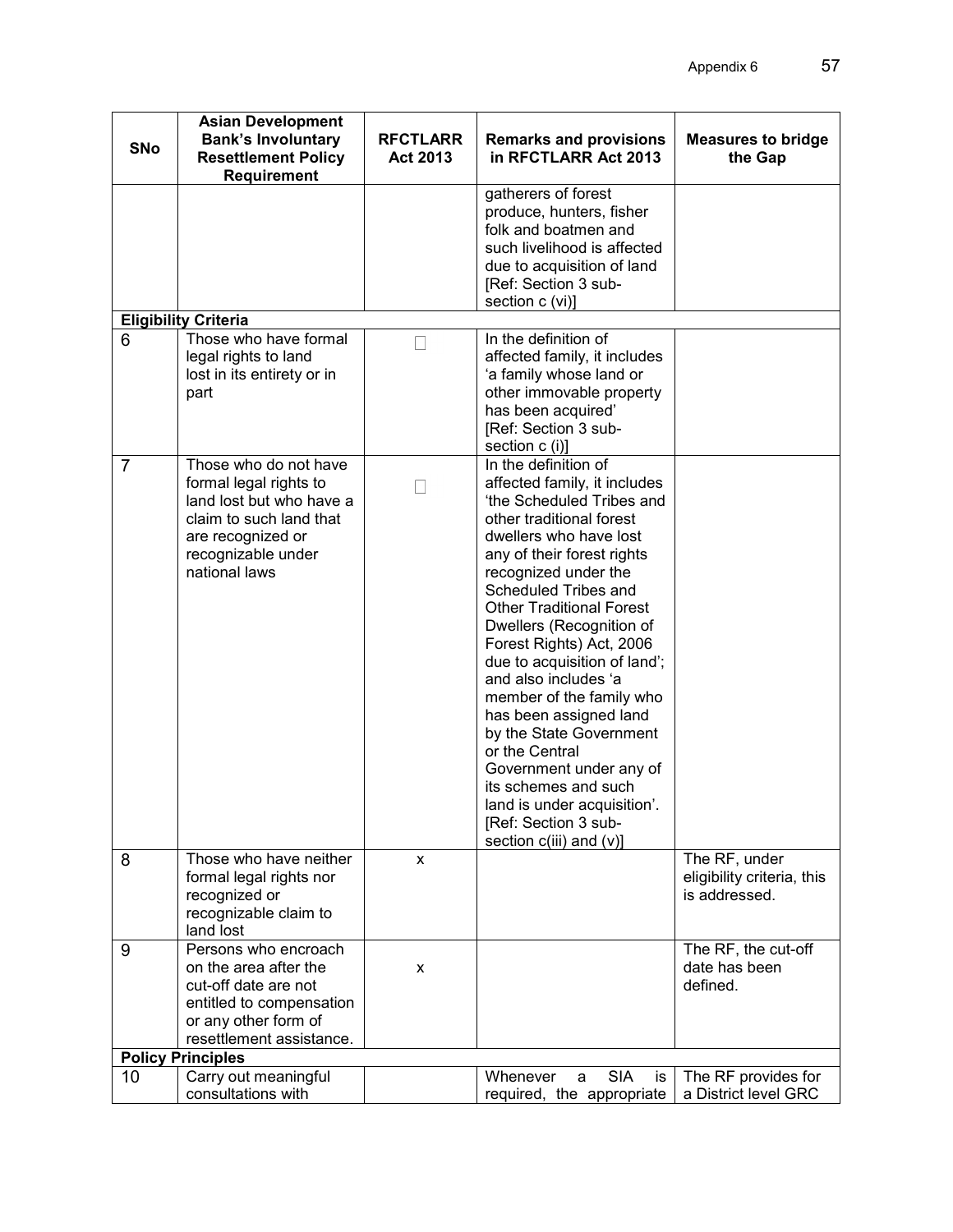| <b>SNo</b> | <b>Asian Development</b><br><b>Bank's Involuntary</b><br><b>Resettlement Policy</b><br>Requirement                                                                                                                                                                                                                                                                                                                                                                                                                    | <b>RFCTLARR</b><br>Act 2013 | <b>Remarks and provisions</b><br>in RFCTLARR Act 2013                                                                                                                                                                                                                                                                                                                                                                                                 | <b>Measures to bridge</b><br>the Gap                                                                                                                                                                                                                                |
|------------|-----------------------------------------------------------------------------------------------------------------------------------------------------------------------------------------------------------------------------------------------------------------------------------------------------------------------------------------------------------------------------------------------------------------------------------------------------------------------------------------------------------------------|-----------------------------|-------------------------------------------------------------------------------------------------------------------------------------------------------------------------------------------------------------------------------------------------------------------------------------------------------------------------------------------------------------------------------------------------------------------------------------------------------|---------------------------------------------------------------------------------------------------------------------------------------------------------------------------------------------------------------------------------------------------------------------|
|            | affected persons, host<br>communities and<br>concerned non-<br>government originations                                                                                                                                                                                                                                                                                                                                                                                                                                | П                           | Government shall ensure<br>that a public hearing is<br>held at the affected area,<br>after<br>giving<br>adequate<br>publicity about the date,<br>time and venue for the<br>public<br>hearing,<br>to<br>ascertain the views of the<br>affected families to be<br>recorded and included in<br>the SIA Report.<br>[Ref: Section 5]                                                                                                                       | to resolve grievances<br>in the First Level and<br>the appellate<br>authority at the<br>Second Level of<br>grievance resolution<br>mechanism, prior to<br>referring/approaching<br>the LARR authority                                                               |
| 11         | Establish a grievance<br>redress mechanism to<br>receive and facilitate<br>resolution of the<br>affected persons'<br>concerns.                                                                                                                                                                                                                                                                                                                                                                                        | Н                           | For the purpose of<br>providing speedy disposal<br>of disputes relating to<br>land acquisition.<br>Compensation,<br>rehabilitation and<br>resettlement, establish, by<br>notification, one or more<br>Authorities to be known<br>as "the Land Acquisition,<br>Rehabilitation and<br>Resettlement Authority"<br>[Ref: Section 51<br>sub-<br>section 1]                                                                                                 | The RF provides for a<br>District level GRC to<br>resolve grievances in<br>the First Level and<br>appellate<br>the<br>the<br>authority<br>at<br>Second<br>Level<br>οf<br>grievance resolution<br>mechanism, prior to<br>referring/approaching<br>the LARR authority |
| 12         | Preference to land-<br>based resettlement<br>strategies for displaced<br>persons whose<br>livelihoods are land-<br>based.                                                                                                                                                                                                                                                                                                                                                                                             |                             | Land for land is<br>recommended in irrigation<br>projects and in projects<br>where SC/ST is involved<br>equivalent land.<br>[Ref: Second Schedule<br>S.No.2]                                                                                                                                                                                                                                                                                          | Land for land option,<br>if feasible, is<br>provided in the EM. If<br>not feasible, then<br>cash compensation<br>at replacement cost<br>has been provided                                                                                                           |
| 13         | Provide physically and<br>economically displaced<br>persons with needed<br>assistance, including the<br>following: (i) if there is<br>relocation,<br>secured<br>tenure to relocation land,<br>better<br>housing<br>at<br>resettlement sites with<br>comparable access to<br>employment<br>and<br>production opportunities,<br>integration of resettled<br>persons<br>economically<br>and socially into their<br>host communities, and<br>extension<br>of<br>project<br>benefits<br>host<br>to<br>communities;<br>(ii) |                             | The Rehabilitation and<br>Resettlement Award shall<br>include all of the<br>following: (c) particulars of<br>house site and house to<br>be allotted, in case of<br>displaced families; (d)<br>particulars of land allotted<br>to the displaced families;<br>(e) particulars of one-time<br>subsistence allowance<br>and transportation<br>allowance in case of<br>displaced<br>families;<br>[Ref: Section 31 sub-<br>section $2(c)$ , (d) and $(e)$ ] |                                                                                                                                                                                                                                                                     |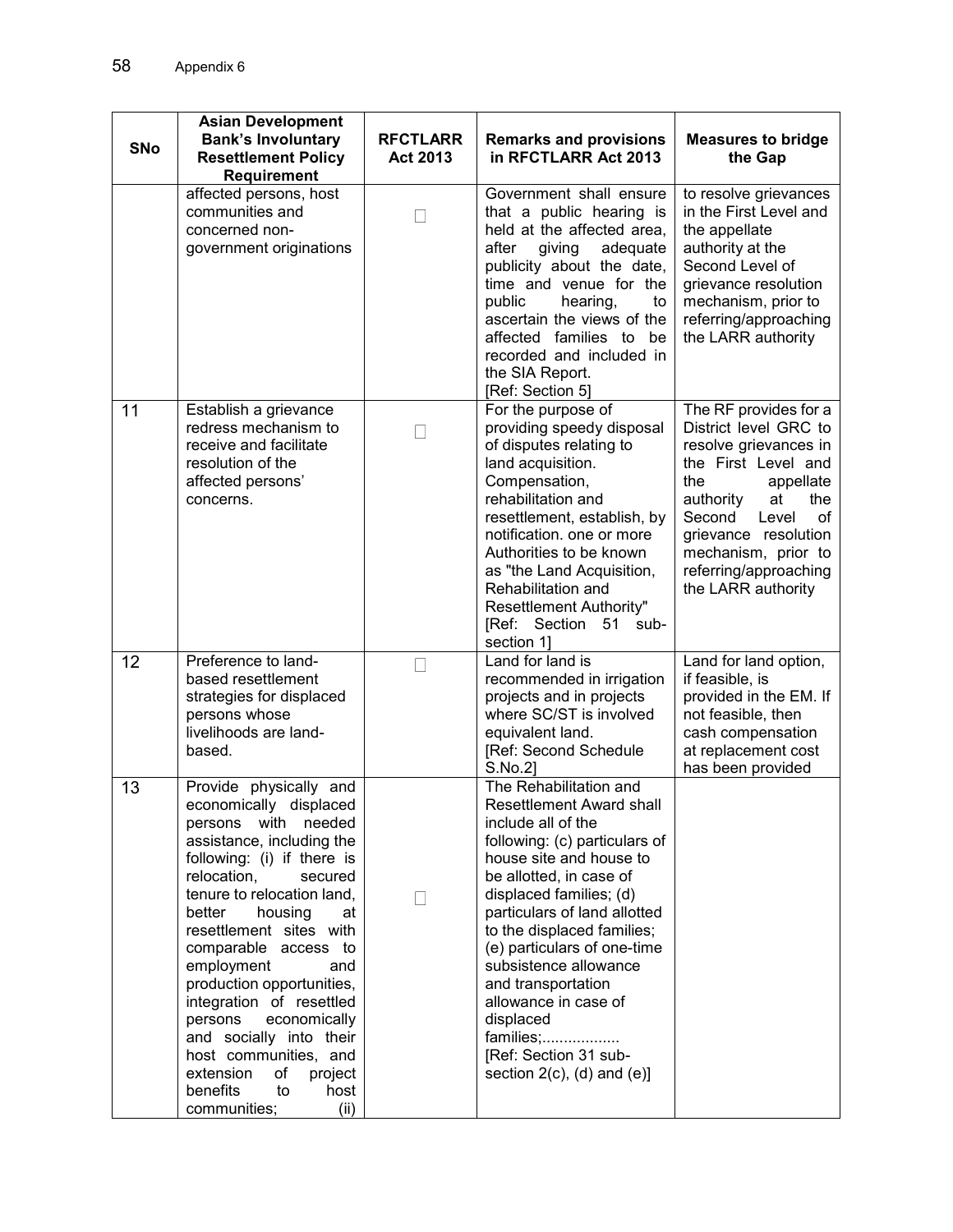| <b>SNo</b> | <b>Asian Development</b><br><b>Bank's Involuntary</b><br><b>Resettlement Policy</b><br>Requirement                                                                                                                                                                                       | <b>RFCTLARR</b><br>Act 2013 | <b>Remarks and provisions</b><br>in RFCTLARR Act 2013                                                                                                                                                                                                                                                                                                                                                             | <b>Measures to bridge</b><br>the Gap                                                |
|------------|------------------------------------------------------------------------------------------------------------------------------------------------------------------------------------------------------------------------------------------------------------------------------------------|-----------------------------|-------------------------------------------------------------------------------------------------------------------------------------------------------------------------------------------------------------------------------------------------------------------------------------------------------------------------------------------------------------------------------------------------------------------|-------------------------------------------------------------------------------------|
|            | transitional support and<br>development<br>assistance, such as land<br>development,<br>credit<br>facilities,<br>training,<br>or<br>employment<br>opportunities; and<br>(iii)<br>civic infrastructure and<br>community services, as<br>required.                                          |                             |                                                                                                                                                                                                                                                                                                                                                                                                                   |                                                                                     |
| 14         | Improve the standards of<br>living of the displaced<br>poor<br>and<br>other<br>vulnerable<br>groups,<br>including women, to at<br>least national minimum<br>standards                                                                                                                    | (partly)                    | The act provides for<br>special provisions and<br>assistance for scheduled<br>caste and scheduled tribe<br>in scheduled area.<br>[Ref: Section 41]<br>Further the act recognizes<br>widows, divorcees and<br>women deserted by<br>families as separate<br>families<br>[Ref: Section sub-section<br>$(m)$ ]<br>The act does not<br>recognize other<br>vulnerable category and<br>also SC/ST from non-<br>scheduled | Special provision for<br>vulnerable have<br>been provided in<br>Entitlement matrix. |
| 15         | Develop procedures in a<br>transparent, consistent,<br>and equitable manner if<br>actuation is<br>through<br>negotiated settlement.                                                                                                                                                      | X                           | Not explicitly stated                                                                                                                                                                                                                                                                                                                                                                                             | Provided for in the<br>RF                                                           |
| 16         | Prepare a resettlement<br>plan elaborating on<br>displaced<br>persons<br>entitlements, the income<br>livelihood<br>and<br>restoration<br>strategy,<br>institutional<br>arrangements,<br>monitoring and reporting<br>framework, budget and<br>time<br>bound<br>implementation<br>schedule |                             | The Act provides for the<br>preparation of<br>Rehabilitation and<br><b>Resettlement Scheme</b><br>including time line for<br>implementation<br>[Ref: Section 16 - sub-<br>section 2]                                                                                                                                                                                                                              |                                                                                     |
| 17         | draft<br><b>Disclose</b><br>a<br>resettlement<br>plan,<br>including documentation<br>consultation<br>of<br>the<br>timely<br>process<br>in<br>a<br>manner, before project                                                                                                                 |                             | The<br>appropriate<br>Government shall ensure<br>that the Social Impact<br>Assessment study report<br>and the Social Impact<br>Management Plan,<br>are                                                                                                                                                                                                                                                            |                                                                                     |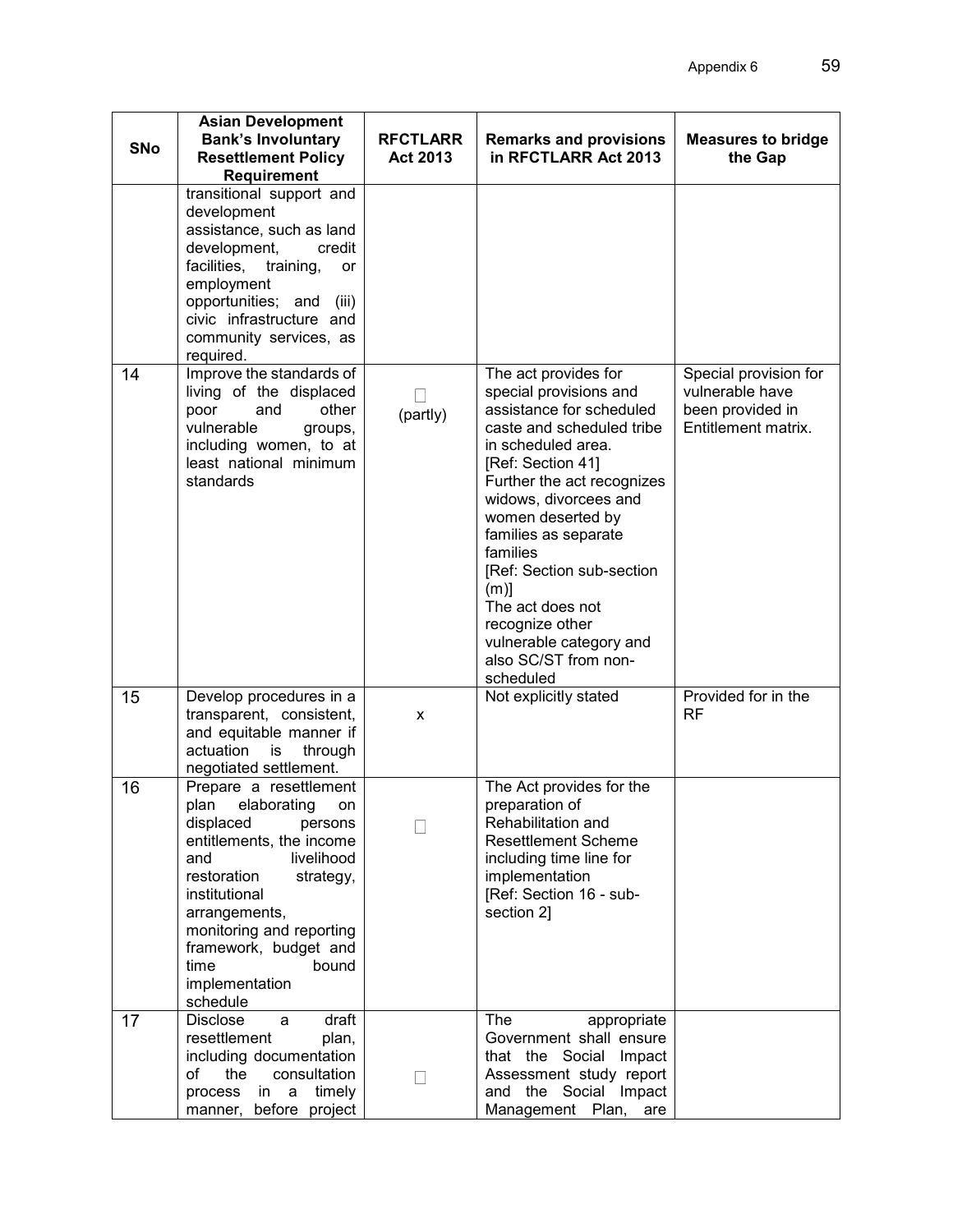| <b>SNo</b> | <b>Asian Development</b><br><b>Bank's Involuntary</b><br><b>Resettlement Policy</b><br>Requirement                                                                                                                                                                                            | <b>RFCTLARR</b><br>Act 2013 | <b>Remarks and provisions</b><br>in RFCTLARR Act 2013                                                                                                                                                                                                                                                                                                                                                                                                                                                                            | <b>Measures to bridge</b><br>the Gap                                                                                                                                       |
|------------|-----------------------------------------------------------------------------------------------------------------------------------------------------------------------------------------------------------------------------------------------------------------------------------------------|-----------------------------|----------------------------------------------------------------------------------------------------------------------------------------------------------------------------------------------------------------------------------------------------------------------------------------------------------------------------------------------------------------------------------------------------------------------------------------------------------------------------------------------------------------------------------|----------------------------------------------------------------------------------------------------------------------------------------------------------------------------|
|            | appraisal,<br>in<br>an<br>accessible place and a<br>form and language(s)<br>understandable<br>to<br>affected persons<br>and<br>stakeholders.<br>other<br><b>Disclose</b><br>the<br>final<br>resettlement plan and its<br>affected<br>updates<br>to<br>other<br>persons<br>and<br>stakeholders |                             | prepared<br>and<br>made<br>available<br>the<br>local<br>in<br>to<br>the<br>language<br>Panchayat, Municipality or<br>Municipal Corporation, as<br>the case may be, and the<br>offices of the<br><b>District</b><br>Collector,<br>Sub-<br>the<br>Divisional Magistrate and<br>the Tehsil, and shall be<br>published in the affected<br>areas, in such manner as<br>may be prescribed, and<br>uploaded on the website<br>of<br>the<br>appropriate<br>Government.<br>[Ref: Section 6 sub-<br>section 1]<br>Further the commissioner |                                                                                                                                                                            |
|            |                                                                                                                                                                                                                                                                                               |                             | shall cause the approved<br>Rehabilitation<br>and<br>Resettlement Scheme to<br>be made available in the<br>local language to the<br>Panchayat, Municipality or<br>Municipal Corporation As<br>the case may be, and the<br>offices of the<br>district<br>the<br>Sub-<br>collector,<br>Divisional Magistrate and<br>Teshil,<br>and<br>shall<br>be<br>affected<br>published<br>in<br>areas, in such manner as<br>may be prescribed and<br>uploaded on the<br>website of the appropriate<br>Government<br>[Ref: Section 18]          |                                                                                                                                                                            |
| 18         | Pay compensation and<br>provide<br>other<br>resettlement<br>entitle<br>physical<br>before<br>or<br>economic displacement.<br>Implant the resettlement<br>plan<br>under<br>close<br>supervision throughout<br>project implementation                                                           |                             | The Collector shall take<br>possession of land after<br>ensuring that full payment<br>of compensation as well<br>rehabilitation<br>as<br>and<br>resettlement entitlements<br>are paid or tendered to the<br>entitled persons within a<br>period of three months for<br>the compensation and a<br>period of six months for<br>monetary<br>оf<br>part<br>rehabilitation<br>and                                                                                                                                                     | The RF<br>stipulated<br>that all compensation<br>and assistance will<br>be paid to DPs at<br>least 1 month prior to<br>displacement<br>or<br>dispossession<br>of<br>assets |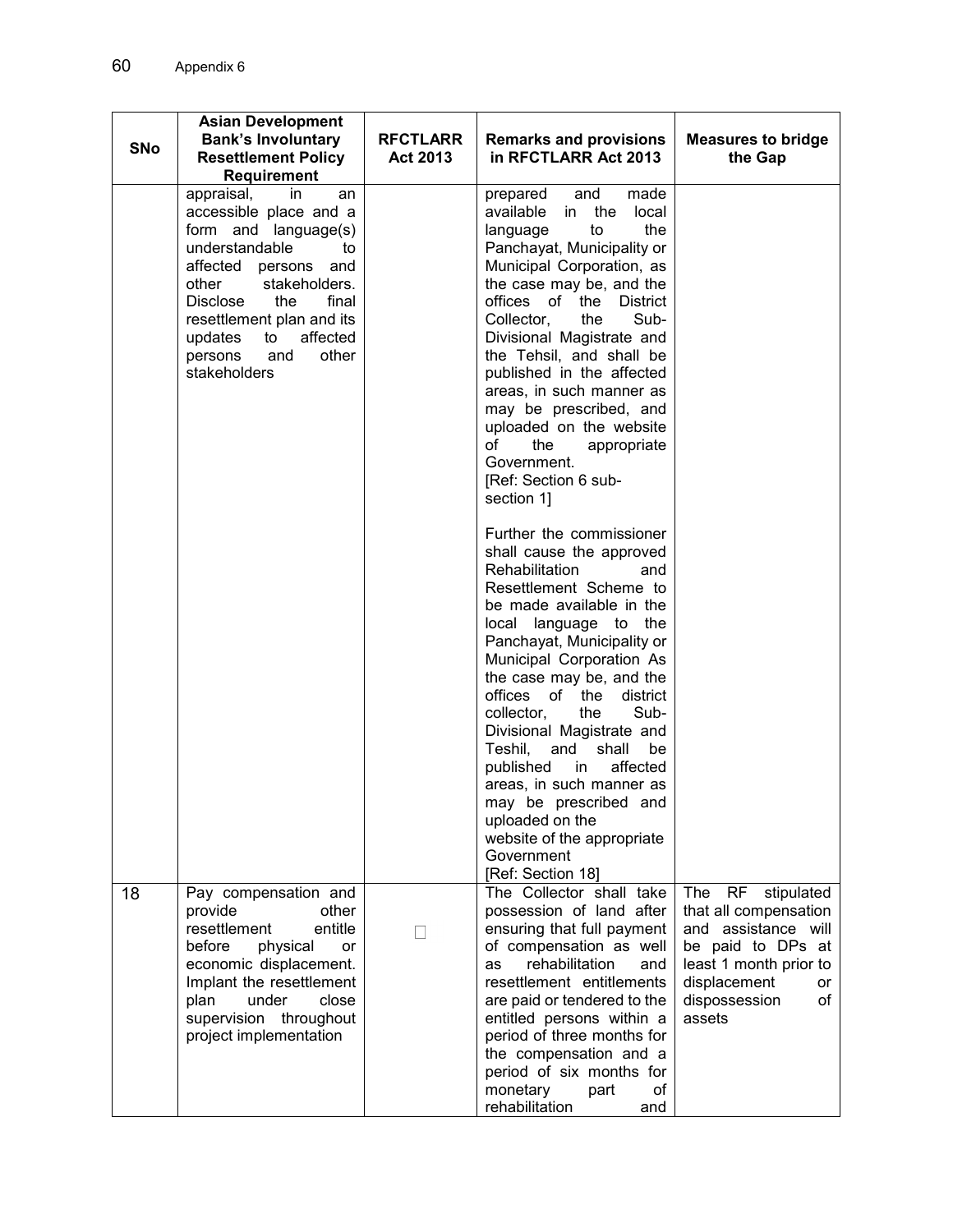| <b>SNo</b> | <b>Asian Development</b><br><b>Bank's Involuntary</b><br><b>Resettlement Policy</b><br><b>Requirement</b>                                                                                                                                                                                                                                                        | <b>RFCTLARR</b><br>Act 2013 | <b>Remarks and provisions</b><br>in RFCTLARR Act 2013                                                                                                                                                                                                                                                                            | <b>Measures to bridge</b><br>the Gap                                       |
|------------|------------------------------------------------------------------------------------------------------------------------------------------------------------------------------------------------------------------------------------------------------------------------------------------------------------------------------------------------------------------|-----------------------------|----------------------------------------------------------------------------------------------------------------------------------------------------------------------------------------------------------------------------------------------------------------------------------------------------------------------------------|----------------------------------------------------------------------------|
|            |                                                                                                                                                                                                                                                                                                                                                                  |                             | resettlement entitlements<br>Second<br>listed in<br>the<br>Schedule<br>commencing<br>from the date of the award<br>made under section 30.<br>[Ref: Section 38 - sub-<br>section 11                                                                                                                                               |                                                                            |
| 19         | Monitoring and assess<br>resettlement outcomes,<br>their impacts on the<br>standard of living of<br>displaced persons, and<br>whether the objectives of<br>the resettlement plan<br>have been achieved by<br>taking into account the<br>baseline conditions and<br>οf<br>results<br>the<br>resettlement monitoring.<br>monitoring<br><b>Disclose</b><br>reports. |                             | The Central Government<br>may, whenever necessary<br>for national or inter-state<br>projects constitute a<br><b>National Monitoring</b><br>Committee for reviewing<br>and monitoring the<br>implementation of<br>rehabilitation and<br>resettlement schemes or<br>plans under this Act.<br>[Ref: Section 48 - sub-<br>section 1] | The RF provides for<br>internal and external<br>monitoring<br>οf<br>LA,R&R |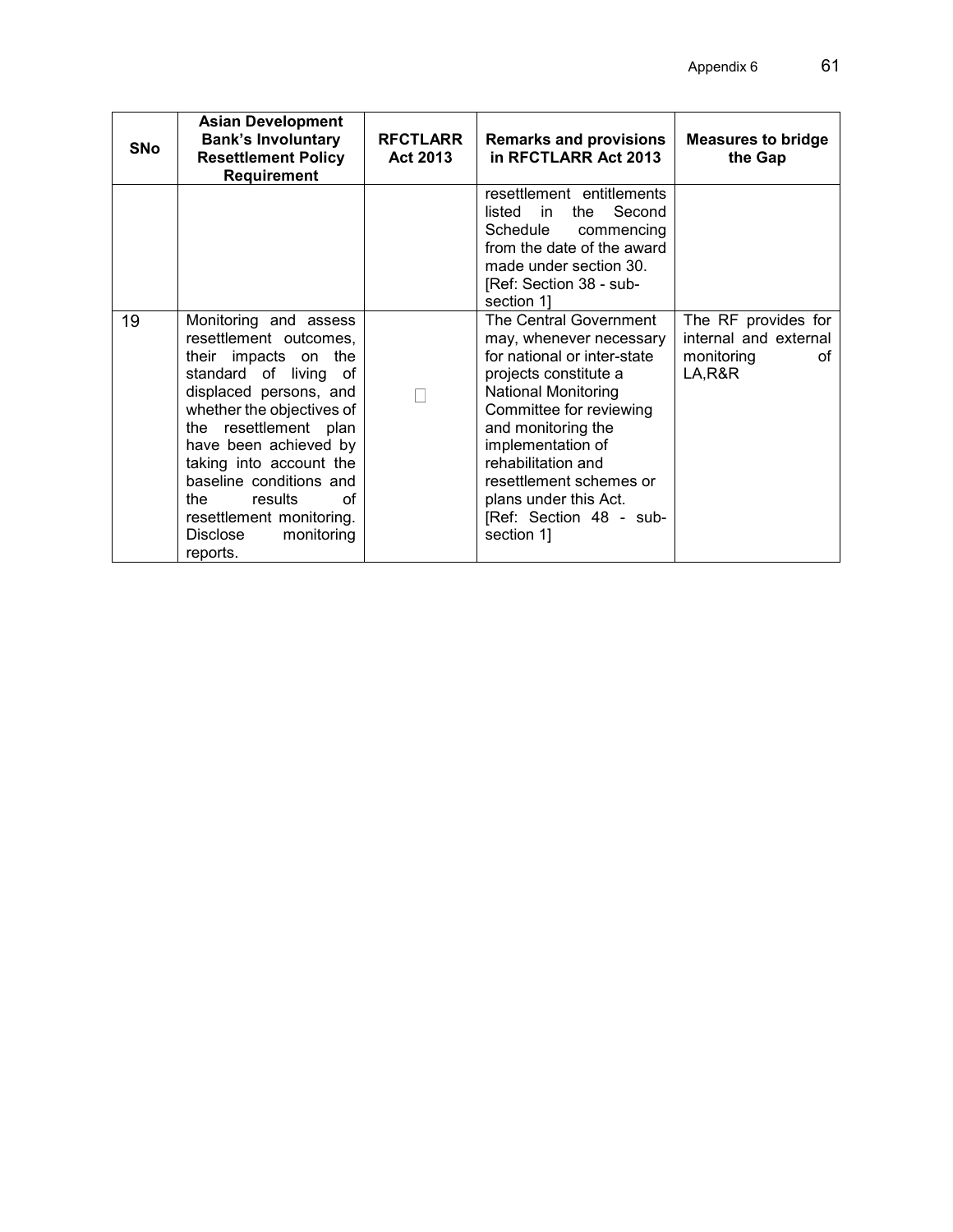#### **Appendix 7: Terms of Reference (TOR) for the NGO/agency to assist PIUs in Resettlement Plan Implementation**

### **A. Project Background**

1. Government of Rajasthan has proposed to upgrade its road network under Rajasthan State Highway Investment Program (RSHIP) and as part of this endeavour, Public Works Department (PWD) of Rajasthan has been mandated to undertake improvement and upgradation of various State Highways and Major District Roads at different locations in Rajasthan. As part of this mandate, the Public Private Partnership (PPP) Division of Rajasthan Public Works Department has identified the roads requiring improvement that would improve the connectivity to national highways, major towns and industrial belts. The proposed investment program will support up gradation and improvement of the identified roads and Tranche-II will finance 11 road projects totalling of about 754.463 Km spread across the State of Rajasthan.

2. The PPP Cell of the PWD has prepared the Resettlement Plan (RP) for Bidasar – Dungargarh – Kalu section of SH-93, proposed under Tranche-II for improvements under RSHIP. This RP addresses social issues arising out of acquisition of land and other assets, eviction of squatters and removal of encroachments resulting in social and / or economic displacement to households/individuals/community, either direct or indirect and is in compliance with ADB's Safeguard Policy Statement, 2009 and Right to Fair Compensation and Transparency in Land Acquisition, Rehabilitation and Resettlement Act, 2013.

3. A Resettlement Plan (RP) has been prepared to assist the affected people to improve or at least restore their living standards to the pre-project level. This RP captures the involuntary resettlement impacts arising out of the proposed improvements to the road Bidasar – Dungargarh – Kalu of RSHIP. The document describes the magnitude of impact, mitigation measures proposed, method of valuation of land, structure and other assets, eligibility criteria for availing benefits, baseline socioeconomic characteristics, entitlements based on type of loss and tenure, the institutional arrangement for delivering the entitlements and mechanism for resolving grievances and monitoring.

4. The PMU has decided to call in for the services of RP implementation support agency/NGO experienced in carrying out such rehabilitation and resettlement activities at the grass root level to assist the PIUs in RP implementation.

#### **B. Objectives of the Assignment**

5. The NGO shall assist the PPP Division, PWD(R), Rajasthan in the implementation of the Resettlement Plan for Tranche-1 road subprojects grouped as four packages and comprising of 15-road subprojects and shall undertake the following tasks:

- (i) Educating the DPs on their rights to entitlements and obligations;
- (ii) To ensure that the DPs are given the full entitlements due to them, according to the entitlements in the RP;
- (iii) To provide support and information to DPs for income restoration;
- (iv) Assist the DPs in relocation to resettlement site and rehabilitation, including counseling, and coordination with local authorities/line departments;
- (v) Assist the DPs in redressing their grievances (through the grievance redress committee set up for the subproject);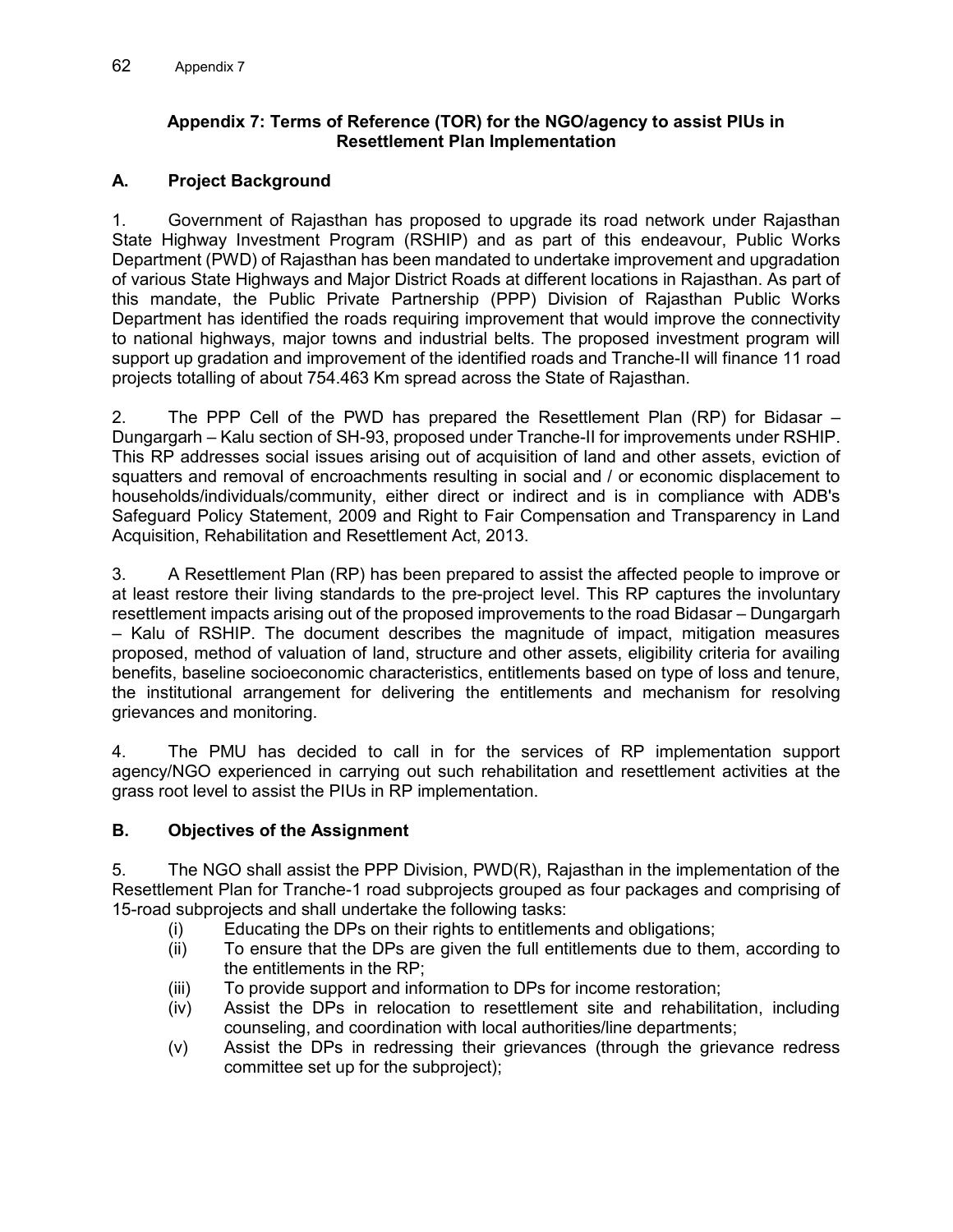- (vi) To assist the Project Implementation Unit (PIU) with social responsibilities of the subproject, such as compliance with labor laws, prohibition of child labor, and gender issues;
- (vii) To conduct awareness program on HIV/AIDs, Health and Hygiene, and Human Trafficking in affected villages; and
- (viii) To collect data and submit progress reports on a monthly and quarterly basis for PIU to monitor the progress of RP implementation.

#### **C. Scope of Work**

- a) Administrative Responsibilities of the NGO
	- (i) Working in co-ordination with the PD, PIU; and assist the PD in carrying out the implementation of the RP;
	- (ii) To assist the DPs in redressing their grievances through the GRCs;
	- (iii) Assist the PIU in disclosure, conducting public meetings, information campaigns during the RP implementation and give full information to the affected community;
	- (iv) Translate the summary of RP in local language for disclosure and disseminate to DPs;
	- (v) To assist the PIU in ensuring that the Contractors comply with the applicable labor laws (including prohibition of child labor, bonded labor and gender requirements) as contained in the contract document;
	- (vi) To assist the PIU in ensuring compliance with safety, health and hygiene norms, and the conduct HIV/AIDS and Human Trafficking awareness/prevention campaigns;
	- (vii) Submit monthly and quarterly progress report to the PIU including both physical and financial progress. The report should also cover implementation issues, summary of grievances and summary of consultations;
	- (viii) Provide data and information that PIU will require in the management of the data base of the DPs; and
	- (ix) Assist PIU in providing training to DPs, wherever required in the implementation of RP.
- b) Responsibilities for Implementation of the RP
	- (i) Agency/NGO shall verify the information already contained in the RP and the individual losses of the DPs. They should validate the data provided in the RP and report to PIU on changes required, if any, along with documentary evidence;
	- (ii) Wherever required, update the census and socioeconomic survey data and administer the census and socioeconomic survey questionnaire, if there are DPs who have been not covered during baseline survey and in particular the titleholders from whom land is being acquired;
	- (iii) The Agency/NGO shall establish rapport with DPs, consult and provide information to them about the respective entitlements as proposed under the RP, and distribute entitlement cum Identity Cards to the eligible DPs. The identity card should include a photograph of the DP, the extent of loss suffered, the entitlement and contact details of the PIU, NGO and GRC;
	- (iv) The Agency/NGO shall develop rapport between the DPs and the Project Director, PIU. This will be achieved through regular interactions with both the PIU and the DPs. Meetings with the PD, PIU will be held at least fortnightly, and meetings with the DPs will be held monthly, during the entire duration of the assignment. All meetings and decisions taken shall be documented by the NGO/Agency;
	- (v) Prepare monthly action plans with targets in consultation with the PIU;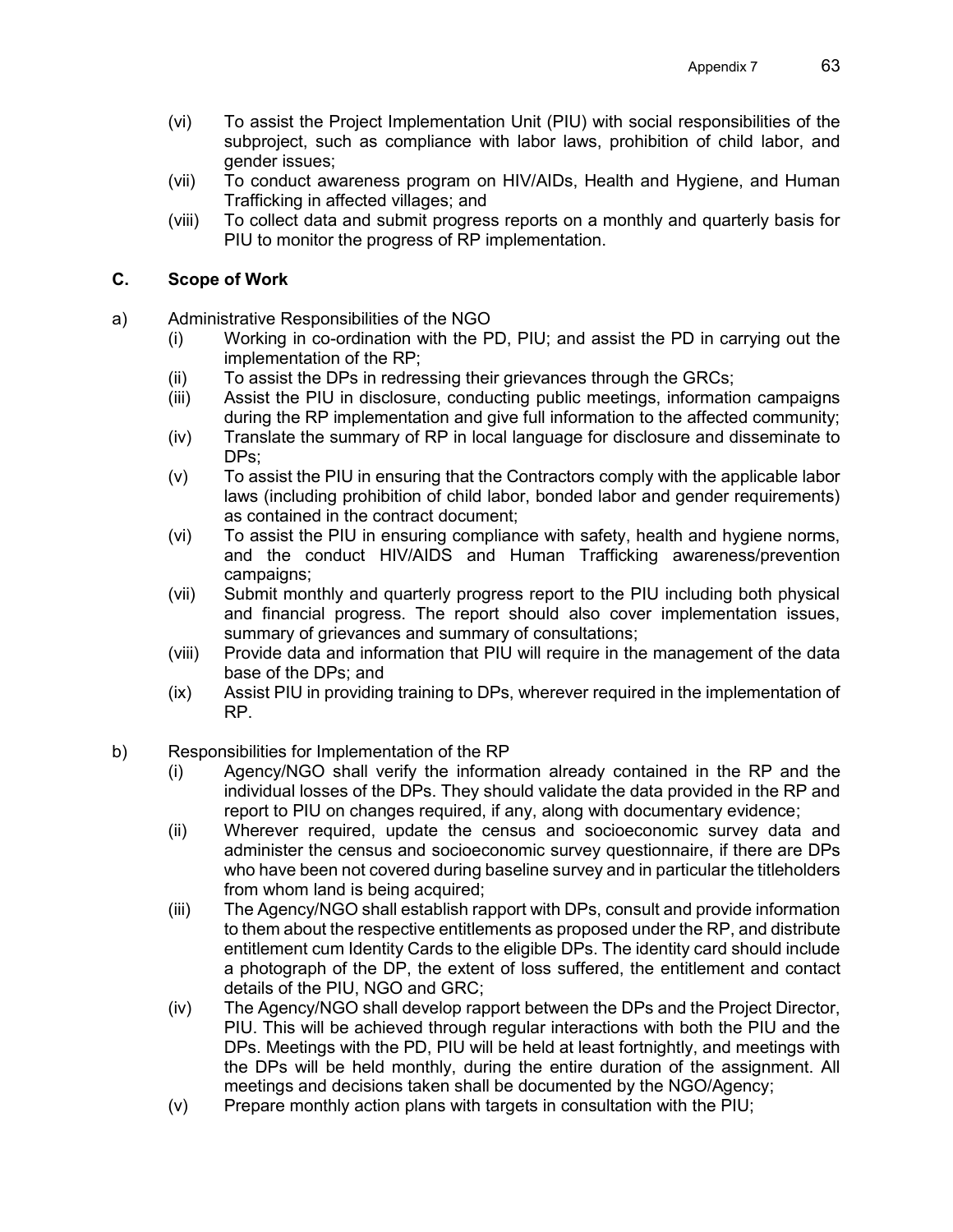- (vi) The Agency/NGO shall prepare micro plan detailing the type of impact and entitlements for each DP and display the list in prominent public places like villages, Panchayat offices, etc prior to R&R award enquiry;
- (vii) During the verification of the eligible DPs, the Agency/NGO shall ensure that each of the DPs are contacted and consulted either in groups or individually. The Agency/NGO shall specially ensure consultation with women from the DPs families especially women headed households;
- (viii) Participatory methods should be adopted in assessing the needs of the DPs, especially with regard to the vulnerable groups of DPs. The methods of contact may include village level meetings, gender participation through group's interactions, and individual meetings and interactions;
- (ix) The Agency/NGO shall explain to the DPs the provisions of the policy and the entitlements under the RP. This shall include communication to the roadside squatters and encroaches about the need for the timely shifting/relocation to resettlement site, the timeframe for disbursement of their entitlement;
- (x) The Agency/NGO shall disseminate information to the DPs on the possible consequences of the project on the communities' livelihood systems and the options available, so that they do not remain ignorant;
- (xi) Agency/NGO will monitor the civil construction work in each package to ensure there is no bonded/child labor;
- (xii) In all of these, the Agency/NGO shall consider women as a special focus group, and deal with them with care and sympathy;
- (xiii) The Agency/NGO shall assist the project authorities in ensuring a smooth transition (during the part or full relocation of the DPs), helping the DPs to take salvaged materials and shift. In close consultation with the DPs, the Agency/NGO shall inform the PIU about the shifting dates agreed with the DPs in writing and the arrangements desired by the DPs with respect to their entitlements; and
- (xiv) The Agency/NGO shall assist the DPs in opening bank accounts explaining the implications, the rules and the obligations of a joint account and how s/he can access the resources s/he is entitled to.

c) Accompanying and Representing the DPs at the Grievance Redressal Committee (GRC) Meetings

- (i) The Agency/NGO shall nominate a suitable person (from the staff of the NGO) to assist the DPs in the GRC;
- (ii) The Agency/NGO shall make the DPs aware of the existence of grievance redressal committees (GRCs);
- (iii) The Agency/NGO shall help the DPs in filling the grievance application and also in clearing their doubts about the procedure as well as the context of the GRC award;
- (iv) The Agency/NGO shall record the grievance and bring it to the notice of the GRCs within seven days of receipt of the grievance from the DPs. It shall submit a draft note with respect to the particular grievance of the DP, suggesting multiple solutions, if possible, and deliberate on the same in the GRC meeting with the permission of the Chair of the GRC; and
- (v) To accompany the DPs to the GRC meeting on the decided date, help the DP to express his/her grievance in a formal manner if requested by the GRC and again inform the DPs of the decisions taken by the GRC within 3 days of receiving a decision from the GRC.
- d) Carry out Public Consultation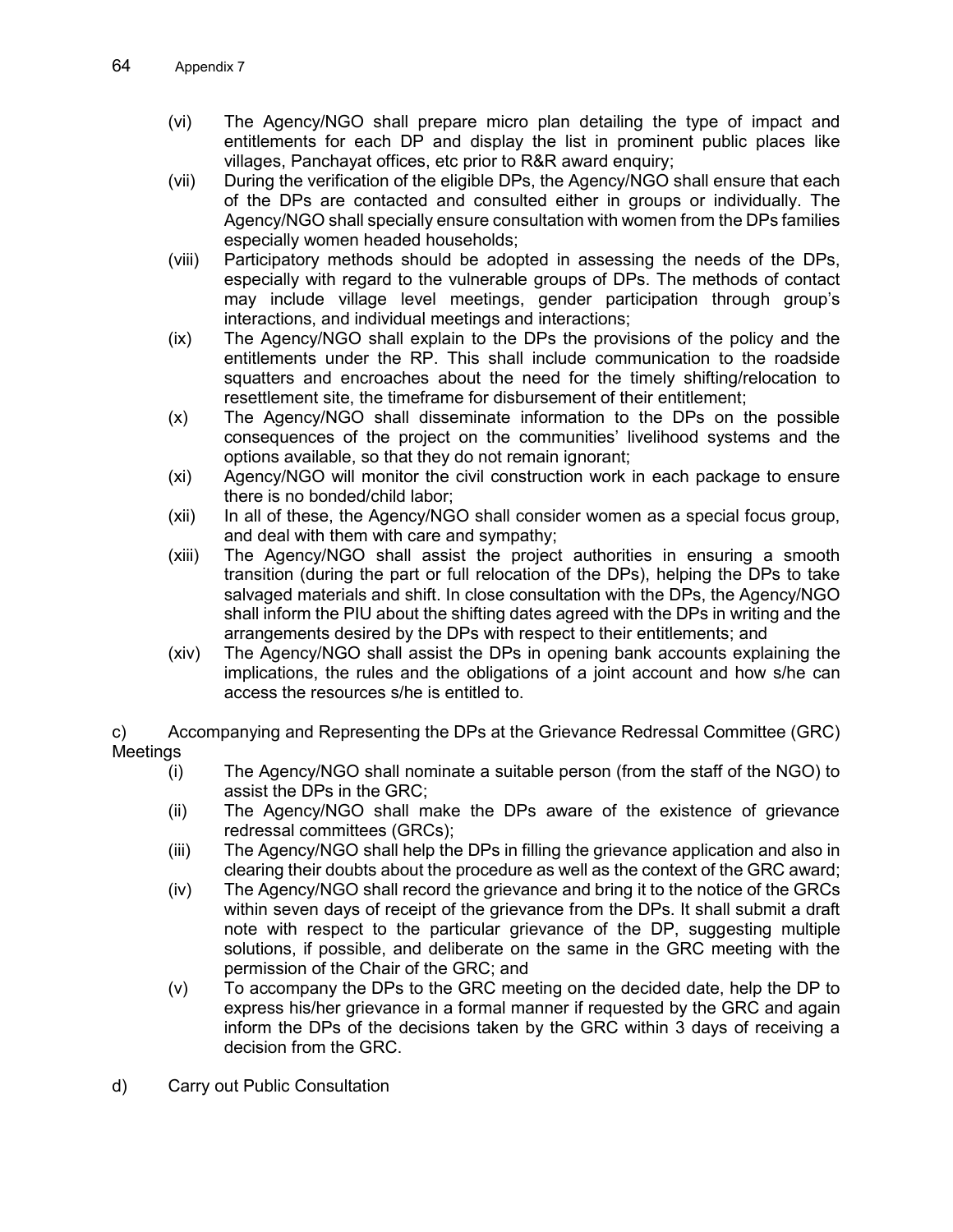- (i) In addition to counseling and providing information to DPs, the Agency/NGO will carry out periodic consultation with DPs and other stakeholders;
- (ii) Should organize meetings and appraise the communities about the schedule / progress of civil works; and
- (iii) All the consultations should be documented and if possible, photographs and attendance sheets should be compiled. The list of participants and a summary of the consultations and outcome should be submitted to PIU.
- e) Assisting the PIU with the Project's Social Responsibilities
	- (i) The Agency/NGO shall assist the PIU to ensure that the Contractors are abiding by the various provisions of the applicable laws pertaining to labor standards;
	- (ii) The Agency/NGO shall assist the PIU to implement HIV/AIDS awareness measures, including collaboration with the line agencies;
	- (iii) The Agency/NGO will assist the PIU in conducting the R&R award enquiry; and
	- (iv) Assist the PIU to incorporate changes in the micro plan, if any, based on R&R award and resubmit the same to PIU for verification, endorsement and onward transmission to Additional Collector for disbursement.
- f) Monitoring and Reporting
	- (i) The RP includes provision for monitoring by PIU and quarterly, mid-term, and postproject monitoring and evaluation by external agency. The Agency/NGO involved in the implementation of the RP will be required to supply all information, documents to the external monitoring consultants.

# **D. Documentation and Reporting by NGO**

- 6. The NGO selected for the assignments shall be responsible to:
	- (i) Submit an inception report within three weeks; on signing up of the contract including a work plan for the whole contract period, staffing and personnel deployment plan;
	- (ii) Prepare monthly progress reports to be submitted to the PIU, with weekly progress and work charts as against the scheduled timeframe of RP implementation;
	- (iii) Prepare and submit quarterly reports on a regular basis, to be submitted to the PIU;
	- (iv) Submit a completion report at the end of the contract period summarizing the actions taken during the project, the methods and personnel used to carry out the assignment, summary of support/assistance given to the DPs, lessons learnt, best practices and suggestions, if any, for effective implementation;
	- (v) All other reports/documentation as described in these terms of reference;
	- (vi) Record minutes of all meetings; and
	- (vii) Four copies of each report shall be submitted to PIU together with one soft copy of each report in the CD.

# **E. Data, Services and Facilities to be provided by the Client**

7. The PIU will provide to the NGO the copies of the RP, DPs' Census records and structure photographs, the strip plan of final design and any other relevant reports/data prepared by the DPR consultants. All facilities required in the performance of the assignment, including office space, office stationery, transportation and accommodation for staff of the Agency/NGO, etc., shall be arranged by the NGO.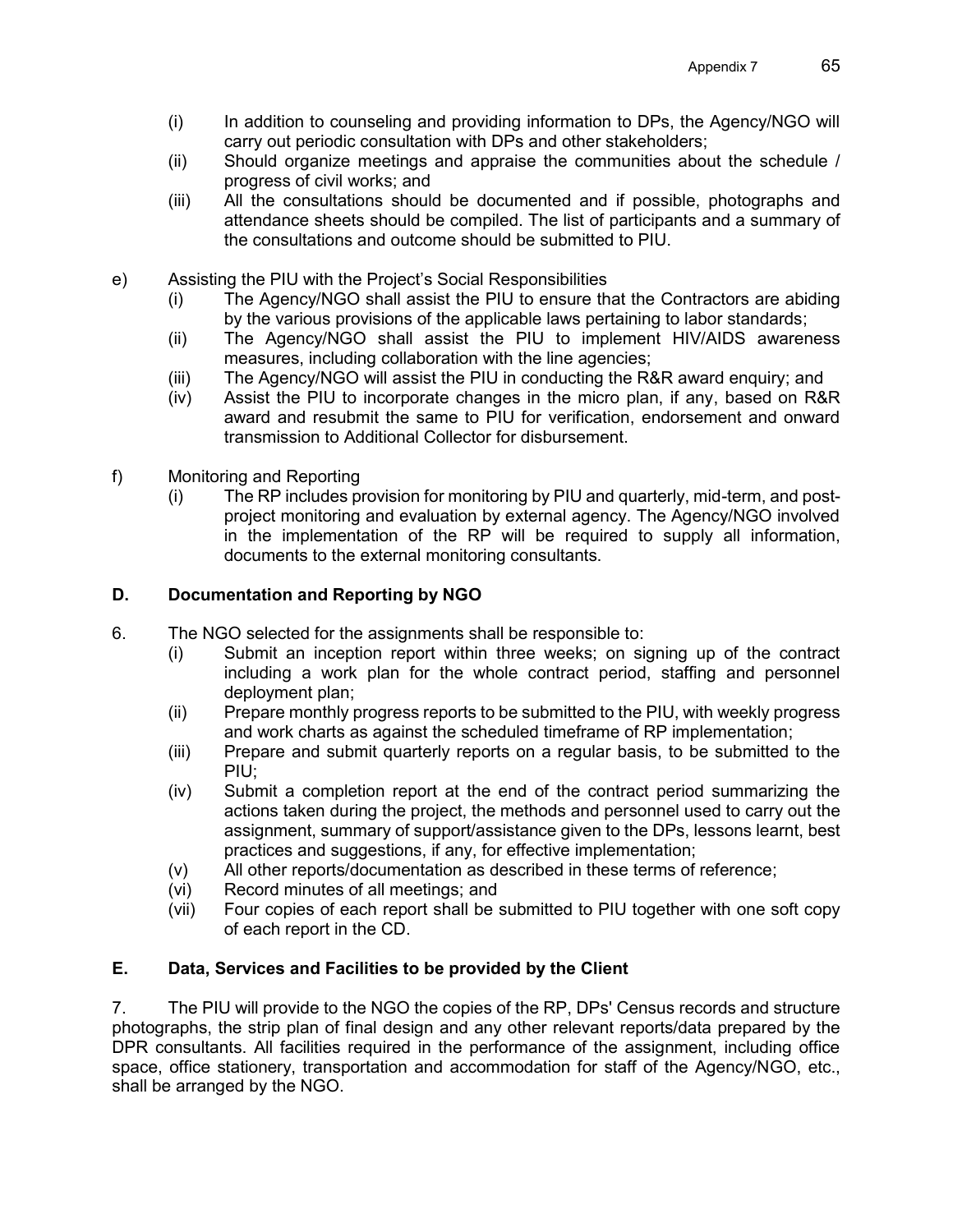## **F. Timeframe for Services**

8. It is estimated that the NGO services will be required for about 36 months with intermittent inputs of key-personnel, to undertake the assignment of facilitating the implementation of the RP. The inputs of key personnel should be in accordance with the tasks and the corresponding time required for their completion. The time schedule for completion of key tasks is given below

| <b>SNo</b>     | <b>Task Description</b>                                                                                                                                                                 | <b>Time for completion</b>                                                                                                           |  |
|----------------|-----------------------------------------------------------------------------------------------------------------------------------------------------------------------------------------|--------------------------------------------------------------------------------------------------------------------------------------|--|
| 1              | <b>Inception Report</b>                                                                                                                                                                 | At the end of the 3rd week after<br>commencement of services.                                                                        |  |
| $\overline{2}$ | Joint verification, issue of identity card and<br>a.<br>submission of corrected data, if any, including<br>proposal for replacement and upgradation of<br>community assets              | At the end of the 2nd month after<br>commencement of services.                                                                       |  |
|                | Additional and /or missing census survey records of<br>b.<br>DPs (to be collected only after due approval of such<br>cases by RO in writing) including profiles of DP in<br>such survey | At the end of the 3rd month after<br>commencement of services.                                                                       |  |
| 3              | Monthly Progress Report / Quarterly Progress Report<br>covering the activities in the scope of works and<br>corresponding deliverables                                                  | In 7 days from the end of each month<br>/quarter.                                                                                    |  |
| 4              | Facilitating disbursement of the entitlements for 50% of<br>total DPs in the 1 <sup>st</sup> milestone coinciding with the<br>milestone sections fixed by PIU                           | At the end of the 5th month after<br>commencement of services.                                                                       |  |
| 5              | Disbursement of the entitlements for the remaining DPs<br>in the 1 <sup>st</sup> milestone                                                                                              | At the end of the 6th month after<br>commencement of services.                                                                       |  |
| $\overline{7}$ | Disbursement of the entitlements for remaining DPs<br>a.<br>in the $2nd$ milestone<br>b. Facilitating resettlement of DPs to the resettlement<br>site(s)                                | At the end of the 15th month after<br>commencement of services.                                                                      |  |
| 8              | Draft Final Report summarising the action taken and<br>other resettlement works to be fulfilled by the NGO                                                                              | One month before the service / 35th<br>after commencement<br>month<br>оf<br>services.                                                |  |
| 9              | Final report summarising the action taken and other<br>resettlement works to be fulfilled by the NGO                                                                                    | At the end of the service / 36th month<br>after commencement of services<br>incorporating suggestions of PIU on<br>the draft report. |  |

## **G. Team for the Assignment**

9. The Agency/NGO shall assign a team of professionals for assisting PIU in RP implementation. The Agency/NGO team should consist of the following 5-core professionals and a minimum of 4 support staff including a skilled data entry operator. The core team should have a combined professional experience in the areas of social mobilization, community development, land acquisition and resettlement, census and socioeconomic surveys and participatory planning and consultations.

| <b>SNo</b> | <b>Key Professional</b>                               | No. of<br><b>Persons</b> | <b>Experience</b>                                                                                                                                                                                                                                                                               |
|------------|-------------------------------------------------------|--------------------------|-------------------------------------------------------------------------------------------------------------------------------------------------------------------------------------------------------------------------------------------------------------------------------------------------|
|            | Team Leader cum R&R<br>expert<br>(intermittent input) |                          | Postgraduate in Social Science with a minimum of 10<br>years' experience in R&R, with land acquisition and R&R<br>implementation experience in 5 projects of which at least 3<br>should be linear projects (Highway) funded by external<br>agencies. Should be proficient in Hindi and English. |